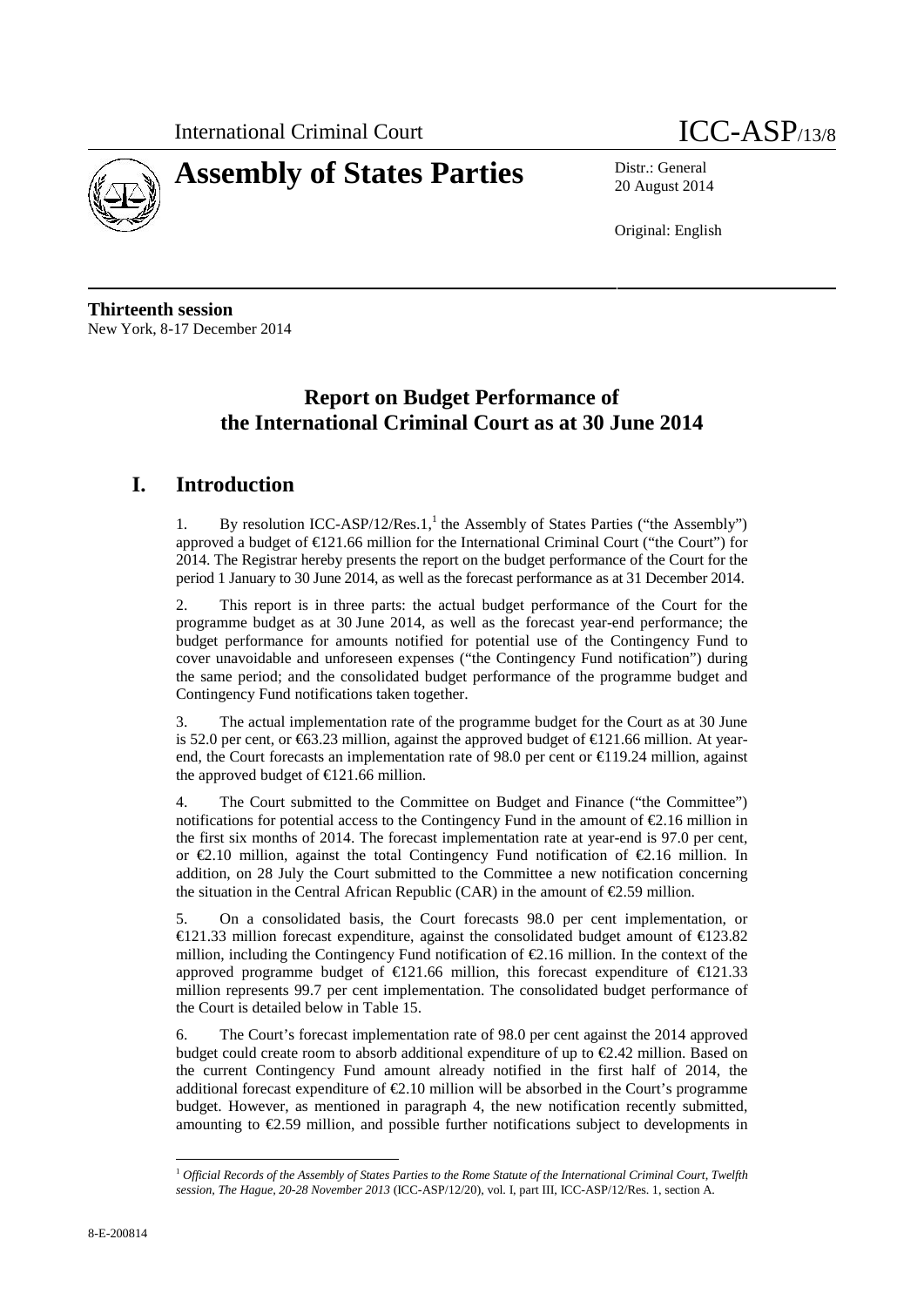judicial and prosecutorial activities, will have a significant impact on the balance of the Contingency Fund, which currently stands at  $\epsilon$ 7.50 million.

7. The forecast implementation rate, as well as the forecast amount that will need to be accessed from the Contingency Fund notification, is provisional and subject to a high degree of uncertainty. However, the Court, in particular this year, is taking a more conservative approach towards the Contingency Fund notifications by carefully monitoring the actual implementation level and postponing notifications. This approach has resulted in fewer notifications compared to last year, when seven notifications had been submitted in the first half of the year, in the total revised amount of  $E.21$  million. The Court will continue to closely monitor the expenditure level and endeavour to absorb some or part of any unforeseen activities.

### **II. Budget performance for the programme budget**

#### **A. Overview of contributions status**

8. As at 30 June 2014, 20.6 per cent of assessed contributions, or €24.43 million, are still outstanding for 2014, as compared to 27.9 per cent ( $\bigoplus$ 1.20 million) as at 30 June 2013. Contributions of  $6.75$  million relating to prior years are outstanding as at 30 June 2014, of which Brazil's assessed contributions amount to  $\epsilon$ 5.25 million and Venezuela's to  $\epsilon$ 0.94 million. At the same time, 12 State Parties ( $\text{\textsterling}316,673$ ) have been in arrears for more than two years, compared to 10 ( $\bigoplus$  65,361) as at 30 June 2013. The Contingency Fund was not replenished in 2014 but as at 30 June 2014, the sum of €32,689 relating to prior year replenishments remains outstanding. The 2012 cash surplus apportioned to State Parties in 2014 has been verified by the Court's External Auditors at €4.47 million and has been transferred to the unified Permanent Premises Project budget to cover costs arising from transition activities in accordance with Assembly of States Parties Resolution ICC-ASP/12/Res.2, para  $16<sup>2</sup>$ . The detailed status of contributions is provided in Table 49 in the Annex.

#### **B. Pluriannual overview of budget performance**

9. Table 1 below shows the Court's budget performance in the programme budget since its establishment. The actual expenditure level has been increasing steadily over the years. The Court forecasts for 2014 that it will implement 98.0 per cent of its budget, amounting to €119.24 million forecast expenditure, against the approved budget of €121.66 million.

| <b>Budget Year</b> | Approved<br><b>Budget</b> | <b>Approved Budget</b><br>Review Conference | Actual Expenditure*<br>as at 30 June | Implementation rate as<br>at 30 June in $\%$ | Actual Expenditure<br>(Forecast 2014) | Implementation rate as<br>at 31 December in % |
|--------------------|---------------------------|---------------------------------------------|--------------------------------------|----------------------------------------------|---------------------------------------|-----------------------------------------------|
|                    | $[1]$                     | $[2]$                                       | $[3]$                                | $[4]=[3]/[1]$                                | $[5]$                                 | $[6]=[5]/[1]$                                 |
| 2002/2003          | 30,893                    | n.a                                         | n.a                                  | n.a                                          | 21,479                                | 69.5                                          |
| 2004               | 53,071                    | n.a                                         | n.a                                  | n.a                                          | 43,510                                | 82.0                                          |
| 2005               | 66,891                    | n.a                                         | 22,796                               | 34.1                                         | 62,120                                | 92.9                                          |
| 2006               | 80,417                    | n.a                                         | 26,890                               | 33.4                                         | 64,678                                | 80.4                                          |
| 2007               | 88,872                    | n.a                                         | 33,356                               | 37.5                                         | 77,464                                | 87.2                                          |
| 2008               | 90,382                    | n.a                                         | 38,494                               | 42.6                                         | 83,660                                | 92.6                                          |
| 2009               | 101,230                   | n.a                                         | 51,119                               | 50.5                                         | 93,851                                | 92.7                                          |
| 2010               | 102,254                   | 1,369                                       | 51,737                               | 50.6                                         | 99,355                                | 97.2                                          |
| 2011               | 103,608                   | n.a                                         | 53,568                               | 51.7                                         | 102,811                               | 99.2                                          |
| 2012               | 108,800                   | n.a                                         | 55,009                               | 50.6                                         | 105,108                               | 96.6                                          |
| 2013               | 115,120                   | n.a                                         | 54,188                               | 47.1                                         | 110,290                               | 95.8                                          |
| 2014               | 121,656                   | n.a                                         | 63,233                               | 52.0                                         | 119,235                               | 98.0                                          |

**Table 1: Comparison of Budget Performance from 2002 to 2014 (thousand euro)**

\* Actual expenditure 2014 is subject to change.

<sup>2</sup> *Official Records … Twelfth session …2013* (ICC-ASP/12/20), volume I, part III, ICC-ASP/12/Res. 2, para. 16.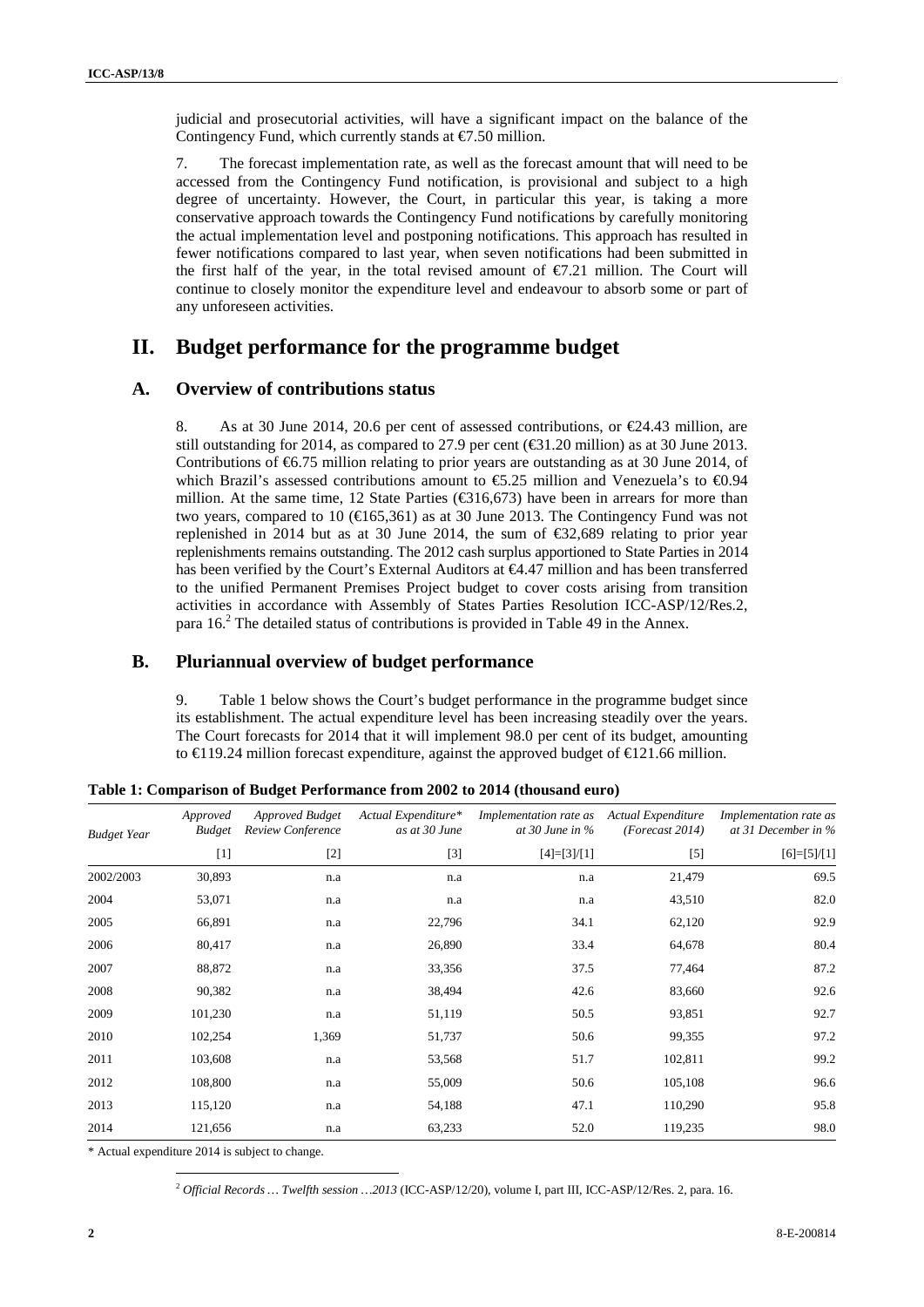10. As at 30 June 2014, the Court had implemented at 52.0 per cent, or a total of €63.23 million, of the approved budget of  $\text{\textsterling}21.66$  million. This represents an increase of 4.9 per cent compared to last year's implementation rate of 47.1 per cent. The increase in the implementation rate stems from the different timing of raising the obligation for the rental of the interim premises for €5.90 million, which in 2013 occurred in October. The forecast implementation rate at year-end is expected to reach a 98.0 per cent, or  $\in$ 19.24 million, against the approved budget of  $\epsilon$ 121.66 million. The forecast expenditure for 2014 indicates a significant increase of €8.95 million in the actual expenditure level compared to last year's actual budget performance.

11. Table 2 below shows the budget implementation status as at 30 June 2014 and the forecast expenditure for year-end per item of expenditure.

| <b>Item</b>                       | Budget 2014 | Approved Actual Expenditure*<br>as at 30 June 2014 | <b>Implementation Rate</b> | Forecast<br>as at 30 June 2014 Expenditure** 2014 | <b>Forecast Implementation</b><br>Rate 2014 in % |
|-----------------------------------|-------------|----------------------------------------------------|----------------------------|---------------------------------------------------|--------------------------------------------------|
|                                   | $[1]$       | $[2]$                                              | $[3]=[2]/[1]$              | $[4]$                                             | $[5]=[4]/[1]$                                    |
| Judges                            | 3,835.6     | 1,662.5                                            | 43.3                       | 4,412.2                                           | 115.0                                            |
| <b>Subtotal Judges</b>            | 3,835.6     | 1,662.5                                            | 43.3                       | 4,412.2                                           | 115.0                                            |
| Staff costs                       | 63,876.4    | 29,918.6                                           | 46.8                       | 61,948.8                                          | 97.0                                             |
| General temporary assistance      | 17,024.1    | 7,644.0                                            | 44.9                       | 17,077.4                                          | 100.3                                            |
| Temporary assistance for meetings | 543.5       | 233.1                                              | 42.9                       | 573.3                                             | 105.5                                            |
| Overtime                          | 358.5       | 133.8                                              | 37.3                       | 232.4                                             | 64.8                                             |
| Consultants                       | 273.7       | 123.9                                              | 45.3                       | 452.5                                             | 165.3                                            |
| Subtotal Staff costs              | 82,076.2    | 38,053.4                                           | 46.4                       | 80,284.4                                          | 97.8                                             |
| Travel                            | 5,184.6     | 2,806.5                                            | 54.1                       | 5,234.2                                           | 101.0                                            |
| Hospitality                       | 31.0        | 18.5                                               | 59.8                       | 29.0                                              | 93.5                                             |
| Contractual services              | 4,405.2     | 1.667.5                                            | 37.9                       | 3.935.3                                           | 89.3                                             |
| Training                          | 703.8       | 371.0                                              | 52.7                       | 677.4                                             | 96.2                                             |
| Counsel for defence               | 2,866.4     | 2,033.0                                            | 70.9                       | 3.419.5                                           | 119.3                                            |
| Counsel for victims               | 3,000.7     | 1,299.4                                            | 43.3                       | 2,254.2                                           | 75.1                                             |
| General operating expenses        | 17,524.3    | 14,298.5                                           | 81.6                       | 17,243.3                                          | 98.4                                             |
| Supplies and materials            | 1,015.4     | 526.6                                              | 51.9                       | 747.7                                             | 73.6                                             |
| Equipment including furniture     | 1,013.0     | 496.5                                              | 49.0                       | 997.6                                             | 98.5                                             |
| Subtotal Non-staff costs          | 35,744.4    | 23,517.5                                           | 65.8                       | 34,538.2                                          | 96.6                                             |
| <b>Total ICC</b>                  | 121,656.2   | 63,233.4                                           | 52.0                       | 119,234.8                                         | 98.0                                             |

|  | Table 2: Budget Performance as at 30 June 2014, by item of expenditure (thousand euro) |  |
|--|----------------------------------------------------------------------------------------|--|
|  |                                                                                        |  |

\* Actual Expenditure includes commitments and is subject to change.

\*\* Forecast Expenditure excludes the expenditure of €0.29 million for the IPSAS project for the purpose of like-to like comparison with the IPSAS carried over project budget from 2013.

> 12. It is estimated that at year-end, the Court will have implemented at 115.0 per cent for Judges, and at 97.8 and 96.6 per cent for Staff costs and Non-staff costs, respectively. The Court's actual implementation rate for established posts is 46.8 per cent with an average vacancy rate of 11.1 per cent. As at 30 June 2014, 676 of 764 approved established posts have been filled. The average vacancy rate as at 30 June 2014 rose by 1.9 per cent compared to last year's average vacancy rate of 9.2 per cent.

> 13. The Consultants' category is expected to implement at 165.3 per cent although as at 30 June, the implementation rate was only 45.3 per cent. This is due to the Registry's need to engage in the following activities in the latter part of the year: (i) assisting the Custody Officer in implementing in the Detention Section, orders, decisions and instructions made by Judges and Chambers; (ii) completing the new Victim Application Management System in the Victims Participation and Reparations Section (VPRS); and (iii) hiring classification experts in the Human Resources Section.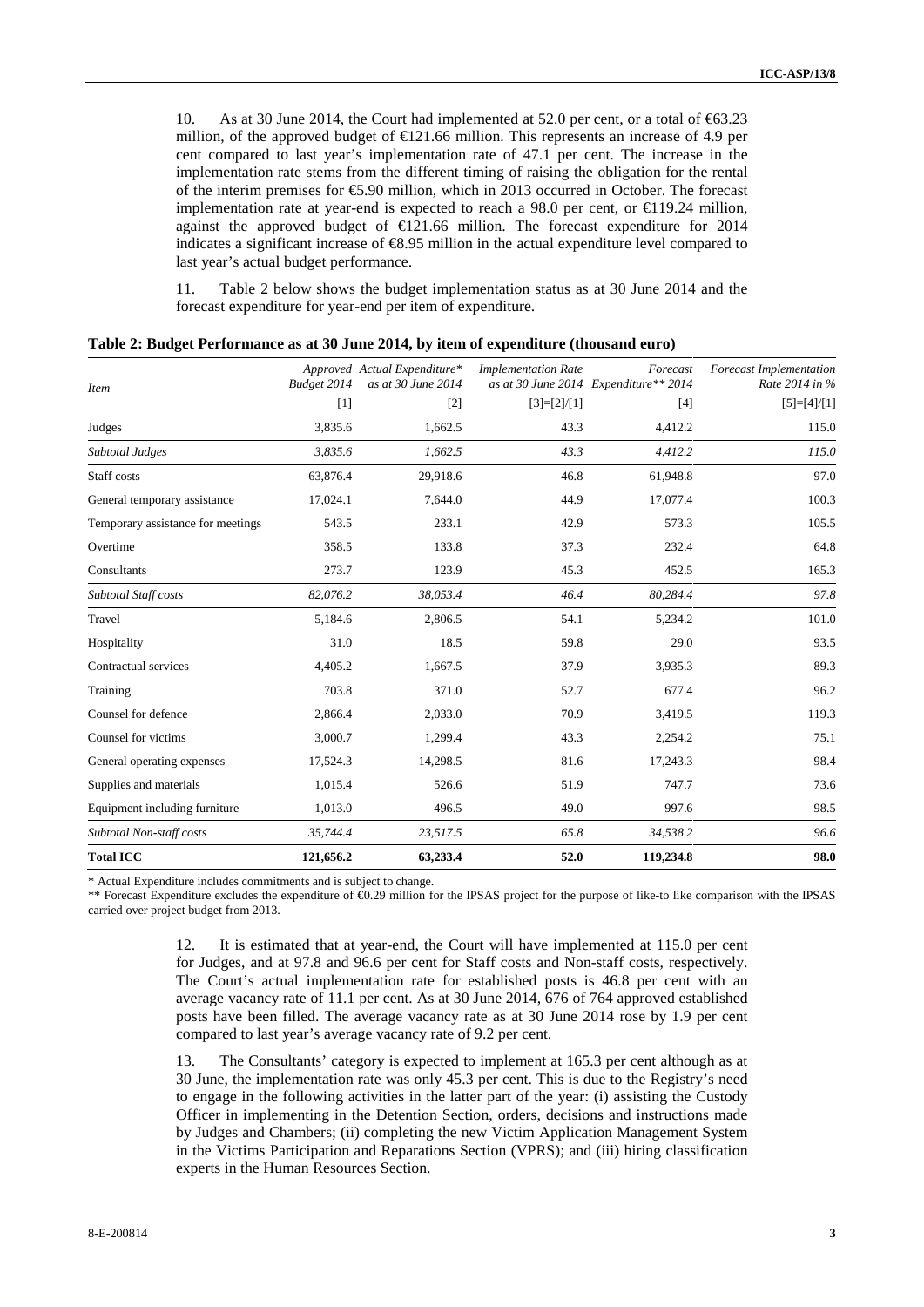14. Table 3 below shows the budget implementation status as at 30 June 2014 and the forecast expenditure for year-end per Major Programme.

| <b>Major Programme</b>                                          | Approved<br>Budget 2014 | Actual Expenditure*<br>as at 30 June 2014 | Implementation rate as<br>at 30 June 2014 in $%$ Expenditure** 2014 | Forecast  | Forecast implementation<br>rate 2014 in % |
|-----------------------------------------------------------------|-------------------------|-------------------------------------------|---------------------------------------------------------------------|-----------|-------------------------------------------|
|                                                                 | $[1]$                   | $[2]$                                     | $[3]=[2]/[1]$                                                       | $[4]$     | $[5]=[4]/[1]$                             |
| Major Programme I<br>Judiciary                                  | 10,045.8                | 4,536.5                                   | 45.2                                                                | 10,045.5  | 100.0                                     |
| Major Programme II<br>Office of the Prosecutor                  | 33,220.0                | 15,533.9                                  | 46.8                                                                | 32,811.7  | 98.8                                      |
| Major Programme III<br>Registry                                 | 66,293.1                | 35,132.9                                  | 53.0                                                                | 64,646.5  | 97.5                                      |
| Major Programme IV<br>Secretariat of the ASP                    | 2,843.6                 | 743.9                                     | 26.2                                                                | 2,724.6   | 95.8                                      |
| Major Programme V<br><b>Interim Premises</b>                    | 5,900.7                 | 5,900.7                                   | 100.0                                                               | 5,900.7   | 100.0                                     |
| Major Programme VI<br>Secretariat for the TFV                   | 1,585.8                 | 617.6                                     | 38.9                                                                | 1,585.8   | 100.0                                     |
| Major Programme VII-1<br>Project Director's Office              | 1,283.2                 | 540.9                                     | 42.2                                                                | 1,283.2   | 100.0                                     |
| Major Programme VII-2<br>Permanent Premises Project - Interest  | 110.8                   | 111.9                                     | 101.0                                                               | 111.9     | 101.0                                     |
| Major Programme VII-5<br><b>Independent Oversight Mechanism</b> | 373.2                   | 115.1                                     | 30.8                                                                | 124.9     | 33.5                                      |
| <b>Total ICC</b>                                                | 121,656.2               | 63,233.5                                  | 52.0                                                                | 119,234.8 | 98.0                                      |

|  |  | Table 3: Budget Performance as at 30 June 2014, by Major Programme (thousand euro) |
|--|--|------------------------------------------------------------------------------------|
|  |  |                                                                                    |

\* Actual Expenditure includes commitments and in subject to change.

\*\* Forecast Expenditure excludes the expenditure of €0.29 million for the IPSAS project for the purpose of like-to like comparison with the IPSAS carried over project budget from 2013.

> 15. The Judiciary's actual implementation rate as at 30 June 2014 is 45.2 per cent as compared to 46.1 per cent in 2013. Unlike in previous years, judges' pension premium costs are not yet expensed since they are still under negotiation with Allianz for the contract renewal effective from 1 January 2014. The implementation rate without judges' pension premiums in 2013 would be 36.7 per cent. At year-end, it is forecast that the Judiciary will fully implement its approved budget of €10.05 million. Judges' costs will be implemented at 115.0 per cent due in large part to the increased cost of the pension scheme and the change in the assumption on which the approved budget was based, as a result of the expected premium refund not being received this year. However, the shortfall will be covered by redeployment from established posts and GTA implemented at 92.1 per cent and 83.9 per cent, respectively.

> The Office of the Prosecutor (OTP) has implemented at 46.8 per cent as at 30 June 2014. This is in line with last year's implementation rate of 47.2 per cent. At year-end, the OTP forecasts a 98.8 per cent implementation rate, or €32.81 million, against the approved budget of €33.22 million.

> 17. As at 30 June 2014, the Registry has implemented at 53.0 per cent of its approved budget, as a result of the need for GTA to support trial activities, and annual contracts for services and goods pertinent to all major programmes, as well as general operating expenses for the rental of cells and for witness protection programmes. The implementation rate has increased by 1.7 per cent compared to last year's implementation rate of 51.7 per cent. At year-end, Registry is expected to implement at 97.5 per cent, or €64.65 million, against the approved budget of  $\bigoplus$  6.29 million.

> 18. The Secretariat of the Assembly of States Parties (SASP) has a low implementation rate of 26.2 per cent as at 30 June compared to 47.2 per cent in 2013, due to the obligation committed earlier in 2013 for the Assembly session held in November in The Hague. SASP forecasts that at year-end it will implement at 95.8 per cent, or  $\epsilon$ 2.72 million, against the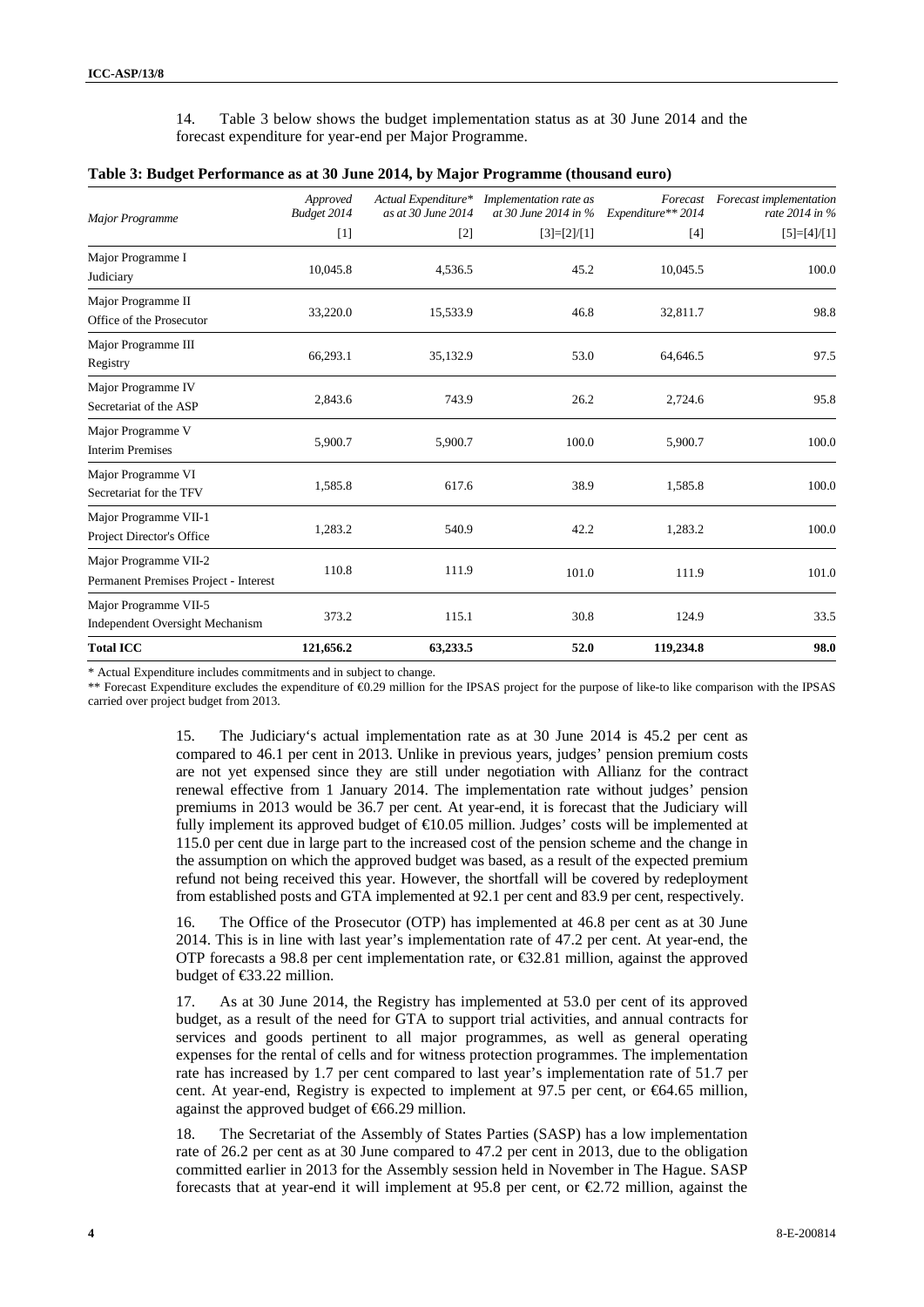approved budget of €2.84 million. Three major conferences are due to be held, in September, October and December respectively: the meeting of Advisory Committee on Nomination of Judges, the session of the Committee and the session of the Assembly.

19. Interim Premises, which accounts for payments for rental of the premises, made the full year's obligation at the beginning of the year. Contributions to the rental cost of the interim premises are expected, as indicated in Resolution ICC-ASP/11/Res.1<sup>3</sup>. Last year, the implementation rate was 0.0 per cent because the obligation for the rental of the interim premises was made in October 2013.

20. The Secretariat of the Trust Fund for Victims (STFV) had implemented at 38.9 per cent of its budget as at 30 June. The implementation rate was 45.0 per cent in 2013. The difference stems from vacancies in established posts in the first half of 2014. At year-end it is expected to have implemented at 100.0 per cent of its approved budget of  $\bigoplus$ .59 million.

21. The Project Director's Office (permanent premises) (PDO) has implemented at 42.2 per cent as at 30 June, compared to 36.4 per cent in 2013. PDO forecasts that it will have implemented its budget at 100.0 per cent at year-end.

22. The accrued interest related to payment for the Permanent Premises Project was paid in full in February 2014. There were no provisions for this Major Programme in 2013.

23. The forecast implementation rate of the Independent Oversight Mechanism at year end is 33.5 per cent. Most of the non-staff costs will not be used, since the office is not expected to be fully operational until 2015. The major cost is for the seven-month contract extension of one official on reimbursable loan, subject to further extension, from the United Nations Office of Internal Oversight Services in New York.

24. Table 4 provides budget performance by item of expenditure for the four-year International Public Sector Accounting Standards (IPSAS) project which commenced in July 2011. As at 30 June, actual expenditure is  $\bigoplus$ .15 million against the adjusted approved budget of  $\Theta$ .35 million, which includes the residual budget amount of  $\Theta$ .29 million from last year's IPSAS project budget carried over to the current year.<sup>4</sup> At year-end, it is anticipated that the IPSAS project will have fully implemented its adjusted approved budget of €0.35 million. For the purposes of like-to-like comparison, the expenditure of €0.29 million per budget line against the carried over project budget of €0.29 million from 2013 is excluded from the Court's forecast expenditure.

25. Project activities are progressing in line with the established project plan. Redeployment of funds from General temporary assistance to Contractual services reflects the increased need for specialist services procured from vendors rather than individuals, such as SAP consulting services and assurance on trial IPSAS financial statements.

| <i>Items</i>                  | Approved<br><b>Budget</b><br>2014 | <b>IPSAS</b> Project<br><b>Budget carried</b><br>over from 2013 | Total Adjusted<br>Approved<br>Budget 2014 | $Expenditure * as$ | Actual Implementation<br>Rate as at 30<br>at 30 June 2014 June 2014 in % | Forecast<br>Expenditure<br>2014 | Forecast<br>implementation<br>rate 2014 in % |
|-------------------------------|-----------------------------------|-----------------------------------------------------------------|-------------------------------------------|--------------------|--------------------------------------------------------------------------|---------------------------------|----------------------------------------------|
|                               | $[1]$                             |                                                                 |                                           | $[2]$              | $[3]=[2]/[1]$                                                            | $[4]$                           | $[5]=[4]/[1]$                                |
| Staff costs                   |                                   |                                                                 |                                           |                    |                                                                          |                                 |                                              |
| General temporary assistance  |                                   | 241.1                                                           | 241.1                                     | 107.9              | 44.8                                                                     | 213.9                           | 88.7                                         |
| Consultants                   |                                   |                                                                 |                                           |                    |                                                                          |                                 |                                              |
| Subtotal Other staff          |                                   | 241.1                                                           | 241.1                                     | 107.9              | 44.8                                                                     | 213.9                           | 88.7                                         |
| Travel                        | 10.0                              |                                                                 | 10.0                                      | 1.4                | 14.0                                                                     | 5.9                             | 59.0                                         |
| Contractual services          | 15.3                              | 48.9                                                            | 64.2                                      | 32.0               | 49.8                                                                     | 95.5                            | 148.8                                        |
| Training                      | 30.0                              |                                                                 | 30.0                                      | 10.0               | 33.3                                                                     | 30.0                            | 100.0                                        |
| General operating expenses    |                                   |                                                                 |                                           |                    |                                                                          |                                 |                                              |
| Supplies and materials        |                                   |                                                                 |                                           |                    |                                                                          |                                 |                                              |
| Equipment including furniture |                                   |                                                                 |                                           |                    |                                                                          |                                 |                                              |
| Subtotal Non-staff            | 55.3                              | 48.9                                                            | 104.2                                     | 43.4               | 41.7                                                                     | 131.4                           | 126.1                                        |
| <b>Total ICC</b>              | 55.3                              | 290.0                                                           | 345.3                                     | 151.3              | 43.8                                                                     | 345.3                           | 100.0                                        |

#### **Table 4: Budget Performance for the IPSAS Project as at 30 June 2014, by item of expenditure (thousand euro)**

\* Actual Expenditure includes commitments and is subject to change.

<sup>&</sup>lt;sup>3</sup> Official Records ... Eleventh session ... 2012 (ICC-ASP/11/20), vol. I, part III, ICC-ASP/11/Res.1, section C.<br><sup>4</sup> Official Records ... Twelfth session ... 2013 (ICC-ASP/12/20), vol. I, part III, ICC-ASP/12/Res.1, sec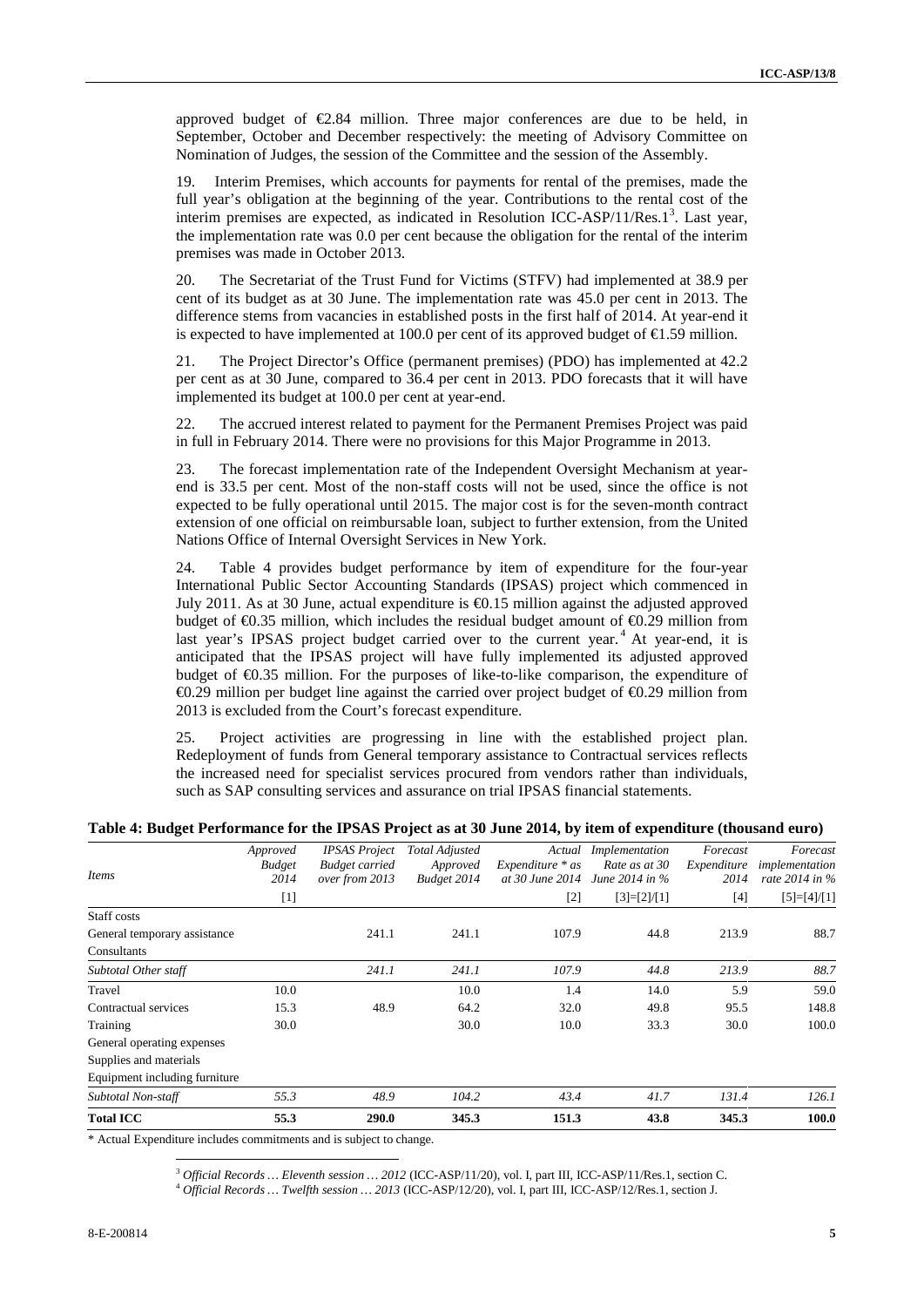26. Figures 1 and 2 below provide comparisons as at 30 June 2014 between the Court's approved budget and expenditure, showing actual basic and situation-related expenditure per Major Programme. Actual basic expenditure incurred is €31.92 million, against the approved basic budget of  $\epsilon$ 57.47 million, or a 55.5 per cent implementation rate, whereas actual situation-related expenditure is  $\epsilon$ 31.32 million, against the approved budget of €64.18 million, or a 48.8 per cent implementation rate.

**Figure 1: Comparison between approved basic budget and expenditure as at 30 June 2014 by Major Programme (thousand euro)**



Note: MP I = Major Programme 1, Judiciary; MP II = Major Programme II, Office of the Prosecutor; MP III = Major Programme III, Registry; MP IV = Major Programme IV, Secretariat of the Assembly of States Parties; MP V = Major Programme V, Interim Premises; MP VI = Major Programme VI, Secretariat of the Trust Fund for Victims; MP VII-1 = Major Programme VII-1 Project Director's Office; MP VII-2 = Major Programme VII-2, Permanent Premises Project - Interest; and MP VII-5 = Major Programme VII-5, Independent Oversight Mechanism

**Figure 2: Comparison between approved situation-related budget and expenditure as at 30 June 2014 by Major Programme (thousand euro)**



Note: MP I = Major Programme 1, Judiciary; MP II = Major Programme II, Office of the Prosecutor; MP III = Major Programme III, Registry; MP IV = Major Programme IV, Secretariat of the Assembly of States Parties; MP V = Major Programme V, Interim Premises; MP VI = Major Programme VI, Secretariat of the Trust Fund for Victims; MP VI-.1 = Major Programme VII-1, Project Director's Office; MP VII-2 = Major Programme VII-2, Permanent Premises Project - Interest; and MP VII-5 = Major Programme VII-5, Independent Oversight Mechanism

27. Further details of the forecast budget performance for 2014, providing comparisons with actual expenditure for 2013 and the proposed programme budget for 2015, by Major Programme and by sub-programme, are provided in Tables 1 to 48 in the Annex.

#### **C. Transfers of Funds**

28. There was no transfer of funds of an amount greater than  $\epsilon$ 200,000 during the first half of 2014.

#### **D. Write-off of Assets**

29. The General Services Section (GSS) has verified the currently pending write-off of assets for the period 1 January to 30 June 2014. Table 5 below presents a summary of the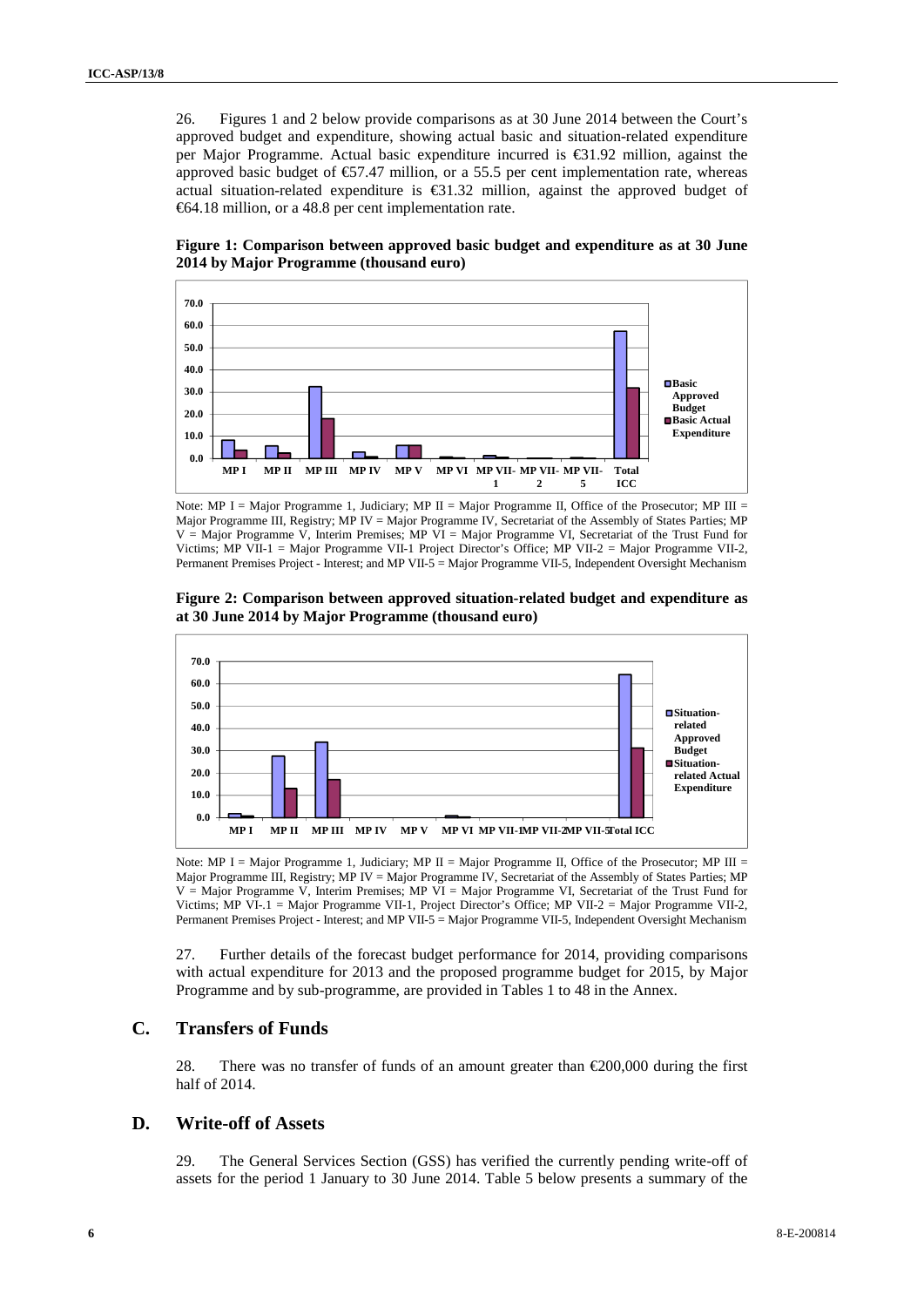assets to be written off, some of which will be written off as a result of a clean-up of asset records that has taken place over the last two years, in preparation for the implementation of the new asset management module in the SAP system. In recent years, the number of intangible assets has decreased steadily (about 50 per cent) due to the diligence of GSS and ICT teams. In agreement with the Security and Safety Section (SSS), the Legal Advisory Services Section (LASS) and the Office of Internal Audit (OIA) were consulted to ensure that the proper process was followed to deal with the remaining items, which are included in the table. A total of 641 asset items, for a total original purchase price of  $\epsilon$ 786,999.32, are to be written off, none of which, except two sets of headphones, represent any book value. The Court traded in three vehicles against the purchase of a new vehicle, as shown in Table 6 below.

| Description / Disposal Reason | Number of assets | <b>Acquisition Value</b> | <b>Book Value</b>     |
|-------------------------------|------------------|--------------------------|-----------------------|
| Furniture & fittings          | $\overline{c}$   | 2494.00€                 | $311.74 \in$          |
| <b>Inventory Adjustment</b>   | $\overline{c}$   | 2494.00 €                | $311.74 \text{ } \in$ |
| ICT equipment                 | $170\,$          | $377250.11 \in$          | $0.00\,\mathrm{E}$    |
| <b>Inventory Adjustment</b>   | 123              | 265 045.95 €             | $0.00 \in$            |
| Lost                          | $\overline{4}$   | 4 504.92 €               | $0.00 \in$            |
| Normal Wear                   | 35               | 58 929.24 €              | $0.00 \in$            |
| Obsolete                      | 8                | 48 770.00 €              | $0.00 \in$            |
| Low value furniture           | $\overline{c}$   | 1310.00€                 | $0.00 \in$            |
| <b>Inventory Adjustment</b>   | $\overline{c}$   | $1310.00 \in$            | $0.00\in$             |
| Low value ICT equipment       | 376              | 238 007.72 €             | $0.00 \in$            |
| <b>Inventory Adjustment</b>   | 150              | 77 758.55 €              | $0.00 \in$            |
| Lost                          | 10               | 4 891.38 €               | $0.00 \in$            |
| Normal Wear                   | 215              | 154 766.61 €             | $0.00 \in$            |
| Stolen                        | 1                | 591.18                   | $0.00 \in$            |
| Other low value assets        | 74               | 33 642.99€               | $0.00 \in$            |
| <b>Inventory Adjustment</b>   | 49               | 21 028.85 €              | $0.00 \in$            |
| Normal Wear                   | 14               | 7 639.46 €               | $0.00 \in$            |
| Obsolete                      | 11               | 4 974.68 €               | $000 \in$             |
| Motor vehicles                | $\mathfrak{Z}$   | 108072.00€               | $0.00 \in$            |
| Normal Wear                   | 1                | 25 200.00 €              | $0.00 \in$            |
| Stolen                        | $\overline{c}$   | 82 872.00 €              | $0.00 \in$            |
| Other assets                  | 14               | 26 222.50 €              | $0.00 \in$            |
| <b>Inventory Adjustment</b>   | 3                | 11 516.00 €              | $0.00 \in$            |
| Normal Wear                   | 8                | 9 9 5 1.50 €             | $0.00 \in$            |
| Obsolete                      | 3                | 4 755.00 €               | $0.00 \in$            |
| <b>Grand Total</b>            | 641              | 786 999.32 €             | $311.74 \in$          |

#### **Table 5: Summary of assets pending write-off from 1 January to 30 June 2014**

### **Table 6: Summary of assets written-off from 1 January to 30 June 2014**

| Description / Disposal reason | Number of assets | <b>Acquisition Value</b> | <b>Book Value</b> |
|-------------------------------|------------------|--------------------------|-------------------|
| Motor vehicles                |                  | $109142.00 \in$          | $0.00 \in$        |
| Trade-in                      |                  | $109142.00 \in$          | $0.00 \in$        |
| <b>Grand Total</b>            |                  | 109 142.00 €             | $0.00 \in$        |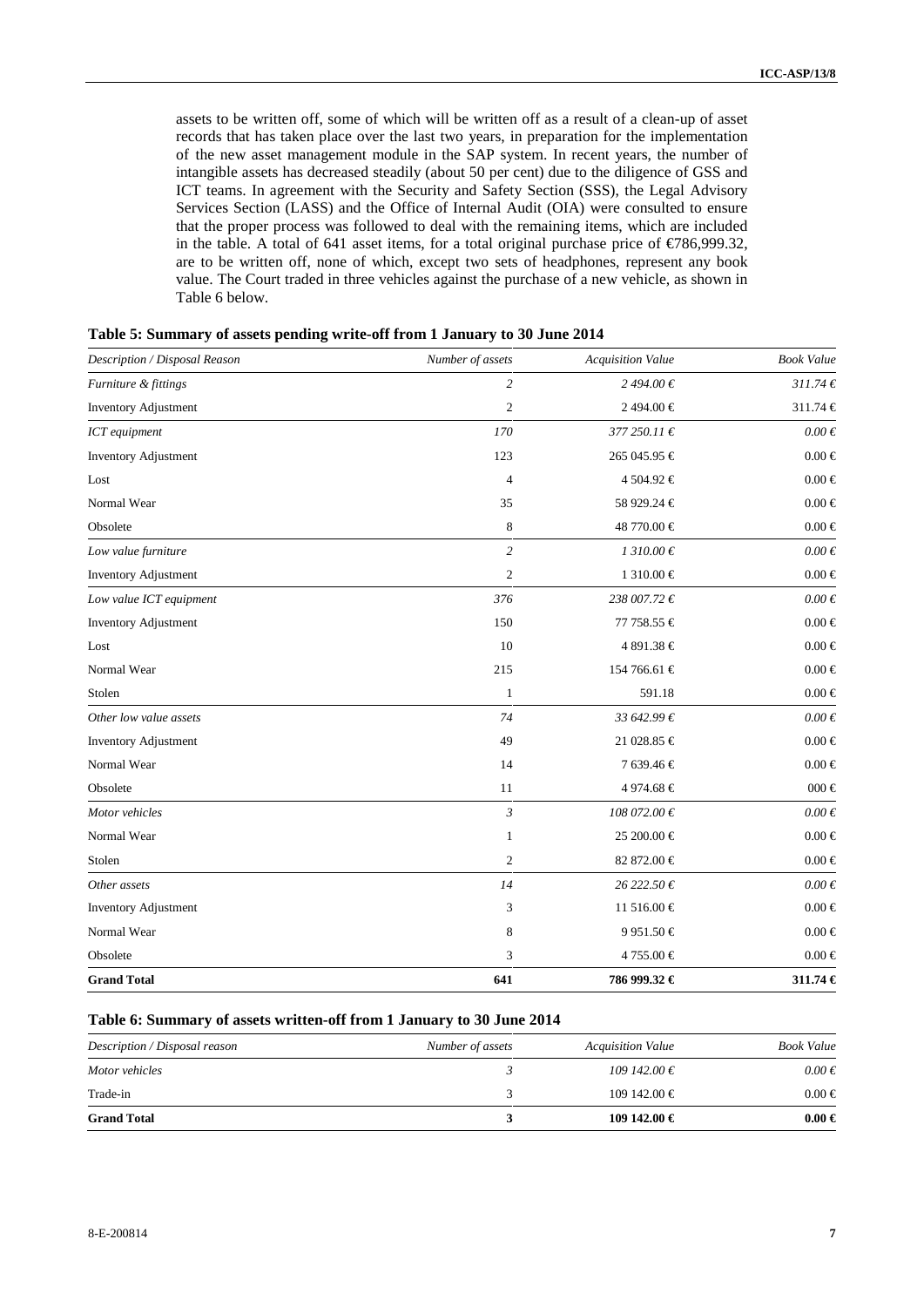### **E. Cash Balances**

30. In 2014 the Court invested its surplus funds in accordance with its policy on investment, and placed primary emphasis on excluding risk to its principal funds. Although the European Central Bank has now cut its base rate to a record low of 0.15%, the Court continues to investigate the possibilities of maximizing its returns, including placing deposits with the Singaporean Bank DBS, thus giving the Court a further opportunity to reduce its risk through extending its country diversification portfolio. Although interest rates remain at a record-low across Europe, the Court is confident that it can continue to generate a competitive income. The Investment Review Committee, which strives to eliminate risk and explores all possibilities with regard to the Investment of the Courts funds, met in April and June. Table 7 below provides a summary of cash balances per bank as at 30 June 2014.



**Table 7: Summary of cash balances per bank as at 30 June 2014**

\* Excludes small balances held in local field office bank accounts and petty cash/imprest funds of approximately  $(4)$  15 million.

### **F. Field Operations Expenditure per Situation**

31. Table 8 below provides a summary of actual expenditure in field operations conducted per situation as at 30 June 2014. The Court is currently investigating eight situations as shown in the table: namely Uganda, the Democratic Republic of the Congo (DRC), Sudan, the Central African Republic (CAR), the Republic of Kenya (Kenya), Libya, Côte d'Ivoire and Mali. Operational support covers all situations, rather than specific individual situations. Total actual expenditure for all situations is €31.33 million, which represents 48.8 per cent of the approved situation-related budget of €64.18 million. Of the total actual expenditure of  $\epsilon$ 31.33 million,  $\epsilon$ 0.83 million relates to the Judiciary,  $\epsilon$ 13.07 million to the OTP,  $\in$  7.08 million to the Registry and  $\infty$ .34 million to the Secretariat of the Trust Fund for Victims.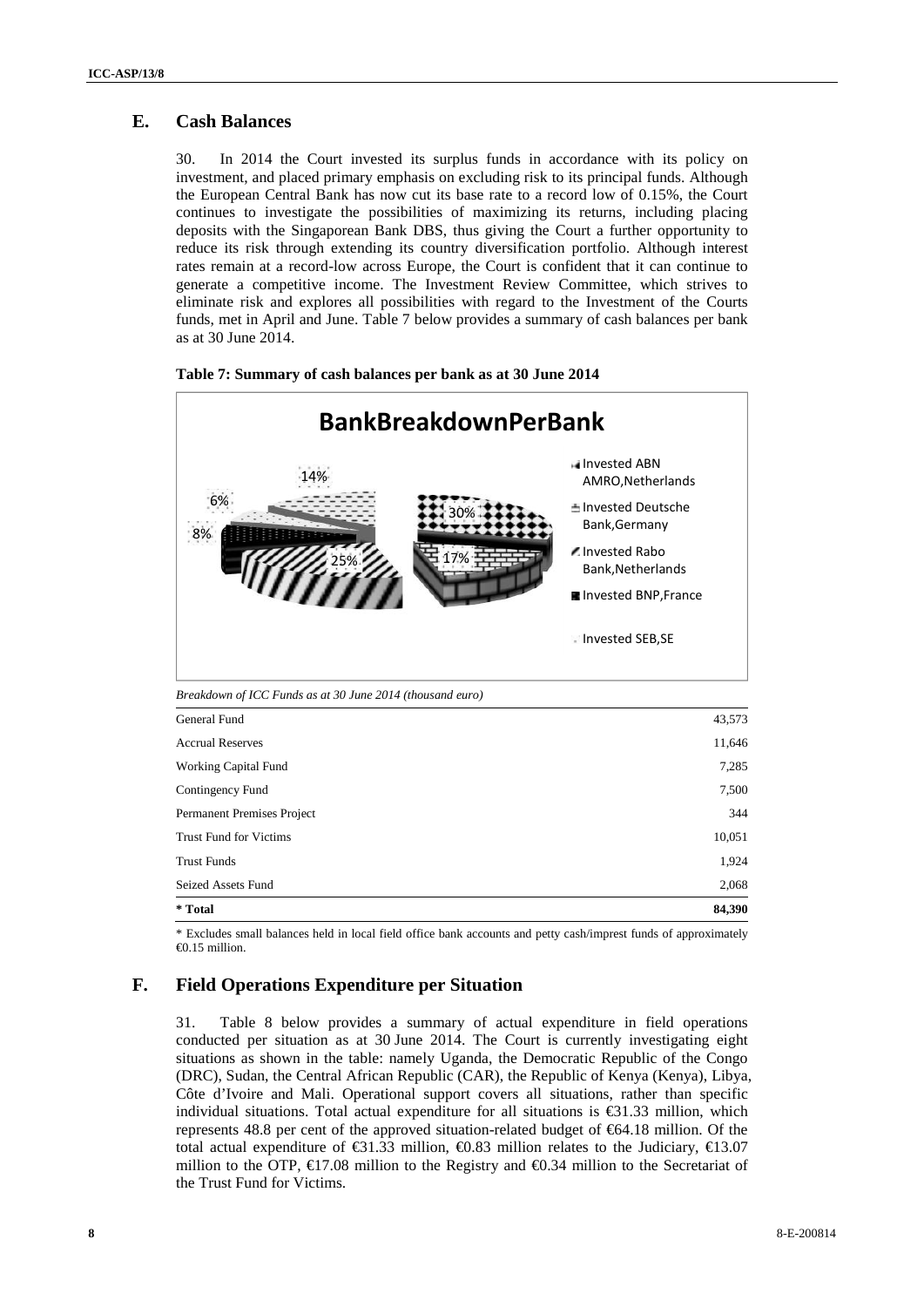|                             |                     |                  |                    |                  | Actual Expenditure* |                    |                  |                   |                        |          |
|-----------------------------|---------------------|------------------|--------------------|------------------|---------------------|--------------------|------------------|-------------------|------------------------|----------|
| Sub-programme               | Uganda<br>situation | DRC<br>situation | Sudan<br>situation | CAR<br>situation | Kenya<br>situation  | Libya<br>situation | CIV<br>situation | Mali<br>situation | Operational<br>Support | Total    |
| Chambers                    |                     | 23.8             |                    |                  |                     |                    | 0.2              |                   | 807.9                  | 831.9    |
| <b>Judiciary</b>            |                     | 23.8             |                    |                  |                     |                    | 0.2              |                   | 807.9                  | 831.9    |
| Immediate office OTP        |                     | 1.1              |                    |                  |                     | 5.2                | 7.5              |                   | 52.9                   | 66.7     |
| Services Section            | 0.3                 | 201.0            | 88.1               | 67.6             | 199.3               |                    | 16.4             | 67.5              | 1,360.9                | 2,001.1  |
| The Prosecutor              | 0.3                 | 202.1            | 88.1               | 67.6             | 199.3               | 5.2                | 23.9             | 67.5              | 1,413.8                | 2,067.7  |
| <i>JCCD</i>                 | 8.5                 | 47.7             | 55.0               | 10.1             | 111.8               | 17.1               | 104.4            | 67.5              | 536.0                  | 958.1    |
| Planning & Operation        | 17.2                | 317.3            | 38.7               | 149.2            | 289.7               | 87.1               | 139.2            | 288.6             | 1,549.1                | 2,876.2  |
| <b>Investigation Teams</b>  | 42.1                | 873.4            | 272.9              | 107.0            | 1,126.3             | 253.8              | 348.2            | 553.9             | 527.7                  | 4,105.1  |
| Investigation Div.          | 59.4                | 1,190.7          | 311.6              | 256.1            | 1,416.0             | 340.9              | 487.4            | 842.5             | 2,076.8                | 6,981.3  |
| <b>Prosecution Division</b> |                     | 766.9            | 434.1              | 356.9            | 542.6               | 2.9                | 99.1             | 460.9             | 404.0                  | 3,067.4  |
| <b>Office of Prosecutor</b> | 68.2                | 2,207.4          | 888.8              | 690.7            | 2,269.6             | 366.1              | 714.7            | 1,438.4           | 4,430.5                | 13,074.6 |
| Imm. Off. Registrar         |                     | 8.3              |                    |                  |                     |                    |                  |                   |                        | 8.3      |
| Sec. & Safety Sect.         | 101.7               | 398.1            |                    | 184.5            | 133.0               |                    | 113.5            | 145.5             | 371.3                  | 1,447.7  |
| <b>Field Operations</b>     | 196.1               | 577.2            | 22.9               | 104.6            | 142.0               |                    | 208.6            | 75.4              | 396.3                  | 1,723.1  |
| <b>Counsel Support</b>      |                     | 1,093.1          | 435.6              | 796.0            | 522.0               | 91.9               | 394.0            |                   | 215.7                  | 3,548.3  |
| Office of Registrar         | 297.9               | 2,076.7          | 458.5              | 1,085.2          | 797.0               | 91.9               | 716.1            | 220.9             | 983.3                  | 6,727.3  |
| <b>HR</b> Section           |                     |                  |                    |                  |                     |                    |                  |                   | 103.6                  | 103.6    |
| Budget & Finance            |                     |                  |                    |                  |                     |                    |                  |                   | 173.3                  | 173.3    |
| <b>General Services Sec</b> |                     |                  |                    |                  |                     |                    |                  |                   | 0.2                    | 0.2      |
| <b>ICT</b> Section          | 73.9                | 201.9            |                    | 6.7              | 47.7                |                    | 29.6             |                   | 1,905.7                | 2,265.5  |
| CASD                        | 73.9                | 201.9            |                    | 6.7              | 47.7                |                    | 29.6             |                   | 2,182.9                | 2,542.6  |
| Office of the Head          |                     | 5.6              |                    |                  | 27.6                |                    | 3.5              |                   | 149.8                  | 186.6    |
| Court Mgt. Section          |                     | 35.2             |                    |                  | 34.0                |                    |                  |                   | 979.3                  | 1,048.5  |
| <b>Detention Section</b>    |                     |                  |                    |                  |                     |                    |                  |                   | 136.9                  | 136.9    |
| Court Int. & Transl         |                     | 403.1            | 39.6               | 24.2             | 61.4                | 1.3                | 4.2              | 0.9               | 1,014.3                | 1,549.1  |
| Victims & Witn. Unit        | 19.6                | 497.0            | 43.7               | 180.9            | 1.066.4             | 7.4                | 43.9             |                   | 1,431.8                | 3,290.7  |
| Vict.Part and Rep.          | 6.0                 | 116.8            |                    | 53.6             | 89.5                |                    | 23.8             | 5.0               | 227.5                  | 522.2    |
| Div of Court Service        | 25.6                | 1,057.6          | 83.4               | 258.7            | 1,279.0             | 8.7                | 75.5             | 5.9               | 3,939.7                | 6,734.0  |
| Office of the Head          |                     |                  |                    |                  |                     |                    |                  |                   | 2.6                    | 2.6      |
| Public Affairs Unit         |                     |                  |                    |                  |                     |                    |                  |                   | 12.5                   | 12.5     |
| Outreach Unit               | 61.4                | 160.3            | 37.8               | 12.2             | 89.1                |                    | 9.1              |                   | 104.1                  | 474.0    |
| Public Inf & Doc Sec        | 61.4                | 160.3            | 37.8               | 12.2             | 89.1                |                    | 9.1              |                   | 119.2                  | 489.1    |
| <b>Counsel Defence</b>      |                     |                  |                    |                  | 9.6                 |                    |                  |                   | 125.1                  | 134.7    |
| <b>Counsel Victims</b>      | 2.6                 | 193.6            |                    |                  | 3.1                 |                    | 9.7              |                   | 246.5                  | 455.5    |
| Indep Off & Spe Pro         | 2.6                 | 193.6            |                    |                  | 12.8                |                    | 9.7              |                   | 371.6                  | 590.2    |
| <b>Registry</b>             | 461.3               | 3,690.1          | 579.7              | 1,362.8          | 2,225.5             | 100.6              | 839.9            | 226.8             | 7,596.5                | 17,083.3 |
| <b>Secretariat of TFV</b>   | 51.0                | 34.4             |                    |                  |                     |                    |                  |                   | 251.5                  | 337.0    |
| ICC                         | 580.5               | 5,955.8          | 1,468.5            | 2,053.5          | 4,495.1             | 466.7              | 1,554.8          | 1,665.1           | 13,086.5               | 31,326.7 |

## **Table 8: Field Operations Expenditure per Situation as at 30 June 2014 (thousand euro)**

\* Actual Expenditure includes commitments and is subject to change.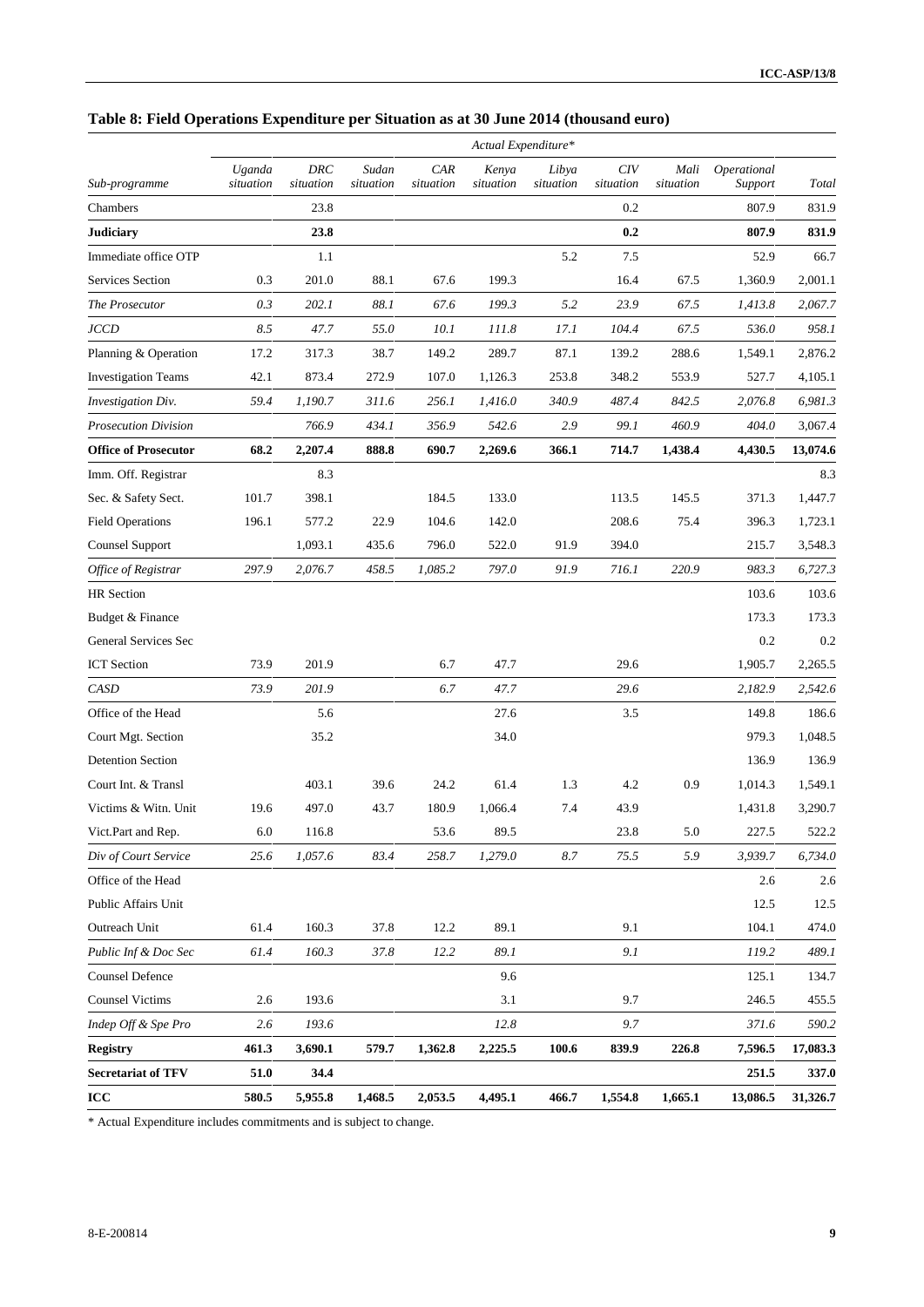### **G. Recruitment**

32. Data on post occupancy can be found in Table 9 below. The Court expects to fill a further 48 posts by year-end. However, the actual number of posts filled by the Court at year-end will be affected by the number of internal recruitments, as well as by the number of separations.

| Table 9: Staffing 2014 Approved posts versus filled posts, by post type (Professional and General Services staff) |  |  |
|-------------------------------------------------------------------------------------------------------------------|--|--|
|                                                                                                                   |  |  |
|                                                                                                                   |  |  |

| Major Programme               | Approved<br>posts<br>2014 | Posts<br>filled | Recruitment completed<br>(offer accepted<br>by candidate) | Post under<br>recruitment | Advertised<br>posts not under<br>recruitment | Vacant<br>posts not<br>advertised | Forecast filled<br>posts as at 31<br>December 2014 | % of<br>established<br>posts vacant |
|-------------------------------|---------------------------|-----------------|-----------------------------------------------------------|---------------------------|----------------------------------------------|-----------------------------------|----------------------------------------------------|-------------------------------------|
|                               | $[1]$                     | $[2]$           | $[3]$                                                     | $[4]$                     | $[5]$                                        | [6]                               | $[7]$                                              | $[8] = ([1] - [2]) / [1]$           |
| Major Programme I             | 48                        | 44              |                                                           | 3                         |                                              |                                   | 47                                                 | 8.33%                               |
| Major Programme II            | 215                       | 198             |                                                           | 10                        |                                              | 5                                 | 213                                                | 7.91%                               |
| Major Programme III           | 476                       | 417             | 2                                                         | 16                        | 2                                            | 39                                | 442                                                | 12.39%                              |
| Major Programme IV            | 9                         | 5               |                                                           | 3                         |                                              |                                   | 9                                                  | 44.44%                              |
| Major Programme VI            | 7                         | 7               |                                                           |                           |                                              |                                   | 7                                                  | 0.00%                               |
| Major Programme VII-1         | 5                         | 5               |                                                           |                           |                                              |                                   | 5                                                  | 0.00%                               |
| Major Programme VII-5         | 4                         |                 |                                                           |                           |                                              | 3                                 |                                                    | 100.00%                             |
| <b>Total ICC</b>              | 764                       | 676             | 4                                                         | 32                        | 4                                            | 48                                | 724                                                | 11.52%                              |
| Projected Separation          |                           |                 |                                                           |                           |                                              |                                   | $(66)*$                                            |                                     |
| Expected filled at year's end |                           |                 |                                                           |                           |                                              |                                   | 658                                                |                                     |

\* Number of separations as at 30 June 2014 is 33. Projected number of separations as at 31 December 2014 is 66.

# **III. Budget performance of the Contingency Fund notification**

#### **A. Introduction**

33. The Committee requested the Court to provide an update, at the Committee's second session each year, on the status of implementation of unavoidable and unforeseen expenses which are likely to require access to the Contingency Fund.<sup>5</sup>

34. According to regulation 6.6 of the Financial Regulations and Rules, the Contingency Fund was established to ensure that the Court can meet:

- (a) Costs associated with an unforeseen situation following a decision by the Prosecutor to open an investigation; or
- (b) Unavoidable expenses for developments in existing situations that could not be foreseen or could not be accurately estimated at the time of adoption of the budget; or
- (c) Costs associated with an unforeseen meeting of the Assembly of States Parties.

35. In the first half of 2014, the Court submitted the following four notifications to the Committee, in a total amount of  $\epsilon$ , 161, 500. During the course of the first half of the year, the Court has been making substantial efforts to optimize the utilization of existing resources to reduce its financial requirements. Notifications are as follows:<sup>6</sup>

- (a) Notification of 1 April 2014 for €245,900 for the further extension of the mandates of a judge and of support staff in the case of *The Prosecutor v. Mr Jean-Pierre Bemba Gombo* in the situation in the Central African Republic;
- (b) Notification of 1 May 2014 for €284,300 for the further extension of the mandates of judges and of support staff in the case of *The Prosecutor v. Mr Germain Katanga* in the situation in the Democratic Republic of the Congo;
- (c) Notification of 12 June 2014 for  $\in \infty$  61,400 for the need to re-open the field office in Bangui in the situation in the Central African Republic; and

<sup>&</sup>lt;sup>5</sup> ICC-ASP/10/5, para. 32.  $\frac{6}{100}$  Motifications (i) and (ii) became effective on 1 January 2013.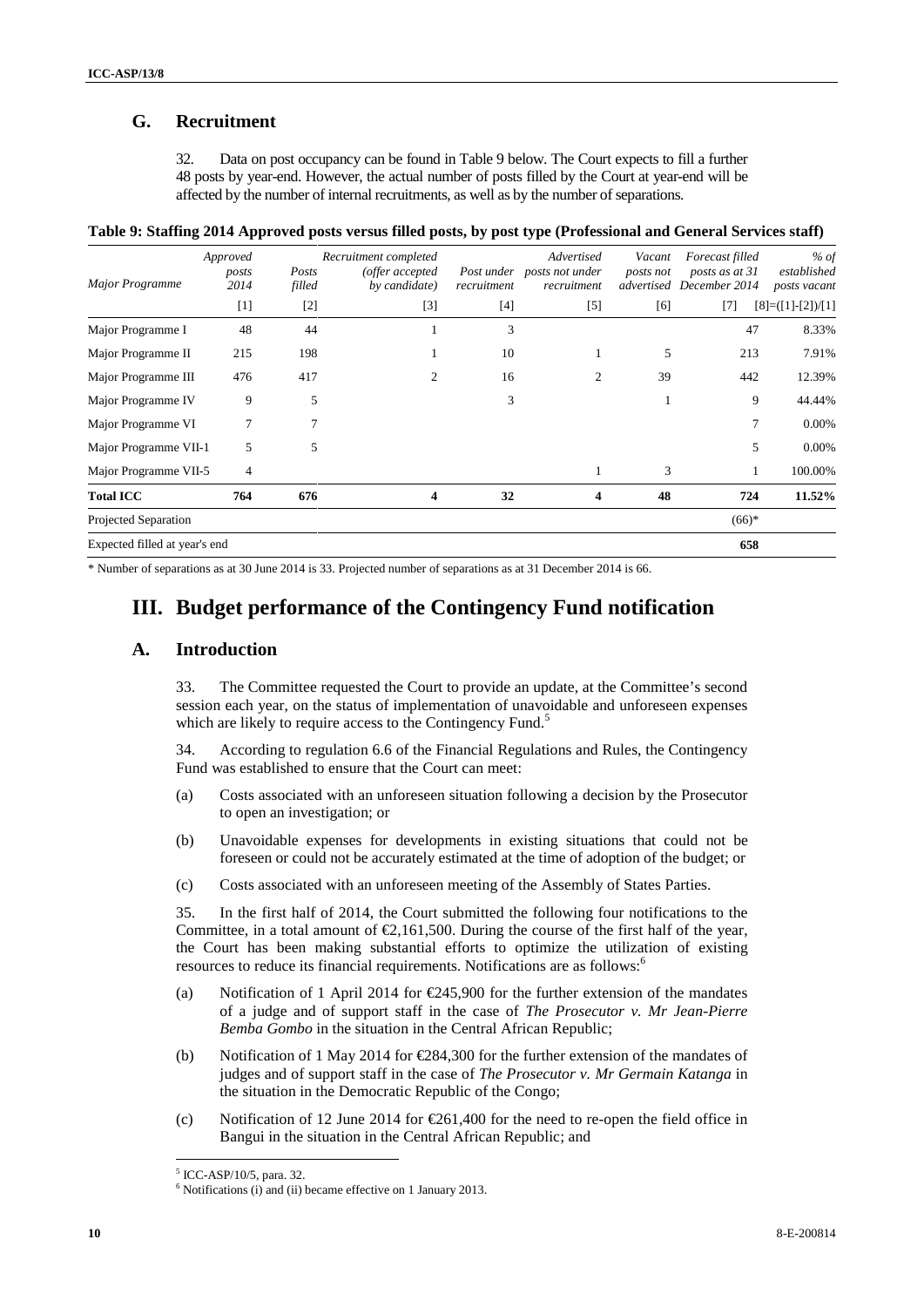(d) Notification of 26 June 2014 for €1,369,900 for the need to cater for prosecutorial activities related to offences against the administration of justice under article 70 of the Rome Statue and to implement witness relocation and assisted moves in the situation in Kenya.

36. At the time of the submission of this report, as mentioned in paragraph 4 above, a new notification had been submitted to the Committee on 28 July, in the total amount of  $\epsilon$  593.400, for the need to cater for investigative and prosecutorial activities related to offences against the administration of justice under article 70 of the Rome Statute and the provision of services related to unforeseen developments in the situation in the Central African Republic.

#### **B. Overview of budget performance of the Contingency Fund notification**

37. Table 10 below shows budget performance for the total of the four Contingency Fund notifications submitted to the Committee. Total actual expenditure incurred as at 30 June is €0.27 million, or 12.5 per cent, against the total Contingency Fund notification of  $\epsilon$ 2.16 million. The Court forecasts its total implementation rate at year-end at 97.0 per cent, or a total  $\epsilon 2.10$  million, against the total Contingency Fund notification of  $\epsilon 2.16$  million.

#### **Table 10: Budget performance of the four Contingency Fund notifications as at 30 June 2014 by item of expenditure (thousand euro)**

| Expenditure Item                     | Contingency Fund<br>Notification | as at 30 June 2014 | Actual Expenditure* Forecast Expenditure Total Actual Forecast Implementation<br>July-Dec 2014 | Expenditure 2014 | rate 2014 in % |
|--------------------------------------|----------------------------------|--------------------|------------------------------------------------------------------------------------------------|------------------|----------------|
|                                      | $[1]$                            | $[2]$              | $[3]$                                                                                          | $[4]=[2]+[3]$    | $[5]=[4]/[1]$  |
| Judges' costs                        | 298.9                            | 183.9              | 91.9                                                                                           | 275.8            | 92.3           |
| Staff costs                          | 20.6                             |                    | 20.6                                                                                           | 20.6             | 100.0          |
| General temporary assistance         | 761.5                            | 87.1               | 632.5                                                                                          | 719.6            | 94.5           |
| Subtotal Other staff costs           | 761.5                            | 87.1               | 632.5                                                                                          | 719.6            | 94.5           |
| Travel                               | 357.1                            |                    | 357.1                                                                                          | 357.1            | 100.0          |
| Outsourcing services                 | 86.3                             |                    | 86.3                                                                                           | 86.3             | 100.0          |
| Other contractual services           | 8.3                              |                    | 8.3                                                                                            | 8.3              | 100.0          |
| <b>Subtotal Contractual services</b> | 94.6                             |                    | 94.6                                                                                           | 94.6             | 100.0          |
| Rental of premises                   | 45.8                             |                    | 45.8                                                                                           | 45.8             | 100.0          |
| Maintenance of premises              | 7.0                              |                    | 7.0                                                                                            | 7.0              | 100.0          |
| <b>Utilities</b>                     | 2.5                              |                    | 2.5                                                                                            | 2.5              | 100.0          |
| Communications                       | 5.6                              |                    | 5.6                                                                                            | 5.6              | 100.0          |
| Maintenance of furniture             | 8.0                              |                    | 8.0                                                                                            | 8.0              | 100.0          |
| Other miscellaneous operating costs  | 425.6                            |                    | 425.6                                                                                          | 425.6            | 100.0          |
| Subtotal General operating expenses  | 494.5                            |                    | 494.5                                                                                          | 494.5            | 100.0          |
| Supplies and materials               | 15.0                             |                    | 15.0                                                                                           | 15.0             | 100.0          |
| Equipment including furniture        | 119.3                            |                    | 119.3                                                                                          | 119.3            | 100.0          |
| <b>Total</b>                         | 2,161.4                          | 271.0              | 1,825.5                                                                                        | 2,096.5          | 97.0           |

\* Actual Expenditure includes commitments and is subject to change.

38. The budget performance of each Contingency Fund notification is set out in detail below, in the order of notification to the Committee.

#### **1. Contingency Fund notification for the extension of the mandates of a judge and of support staff in the case of The Prosecutor v. Jean-Pierre Bemba Gombo in the situation in the Central African Republic**

39. Table 11 below shows budget performance as at 30 June and forecast expenditure at year-end for the Contingency Fund notification to further extend the mandates of one judge, as well as a limited number of support staff for the *Bemba* case in the CAR situation.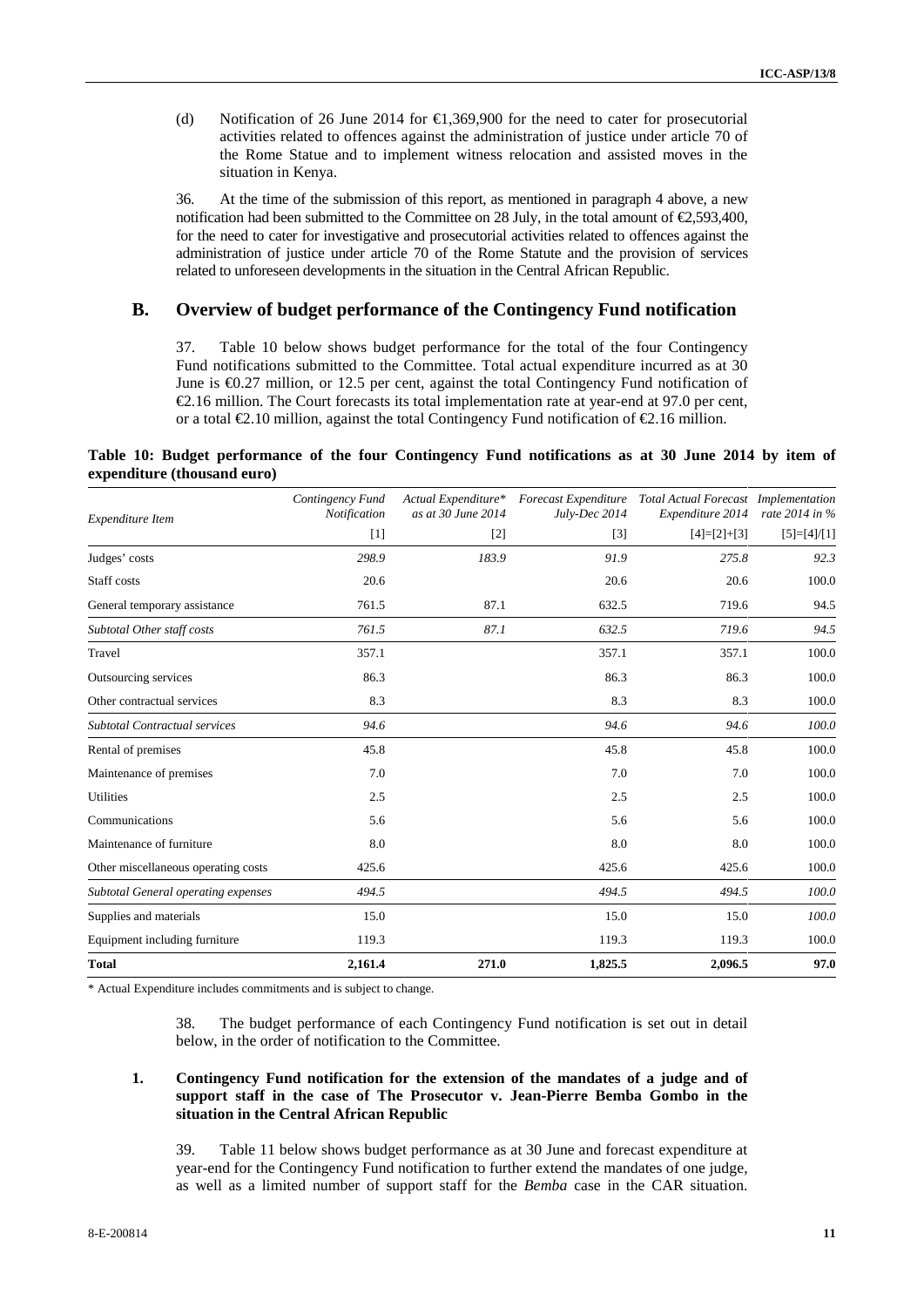Actual expenditure incurred as at 30 June represents a 21.2 per cent implementation rate, or €0.05 million. At year-end, the funds are expected to be implemented at 90.9 per cent, or  $\Theta$ .22 million against the notification amount of  $\Theta$ .25 million.

#### **Table 11: Budget performance of the Contingency Fund notification for the extension of the mandates of a judge and of support staff in the case** *of The Prosecutor v. Jean-Pierre Bemba Gombo* **in the situation in the Central African Republic at 30 June 2014, by item of expenditure (thousand euro)**

| Expenditure Item                     | Contingency Fund<br>Notification | Actual<br>Expenditure* as<br>at 30 June 2014 | Forecast<br>Expenditure<br>July-Dec 2014 | Total Actual<br>Forecast<br>Expenditure 2014 | Implementation<br>rate 2014<br>in $\%$ |
|--------------------------------------|----------------------------------|----------------------------------------------|------------------------------------------|----------------------------------------------|----------------------------------------|
|                                      | $[1]$                            | $[2]$                                        | $[3]$                                    | $[4]=[2]+[3]$                                | $[5]=[4]/[1]$                          |
| Judges' costs                        | 122.6                            | 30.7                                         | 91.9                                     | 122.6                                        | 100.0                                  |
| Staff costs                          |                                  |                                              |                                          |                                              |                                        |
| General temporary assistance         | 123.3                            | 21.4                                         | 79.5                                     | 100.9                                        | 81.8                                   |
| Subtotal Other staff costs           | 123.3                            | 21.4                                         | 79.5                                     | 100.9                                        | 81.8                                   |
| Travel                               |                                  |                                              |                                          |                                              |                                        |
| Other contractual services           |                                  |                                              |                                          |                                              |                                        |
| <b>Subtotal Contractual services</b> |                                  |                                              |                                          |                                              |                                        |
| Other miscellaneous operating costs  |                                  |                                              |                                          |                                              |                                        |
| Subtotal General operating expenses  |                                  |                                              |                                          |                                              |                                        |
| Supplies and materials               |                                  |                                              |                                          |                                              |                                        |
| Equipment including furniture        |                                  |                                              |                                          |                                              |                                        |
| <b>Total</b>                         | 245.9                            | 52.1                                         | 171.4                                    | 223.5                                        | 90.9                                   |

\* Actual Expenditure includes commitments and is subject to change.

#### **2. Contingency Fund notification for the extension of the mandates of judges and of support staff in the case of The Prosecutor v. Germain Katanga in the situation in the Democratic Republic of the Congo**

40. Table 12 below shows budget performance as at 30 June and forecast expenditure for the year for the Contingency Fund notification to further extend the mandates of two judges, as well as a limited number of support staff for the *Katanga* case in the situation in the DRC. An amount of  $\epsilon 0.22$  million has been spent, corresponding to a 77.0 per cent implementation rate. At year-end, the Court expects to have implemented at 85.0 per cent, or €0.24 million against the notification amount of €0.28 million.

#### **Table 12: Budget performance of the Contingency Fund notification for the extension of the mandates of judges and of support staff in the case of** *The Prosecutor v. Germain Katanga* **in the situation in the Democratic Republic of the Congo as at 30 June 2014, by item of expenditure (thousand euro)**

| Expenditure Item                     | Contingency Fund<br>Notification | Actual Expenditure*<br>as at 30 June 2014 | Forecast Expenditure<br>July-Dec 2014 | <b>Total Actual Forecast</b><br>Expenditure 2014 | Implementation rate<br>2014 in $%$ |
|--------------------------------------|----------------------------------|-------------------------------------------|---------------------------------------|--------------------------------------------------|------------------------------------|
|                                      | $[1]$                            | $[2]$                                     | $[3]$                                 | $[4]=[2]+[3]$                                    | $[5]=[4]/[1]$                      |
| Judges' costs                        | 176.3                            | 153.3                                     |                                       | 153.3                                            | 86.9                               |
| Staff costs                          |                                  |                                           |                                       |                                                  |                                    |
| General temporary assistance         | 108.0                            | 65.7                                      | 22.8                                  | 88.5                                             | 81.9                               |
| Subtotal Other staff costs           | 108.0                            | 65.7                                      | 22.8                                  | 88.5                                             | 81.9                               |
| Travel                               |                                  |                                           |                                       |                                                  |                                    |
| Other contractual services           |                                  |                                           |                                       |                                                  |                                    |
| <b>Subtotal Contractual services</b> |                                  |                                           |                                       |                                                  |                                    |
| Other miscellaneous operating costs  |                                  |                                           |                                       |                                                  |                                    |
| Subtotal General operating expenses  |                                  |                                           |                                       |                                                  |                                    |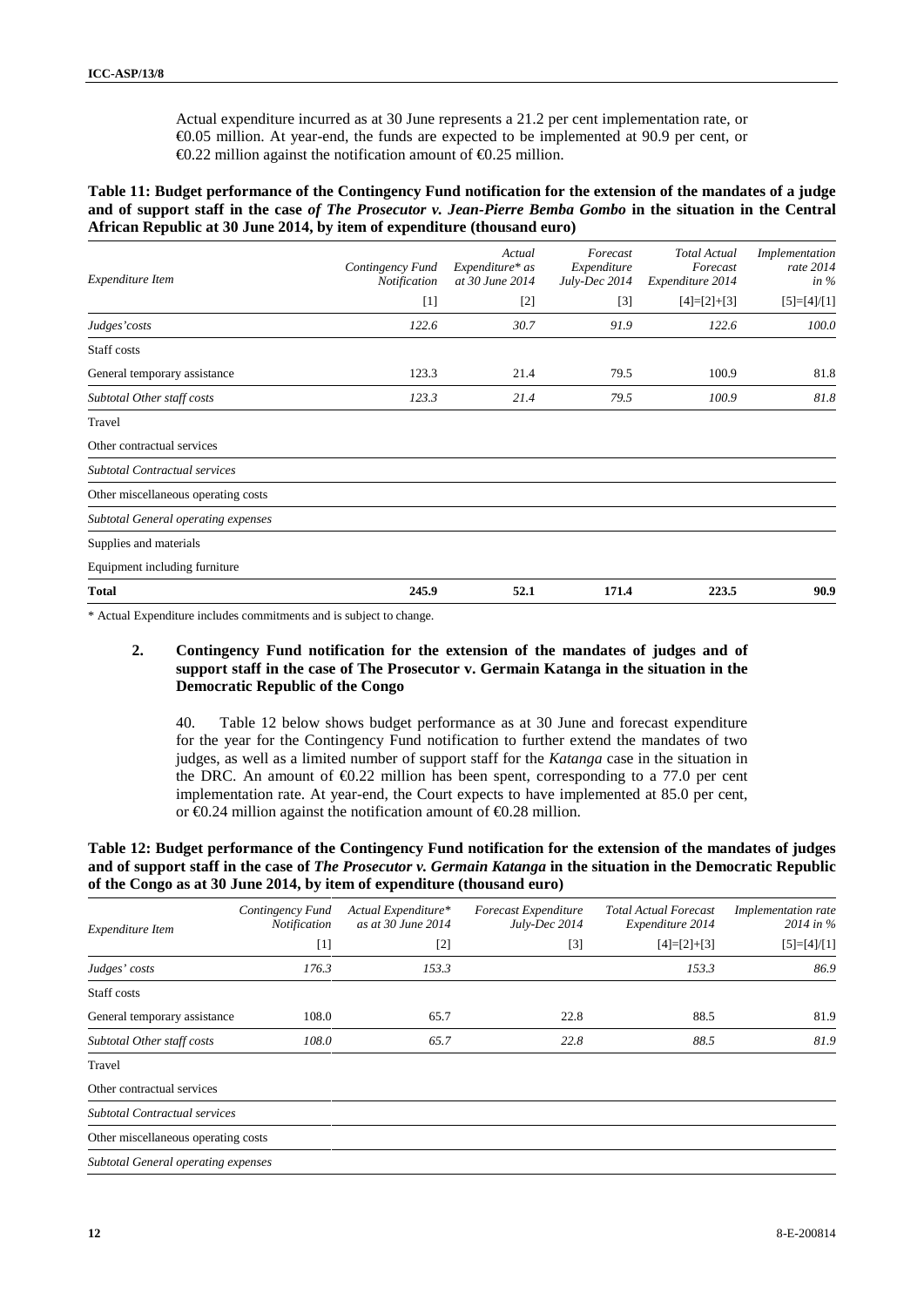| Expenditure Item              | Contingency Fund<br>Notification | Actual Expenditure*<br>as at 30 June 2014 | <b>Forecast Expenditure</b><br>July-Dec 2014 | <b>Total Actual Forecast</b><br>Expenditure 2014 | <i>Implementation rate</i><br>2014 in $\%$ |
|-------------------------------|----------------------------------|-------------------------------------------|----------------------------------------------|--------------------------------------------------|--------------------------------------------|
|                               | [1]                              | [2]                                       | $[3]$                                        | $[4]=[2]+[3]$                                    | $[5]=[4]/[1]$                              |
| Supplies and materials        |                                  |                                           |                                              |                                                  |                                            |
| Equipment including furniture |                                  |                                           |                                              |                                                  |                                            |
| <b>Total</b>                  | 284.3                            | 219.0                                     | 22.8                                         | 241.8                                            | 85.0                                       |

\* Actual Expenditure includes commitments and is subject to change.

#### **3. Contingency Fund notification for the need to re-open the field office in Bangui in the situation in the Central African Republic**

41. Table 13 below shows budget performance as at 30 June and forecast year-end expenditure in respect of the Contingency Fund notification to re-open the field office in Bangui in the CAR, which was closed last year for security reasons. No expenditure has as yet been incurred since the notification was made on 12 June. The funds became effective on 26 June. The funds are expected to be fully implemented at year-end since the notification amount was carefully assessed on the basis of the plans which were current at the time of submission of the notification.

#### **Table 13: Budget performance of the Contingency Fund notification for the need to re-open the field office in Bangui in the situation in the Central African Republic as at 30 June 2014, by item of expenditure (thousand euro)**

| Expenditure Item                     | Contingency Fund<br>Notification | as at 30 June 2014 | Actual Expenditure* Forecast Expenditure Total Actual Forecast Implementation<br>July-Dec 2014 | Expenditure 2014 | rate 2014 in % |
|--------------------------------------|----------------------------------|--------------------|------------------------------------------------------------------------------------------------|------------------|----------------|
|                                      | $[1]$                            | $[2]$              | $[3]$                                                                                          | $[4]=[2]+[3]$    | $[5]=[4]/[1]$  |
| Judges' costs                        |                                  |                    |                                                                                                |                  |                |
| Staff costs                          | 20.6                             |                    | 20.6                                                                                           | 20.6             | 100.0          |
| General temporary assistance         |                                  |                    |                                                                                                |                  |                |
| Subtotal Other staff costs           |                                  |                    |                                                                                                |                  |                |
| Travel                               |                                  |                    |                                                                                                |                  |                |
| Outsourcing services                 | 11.3                             |                    | 11.3                                                                                           | 11.3             | 100.0          |
| Other contractual services           | 8.3                              |                    | 8.3                                                                                            | 8.3              | 100.0          |
| <b>Subtotal Contractual services</b> | 19.6                             |                    | 19.6                                                                                           | 19.6             | 100.0          |
| Rental of premises                   | 45.8                             |                    | 45.8                                                                                           | 45.8             | 100.0          |
| Maintenance of premises              | 7.0                              |                    | 7.0                                                                                            | 7.0              | 100.0          |
| <b>Utilities</b>                     | 2.5                              |                    | 2.5                                                                                            | 2.5              | 100.0          |
| Communications                       | 5.6                              |                    | 5.6                                                                                            | 5.6              | 100.0          |
| Maintenance of furniture             | 8.0                              |                    | 8.0                                                                                            | 8.0              | 100.0          |
| Other miscellaneous operating costs  | 18.0                             |                    | 18.0                                                                                           | 18.0             | 100.0          |
| Subtotal General operating expenses  | 86.9                             |                    | 86.9                                                                                           | 86.9             | 100.0          |
| Supplies and materials               | 15.0                             |                    | 15.0                                                                                           | 15.0             | 100.0          |
| Equipment including furniture        | 119.3                            |                    | 119.3                                                                                          | 119.3            | 100.0          |
| <b>Total</b>                         | 261.4                            |                    | 261.4                                                                                          | 261.4            | 100.0          |

\* Actual Expenditure includes commitments and is subject to change.

#### **4. Contingency Fund notification for the need to cater for prosecutorial activities related to offences against the administration of justice under article 70 of the Rome Statue and to implement witness relocation and assisted moves in the situation in Kenya**

42. Table 14 below shows budget performance as at 30 June and forecast expenditure at year-end for the Contingency Fund notification to cater for prosecutorial activities related to offences against the administration of justice under Article 70 of the Rome Statue and to implement witness relocation and assisted moves in the Kenya situation. No expenditure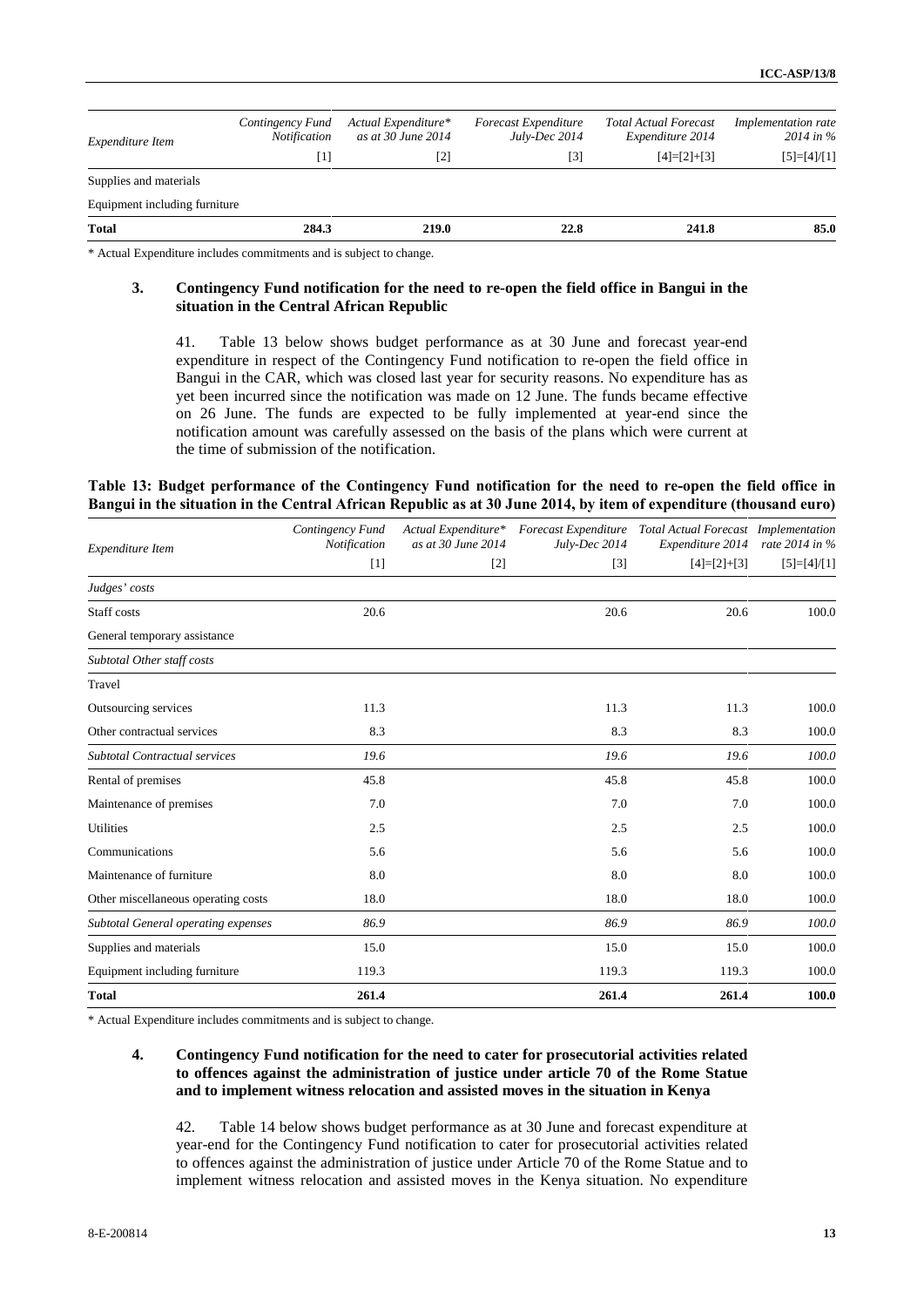has as yet been incurred since the notification was made on 26 June. The funds therefore only become effective on 10 July. At year-end, the notified amount is expected to be fully implemented against the notified amount of €1.37 million.

43. Of the requested amount of  $\text{ } \infty$  1.37 million, the OTP requested  $\text{ } \infty$ 0.81 million mostly for GTA. The OTP will be able to provide an accurate forecast about 60 days into the implementation of the fund, when it will be in a position to make a proper assessment of the recruitment status and other expenditures.

44. As for the Registry, the requested amount of  $\Theta$ .56 million for non-staff costs such as travel and general operating expenses will be fully implemented since the notification amount was carefully assessed on the basis of plans that were current at the time of submission of the notification.

**Table 14: Budget performance of the Contingency Fund notification for the need to cater for prosecutorial activities related to offences against the administration of justice under article 70 of the Rome Statue and to implement witness relocation and assisted moves in the situation in Kenya as at 30 June 2013, by item of expenditure (thousand euro)**

| Expenditure Item                           | Contingency Fund<br>Notification | Actual Expenditure*<br>as at 30 June 2014 | July-Dec 2014 | Forecast Expenditure Total Actual Forecast<br>Expenditure 2014 | Implementation<br>rate 2014 in % |
|--------------------------------------------|----------------------------------|-------------------------------------------|---------------|----------------------------------------------------------------|----------------------------------|
|                                            | $[1]$                            | $[2]$                                     | $[3]$         | $[4]=[2]+[3]$                                                  | $[5]=[4]/[1]$                    |
| Judges' costs                              |                                  |                                           |               |                                                                |                                  |
| Staff costs                                |                                  |                                           |               |                                                                |                                  |
| General temporary assistance               | 530.2                            |                                           | 530.2         | 530.2                                                          | 100.0                            |
| Subtotal Other staff costs                 | 530.2                            |                                           | 530.2         | 530.2                                                          | 100.0                            |
| Travel                                     | 357.1                            |                                           | 357.1         | 357.1                                                          | 100.0                            |
| Outsourcing services                       | 75.0                             |                                           | 75.0          | 75.0                                                           | 100.0                            |
| Other contractual services                 |                                  |                                           |               |                                                                |                                  |
| <b>Subtotal Contractual services</b>       | 75.0                             |                                           | 75.0          | 75.0                                                           | 100.0                            |
| Other miscellaneous operating costs        | 407.6                            |                                           | 407.6         | 407.6                                                          | 100.0                            |
| <b>Subtotal General operating expenses</b> | 407.6                            |                                           | 407.6         | 407.6                                                          | 100.0                            |
| Supplies and materials                     |                                  |                                           |               |                                                                |                                  |
| Equipment including furniture              |                                  |                                           |               |                                                                |                                  |
| <b>Total</b>                               | 1,369.9                          |                                           | 1,369.9       | 1,369.9                                                        | 100.0                            |

\* Actual Expenditure includes commitments and is subject to change.

# **IV Consolidated budget performance of the Court 2014 – Programme Budget and Contingency Fund notifications**

45. Table 15 below provides a summary of the Court's consolidated budget performance, including programme budget and Contingency Fund notifications. The Court's forecast expenditure, including Contingency Fund expenditure, is €121.33 million, against the consolidated budget of €123.82 million, including the Contingency Fund notification of €2.16 million. This represents a 98.0 per cent implementation rate, or 99.7 per cent, against the approved budget of  $\in$  21.66 million.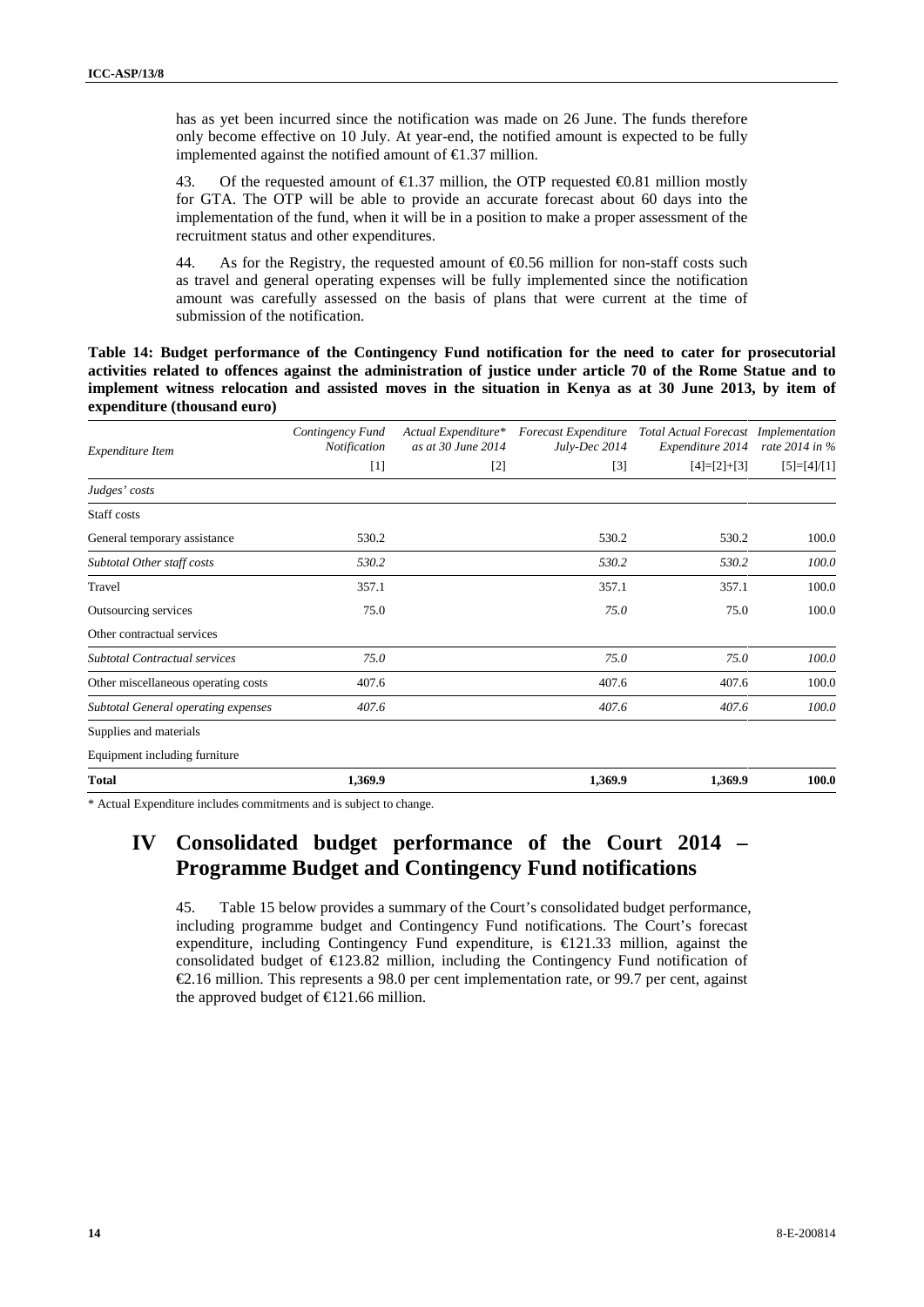## **Table 15: ICC Consolidated Budget Performance as at 30 June 2014, by item of expenditure (thousand euro)**

| <i>Items</i><br>Judges               | Approved<br><b>Budget</b><br>2014<br>$[1]$<br>3,835.6 | Contingency<br>Fund(CF)<br>Notification<br>2014<br>$[2]$<br>298.9 | Total<br>Total Consolidated<br>and CF<br>Notification<br>2014<br>$[3]=[1]+[2]$<br>4,134.5 | Budget Expenditure<br>as at<br>30 June<br>$2014*$<br>$[4]$<br>1,662.5 | Actual<br>Actual Expenditure<br>for $CF*$<br>as at<br>$30$ June<br>2014<br>$[5]$<br>183.9 | Expenditure<br>2014<br>[6]<br>4,412.2 | Forecast<br>Forecast Expenditure<br>for CF<br>2014<br>$[7]$<br>275.8 | Total<br>Forecast<br>Expenditure<br>incl CF<br>2014<br>$[8]=[6]+[7]$<br>4,688.1 | <b>Total Forecast</b><br>incl CF<br>Implementation<br>rate 2014<br>against<br>Approved<br>in $%$<br>$[9]=[8]/[1]$<br>122.2 | <b>Total Forecast</b><br>incl CF<br>Implementation<br>rate 2014<br>against Total<br>Consolidated<br><b>Budget</b> and<br><b>Budget CF</b> Notification<br>in $%$<br>$[10]=[8]/[3]$<br>113.4 |
|--------------------------------------|-------------------------------------------------------|-------------------------------------------------------------------|-------------------------------------------------------------------------------------------|-----------------------------------------------------------------------|-------------------------------------------------------------------------------------------|---------------------------------------|----------------------------------------------------------------------|---------------------------------------------------------------------------------|----------------------------------------------------------------------------------------------------------------------------|---------------------------------------------------------------------------------------------------------------------------------------------------------------------------------------------|
| Subtotal<br>Judges                   | 3,835.6                                               | 298.9                                                             | 4,134.5                                                                                   | 1,662.5                                                               | 183.9                                                                                     | 4,412.2                               | 275.8                                                                | 4,688.1                                                                         | 122.2                                                                                                                      | 113.4                                                                                                                                                                                       |
| Staff costs                          | 63,876.4                                              | 20.6                                                              | 63,897.0                                                                                  | 29,918.6                                                              |                                                                                           | 61,948.8                              | 20.6                                                                 | 61,969.4                                                                        | 97.0                                                                                                                       | 97.0                                                                                                                                                                                        |
| General temporary<br>assistance      | 17,024.1                                              | 761.5                                                             | 17,785.6                                                                                  | 7,644.0                                                               | 87.1                                                                                      | 17,007.4                              | 719.6                                                                | 17,797.0                                                                        | 104.5                                                                                                                      | 100.1                                                                                                                                                                                       |
| Temporary assistance<br>for meetings | 543.5                                                 |                                                                   | 543.5                                                                                     | 233.1                                                                 |                                                                                           | 573.3                                 |                                                                      | 573.3                                                                           | 105.5                                                                                                                      | 105.5                                                                                                                                                                                       |
| Overtime                             | 358.5                                                 |                                                                   | 358.5                                                                                     | 133.8                                                                 |                                                                                           | 232.4                                 |                                                                      | 232.4                                                                           | 64.8                                                                                                                       | 64.8                                                                                                                                                                                        |
| Consultants                          | 273.7                                                 |                                                                   | 273.7                                                                                     | 123.9                                                                 |                                                                                           | 452.5                                 |                                                                      | 452.5                                                                           | 165.3                                                                                                                      | 165.3                                                                                                                                                                                       |
| Subtotal Staff costs 82,076.2        |                                                       | 782.1                                                             | 82,858.3                                                                                  | 38,053.4                                                              | 87.1                                                                                      | 80,284.4                              | 740.2                                                                | 81,024.6                                                                        | 98.7                                                                                                                       | 97.8                                                                                                                                                                                        |
| Travel                               | 5,184.6                                               | 357.1                                                             | 5,541.7                                                                                   | 2,806.5                                                               |                                                                                           | 5,234.2                               | 357.1                                                                | 5,591.3                                                                         | 107.8                                                                                                                      | 100.9                                                                                                                                                                                       |
| Hospitality                          | 31.0                                                  |                                                                   | 31.0                                                                                      | 18.5                                                                  |                                                                                           | 29.0                                  |                                                                      | 29.0                                                                            | 93.5                                                                                                                       | 93.5                                                                                                                                                                                        |
| Contractual services                 | 4,405.2                                               | 94.6                                                              | 4,499.8                                                                                   | 1,667.5                                                               |                                                                                           | 3,935.3                               | 94.6                                                                 | 4,029.9                                                                         | 91.5                                                                                                                       | 89.6                                                                                                                                                                                        |
| Training                             | 703.8                                                 |                                                                   | 703.8                                                                                     | 371.0                                                                 |                                                                                           | 677.4                                 |                                                                      | 677.4                                                                           | 96.2                                                                                                                       | 96.2                                                                                                                                                                                        |
| Counsel for defence                  | 2,866.4                                               |                                                                   | 2,866.4                                                                                   | 2,033.0                                                               |                                                                                           | 3,419.5                               |                                                                      | 3,419.5                                                                         | 119.3                                                                                                                      | 119.3                                                                                                                                                                                       |
| Counsel for victims                  | 3,000.7                                               |                                                                   | 3,000.7                                                                                   | 1,299.4                                                               |                                                                                           | 2,254.2                               |                                                                      | 2,254.2                                                                         | 75.1                                                                                                                       | 75.1                                                                                                                                                                                        |
| General operating<br>expenses        | 17,524.3                                              | 494.5                                                             | 18,018.8                                                                                  | 14,298.5                                                              |                                                                                           | 17,243.3                              | 494.5                                                                | 17,737.8                                                                        | 101.2                                                                                                                      | 98.4                                                                                                                                                                                        |
| Supplies and<br>materials            | 1,015.4                                               | 15.0                                                              | 1,030.4                                                                                   | 526.6                                                                 |                                                                                           | 747.7                                 | 15.0                                                                 | 762.7                                                                           | 75.1                                                                                                                       | 74.0                                                                                                                                                                                        |
| Equipment<br>including furniture     | 1,013.0                                               | 119.3                                                             | 1,132.3                                                                                   | 496.5                                                                 |                                                                                           | 997.6                                 | 119.3                                                                | 1,116.9                                                                         | 110.3                                                                                                                      | 98.6                                                                                                                                                                                        |
| Subtotal<br>Non-staff costs          | 35,744.4                                              | 1,080.5                                                           | 36,824.9                                                                                  | 23,517.5                                                              |                                                                                           | 34,538.2                              | 1,080.5                                                              | 35,618.7                                                                        | 99.6                                                                                                                       | 96.7                                                                                                                                                                                        |
| <b>Total ICC</b>                     | 121,656.2                                             | 2,161.4                                                           | 123,817.6                                                                                 | 63,233.4                                                              | 271.0                                                                                     | 119,234.8                             | 2,096.5                                                              | 121,331.3                                                                       | 99.7                                                                                                                       | 98.0                                                                                                                                                                                        |

\* Actual Expenditure includes commitments and is subject to change.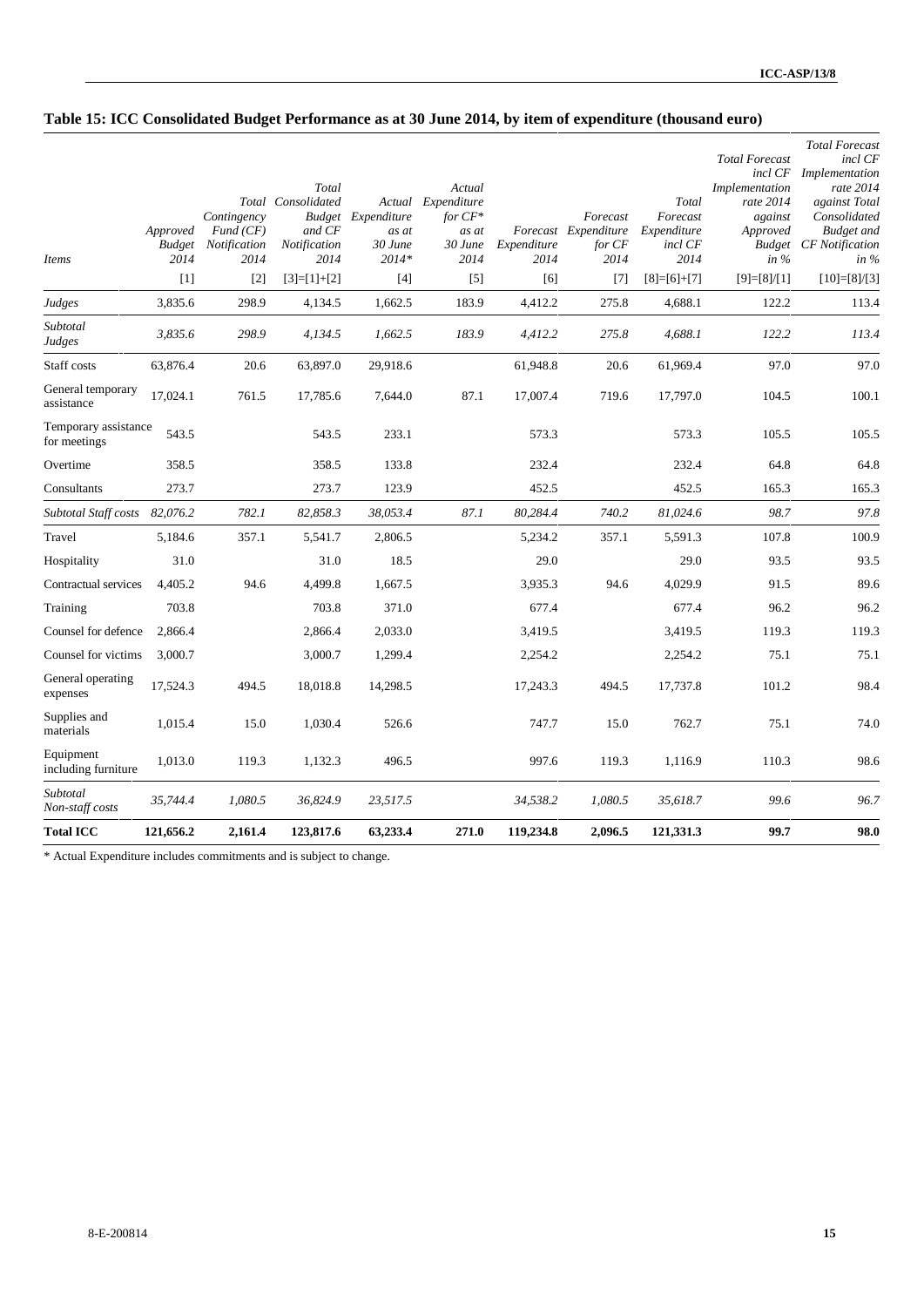## **Annex**

### **Table 1: ICC Budget Performance as at 30 June 2014 by Major Programme and Programme (thousand euro)**

| Major Programme / Programme                            | Approved<br><b>Budget</b><br>2014 | Actual<br>Expenditure*<br>as at 30 June 2014 | Implementation<br>rate as at<br>30 June 2014 in % | Forecast<br>Expenditure<br>2014 | Forecast<br>implementation<br>rate 2014 in % |
|--------------------------------------------------------|-----------------------------------|----------------------------------------------|---------------------------------------------------|---------------------------------|----------------------------------------------|
| <b>Major Programme I</b>                               |                                   |                                              |                                                   |                                 |                                              |
| Judiciary                                              | 10,045.8                          | 4,536.5                                      | 45.2                                              | 10,045.5                        | 100.0                                        |
| The Presidency                                         | 1,400.7                           | 631.5                                        | 45.1                                              | 1,286.3                         | 91.8                                         |
| Chambers                                               | 8,326.9                           | 3,756.9                                      | 45.1                                              | 8,441.0                         | 101.4                                        |
| <b>Liaison Offices</b>                                 | 318.2                             | 148.2                                        | 46.6                                              | 318.2                           | 100.0                                        |
| <b>Major Programme II</b>                              |                                   |                                              |                                                   |                                 |                                              |
| Office of the Prosecutor                               | 33,220.0                          | 15,533.9                                     | 46.8                                              | 32,811.7                        | 98.8                                         |
| The Prosecutor                                         | 7,542.8                           | 3,465.5                                      | 45.9                                              | 7,356.3                         | 97.5                                         |
| Jurisdiction, Complementarity and Cooperation Division | 3,220.1                           | 1,408.2                                      | 43.7                                              | 3,045.2                         | 94.6                                         |
| <b>Investigation Division</b>                          | 14,334.1                          | 7,190.8                                      | 50.2                                              | 14,606.3                        | 101.9                                        |
| <b>Prosecution Division</b>                            | 8,123.0                           | 3,469.5                                      | 42.7                                              | 7,804.0                         | 96.1                                         |
| <b>Major Programme III</b>                             |                                   |                                              |                                                   |                                 |                                              |
| Registry                                               | 66,293.1                          | 35,132.9                                     | 53.0                                              | 64,646.5                        | 97.5                                         |
| Office of the Registrar                                | 18,968.4                          | 10,154.1                                     | 53.5                                              | 18,622.2                        | 98.2                                         |
| Common Administrative Services Division                | 20,363.7                          | 11,899.9                                     | 58.4                                              | 19,871.8                        | 97.6                                         |
| Division of Court Services                             | 20,788.2                          | 10,273.3                                     | 49.4                                              | 20,200.6                        | 97.2                                         |
| Public Information and Documentation Section           | 3,776.6                           | 1,661.9                                      | 44.0                                              | 3,654.3                         | 96.8                                         |
| Independent Office and Special Projects                | 2,396.2                           | 1,143.6                                      | 47.7                                              | 2,297.5                         | 95.9                                         |
| <b>Major Programme IV</b>                              |                                   |                                              |                                                   |                                 |                                              |
| Secretariat of the Assembly of States Parties          | 2,843.6                           | 743.9                                        | 26.2                                              | 2,724.6                         | 95.8                                         |
| <b>Major Programme V</b>                               |                                   |                                              |                                                   |                                 |                                              |
| <b>Interim Premises</b>                                | 5,900.7                           | 5,900.7                                      | 100.0                                             | 5,900.7                         | 100.0                                        |
| <b>Major Programme VI</b>                              |                                   |                                              |                                                   |                                 |                                              |
| Secretariat of the Trust Fund for Victims              | 1,585.8                           | 617.6                                        | 38.9                                              | 1,585.8                         | 100.0                                        |
| <b>Major Programme VII-1</b>                           |                                   |                                              |                                                   |                                 |                                              |
| Project Director's Office                              | 1,283.2                           | 540.9                                        | 42.2                                              | 1,283.2                         | 100.0                                        |
| <b>Major Programme VII-2</b>                           |                                   |                                              |                                                   |                                 |                                              |
| Accrued Interest, Host State                           | 110.8                             | 111.9                                        | 101.0                                             | 111.9                           | 101.0                                        |
| <b>Major Programme VII-5</b>                           |                                   |                                              |                                                   |                                 |                                              |
| <b>Independent Oversight Mechanism</b>                 | 373.2                             | 115.1                                        | 30.8                                              | 124.9                           | 33.5                                         |
| <b>Total ICC</b>                                       | 121,656.2                         | 63,233.4                                     | 52.0                                              | 119,234.8                       | 98.0                                         |

\* Actual Expenditure includes commitments and is subject to change.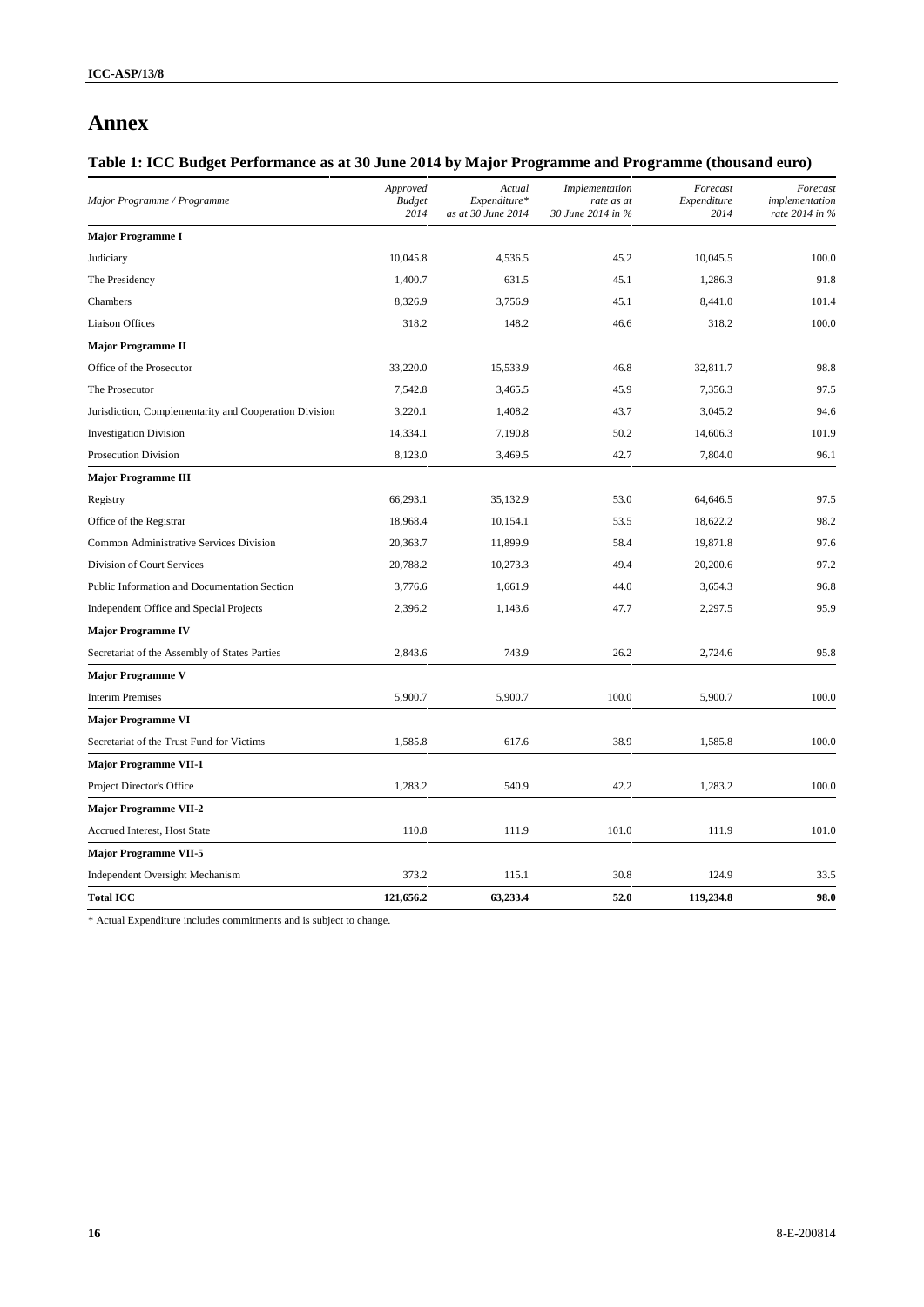### **Table 2: Major Programme – Total ICC**

| The ICC                              |          |                       | Expenditure 2013<br>(thousands of euro) |                         |                   |                   | Forecast Expenditure 2014<br>(thousands of euro) |                                                |                   | Proposed Budget 2015<br>(thousands of euro) |                             | Resource growth<br>2015 vs 2014 |         |
|--------------------------------------|----------|-----------------------|-----------------------------------------|-------------------------|-------------------|-------------------|--------------------------------------------------|------------------------------------------------|-------------------|---------------------------------------------|-----------------------------|---------------------------------|---------|
|                                      | Basic    | Situation-<br>related | Total                                   | Contingency<br>Fund(CF) | Total<br>incl CF  | Basic             | Situation-<br>related                            | Total                                          | Basic             | Situation-<br>related                       | Total                       | Amount                          | $\%$    |
| Judges                               | 4,154.1  |                       | 4,154.1                                 | 275.2                   | 4,429.3           | 4,412.2           |                                                  | 4,412.2                                        | 5,727.6           |                                             | 5,727.6                     | 1,315.4                         | 29.8    |
| Professional staff                   |          |                       | No breakdown available                  |                         |                   |                   | No breakdown available                           |                                                | 21,234.1          | 22,109.7                                    | 43.343.8                    |                                 |         |
| General Service staff                |          |                       |                                         |                         |                   |                   |                                                  |                                                | 13,146.2          | 9,916.9                                     | 23,063.1                    |                                 |         |
| Subtotal Staff                       | 30.754.8 | 29.862.5              | 60.617.2                                |                         |                   | 60.617.2 31.607.3 | 30.341.5                                         | 61,948.8                                       | 34.380.3          | 32,026.6                                    | 66,406.9                    | 4.458.1                         | 7.2     |
| General temporary assistance 3,034.8 |          | 7,638.0               | 10,672.8                                | 1,721.2                 | 12,394.1          | 4,237.8           | 12,839.6                                         | 17,077.4                                       | 2,753.8           | 21,777.9                                    | 24,531.7                    | 7,454.3                         | 43.7    |
| Temporary assistance<br>for meetings | 474.1    | 335.4                 | 809.5                                   | 0.8                     | 810.3             | 428.3             | 145.1                                            | 573.3                                          | 399.9             | 308.4                                       | 708.3                       | 135.0                           | 23.5    |
| Overtime                             | 266.1    | 131.7                 | 397.8                                   |                         | 397.8             | 218.4             | 14.0                                             | 232.4                                          | 273.4             | 119.6                                       | 392.9                       | 160.5                           | 69.1    |
| Consultants                          | 349.6    | 282.5                 | 632.1                                   | 18.9                    | 651.0             | 200.8             | 251.7                                            | 452.5                                          | 97.5              | 462.8                                       | 560.3                       | 107.9                           | 23.8    |
| Subtotal Other staff                 | 4,124.6  | 8,387.6               | 12,512.2                                | 1,741.0                 | 14,253.1          | 5,085.2           | 13,250.4                                         | 18,335.6                                       | 3,524.6           | 22,668.7                                    | 26,193.3                    | 7,857.7                         | 42.9    |
| Travel                               | 937.6    | 3,663.1               | 4,600.7                                 | 506.3                   | 5,107.0           | 1,088.2           | 4,146.0                                          | 5,234.2                                        | 1,122.8           | 4,185.9                                     | 5,308.7                     | 74.5                            | 1.4     |
| Hospitality                          | 24.0     | 0.2                   | 24.2                                    |                         | 24.2              | 29.0              |                                                  | 29.0                                           | 30.0              |                                             | 38.0                        | 9.0                             | 31.1    |
| Contractual services                 | 2,117.3  | 2,006.9               | 4,124.1                                 | 140.1                   | 4,264.3           | 1,779.7           | 2,155.6                                          | 3,935.3                                        | 2,491.2           | 1,717.5                                     | 4,208.7                     | 273.4                           | 6.9     |
| Training                             | 448.4    | 179.7                 | 628.1                                   | 2.9                     | 631.1             | 375.0             | 302.4                                            | 677.4                                          | 406.7             | 394.7                                       | 801.5                       | 124.1                           | 18.3    |
| Counsel for defence                  |          | 3,139.5               | 3,139.5                                 | 493.6                   | 3,633.1           |                   | 3,419.5                                          | 3,419.5                                        |                   | 2,207.2                                     | 2,207.2                     | $-1,212.3$                      | $-35.5$ |
| Counsel for victims                  |          | 1,735.1               | 1,735.1                                 | 21.8                    | 1,756.9           |                   | 2,254.2                                          | 2,254.2                                        |                   | 2,114.7                                     | 2,114.7                     | $-139.5$                        | $-6.2$  |
| General operating<br>expenses        | 12,311.8 | 4,259.8               | 16,571.6                                | 168.6                   | 16,740.2 11,826.1 |                   | 5,417.2                                          |                                                | 17,243.3 13,908.4 | 6,539.8                                     | 20,448.2                    | 3,204.8                         | 18.6    |
| Supplies and materials               | 637.5    | 161.2                 | 798.7                                   | 31.7                    | 830.4             | 546.1             | 201.7                                            | 747.7                                          | 549.2             | 352.4                                       | 901.5                       | 153.8                           | 20.6    |
| Equipment including<br>furniture     | 978.4    | 389.0                 | 1,367.4                                 | 361.5                   | 1,728.9           | 572.3             | 425.3                                            | 997.6                                          | 335.0             | 700.4                                       | 1,035.4                     | 37.8                            | 3.8     |
| Subtotal Non-staff                   | 17,454.9 | 15,534.7              | 32,989.6                                | 1,726.5                 |                   | 34,716.1 16,216.3 |                                                  | 18,321.8 34,538.2 18,843.2                     |                   | 18,220.7                                    | 37,063.9                    | 2.525.7                         | 7.3     |
| Total                                | 56,488.4 |                       | 53,784.7 110,273.1                      | 3,742.7                 |                   |                   |                                                  | 114,015.8 57,321.1 61,913.7 119,234.8 62,475.7 |                   |                                             | 72.916.0 135.391.7 16.156.9 |                                 | 13.6    |

### **Table 3: Major Programme I**

| <b>Major Programme I</b>             |         |                       | Expenditure 2013<br>(thousands of euro) |                         |                  |              | Forecast Expenditure 2014<br>(thousands of euro) |                           |              | Proposed Budget 2015<br>(thousands of euro) |                  | Resource growth<br>2015 vs 2014 |         |
|--------------------------------------|---------|-----------------------|-----------------------------------------|-------------------------|------------------|--------------|--------------------------------------------------|---------------------------|--------------|---------------------------------------------|------------------|---------------------------------|---------|
| <b>Judiciary</b>                     | Basic   | Situation-<br>related | Total                                   | Contingency<br>Fund(CF) | Total<br>incl CF | <b>Basic</b> | Situation-<br>related                            | Total                     | <b>Basic</b> | Situation-<br>related                       | Total            | Amount                          | $\%$    |
| Judges                               | 4,154.1 |                       | 4.154.1                                 | 275.2                   | 4,429.3          | 4,412.2      |                                                  | 4,412.2                   | 5,727.6      |                                             | 5.727.6          | 1,315.4                         | 29.8    |
| Professional staff                   |         |                       |                                         |                         |                  |              |                                                  |                           | 3,139.5      | 512.1                                       | 3,651.6          |                                 |         |
| General Service staff                |         |                       |                                         | No breakdown available  |                  |              | No breakdown available                           |                           | 914.0        | 209.0                                       | 1,123.0          |                                 |         |
| Subtotal Staff                       | 3,653.4 | 549.7                 | 4,203.1                                 |                         | 4,203.1          | 3,773.3      | 547.8                                            | 4,321.1                   | 4,053.5      | 721.1                                       | 4.774.6          | 453.5                           | 10.5    |
| General temporary<br>assistance      | 130.6   | 744.5                 | 875.1                                   | 177.8                   | 1,052.9          | 143.1        | 883.2                                            | 1,026.3                   | 233.0        | 1,692.0                                     | 1,925.0          | 898.7                           | 87.6    |
| Temporary assistance<br>for meetings |         |                       |                                         |                         |                  |              |                                                  |                           |              |                                             |                  |                                 |         |
| Overtime                             |         |                       |                                         |                         |                  |              |                                                  |                           |              |                                             |                  |                                 |         |
| Consultants                          |         |                       |                                         |                         |                  | 5.0          |                                                  | 5.0                       | 10.0         |                                             | 10.0             | 5.0                             | 100.0   |
| Subtotal Other staff                 | 130.6   | 744.5                 | 875.1                                   | 177.8                   | 1,052.9          | 148.1        | 883.2                                            | 1,031.3                   | 243.0        | 1,692.0                                     | 1,935.0          | 903.7                           | 87.6    |
| Travel                               | 77.6    |                       | 77.6                                    |                         | 77.6             | 167.5        |                                                  | 167.5                     | 161.8        |                                             | 161.8            | $-5.7$                          | $-3.4$  |
| Hospitality                          | 6.7     |                       | 6.7                                     |                         | 6.7              | 12.0         |                                                  | 12.0                      | 16.0         |                                             | 16.0             | 4.0                             | 33.4    |
| Contractual services                 | 36.0    |                       | 36.0                                    |                         | 36.0             | 7.0          |                                                  | 7.0                       | 5.0          |                                             | 5.0              | $-2.0$                          | $-28.2$ |
| Training                             | 22.0    |                       | 22.0                                    |                         | 22.0             | 22.0         |                                                  | 22.0                      | 22.0         |                                             | 22.0             |                                 | 0.1     |
| General operating expenses           | 45.4    |                       | 45.4                                    |                         | 45.4             | 67.4         |                                                  | 67.4                      | 67.4         |                                             | 67.4             |                                 | $-0.1$  |
| Supplies and materials               | 1.3     |                       | 1.3                                     |                         | 1.3              | 5.0          |                                                  | 5.0                       | 5.0          |                                             | 5.0              |                                 | $-0.8$  |
| Equipment including furniture        |         |                       |                                         |                         |                  |              |                                                  |                           |              |                                             |                  |                                 |         |
| Subtotal Non-staff                   | 189.0   |                       | 189.0                                   |                         | 189.0            | 280.9        |                                                  | 280.9                     | 277.2        |                                             | 277.2            | $-3.7$                          | $-1.3$  |
| <b>Total</b>                         | 8,127.1 | 1,294.2               | 9,421.3                                 | 453.0                   | 9,874.3          | 8,614.5      |                                                  | 1,431.0 10,045.5 10,301.3 |              |                                             | 2,413.1 12,714.4 | 2,668.9                         | 26.6    |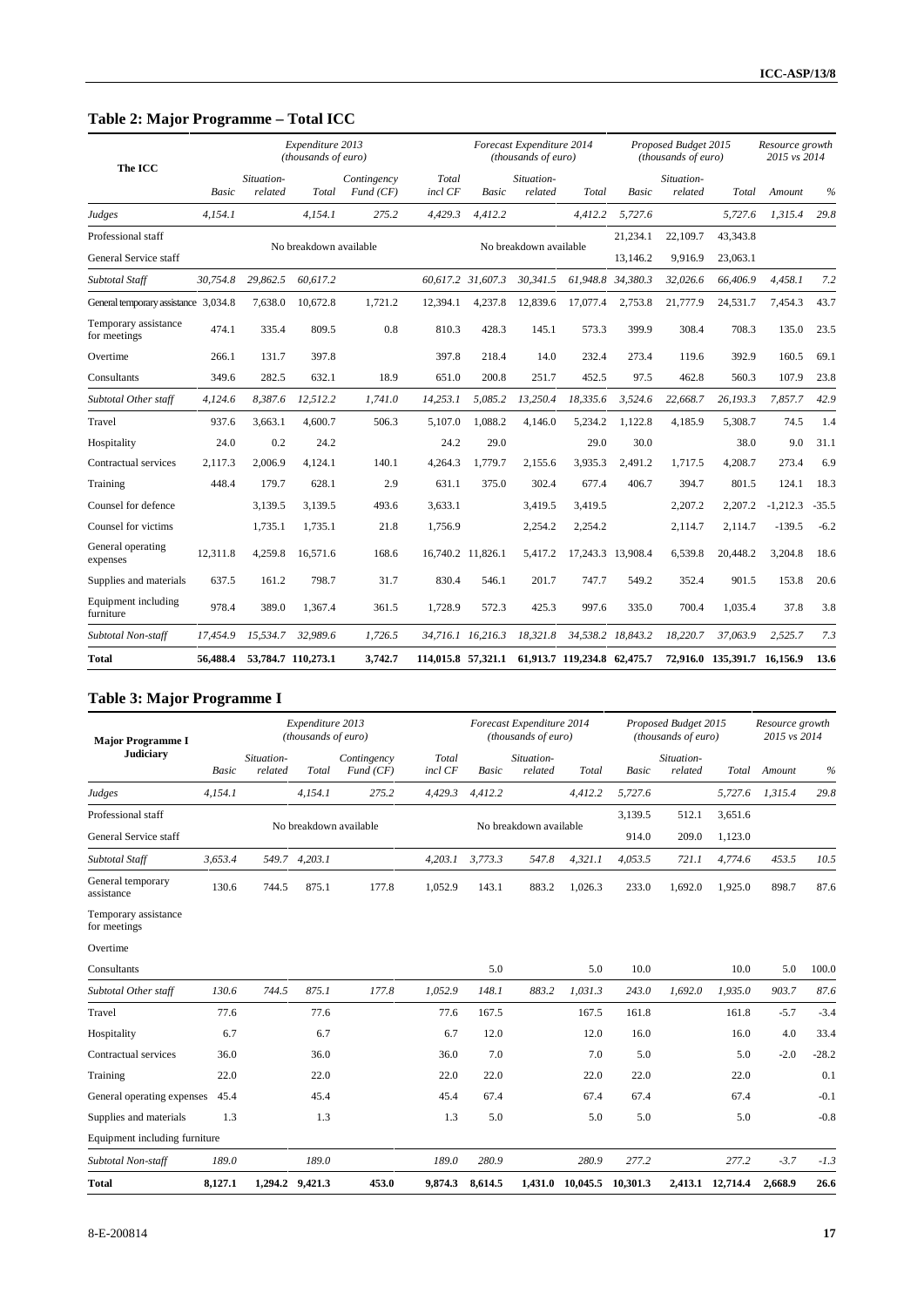## **Table 4: Major Programme I – 1100**

| <b>The Presidency</b>                |              |                       | Expenditure 2013<br>(thousands of euro) |                         |                  |              | Forecast Expenditure 2014<br>(thousands of euro) |         |              | Proposed Budget 2015<br>(thousands of euro) |         | Resource growth<br>2015 vs 2014 |        |
|--------------------------------------|--------------|-----------------------|-----------------------------------------|-------------------------|------------------|--------------|--------------------------------------------------|---------|--------------|---------------------------------------------|---------|---------------------------------|--------|
|                                      | <b>Basic</b> | Situation-<br>related | Total                                   | Contingency<br>Fund(CF) | Total<br>incl CF | <b>Basic</b> | Situation-<br>related                            | Total   | <b>Basic</b> | Situation-<br>related                       | Total   | Amount                          | $\%$   |
| Judges                               |              |                       |                                         |                         |                  |              |                                                  |         | 28.0         |                                             | 28.0    |                                 |        |
| Professional staff                   |              |                       |                                         |                         |                  |              |                                                  |         | 800.3        |                                             | 800.3   |                                 |        |
| General Service staff                |              |                       |                                         | No breakdown available  |                  |              | No breakdown available                           |         | 293.9        |                                             | 293.9   |                                 |        |
| Subtotal Staff                       | 893.2        |                       | 893.2                                   |                         | 893.2            | 962.4        |                                                  | 962.4   | 1,094.2      |                                             | 1,094.2 | 131.8                           | 13.7   |
| General temporary<br>assistance      | 121.2        |                       | 121.2                                   |                         | 121.2            | 143.1        |                                                  | 143.1   | 233.0        |                                             | 233.0   | 89.9                            | 62.8   |
| Temporary assistance<br>for meetings |              |                       |                                         |                         |                  |              |                                                  |         |              |                                             |         |                                 |        |
| Overtime                             |              |                       |                                         |                         |                  |              |                                                  |         |              |                                             |         |                                 |        |
| Consultants                          |              |                       |                                         |                         |                  | 5.0          |                                                  | 5.0     | 10.0         |                                             | 10.0    | 5.0                             | 100.0  |
| Subtotal Other staff                 | 121.2        |                       | 121.2                                   |                         | 121.2            | 148.1        |                                                  | 148.1   | 243.0        |                                             | 243.0   | 94.9                            | 64.1   |
| Travel                               | 72.2         |                       | 72.2                                    |                         | 72.2             | 159.9        |                                                  | 159.9   | 154.2        |                                             | 154.2   | $-5.7$                          | $-3.6$ |
| Hospitality                          | 6.2          |                       | 6.2                                     |                         | 6.2              | 10.0         |                                                  | 10.0    | 14.0         |                                             | 14.0    | 4.0                             | 40.0   |
| Contractual services                 | 36.0         |                       | 36.0                                    |                         | 36.0             |              |                                                  |         |              |                                             |         |                                 |        |
| Training                             | 0.6          |                       | 0.6                                     |                         | 0.6              | 6.0          |                                                  | 6.0     | 6.0          |                                             | 6.0     |                                 | 0.2    |
| General operating expenses           |              |                       |                                         |                         |                  |              |                                                  |         |              |                                             |         |                                 |        |
| Supplies and materials               |              |                       |                                         |                         |                  |              |                                                  |         |              |                                             |         |                                 |        |
| Equipment including furniture        |              |                       |                                         |                         |                  |              |                                                  |         |              |                                             |         |                                 |        |
| Subtotal Non-staff                   | 115.0        |                       | 115.0                                   |                         | 115.0            | 175.9        |                                                  | 175.9   | 174.2        |                                             | 174.2   | $-1.7$                          | $-1.0$ |
| <b>Total</b>                         | 1,129.4      |                       | 1,129.4                                 |                         | 1,129.4          | 1,286.3      |                                                  | 1,286.3 | 1,539.4      |                                             | 1,539.4 | 253.1                           | 19.7   |

### **Table 5: Major Programme I – 1200**

| <b>Chambers</b>                      |              |                       | Expenditure 2013<br>(thousands of euro) |                         |                  |         | Forecast Expenditure 2014<br>(thousands of euro) |         | Proposed Budget 2015<br>(thousands of euro) |                       |          | Resource growth<br>2015 vs 2014 |          |
|--------------------------------------|--------------|-----------------------|-----------------------------------------|-------------------------|------------------|---------|--------------------------------------------------|---------|---------------------------------------------|-----------------------|----------|---------------------------------|----------|
|                                      | <b>Basic</b> | Situation-<br>related | Total                                   | Contingency<br>Fund(CF) | Total<br>incl CF | Basic   | Situation-<br>related                            | Total   | Basic                                       | Situation-<br>related | Total    | Amount                          | $\%$     |
| Judges                               | 4,154.1      |                       | 4,154.1                                 | 275.2                   | 4,429.3          | 4,412.2 |                                                  | 4,412.2 | 5,699.6                                     |                       | 5,699.6  | 1,287.4                         | 29.2     |
| Professional staff                   |              |                       | No breakdown available                  |                         |                  |         | No breakdown available                           |         | 2,171.9                                     | 512.1                 | 2,684.0  |                                 |          |
| General Service staff                |              |                       |                                         |                         |                  |         |                                                  |         | 557.3                                       | 209.0                 | 766.3    |                                 |          |
| Subtotal Staff                       | 2,472.6      | 549.7                 | 3,022.3                                 |                         | 3,022.3          | 2,578.8 | 547.8                                            | 3,126.6 | 2,729.2                                     | 721.1                 | 3,450.3  | 323.7                           | 10.4     |
| General temporary<br>assistance      | 9.4          | 744.5                 | 753.9                                   | 177.8                   | 931.7            |         | 883.2                                            | 883.2   |                                             | 1,692.0               | 1,692.0  | 808.8                           | 91.6     |
| Temporary assistance<br>for meetings |              |                       |                                         |                         |                  |         |                                                  |         |                                             |                       |          |                                 |          |
| Overtime                             |              |                       |                                         |                         |                  |         |                                                  |         |                                             |                       |          |                                 |          |
| Consultants                          |              |                       |                                         |                         |                  |         |                                                  |         |                                             |                       |          |                                 |          |
| Subtotal Other staff                 | 9.4          | 744.5                 | 753.9                                   | 177.8                   | 931.7            | 0.0     | 883.2                                            | 883.2   | 0.0                                         | 1,692.0               | 1,692.0  | 808.8                           | 91.6     |
| Travel                               |              |                       |                                         |                         |                  |         |                                                  |         |                                             |                       |          |                                 |          |
| Hospitality                          | 0.5          |                       | 0.5                                     |                         | 0.5              | 1.0     |                                                  | 1.0     | 1.0                                         |                       | 1.0      |                                 |          |
| Contractual services                 |              |                       |                                         |                         |                  | 2.0     |                                                  | 2.0     | 0.0                                         |                       | 0.0      | $-2.0$                          | $-100.0$ |
| Training                             | 21.4         |                       | 21.4                                    |                         | 21.4             | 16.0    |                                                  | 16.0    | 16.0                                        |                       | 16.0     |                                 | 0.1      |
| General operating<br>expenses        | 0.1          |                       | 0.1                                     |                         | 0.1              |         |                                                  |         |                                             |                       |          |                                 |          |
| Supplies and materials               |              |                       |                                         |                         |                  |         |                                                  |         |                                             |                       |          |                                 |          |
| Equipment including<br>furniture     |              |                       |                                         |                         |                  |         |                                                  |         |                                             |                       |          |                                 |          |
| Subtotal Non-staff                   | 22.0         |                       | 22.0                                    |                         | 22.0             | 19.0    |                                                  | 19.0    | 17.0                                        |                       | 17.0     | $-2.0$                          | $-10.5$  |
| <b>Total</b>                         | 6,658.1      | 1,294.2               | 7,952.3                                 | 453.0                   | 8,405.3          | 7,010.0 | 1,431.0                                          | 8,441.0 | 8,445.8                                     | 2,413.1               | 10,858.9 | 2,417.9                         | 28.6     |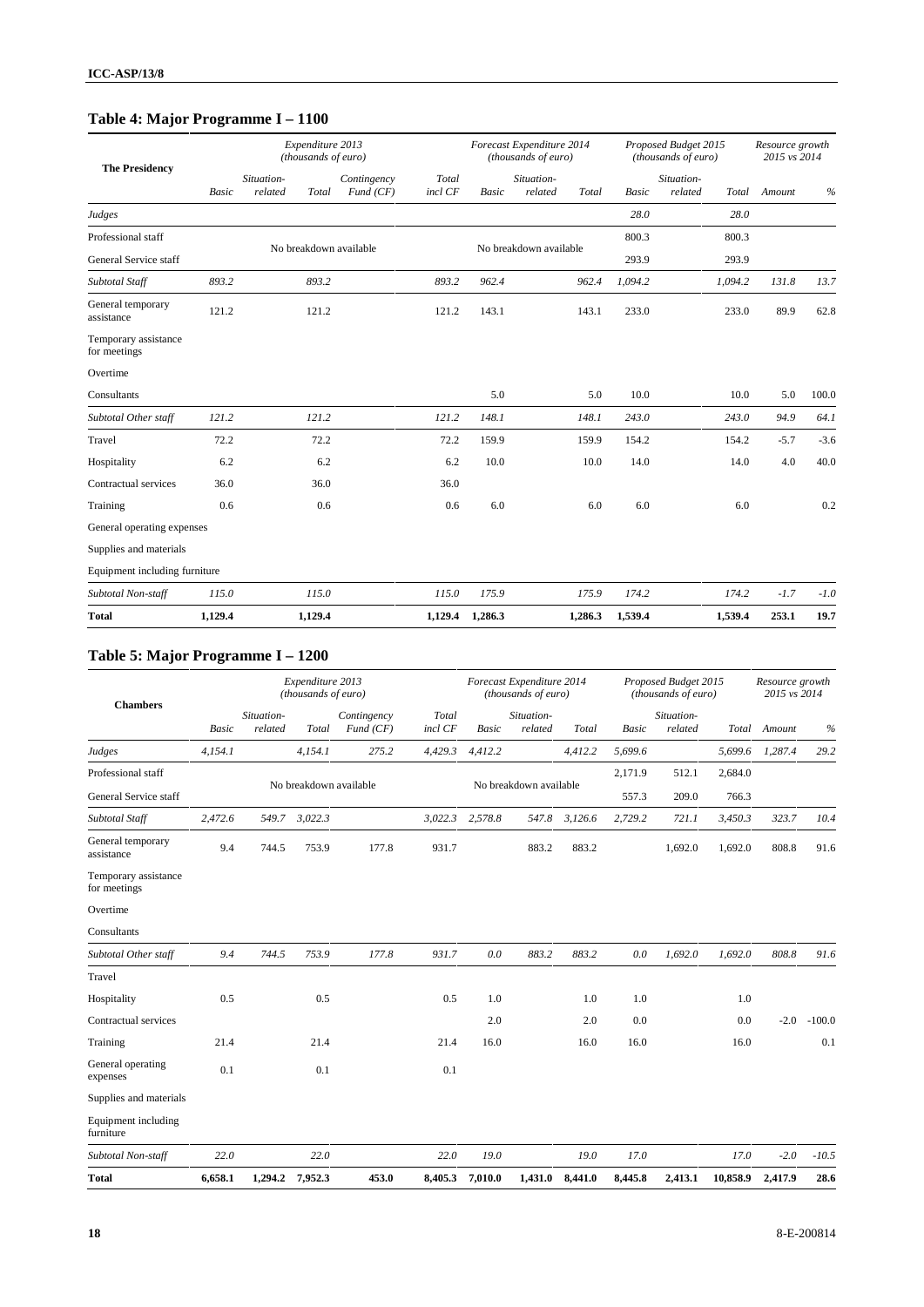#### **Table 6: Major Programme I – 1310**

| <b>New York</b>                      |       |                       | Expenditure 2013<br>(thousands of euro) |                         |                  |              | Forecast Expenditure 2014<br>(thousands of euro) |       |              | Proposed Budget 2015<br>(thousands of euro) |       | Resource growth<br>2015 vs 2014 |        |
|--------------------------------------|-------|-----------------------|-----------------------------------------|-------------------------|------------------|--------------|--------------------------------------------------|-------|--------------|---------------------------------------------|-------|---------------------------------|--------|
| <b>Liaison Office</b>                | Basic | Situation-<br>related | Total                                   | Contingency<br>Fund(CF) | Total<br>incl CF | <b>Basic</b> | Situation-<br>related                            | Total | <b>Basic</b> | Situation-<br>related                       | Total | Amount                          | $\%$   |
| Judges                               |       |                       |                                         |                         |                  |              |                                                  |       |              |                                             |       |                                 |        |
| Professional staff                   |       |                       |                                         |                         |                  |              |                                                  |       | 167.3        |                                             | 167.3 |                                 |        |
| General Service staff                |       |                       |                                         | No breakdown available  |                  |              | No breakdown available                           |       | 62.8         |                                             | 62.8  |                                 |        |
| Subtotal Staff                       | 287.6 |                       | 287.6                                   |                         | 287.6            | 232.2        |                                                  | 232.2 | 230.1        |                                             | 230.1 | $-2.1$                          | $-0.9$ |
| General temporary<br>assistance      |       |                       |                                         |                         |                  |              |                                                  |       |              |                                             |       |                                 |        |
| Temporary assistance<br>for meetings |       |                       |                                         |                         |                  |              |                                                  |       |              |                                             |       |                                 |        |
| Overtime                             |       |                       |                                         |                         |                  |              |                                                  |       |              |                                             |       |                                 |        |
| Consultants                          |       |                       |                                         |                         |                  |              |                                                  |       |              |                                             |       |                                 |        |
| Subtotal Other staff                 |       |                       |                                         |                         |                  |              |                                                  |       |              |                                             |       |                                 |        |
| Travel                               | 5.4   |                       | 5.4                                     |                         | 5.4              | 7.6          |                                                  | 7.6   | 7.6          |                                             | 7.6   |                                 | 0.3    |
| Hospitality                          |       |                       |                                         |                         |                  | 1.0          |                                                  | 1.0   | 1.0          |                                             | 1.0   |                                 |        |
| Contractual services                 |       |                       |                                         |                         |                  | 5.0          |                                                  | 5.0   | 5.0          |                                             | 5.0   |                                 | 0.8    |
| Training                             |       |                       |                                         |                         |                  |              |                                                  |       |              |                                             |       |                                 |        |
| General operating<br>expenses        | 45.3  |                       | 45.3                                    |                         | 45.3             | 67.4         |                                                  | 67.4  | 67.4         |                                             | 67.4  |                                 | $-0.1$ |
| Supplies and materials               | 1.3   |                       | 1.3                                     |                         | 1.3              | 5.0          |                                                  | 5.0   | 5.0          |                                             | 5.0   |                                 | $-0.8$ |
| Equipment including<br>furniture     |       |                       |                                         |                         |                  |              |                                                  |       |              |                                             |       |                                 |        |
| Subtotal Non-staff                   | 52.0  |                       | 52.0                                    |                         | 52.0             | 86.0         |                                                  | 86.0  | 86.0         |                                             | 86.0  |                                 |        |
| <b>Total</b>                         | 339.6 |                       | 339.6                                   |                         | 339.6            | 318.2        |                                                  | 318.2 | 316.1        |                                             | 316.1 | $-2.1$                          | $-0.7$ |

### **Table 7: Major Programme II**

| <b>Major Programme II</b>            |         |                       | Expenditure 2013<br>(thousands of euro) |                         |                  |         | Forecast Expenditure 2014<br>(thousands of euro) |          |              | Proposed Budget 2015<br>(thousands of euro) |                   | Resource growth<br>2015 vs 2014 |        |
|--------------------------------------|---------|-----------------------|-----------------------------------------|-------------------------|------------------|---------|--------------------------------------------------|----------|--------------|---------------------------------------------|-------------------|---------------------------------|--------|
| <b>Office of The Prosecutor</b>      | Basic   | Situation-<br>related | Total                                   | Contingency<br>Fund(CF) | Total<br>incl CF | Basic   | Situation-<br>related                            | Total    | <b>Basic</b> | Situation-<br>related                       | Total             | Amount                          | $\%$   |
| Professional staff                   |         |                       |                                         |                         |                  |         |                                                  |          | 4,230.5      |                                             | 12,608.7 16,839.2 |                                 |        |
| General Service staff                |         |                       | No breakdown available                  |                         |                  |         | No breakdown available                           |          | 1,094.2      | 3,043.7                                     | 4,137.9           |                                 |        |
| Subtotal Staff                       | 4,732.8 |                       | 14,540.1 19,272.8                       |                         | 19,272.8         | 5.032.3 | 14.642.1                                         | 19,674.4 | 5,324.7      |                                             | 15,652.4 20,977.1 | 1.302.7                         | 6.6    |
| General temporary<br>assistance      | 23.3    | 4,572.4               | 4,595.7                                 | 1,124.7                 | 5,720.4          | 622.2   | 8,993.1                                          | 9,615.3  | 463.7        |                                             | 16,007.1 16,470.8 | 6,855.5                         | 71.3   |
| Temporary assistance<br>for meetings |         |                       |                                         |                         |                  |         |                                                  |          |              |                                             |                   |                                 |        |
| Overtime                             |         | 3.2                   | 3.2                                     |                         | 3.2              |         |                                                  |          |              |                                             |                   |                                 |        |
| Consultants                          | 1.2     | 67.2                  | 68.4                                    | 9.9                     | 78.3             |         | 44.9                                             | 44.9     |              | 111.9                                       | 111.9             | 67.0                            | 149.0  |
| Subtotal Other staff                 | 24.5    | 4,642.8               | 4,667.3                                 | 1,134.6                 | 5,801.9          | 622.2   | 9,038.0                                          | 9,660.2  | 463.7        | 16,119.0                                    | 16,582.7          | 6,922.5                         | 71.7   |
| Travel                               | 170.4   | 1,849.1               | 2,019.4                                 | 393.1                   | 2,412.5          | 180.2   | 2,364.3                                          | 2,544.5  | 278.8        | 2,222.3                                     | 2,501.0           | $-43.5$                         | $-1.7$ |
| Hospitality                          | 5.4     | 0.2                   | 5.6                                     |                         | 5.6              | 5.0     |                                                  | 5.0      |              | 8.0                                         | 8.0               | 3.0                             | 60.2   |
| Contractual services                 | 19.5    | 346.9                 | 366.3                                   | 17.9                    | 384.2            | 23.5    | 270.8                                            | 294.3    | 50.0         | 459.5                                       | 509.5             | 215.2                           | 73.1   |
| Training                             | 19.2    | 75.7                  | 94.9                                    |                         | 94.9             | 15.0    | 84.3                                             | 99.3     | 135.2        | 215.0                                       | 350.2             | 250.9                           | 252.5  |
| General operating<br>expenses        | 2.9     | 390.1                 | 393.0                                   | 82.0                    | 474.9            | 0.0     | 415.5                                            | 415.5    |              | 490.0                                       | 490.0             | 74.5                            | 17.9   |
| Supplies and materials               | 12.0    | 27.6                  | 39.5                                    | 11.1                    | 50.6             | 27.8    | 40.7                                             | 68.5     | 38.0         | 71.0                                        | 109.0             | 40.5                            | 59.2   |
| Equipment including<br>furniture     |         | 242.7                 | 242.7                                   | 183.0                   | 425.7            |         | 50.0                                             | 50.0     |              | 140.0                                       | 140.0             | 90.0                            | 179.9  |
| Subtotal Non-staff                   | 229.3   | 2,932.2               | 3,161.5                                 | 687.0                   | 3,848.5          | 251.5   | 3,225.7                                          | 3,477.1  | 502.0        | 3,605.8                                     | 4,107.7           | 630.6                           | 18.1   |
| <b>Total</b>                         | 4,986.6 |                       | 22,115.0 27,101.6                       | 1,821.6                 | 28,923.2         | 5,905.9 | 26,905.8                                         | 32,811.7 | 6,290.3      | 35,377.2                                    | 41,667.5          | 8,855.8                         | 27.0   |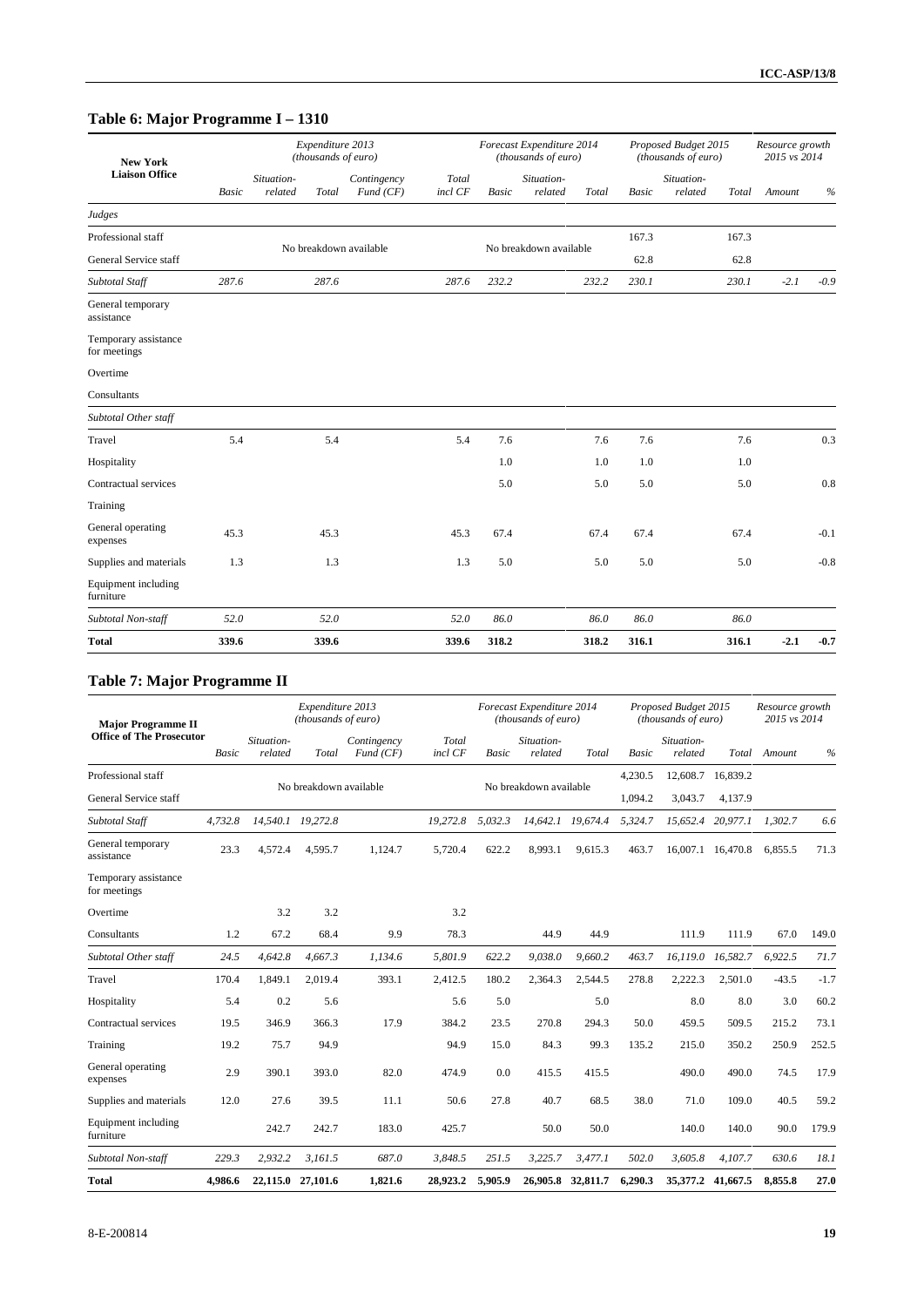### **Table 8: Major Programme II – 2100**

| <b>The Prosecutor</b>                |         |                       | Expenditure 2013<br>(thousands of euro) |                         |                  |         | Forecast Expenditure 2014<br>(thousands of euro) |         |         | Proposed Budget 2015<br>(thousands of euro) |         | Resource growth<br>2015 vs 2014 |          |
|--------------------------------------|---------|-----------------------|-----------------------------------------|-------------------------|------------------|---------|--------------------------------------------------|---------|---------|---------------------------------------------|---------|---------------------------------|----------|
|                                      | Basic   | Situation-<br>related | Total                                   | Contingency<br>Fund(CF) | Total<br>incl CF | Basic   | Situation-<br>related                            | Total   | Basic   | Situation-<br>related                       | Total   | Amount                          | $\%$     |
| Professional staff                   |         |                       |                                         |                         |                  |         |                                                  |         | 2,324.7 | 460.0                                       | 2,784.6 |                                 |          |
| General Service staff                |         |                       | No breakdown available                  |                         |                  |         | No breakdown available                           |         | 689.4   | 1,214.4                                     | 1,903.7 |                                 |          |
| Subtotal Staff                       | 2,462.7 | 1,087.4               | 3,550.1                                 | 0.0                     | 3,550.1          | 2,785.2 | 1,532.2                                          | 4,317.4 | 3,014.0 | 1,674.3                                     | 4,688.4 | 371.0                           | 8.6      |
| General temporary<br>assistance      | 33.1    | 1,495.2               | 1,528.3                                 | 154.3                   | 1,682.6          | 301.6   | 1,904.3                                          | 2,205.9 | 210.8   | 3,341.7                                     | 3,552.5 | 1.346.6                         | 61.0     |
| Temporary assistance<br>for meetings |         |                       |                                         |                         |                  |         |                                                  |         |         |                                             |         |                                 |          |
| Overtime                             |         | 3.2                   | 3.2                                     |                         | 3.2              |         |                                                  |         |         |                                             |         |                                 |          |
| Consultants                          | 1.2     | 67.2                  | 68.4                                    | 1.0                     | 69.4             |         | 44.9                                             | 44.9    |         | 111.9                                       | 111.9   | 67.0                            | 149.0    |
| Subtotal Other staff                 | 34.3    | 1,565.6               | 1,599.9                                 | 155.4                   | 1,755.3          | 301.6   | 1,949.2                                          | 2,250.8 | 210.8   | 3,453.6                                     | 3,664.4 | 1,413.6                         | 62.8     |
| Travel                               | 60.7    | 288.1                 | 348.8                                   | 54.0                    | 402.8            | 81.8    | 263.7                                            | 345.5   | 101.4   | 366.7                                       | 468.2   | 122.7                           | 35.5     |
| Hospitality                          | 5.4     |                       | 5.4                                     |                         | 5.4              | 5.0     |                                                  | 5.0     | 0.0     | 8.0                                         | 8.0     | 3.0                             | 60.2     |
| Contractual services                 | 19.5    | 146.6                 | 166.0                                   | 13.8                    | 179.8            | 23.5    | 195.8                                            | 219.3   | 50.0    | 459.5                                       | 509.5   | 290.2                           | 132.3    |
| Training                             | 19.2    | 73.3                  | 92.5                                    | 0.0                     | 92.5             | 15.0    | 84.3                                             | 99.3    | 135.2   | 215.0                                       | 350.2   | 250.9                           | 252.5    |
| General operating<br>expenses        | 1.3     | 9.2                   | 10.5                                    | 17.1                    | 27.6             |         | 0.4                                              | 0.4     | 0.0     | 0.0                                         | 0.0     | $-0.4$                          | $-100.0$ |
| Supplies and materials               | 12.0    | 27.3                  | 39.3                                    |                         | 39.3             | 27.8    | 40.7                                             | 68.5    | 38.0    | 71.0                                        | 109.0   | 40.5                            | 59.2     |
| Equipment including<br>furniture     |         | 242.7                 | 242.7                                   | 177.3                   | 420.0            |         | 50.0                                             | 50.0    | 0.0     | 140.0                                       | 140.0   | 90.0                            | 179.9    |
| Subtotal Non-staff                   | 118.1   | 787.1                 | 905.2                                   | 262.3                   | 1,167.5          | 153.1   | 635.0                                            | 788.1   | 324.6   | 1,260.2                                     | 1,584.9 | 796.8                           | 101.1    |
| <b>Total</b>                         | 2.615.1 | 3,440.2               | 6,055.2                                 | 417.6                   | 6.472.8          | 3,239.9 | 4,116.3                                          | 7,356.3 | 3.549.5 | 6.388.2                                     | 9,937.6 | 2,581.4                         | 35.1     |

# **Table 9: Major Programme II – 2110**

| <b>Immediate Office of</b>           |         |                       | Expenditure 2013<br>(thousands of euro) |                         |                  |              | Forecast Expenditure 2014<br>(thousands of euro) |         |              | Proposed Budget 2015<br>(thousands of euro) |         | Resource growth<br>2015 vs 2014 |         |
|--------------------------------------|---------|-----------------------|-----------------------------------------|-------------------------|------------------|--------------|--------------------------------------------------|---------|--------------|---------------------------------------------|---------|---------------------------------|---------|
| the Prosecutor                       | Basic   | Situation-<br>related | Total                                   | Contingency<br>Fund(CF) | Total<br>incl CF | <b>Basic</b> | Situation-<br>related                            | Total   | <b>Basic</b> | Situation-<br>related                       | Total   | Amount                          | $\%$    |
| Professional staff                   |         |                       |                                         |                         |                  |              |                                                  |         | 1,180.1      |                                             | 1,180.1 |                                 |         |
| General Service staff                |         |                       | No breakdown available                  |                         |                  |              | No breakdown available                           |         | 352.1        |                                             | 352.1   |                                 |         |
| Subtotal Staff                       | 1.090.3 |                       | 1.090.3                                 |                         | 1,090.3          | 1.395.1      |                                                  | 1,395.1 | 1,532.1      |                                             | 1,532.1 | 137.1                           | 9.8     |
| General temporary<br>assistance      | 49.3    | 17.2                  | 66.5                                    |                         | 66.5             | 41.6         | 147.5                                            | 189.0   | 210.8        | 236.9                                       | 447.7   | 258.7                           | 136.8   |
| Temporary assistance<br>for meetings |         |                       |                                         |                         |                  |              |                                                  |         |              |                                             |         |                                 |         |
| Overtime                             |         |                       |                                         |                         |                  |              |                                                  |         |              |                                             |         |                                 |         |
| Consultants                          | 1.2     | 67.2                  | 68.4                                    | $1.0\,$                 | 69.4             |              | 44.9                                             | 44.9    |              | 111.9                                       | 111.9   | 67.0                            | 149.0   |
| Subtotal Other staff                 | 50.5    | 84.4                  | 134.9                                   | 1.0                     | 135.9            | 41.6         | 192.4                                            | 234.0   | 210.8        | 348.8                                       | 559.6   | 325.6                           | 139.2   |
| Travel                               | 55.3    | 62.7                  | 118.0                                   |                         | 118.0            | 69.2         | 39.2                                             | 108.5   | 62.2         | 98.7                                        | 160.9   | 52.5                            | 48.4    |
| Hospitality                          | 5.4     |                       | 5.4                                     |                         | 5.4              | 5.0          |                                                  | 5.0     |              | 8.0                                         | 8.0     | 3.0                             | 60.2    |
| Contractual services                 |         | 26.9                  | 26.9                                    |                         | 26.9             |              | 0.6                                              | 0.6     |              | 50.0                                        | 50.0    | 49.4                            | 7,833.0 |
| Training                             | 19.2    | 73.3                  | 92.5                                    |                         | 92.5             | 15.0         | 84.3                                             | 99.3    | 135.2        | 215.0                                       | 350.2   | 250.9                           | 252.5   |
| General operating<br>expenses        | 0.8     |                       | 0.8                                     |                         | 0.8              |              |                                                  |         |              |                                             |         |                                 |         |
| Supplies and materials               |         |                       |                                         |                         |                  |              |                                                  |         |              |                                             |         |                                 |         |
| Equipment including<br>furniture     |         |                       |                                         |                         |                  |              |                                                  |         |              |                                             |         |                                 |         |
| Subtotal Non-staff                   | 80.8    | 162.9                 | 243.7                                   |                         | 243.7            | 89.2         | 124.2                                            | 213.4   | 197.4        | 371.7                                       | 569.1   | 355.7                           | 166.7   |
| <b>Total</b>                         | 1,221.5 | 247.3                 | 1,468.8                                 | 1.0                     | 1.469.9          | 1,525.9      | 316.6                                            | 1,842.5 | 1.940.4      | 720.5                                       | 2,660.9 | 818.4                           | 44.4    |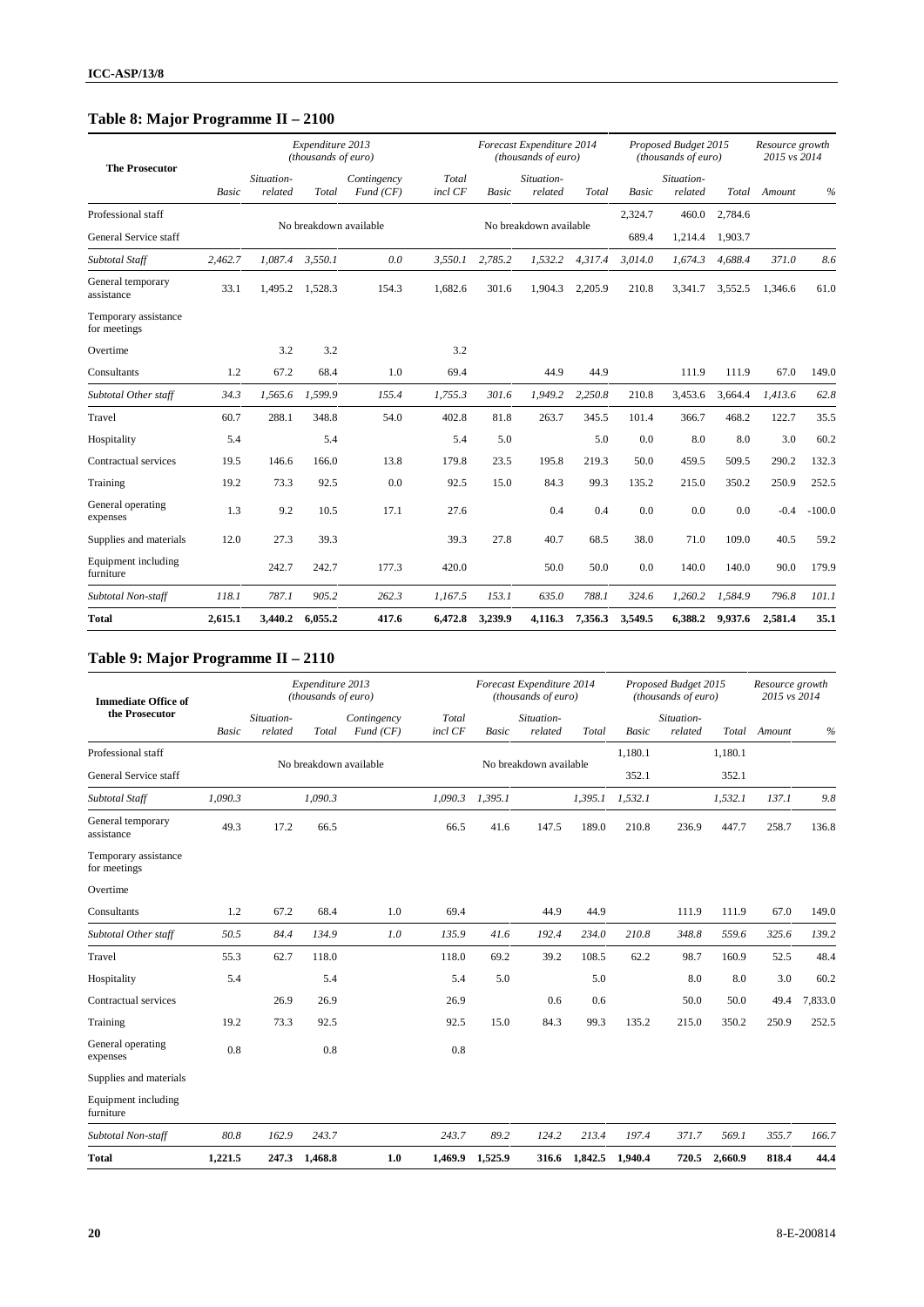## **Table 10: Major Programme II – 2120**

| <b>Services</b>                      |         |                       | Expenditure 2013<br>(thousands of euro) |                         |                  |              | Forecast Expenditure 2014<br>(thousands of euro) |         |              | Proposed Budget 2015<br>(thousands of euro) |         | Resource growth<br>2015 vs 2014 |          |
|--------------------------------------|---------|-----------------------|-----------------------------------------|-------------------------|------------------|--------------|--------------------------------------------------|---------|--------------|---------------------------------------------|---------|---------------------------------|----------|
| <b>Section</b>                       | Basic   | Situation-<br>related | Total                                   | Contingency<br>Fund(CF) | Total<br>incl CF | <b>Basic</b> | Situation-<br>related                            | Total   | <b>Basic</b> | Situation-<br>related                       | Total   | Amount                          | $\%$     |
| Professional staff                   |         |                       |                                         |                         |                  |              |                                                  |         | 1.144.6      | 460.0                                       | 1.604.5 |                                 |          |
| General Service staff                |         |                       | No breakdown available                  |                         |                  |              | No breakdown available                           |         | 337.3        | 1,214.4                                     | 1,551.7 |                                 |          |
| Subtotal Staff                       | 1,372.4 | 1,087.4               | 2,459.8                                 |                         | 2,459.8          | 1,390.2      | 1,532.2                                          | 2,922.3 | 1,481.9      | 1,674.3                                     | 3,156.2 | 233.9                           | 8.0      |
| General temporary<br>assistance      | $-16.2$ | 1,478.0               | 1,461.8                                 | 154.3                   | 1,616.1          | 260.0        | 1,756.8                                          | 2,016.8 |              | 3,104.8                                     | 3,104.8 | 1,088.0                         | 53.9     |
| Temporary assistance<br>for meetings |         |                       |                                         |                         |                  |              |                                                  |         |              |                                             |         |                                 |          |
| Overtime                             |         | 3.2                   | 3.2                                     |                         | 3.2              |              |                                                  |         |              |                                             |         |                                 |          |
| Consultants                          |         |                       |                                         |                         |                  |              |                                                  |         |              |                                             |         |                                 |          |
| Subtotal Other staff                 | $-16.2$ | 1,481.2               | 1,465.0                                 | 154.3                   | 1,619.4          | 260.0        | 1,756.8                                          | 2,016.8 |              | 3,104.8                                     | 3,104.8 | 1,088.0                         | 53.9     |
| Travel                               | 5.4     | 225.3                 | 230.7                                   | 54.0                    | 284.8            | 12.6         | 224.4                                            | 237.0   | 39.2         | 268.0                                       | 307.2   | 70.2                            | 29.6     |
| Hospitality                          |         |                       |                                         |                         |                  |              |                                                  |         |              |                                             |         |                                 |          |
| Contractual services                 | 19.5    | 119.7                 | 139.1                                   | 13.8                    | 152.9            | 23.5         | 195.2                                            | 218.7   | 50.0         | 409.5                                       | 459.5   | 240.8                           | 110.1    |
| Training                             |         |                       |                                         |                         |                  |              |                                                  |         |              |                                             |         |                                 |          |
| General operating<br>expenses        | 0.5     | 9.2                   | 9.6                                     | 17.1                    | 26.7             |              | 0.4                                              | 0.4     |              |                                             |         | $-0.4$                          | $-100.0$ |
| Supplies and materials               | 12.0    | 27.3                  | 39.3                                    |                         | 39.3             | 27.8         | 40.7                                             | 68.5    | 38.0         | 71.0                                        | 109.0   | 40.5                            | 59.2     |
| Equipment including<br>furniture     |         | 242.7                 | 242.7                                   | 177.3                   | 420.0            |              | 50.0                                             | 50.0    |              | 140.0                                       | 140.0   | 90.0                            | 179.9    |
| Subtotal Non-staff                   | 37.3    | 624.2                 | 661.5                                   | 262.3                   | 923.8            | 63.9         | 510.8                                            | 574.6   | 127.2        | 888.5                                       | 1,015.7 | 441.1                           | 76.8     |
| <b>Total</b>                         | 1,393.5 | 3,192.9               | 4,586.4                                 | 416.6                   | 5,003.0          | 1,714.0      | 3,799.7                                          | 5,513.8 | 1,609.1      | 5,667.7                                     | 7,276.8 | 1,763.0                         | 32.0     |

## **Table 11: Major Programme II – 2200**

| Jurisdiction,<br><b>Complementarity and</b> |       |                       | Expenditure 2013<br>(thousands of euro) |                         |                  |              | Forecast Expenditure 2014<br>(thousands of euro) |         |              | Proposed Budget 2015<br>(thousands of euro) |         | Resource growth<br>2015 vs 2014 |      |
|---------------------------------------------|-------|-----------------------|-----------------------------------------|-------------------------|------------------|--------------|--------------------------------------------------|---------|--------------|---------------------------------------------|---------|---------------------------------|------|
| <b>Cooperation Division</b>                 | Basic | Situation-<br>related | Total                                   | Contingency<br>Fund(CF) | Total<br>incl CF | <b>Basic</b> | Situation-<br>related                            | Total   | <b>Basic</b> | Situation-<br>related                       | Total   | Amount                          | $\%$ |
| Professional staff                          |       |                       |                                         |                         |                  |              |                                                  |         | 777.6        | 927.4                                       | 1,705.0 |                                 |      |
| General Service staff                       |       |                       |                                         | No breakdown available  |                  |              | No breakdown available                           |         | 134.9        | 0.0                                         | 134.9   |                                 |      |
| Subtotal Staff                              | 885.4 | 806.3                 | 1,691.7                                 |                         | 1,691.7          | 887.2        | 845.4                                            | 1,732.7 | 912.5        | 927.4                                       | 1,839.9 | 107.3                           | 6.2  |
| General temporary<br>assistance             |       | 563.4                 | 563.4                                   | 70.2                    | 633.6            |              | 1,017.7                                          | 1,017.7 |              | 1,480.6                                     | 1,480.6 | 462.9                           | 45.5 |
| Temporary assistance<br>for meetings        |       |                       |                                         |                         |                  |              |                                                  |         |              |                                             |         |                                 |      |
| Overtime                                    |       |                       |                                         |                         |                  |              |                                                  |         |              |                                             |         |                                 |      |
| Consultants                                 |       |                       |                                         |                         |                  |              |                                                  |         |              |                                             |         |                                 |      |
| Subtotal Other staff                        |       | 563.4                 | 563.4                                   | 70.2                    | 633.6            |              | 1,017.7                                          | 1,017.7 |              | 1,480.6                                     | 1,480.6 | 462.9                           | 45.5 |
| Travel                                      | 95.2  | 206.1                 | 301.3                                   | 10.2                    | 311.4            | 96.5         | 198.3                                            | 294.8   | 154.1        | 296.4                                       | 450.5   | 155.7                           | 52.8 |
| Hospitality                                 |       |                       |                                         |                         |                  |              |                                                  |         |              |                                             |         |                                 |      |
| Contractual services                        |       | 8.0                   | 8.0                                     |                         | 8.0              |              |                                                  |         |              |                                             |         |                                 |      |
| Training                                    |       |                       |                                         |                         |                  |              |                                                  |         |              |                                             |         |                                 |      |
| General operating expenses                  | 1.1   |                       | 1.1                                     |                         | 1.1              |              |                                                  |         |              |                                             |         |                                 |      |
| Supplies and materials                      |       |                       |                                         |                         |                  |              |                                                  |         |              |                                             |         |                                 |      |
| Equipment including<br>furniture            |       |                       |                                         |                         |                  |              |                                                  |         |              |                                             |         |                                 |      |
| Subtotal Non-staff                          | 96.3  | 214.1                 | 310.3                                   | 10.2                    | 320.5            | 96.5         | 198.3                                            | 294.8   | 154.1        | 296.4                                       | 450.5   | 155.7                           | 52.8 |
| <b>Total</b>                                | 981.6 | 1,583.7               | 2,565.4                                 | 80.4                    | 2,645.7          | 983.8        | 2,061.4                                          | 3,045.2 | 1,066.6      | 2,704.4                                     | 3,771.0 | 725.8                           | 23.8 |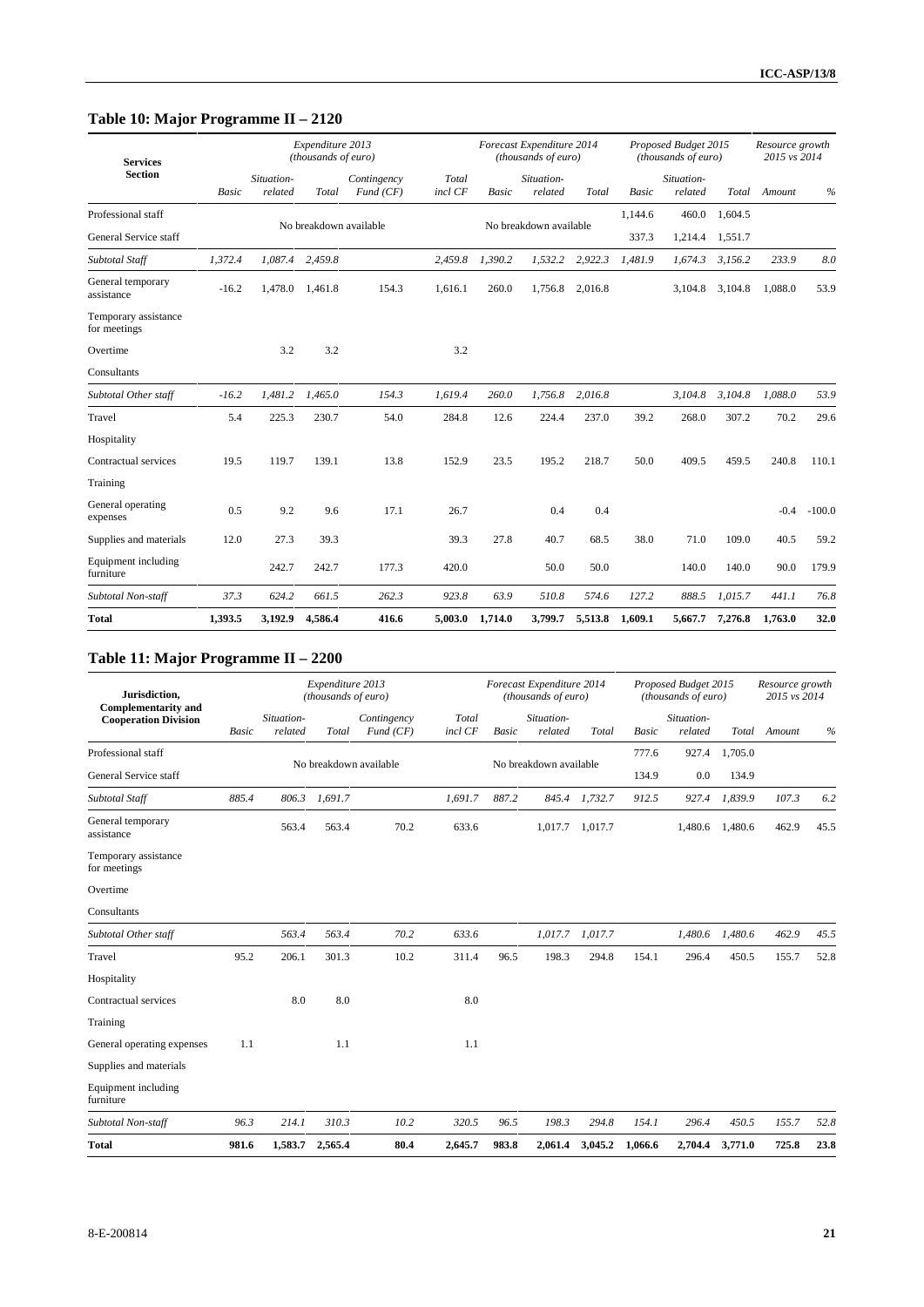### **Table 12: Major Programme II – 2300**

| Investigation                        |              |                       | Expenditure 2013<br>(thousands of euro) |                         |                  |              | Forecast Expenditure 2014<br>(thousands of euro) |          |              | Proposed Budget 2015<br>(thousands of euro) |                   | Resource growth<br>2015 vs 2014 |          |
|--------------------------------------|--------------|-----------------------|-----------------------------------------|-------------------------|------------------|--------------|--------------------------------------------------|----------|--------------|---------------------------------------------|-------------------|---------------------------------|----------|
| <b>Division</b>                      | <b>Basic</b> | Situation-<br>related | Total                                   | Contingency<br>Fund(CF) | Total<br>incl CF | <b>Basic</b> | Situation-<br>related                            | Total    | <b>Basic</b> | Situation-<br>related                       | Total             | Amount                          | $\%$     |
| Professional staff                   |              |                       |                                         |                         |                  |              |                                                  |          | 303.7        | 7,693.6                                     | 7,997.3           |                                 |          |
| General Service staff                |              |                       | No breakdown available                  |                         |                  |              | No breakdown available                           |          | 134.9        | 1,357.1                                     | 1,492.0           |                                 |          |
| Subtotal Staff                       | 432.5        | 9,052.8               | 9,485.2                                 |                         | 9,485.2          | 499.2        | 8,614.4                                          | 9,113.6  | 438.7        | 9,050.7                                     | 9,489.4           | 375.8                           | 4.1      |
| General temporary<br>assistance      |              | 1,008.3               | 1,008.3                                 | 596.9                   | 1,605.2          | 23.5         | 3,228.6                                          | 3,252.1  |              | 5,707.5                                     | 5,707.5           | 2,455.4                         | 75.5     |
| Temporary assistance<br>for meetings |              |                       |                                         |                         |                  |              |                                                  |          |              |                                             |                   |                                 |          |
| Overtime                             |              |                       |                                         |                         |                  |              |                                                  |          |              |                                             |                   |                                 |          |
| Consultants                          |              |                       |                                         | 8.9                     | 8.9              |              |                                                  |          |              |                                             |                   |                                 |          |
| Subtotal Other staff                 |              | 1,008.3               | 1.008.3                                 | 605.8                   | 1.614.1          | 23.5         | 3,228.6                                          | 3,252.1  |              | 5,707.5                                     | 5,707.5           | 2,455.4                         | 75.5     |
| Travel                               |              | 1,157.6               | 1,157.6                                 | 312.1                   | 1,469.7          |              | 1,750.6                                          | 1,750.6  |              | 1,332.8                                     | 1,332.8           | $-417.8$                        | $-23.9$  |
| Hospitality                          |              | 0.2                   | 0.2                                     |                         | 0.2              |              |                                                  |          |              |                                             |                   |                                 |          |
| Contractual services                 |              | 126.4                 | 126.4                                   | 4.1                     | 130.4            |              | 75.0                                             | 75.0     |              |                                             |                   | $-75.0$                         | $-100.0$ |
| Training                             |              | 2.4                   | 2.4                                     |                         | 2.4              |              |                                                  |          |              |                                             |                   |                                 |          |
| General operating<br>expenses        |              | 380.9                 | 380.9                                   | 64.9                    | 445.7            |              | 415.1                                            | 415.1    |              | 490.0                                       | 490.0             | 74.9                            | 18.0     |
| Supplies and materials               |              | 0.2                   | 0.2                                     | 11.1                    | 11.3             |              |                                                  |          |              |                                             |                   |                                 |          |
| Equipment including<br>furniture     |              |                       |                                         | 5.6                     | 5.6              |              |                                                  |          |              |                                             |                   |                                 |          |
| Subtotal Non-staff                   |              | 1,667.7               | 1,667.7                                 | 397.8                   | 2,065.4          |              | 2,240.7                                          | 2,240.7  |              | 1,822.8                                     | 1,822.8           | $-417.9$                        | $-18.6$  |
| <b>Total</b>                         | 432.5        | 11,728.7 12,161.2     |                                         | 1,003.6                 | 13,164.8         | 522.6        | 14,083.7                                         | 14,606.3 | 438.7        |                                             | 16,581.0 17,019.7 | 2,413.4                         | 16.5     |

# **Table 13: Major Programme II – 2320**

| <b>Planning and</b>                  |       |                       | Expenditure 2013<br>(thousands of euro) |                         |                  |              | Forecast Expenditure 2014<br>(thousands of euro) |         |              | Proposed Budget 2015<br>(thousands of euro) |         | Resource growth<br>2015 vs 2014 |          |
|--------------------------------------|-------|-----------------------|-----------------------------------------|-------------------------|------------------|--------------|--------------------------------------------------|---------|--------------|---------------------------------------------|---------|---------------------------------|----------|
| <b>Operations Section</b>            | Basic | Situation-<br>related | Total                                   | Contingency<br>Fund(CF) | Total<br>incl CF | <b>Basic</b> | Situation-<br>related                            | Total   | <b>Basic</b> | Situation-<br>related                       | Total   | Amount                          | $\%$     |
| Professional staff                   |       |                       |                                         |                         |                  |              |                                                  |         | 303.7        | 3,177.2                                     | 3,480.9 |                                 |          |
| General Service staff                |       |                       |                                         | No breakdown available  |                  |              | No breakdown available                           |         | 134.9        | 1,019.8                                     | 1,154.7 |                                 |          |
| Subtotal Staff                       | 432.5 | 4,334.0               | 4,766.5                                 |                         | 4,766.5          | 441.8        | 3,848.8                                          | 4,290.6 | 438.7        | 4,197.0                                     | 4,635.7 | 345.1                           | 8.0      |
| General temporary<br>assistance      |       | 809.7                 | 809.7                                   | 106.7                   | 916.5            | 23.5         | 1,477.6                                          | 1,501.1 |              | 2,600.4                                     | 2,600.4 | 1,099.3                         | 73.2     |
| Temporary assistance<br>for meetings |       |                       |                                         |                         |                  |              |                                                  |         |              |                                             |         |                                 |          |
| Overtime                             |       |                       |                                         |                         |                  |              |                                                  |         |              |                                             |         |                                 |          |
| Consultants                          |       |                       |                                         | 8.9                     | 8.9              |              |                                                  |         |              |                                             |         |                                 |          |
| Subtotal Other staff                 |       | 809.7                 | 809.7                                   | 115.6                   | 925.4            | 23.5         | 1,477.6                                          | 1,501.1 |              | 2,600.4                                     | 2,600.4 | 1,099.3                         | 73.2     |
| Travel                               |       | 415.0                 | 415.0                                   | 94.8                    | 509.9            |              | 683.4                                            | 683.4   |              | 430.1                                       | 430.1   | $-253.3$                        | $-37.1$  |
| Hospitality                          |       | 0.2                   | 0.2                                     |                         | 0.2              |              |                                                  |         |              |                                             |         |                                 |          |
| Contractual services                 |       | 126.4                 | 126.4                                   | 4.1                     | 130.4            |              | 75.0                                             | 75.0    |              |                                             |         | $-75.0$                         | $-100.0$ |
| Training                             |       | 2.4                   | 2.4                                     |                         | 2.4              |              |                                                  |         |              |                                             |         |                                 |          |
| General operating<br>expenses        |       | 0.9                   | 0.9                                     | 38.4                    | 39.3             |              |                                                  |         |              |                                             |         |                                 |          |
| Supplies and materials               |       |                       |                                         | 11.1                    | 11.1             |              |                                                  |         |              |                                             |         |                                 |          |
| Equipment including<br>furniture     |       |                       |                                         | 5.6                     | 5.6              |              |                                                  |         |              |                                             |         |                                 |          |
| Subtotal Non-staff                   |       | 544.9                 | 544.9                                   | 154.0                   | 698.9            |              | 758.3                                            | 758.3   |              | 430.1                                       | 430.1   | $-328.2$                        | $-43.3$  |
| <b>Total</b>                         | 432.5 | 5,688.7               | 6,121.1                                 | 269.6                   | 6,390.8          | 465.3        | 6,084.8                                          | 6,550.1 | 438.7        | 7,227.5                                     | 7,666.2 | 1,116.1                         | 17.0     |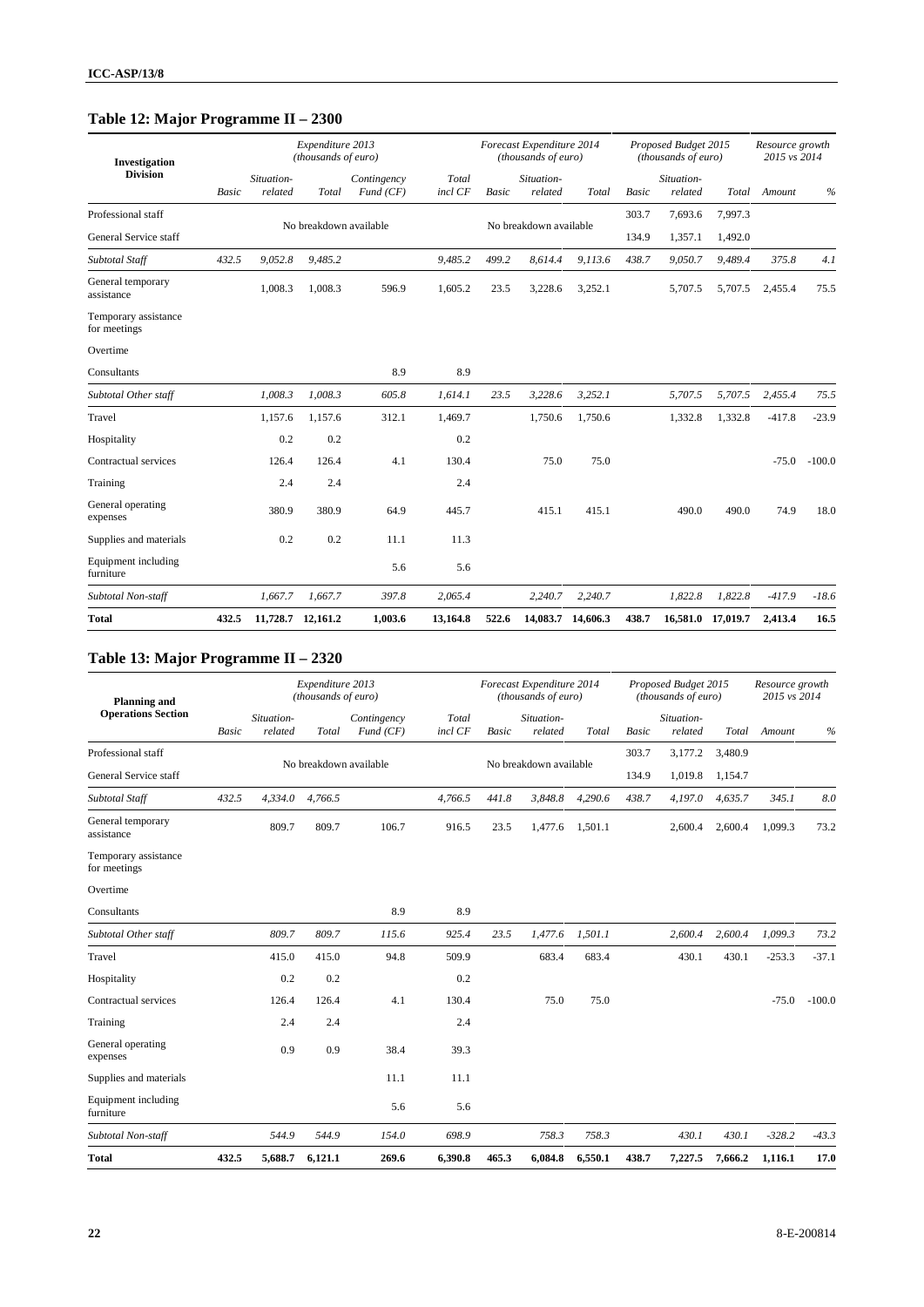## **Table 14: Major Programme II – 2330**

| Investigation                        |              |                       | Expenditure 2013<br>(thousands of euro) |                         |                  |              | Forecast Expenditure 2014<br>(thousands of euro) |         |              | Proposed Budget 2015<br>(thousands of euro) |         | Resource growth<br>2015 vs 2014 |         |
|--------------------------------------|--------------|-----------------------|-----------------------------------------|-------------------------|------------------|--------------|--------------------------------------------------|---------|--------------|---------------------------------------------|---------|---------------------------------|---------|
| <b>Teams</b>                         | <b>Basic</b> | Situation-<br>related | Total                                   | Contingency<br>Fund(CF) | Total<br>incl CF | <b>Basic</b> | Situation-<br>related                            | Total   | <b>Basic</b> | Situation-<br>related                       | Total   | Amount                          | $\%$    |
| Professional staff                   |              |                       |                                         |                         |                  |              |                                                  |         |              | 4,516.4                                     | 4,516.4 |                                 |         |
| General Service staff                |              |                       | No breakdown available                  |                         |                  |              | No breakdown available                           |         |              | 337.3                                       | 337.3   |                                 |         |
| Subtotal Staff                       |              | 4,718.7               | 4,718.7                                 |                         | 4,718.7          | 57.3         | 4,765.6                                          | 4,823.0 |              | 4,853.7                                     | 4,853.7 | 30.7                            | 0.6     |
| General temporary<br>assistance      |              | 198.5                 | 198.5                                   | 490.2                   | 688.7            |              | 1,750.9                                          | 1,750.9 |              | 3,107.1                                     | 3,107.1 | 1,356.2                         | 77.5    |
| Temporary assistance<br>for meetings |              |                       |                                         |                         |                  |              |                                                  |         |              |                                             |         |                                 |         |
| Overtime                             |              |                       |                                         |                         |                  |              |                                                  |         |              |                                             |         |                                 |         |
| Consultants                          |              |                       |                                         |                         |                  |              |                                                  |         |              |                                             |         |                                 |         |
| Subtotal Other staff                 |              | 198.5                 | 198.5                                   | 490.2                   | 688.7            |              | 1,750.9                                          | 1,750.9 |              | 3,107.1                                     | 3,107.1 | 1,356.2                         | 77.5    |
| Travel                               |              | 742.5                 | 742.5                                   | 217.3                   | 959.8            |              | 1,067.2                                          | 1,067.2 |              | 902.7                                       | 902.7   | $-164.5$                        | $-15.4$ |
| Hospitality                          |              |                       |                                         |                         |                  |              |                                                  |         |              |                                             |         |                                 |         |
| Contractual services                 |              |                       |                                         |                         |                  |              |                                                  |         |              |                                             |         |                                 |         |
| Training                             |              |                       |                                         |                         |                  |              |                                                  |         |              |                                             |         |                                 |         |
| General operating<br>expenses        |              | 380.0                 | 380.0                                   | 26.5                    | 406.5            |              | 415.1                                            | 415.1   |              | 490.0                                       | 490.0   | 74.9                            | 18.0    |
| Supplies and materials               |              | 0.2                   | 0.2                                     |                         | 0.2              |              |                                                  |         |              |                                             |         |                                 |         |
| Equipment including<br>furniture     |              |                       |                                         |                         |                  |              |                                                  |         |              |                                             |         |                                 |         |
| Subtotal Non-staff                   |              | 1,122.8               | 1,122.8                                 | 243.8                   | 1,366.5          |              | 1,482.3                                          | 1,482.3 |              | 1,392.7                                     | 1,392.7 | $-89.6$                         | $-6.0$  |
| <b>Total</b>                         |              | 6,040.0               | 6,040.0                                 | 734.0                   | 6,774.0          | 57.3         | 7,998.9                                          | 8,056.2 |              | 9,353.5                                     | 9,353.5 | 1,297.3                         | 16.1    |

## **Table 15: Major Programme II – 2400**

| <b>Prosecution</b>                   |              |                       | Expenditure 2013<br>(thousands of euro) |                         |                  |              | Forecast Expenditure 2014<br>(thousands of euro) |         |              | Proposed Budget 2015<br>(thousands of euro) |                  | Resource growth<br>2015 vs 2014 |      |
|--------------------------------------|--------------|-----------------------|-----------------------------------------|-------------------------|------------------|--------------|--------------------------------------------------|---------|--------------|---------------------------------------------|------------------|---------------------------------|------|
| <b>Division</b>                      | <b>Basic</b> | Situation-<br>related | Total                                   | Contingency<br>Fund(CF) | Total<br>incl CF | <b>Basic</b> | Situation-<br>related                            | Total   | <b>Basic</b> | Situation-<br>related                       | Total            | Amount                          | $\%$ |
| Professional staff                   |              |                       |                                         |                         |                  |              |                                                  |         | 824.5        | 3,527.7                                     | 4,352.3          |                                 |      |
| General Service staff                |              |                       | No breakdown available                  |                         |                  |              | No breakdown available                           |         | 134.9        | 472.2                                       | 607.2            |                                 |      |
| Subtotal Staff                       | 952.2        | 3,593.6               | 4,545.8                                 |                         | 4,545.8          | 860.6        | 3,650.1                                          | 4,510.8 | 959.5        | 4,000.0                                     | 4,959.4          | 448.7                           | 9.9  |
| General temporary<br>assistance      | $-9.8$       | 1,505.6               | 1,495.8                                 | 303.2                   | 1,799.0          | 297.1        | 2,842.5                                          | 3,139.6 | 252.9        | 5,477.3                                     | 5,730.2          | 2,590.6                         | 82.5 |
| Temporary assistance<br>for meetings |              |                       |                                         |                         |                  |              |                                                  |         |              |                                             |                  |                                 |      |
| Overtime                             |              |                       |                                         |                         |                  |              |                                                  |         |              |                                             |                  |                                 |      |
| Consultants                          |              |                       |                                         |                         |                  |              |                                                  |         |              |                                             |                  |                                 |      |
| Subtotal Other staff                 | $-9.8$       | 1,505.6               | 1,495.8                                 | 303.2                   | 1,799.0          | 297.1        | 2,842.5                                          | 3,139.6 | 252.9        | 5,477.3                                     | 5,730.2          | 2,590.6                         | 82.5 |
| Travel                               | 14.4         | 197.4                 | 211.8                                   | 16.8                    | 228.6            | 1.9          | 151.7                                            | 153.6   | 23.2         | 226.3                                       | 249.6            | 96.0                            | 62.5 |
| Hospitality                          |              |                       |                                         |                         |                  |              |                                                  |         |              |                                             |                  |                                 |      |
| Contractual services                 |              | 65.9                  | 65.9                                    |                         | 65.9             |              |                                                  |         |              |                                             |                  |                                 |      |
| Training                             |              |                       |                                         |                         |                  |              |                                                  |         |              |                                             |                  |                                 |      |
| General operating<br>expenses        | 0.6          |                       | 0.6                                     |                         | 0.6              |              |                                                  |         |              |                                             |                  |                                 |      |
| Supplies and materials               |              |                       |                                         |                         |                  |              |                                                  |         |              |                                             |                  |                                 |      |
| Equipment including<br>furniture     |              |                       |                                         |                         |                  |              |                                                  |         |              |                                             |                  |                                 |      |
| Subtotal Non-staff                   | 15.0         | 263.3                 | 278.3                                   | 16.8                    | 295.1            | 1.9          | 151.7                                            | 153.6   | 23.2         | 226.3                                       | 249.6            | 96.0                            | 62.5 |
| <b>Total</b>                         | 957.4        | 5,362.4               | 6,319.9                                 | 320.0                   | 6,639.8          | 1,159.6      | 6,644.4                                          | 7,804.0 | 1,235.6      |                                             | 9,703.6 10,939.2 | 3,135.2                         | 40.2 |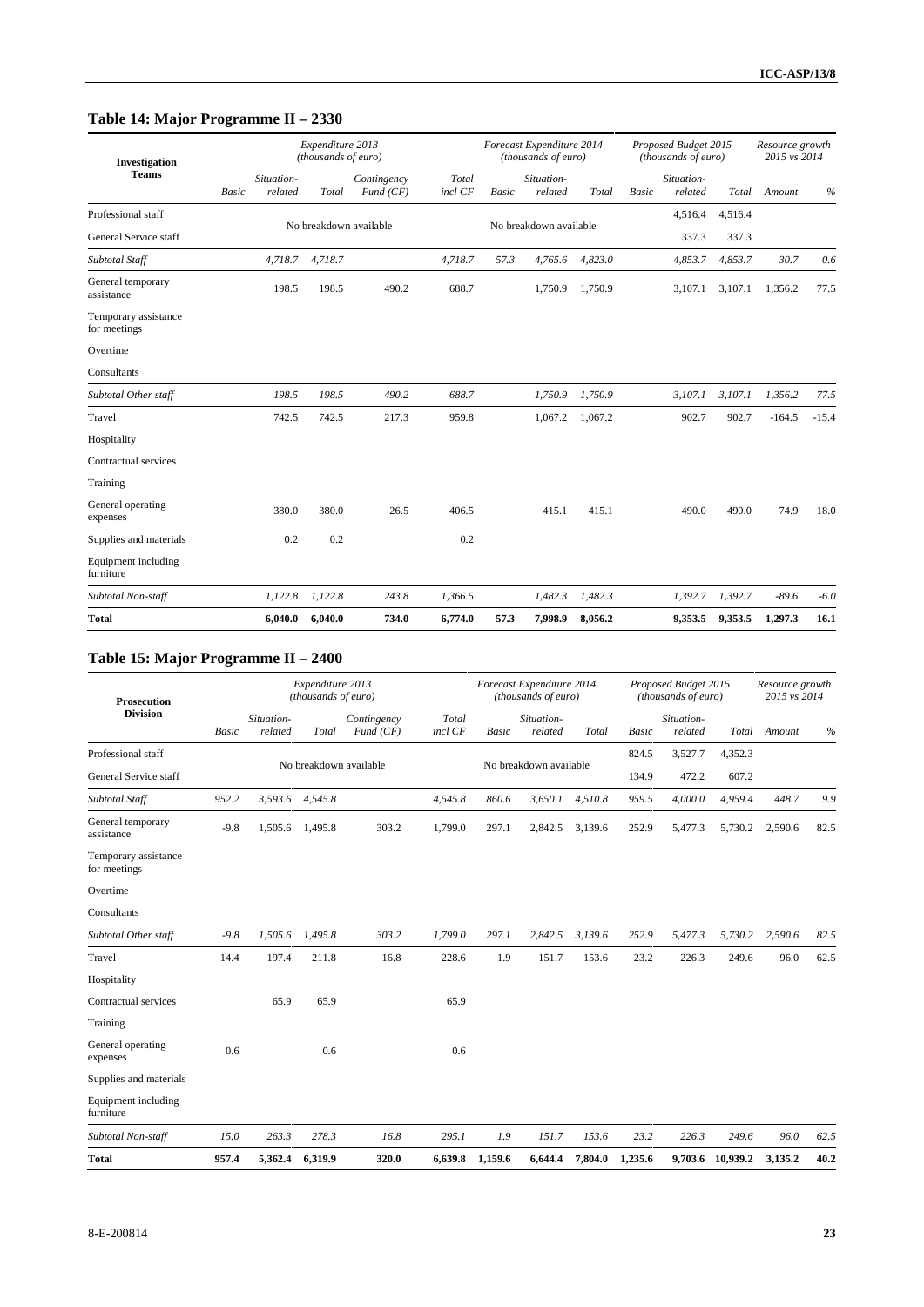## **Table 16: Major Programme III**

| <b>Major Programme III</b>            |          |                       | Expenditure 2013<br>(thousands of euro) |                         |                  |                   | Forecast Expenditure 2014<br>(thousands of euro) |                   |          | Proposed Budget 2015<br>(thousands of euro) |          | Resource growth<br>2015 vs 2014 |         |
|---------------------------------------|----------|-----------------------|-----------------------------------------|-------------------------|------------------|-------------------|--------------------------------------------------|-------------------|----------|---------------------------------------------|----------|---------------------------------|---------|
| <b>Registry</b>                       | Basic    | Situation-<br>related | Total                                   | Contingency<br>Fund(CF) | Total<br>incl CF | Basic             | Situation-<br>related                            | Total             | Basic    | Situation-<br>related                       |          | Total Amount                    | $\%$    |
| Professional staff                    |          |                       |                                         |                         |                  |                   |                                                  |                   | 12,111.6 | 8,426.8                                     | 20,538.3 |                                 |         |
| General Service staff                 |          |                       | No breakdown available                  |                         |                  |                   | No breakdown available                           |                   | 10,647.2 | 6,579.3                                     | 17,226.5 |                                 |         |
| Subtotal Staff                        | 20,664.2 |                       | 14,250.7 34,914.9                       |                         | 34,914.9         | 21,014.2          |                                                  | 14,672.1 35,686.3 | 22,758.8 | 15,006.1                                    | 37,764.8 | 2,078.5                         | 5.8     |
| General temporary assistance 2, 130.9 |          | 2,264.5               | 4,395.3                                 | 418.8                   | 4,814.1          | 2,521.6           | 2,833.7                                          | 5,355.3           | 991.7    | 3,840.1                                     | 4,831.8  | $-523.5$                        | $-9.8$  |
| Temporary assistance<br>for meetings  | 137.1    | 335.4                 | 472.5                                   | 0.8                     | 473.3            | 217.2             | 145.1                                            | 362.3             | 179.9    | 308.4                                       | 488.3    | 126.1                           | 34.8    |
| Overtime                              | 239.9    | 128.4                 | 368.4                                   |                         | 368.4            | 180.5             | 14.0                                             | 194.5             | 235.4    | 119.6                                       | 354.9    | 160.5                           | 82.5    |
| Consultants                           | 246.0    | 190.5                 | 436.5                                   | 9.0                     | 445.5            | 155.8             | 71.5                                             | 227.2             | 42.5     | 251.0                                       | 293.5    | 66.2                            | 29.1    |
| Subtotal Other staff                  | 2,753.8  | 2,918.8               | 5,672.7                                 | 428.6                   | 6,101.2          | 3,075.0           | 3,064.3                                          | 6,139.2           | 1,449.5  | 4,519.0                                     | 5,968.5  | $-170.7$                        | $-2.8$  |
| Travel                                | 281.6    | 1,750.7               | 2,032.3                                 | 113.2                   | 2,145.6          | 212.5             | 1,710.3                                          | 1,922.8           | 209.7    | 1,817.5                                     | 2,027.2  | 104.4                           | 5.4     |
| Hospitality                           | 3.2      |                       | 3.2                                     |                         | 3.2              | 2.0               |                                                  | 2.0               | 4.0      |                                             | 4.0      | 2.0                             | 100.0   |
| Contractual services                  | 742.7    | 1.593.7               | 2.336.3                                 | 122.3                   | 2.458.6          | 734.4             | 1.677.8                                          | 2.412.2           | 731.4    | 1.202.5                                     | 1.933.9  | $-478.3$                        | $-19.8$ |
| Training                              | 397.8    | 102.5                 | 500.3                                   | 2.9                     | 503.2            | 302.2             | 210.9                                            | 513.0             | 229.1    | 159.6                                       | 388.7    | $-124.4$                        | $-24.2$ |
| Counsel for defence                   |          | 3,139.5               | 3,139.5                                 | 493.6                   | 3,633.1          |                   | 3,419.5                                          | 3,419.5           |          | 2,207.2                                     | 2,207.2  | $-1,212.3$                      | $-35.5$ |
| Counsel for victims                   |          | 1.735.1               | 1.735.1                                 | 21.8                    | 1,756.9          |                   | 2,254.2                                          | 2.254.2           |          | 2,114.7                                     | 2.114.7  | $-139.5$                        | $-6.2$  |
| General operating expenses 6,343.1    |          | 3,869.7               | 10,212.8                                | 86.6                    | 10,299.4         | 5,712.6           | 4,991.7                                          | 10,704.3          | 6,175.8  | 6,034.8                                     | 12,210.5 | 1,506.2                         | 14.1    |
| Supplies and materials                | 600.1    | 133.7                 | 733.8                                   | 20.6                    | 754.5            | 491.3             | 160.9                                            | 652.2             | 487.5    | 281.4                                       | 768.8    | 116.6                           | 17.9    |
| Equipment including furniture 967.9   |          | 145.9                 | 1.113.8                                 | 178.5                   | 1,292.3          | 565.3             | 375.3                                            | 940.6             | 308.5    | 560.4                                       | 868.9    | $-71.7$                         | $-7.6$  |
| Subtotal Non-staff                    | 9,336.4  |                       | 12,470.8 21,807.2                       | 1,039.5                 | 22,846.8         | 8,020.2           |                                                  | 14,800.7 22,820.9 | 8,145.9  | 14,378.1                                    | 22,524.0 | $-296.9$                        | $-1.3$  |
| <b>Total</b>                          | 32,754.5 | 29,640.4 62,394.9     |                                         | 1,468.1                 |                  | 63,863.0 32,109.4 |                                                  | 32,537.0 64,646.5 | 32,354.1 | 33,903.2                                    | 66,257.3 | 1,610.8                         | 2.5     |

## **Table 17: Major Programme III – 3100**

|                                      |         |                       | Expenditure 2013       |                         |                  |              | Forecast Expenditure 2014 |                   |              | Proposed Budget 2015  |                   | Resource growth |          |
|--------------------------------------|---------|-----------------------|------------------------|-------------------------|------------------|--------------|---------------------------|-------------------|--------------|-----------------------|-------------------|-----------------|----------|
| <b>Office of the Registrar</b>       |         |                       | (thousands of euro)    |                         |                  |              | (thousands of euro)       |                   |              | (thousands of euro)   |                   | 2015 vs 2014    |          |
|                                      | Basic   | Situation-<br>related | Total                  | Contingency<br>Fund(CF) | Total<br>incl CF | <b>Basic</b> | Situation-<br>related     | Total             | <b>Basic</b> | Situation-<br>related | Total             | Amount          | $\%$     |
| Professional staff                   |         |                       |                        |                         |                  |              |                           |                   | 2,579.6      | 1,629.3               | 4,208.9           |                 |          |
| General Service staff                |         |                       | No breakdown available |                         |                  |              | No breakdown available    |                   | 3,708.9      | 2,234.3               | 5,943.2           |                 |          |
| Subtotal Staff                       | 4,666.9 | 3,535.4               | 8,202.3                |                         | 8,202.3          | 4,710.6      | 3,714.8                   | 8,425.4           | 6,288.5      | 3,863.6               | 10, 152.1         | 1,726.7         | 20.5     |
| General temporary assistance 1,193.4 |         | 284.8                 | 1,478.3                | 65.6                    | 1,543.9          | 1,623.8      | 602.0                     | 2,225.7           |              | 698.9                 |                   | 698.9 -1,526.8  | $-68.6$  |
| Temporary assistance<br>for meetings |         | 27.7                  | 27.7                   |                         | 27.7             |              |                           |                   |              |                       |                   |                 |          |
| Overtime                             | 135.4   | 54.1                  | 189.5                  |                         | 189.5            | 74.6         | 13.0                      | 87.6              | 134.8        | 62.4                  | 197.2             | 109.6           | 125.1    |
| Consultants                          | 87.2    | 141.2                 | 228.4                  |                         | 228.4            |              | 19.1                      | 19.1              |              |                       |                   | $-19.1$         | $-100.0$ |
| Subtotal Other staff                 | 1,416.0 | 507.8                 | 1,923.8                | 65.6                    | 1,989.5          | 1,698.4      | 634.0                     | 2,332.4           | 134.8        | 761.3                 | 896.1             | $-1,436.3$      | $-61.6$  |
| Travel                               | 74.1    | 477.0                 | 551.1                  | 70.2                    | 621.3            | 86.0         | 437.4                     | 523.3             | 37.6         | 408.8                 | 446.5             | $-76.9$         | $-14.7$  |
| Hospitality                          | 2.9     |                       | 2.9                    |                         | 2.9              | 1.0          |                           | 1.0               | 4.0          | 0.0                   | 4.0               | 3.0             | 300.0    |
| Contractual services                 | 74.1    | 438.6                 | 512.8                  | 114.7                   | 627.4            | 98.1         | 318.7                     | 416.8             | 117.4        | 410.7                 | 528.1             | 111.3           | 26.7     |
| Training                             | 71.3    | 86.9                  | 158.1                  | 2.9                     | 161.1            | 100.0        | 94.7                      | 194.7             | 60.5         | 93.5                  | 154.0             | $-40.7$         | $-20.9$  |
| Counsel for defence                  |         | 3,139.5               | 3,139.5                | 493.6                   | 3,633.1          |              | 3,419.5                   | 3,419.5           |              | 2,207.2               | 2,207.2           | $-1,212.3$      | $-35.5$  |
| Counsel for victims                  |         | 1,735.1               | 1,735.1                | 21.8                    | 1,756.9          |              | 2,254.2                   | 2,254.2           |              | 2,114.7               | 2,114.7           | $-139.5$        | $-6.2$   |
| General operating expenses           | 103.1   | 561.7                 | 664.9                  | 86.6                    | 751.5            | 146.6        | 707.7                     | 854.3             | 155.0        | 1,030.3               | 1,185.3           | 330.9           | 38.7     |
| Supplies and materials               | 24.2    | 116.9                 | 141.0                  | 20.6                    | 161.7            | 18.8         | 129.3                     | 148.1             | 34.3         | 217.0                 | 251.3             | 103.2           | 69.6     |
| Equipment including furniture        | 27.6    | 100.0                 | 127.6                  | 93.6                    | 221.1            | 40.1         | 12.3                      | 52.4              | 8.5          | 325.4                 | 333.9             | 281.5           | 536.6    |
| Subtotal Non-staff                   | 377.3   | 6,655.7               | 7,033.0                | 903.9                   | 7,937.0          | 490.6        | 7,373.8                   | 7,864.4           | 417.2        | 6,807.7               | 7,224.9           | $-639.5$        | $-8.1$   |
| <b>Total</b>                         | 6,460.1 |                       | 10,699.0 17,159.1      | 969.6                   | 18,128.7         | 6.899.6      |                           | 11,722.6 18,622.2 | 6,840.5      |                       | 11,432.6 18,273.1 | $-349.1$        | $-1.9$   |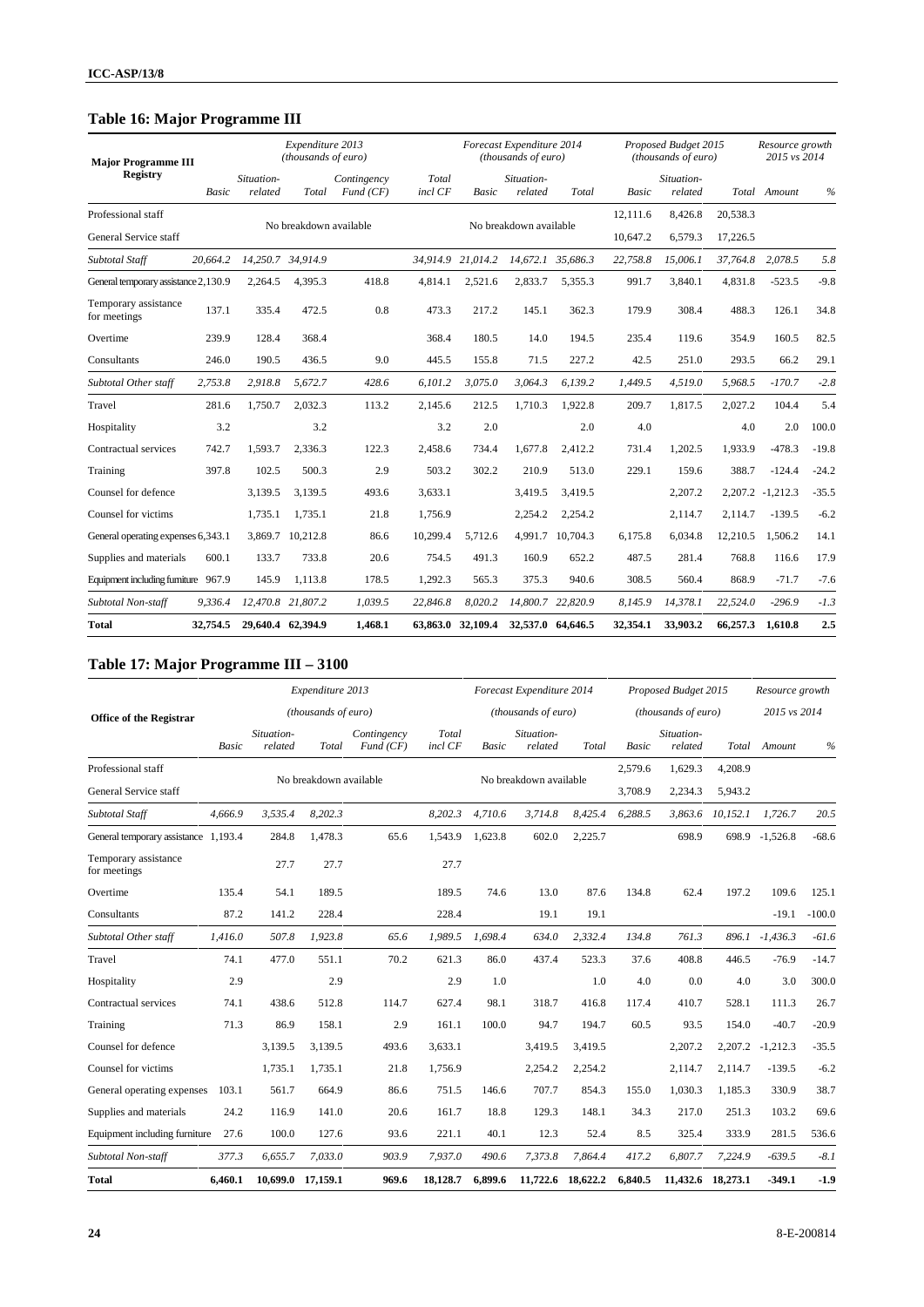## **Table 18: Major Programme III – 3110**

| <b>Immediate Office of</b>           |         |                       | Expenditure 2013<br>(thousands of euro) |                         |                  |         | Forecast Expenditure 2014<br>(thousands of euro) |         |         | Proposed Budget 2015<br>(thousands of euro) |         | Resource growth<br>2015 vs 2014 |          |
|--------------------------------------|---------|-----------------------|-----------------------------------------|-------------------------|------------------|---------|--------------------------------------------------|---------|---------|---------------------------------------------|---------|---------------------------------|----------|
| the Registrar                        | Basic   | Situation-<br>related | Total                                   | Contingency<br>Fund(CF) | Total<br>incl CF | Basic   | Situation-<br>related                            | Total   | Basic   | Situation-<br>related                       | Total   | Amount                          | $\%$     |
| Professional staff                   |         |                       |                                         |                         |                  |         |                                                  |         | 954.0   |                                             | 954.0   |                                 |          |
| General Service staff                |         |                       | No breakdown available                  |                         |                  |         | No breakdown available                           |         | 212.4   |                                             | 212.4   |                                 |          |
| Subtotal Staff                       | 1,105.2 |                       | 1,105.2                                 |                         | 1,105.2          | 1,010.5 |                                                  | 1,010.5 | 1,166.5 |                                             | 1,166.5 | 155.9                           | 15.4     |
| General temporary<br>assistance      | 33.1    |                       | 33.1                                    |                         | 33.1             | 489.0   |                                                  | 489.0   |         |                                             |         | $-489.0$                        | $-100.0$ |
| Temporary assistance<br>for meetings |         | 27.7                  | 27.7                                    |                         | 27.7             |         |                                                  |         |         |                                             |         |                                 |          |
| Overtime                             |         |                       |                                         |                         |                  |         |                                                  |         |         |                                             |         |                                 |          |
| Consultants                          | 42.4    | 141.2                 | 183.6                                   |                         | 183.6            |         |                                                  |         |         |                                             |         |                                 |          |
| Subtotal Other staff                 | 75.6    | 168.9                 | 244.5                                   |                         | 244.5            | 489.0   |                                                  | 489.0   |         |                                             |         | $-489.0$                        | $-100.0$ |
| Travel                               | 30.3    | 44.1                  | 74.4                                    |                         | 74.4             | 73.2    | 16.3                                             | 89.4    | 8.4     | 24.4                                        | 32.8    | $-56.7$                         | $-63.4$  |
| Hospitality                          | 2.9     |                       | 2.9                                     |                         | 2.9              | 1.0     |                                                  | 1.0     | 4.0     |                                             | 4.0     | 3.0                             | 300.0    |
| Contractual services                 | 1.2     |                       | 1.2                                     |                         | 1.2              | 5.7     |                                                  | 5.7     |         |                                             |         | $-5.7$                          | $-100.0$ |
| Training                             |         |                       |                                         |                         |                  |         |                                                  |         |         |                                             |         |                                 |          |
| General operating<br>expenses        | 0.3     |                       | 0.3                                     |                         | 0.3              |         |                                                  |         |         |                                             |         |                                 |          |
| Supplies and materials               |         |                       |                                         |                         |                  |         |                                                  |         |         |                                             |         |                                 |          |
| Equipment including<br>furniture     |         |                       |                                         |                         |                  |         |                                                  |         |         |                                             |         |                                 |          |
| Subtotal Non-staff                   | 34.8    | 44.1                  | 78.9                                    |                         | 78.9             | 79.9    | 16.3                                             | 96.2    | 12.4    | 24.4                                        | 36.8    | $-59.4$                         | $-61.8$  |
| <b>Total</b>                         | 1,215.5 | 213.0                 | 1,428.6                                 |                         | 1,428.6          | 1,579.4 | 16.3                                             | 1,595.7 | 1,178.9 | 24.4                                        | 1,203.2 | $-392.4$                        | $-24.6$  |

## **Table 19: Major Programme III – 3130**

| <b>Legal Advisory</b>                |              |                       | Expenditure 2013<br>(thousands of euro) |                         |                  |              | Forecast Expenditure 2014<br>(thousands of euro) |       |       | Proposed Budget 2015<br>(thousands of euro) |       | Resource growth<br>2015 vs 2014 |          |
|--------------------------------------|--------------|-----------------------|-----------------------------------------|-------------------------|------------------|--------------|--------------------------------------------------|-------|-------|---------------------------------------------|-------|---------------------------------|----------|
| <b>Services Section</b>              | <b>Basic</b> | Situation-<br>related | Total                                   | Contingency<br>Fund(CF) | Total<br>incl CF | <b>Basic</b> | Situation-<br>related                            | Total | Basic | Situation-<br>related                       | Total | Amount                          | $\%$     |
| Professional staff                   |              |                       |                                         |                         |                  |              |                                                  |       | 590.1 |                                             | 590.1 |                                 |          |
| General Service staff                |              |                       |                                         | No breakdown available  |                  |              | No breakdown available                           |       | 132.0 |                                             | 132.0 |                                 |          |
| Subtotal Staff                       | 529.9        |                       | 529.9                                   |                         | 529.9            | 635.4        |                                                  | 635.4 | 722.1 |                                             | 722.1 | 86.7                            | 13.6     |
| General temporary<br>assistance      | 24.9         |                       | 24.9                                    |                         | 24.9             | 26.0         |                                                  | 26.0  |       |                                             |       | $-26.0$                         | $-100.0$ |
| Temporary assistance<br>for meetings |              |                       |                                         |                         |                  |              |                                                  |       |       |                                             |       |                                 |          |
| Overtime                             |              |                       |                                         |                         |                  |              |                                                  |       |       |                                             |       |                                 |          |
| Consultants                          |              |                       |                                         |                         |                  |              |                                                  |       |       |                                             |       |                                 |          |
| Subtotal Other staff                 | 24.9         |                       | 24.9                                    |                         | 24.9             | 26.0         |                                                  | 26.0  |       |                                             |       | $-26.0$                         | $-100.0$ |
| Travel                               | 23.1         |                       | 23.1                                    |                         | 23.1             |              |                                                  |       |       |                                             |       |                                 |          |
| Hospitality                          |              |                       |                                         |                         |                  |              |                                                  |       |       |                                             |       |                                 |          |
| Contractual services                 |              |                       |                                         |                         |                  | 10.0         |                                                  | 10.0  | 17.5  |                                             | 17.5  | 7.5                             | 75.0     |
| Training                             | 1.7          |                       | 1.7                                     |                         | 1.7              | 7.5          |                                                  | 7.5   |       |                                             |       | $-7.5$                          | $-100.0$ |
| General operating<br>expenses        |              |                       |                                         |                         |                  |              |                                                  |       |       |                                             |       |                                 |          |
| Supplies and materials               | 0.1          |                       | 0.1                                     |                         | 0.1              |              |                                                  |       |       |                                             |       |                                 |          |
| Equipment including<br>furniture     |              |                       |                                         |                         |                  |              |                                                  |       |       |                                             |       |                                 |          |
| Subtotal Non-staff                   | 24.9         |                       | 24.9                                    |                         | 24.9             | 17.5         |                                                  | 17.5  | 17.5  |                                             | 17.5  |                                 |          |
| <b>Total</b>                         | 579.6        |                       | 579.6                                   |                         | 579.6            | 678.9        |                                                  | 678.9 | 739.6 |                                             | 739.6 | 60.7                            | 8.9      |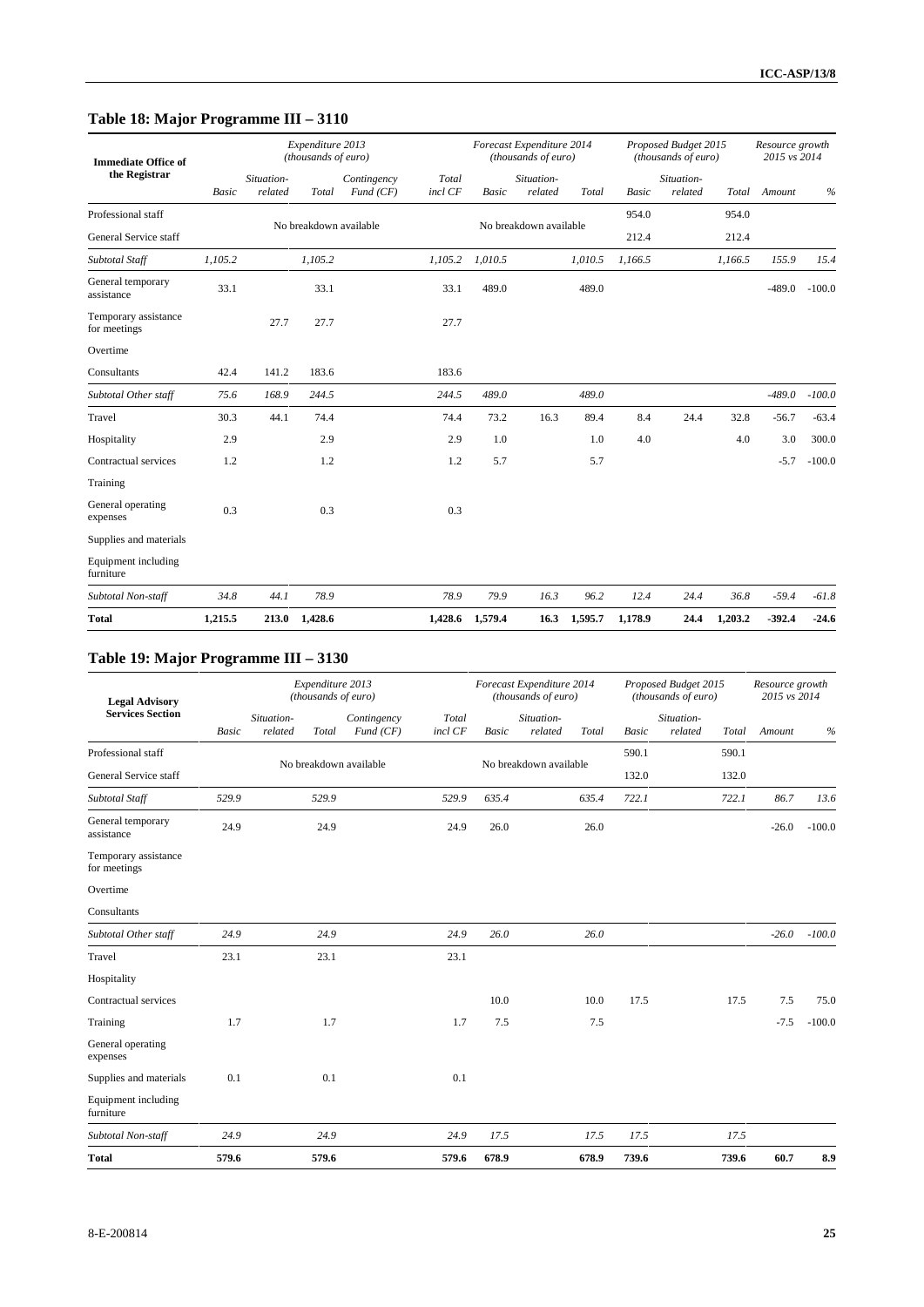## **Table 20: Major Programme III – 3140**

| <b>Security and Safety</b>           |         |                       | Expenditure 2013<br>(thousands of euro) |                         |                  |              | Forecast Expenditure 2014<br>(thousands of euro) |         |              | Proposed Budget 2015<br>(thousands of euro) |         | Resource growth<br>2015 vs 2014 |         |
|--------------------------------------|---------|-----------------------|-----------------------------------------|-------------------------|------------------|--------------|--------------------------------------------------|---------|--------------|---------------------------------------------|---------|---------------------------------|---------|
| <b>Section</b>                       | Basic   | Situation-<br>related | Total                                   | Contingency<br>Fund(CF) | Total<br>incl CF | <b>Basic</b> | Situation-<br>related                            | Total   | <b>Basic</b> | Situation-<br>related                       | Total   | Amount                          | $\%$    |
| Professional staff                   |         |                       |                                         |                         |                  |              |                                                  |         | 590.1        | 558.9                                       | 1,149.0 |                                 |         |
| General Service staff                |         |                       | No breakdown available                  |                         |                  |              | No breakdown available                           |         | 3,232.5      | 1,460.2                                     | 4,692.7 |                                 |         |
| Subtotal Staff                       | 2,570.7 | 1,731.3               | 4,302.1                                 |                         | 4,302.1          | 2,667.3      | 1.767.4                                          | 4,434.7 | 3,822.6      | 2,019.1                                     | 5,841.7 | 1,406.9                         | 31.7    |
| General temporary<br>assistance      | 1,135.4 | 14.5                  | 1.150.0                                 | 37.9                    | 1,187.9          | 1,108.8      | 213.4                                            | 1,322.2 |              | 211.7                                       |         | 211.7 -1,110.5                  | $-84.0$ |
| Temporary assistance<br>for meetings |         |                       |                                         |                         |                  |              |                                                  |         |              |                                             |         |                                 |         |
| Overtime                             | 135.4   | 54.1                  | 189.5                                   |                         | 189.5            | 74.6         | 13.0                                             | 87.6    | 134.8        | 62.4                                        | 197.2   | 109.6                           | 125.1   |
| Consultants                          |         |                       |                                         |                         |                  |              |                                                  |         |              |                                             |         |                                 |         |
| Subtotal Other staff                 | 1.270.8 | 68.7                  | 1,339.5                                 | 37.9                    | 1,377.4          | 1,183.4      | 226.4                                            | 1.409.8 | 134.8        | 274.1                                       | 408.9   | $-1,001.0$                      | $-71.0$ |
| Travel                               | 20.7    | 310.2                 | 330.9                                   | 26.5                    | 357.4            | 9.4          | 304.1                                            | 313.6   | 9.9          | 290.6                                       | 300.5   | $-13.0$                         | $-4.2$  |
| Hospitality                          |         |                       |                                         |                         |                  |              |                                                  |         |              |                                             |         |                                 |         |
| Contractual services                 | 72.9    | 163.9                 | 236.8                                   | 0.8                     | 237.7            | 82.3         | 196.2                                            | 278.6   | 99.9         | 244.0                                       | 343.9   | 65.3                            | 23.4    |
| Training                             | 69.5    | 68.2                  | 137.7                                   |                         | 137.7            | 92.5         | 92.3                                             | 184.8   | 60.5         | 83.5                                        | 144.0   | $-40.8$                         | $-22.1$ |
| General operating<br>expenses        | 96.7    | 41.0                  | 137.7                                   |                         | 137.7            | 146.6        | 120.5                                            | 267.2   | 153.0        | 120.0                                       | 273.0   | 5.8                             | 2.2     |
| Supplies and materials               | 24.1    | 9.2                   | 33.2                                    |                         | 33.2             | 18.8         | 15.8                                             | 34.6    | 34.3         | 22.2                                        | 56.4    | 21.8                            | 63.2    |
| Equipment including<br>furniture     | 27.6    |                       | 27.6                                    |                         | 27.6             | 40.1         |                                                  | 40.1    | 8.5          | 8.0                                         | 16.5    | $-23.6$                         | $-58.9$ |
| Subtotal Non-staff                   | 311.5   | 592.5                 | 903.9                                   | 27.4                    | 931.3            | 389.8        | 728.9                                            | 1,118.8 | 366.0        | 768.3                                       | 1,134.3 | 15.5                            | 1.4     |
| <b>Total</b>                         | 4.153.0 | 2,392.4               | 6,545.5                                 | 65.3                    | 6,610.8          | 4,240.5      | 2,722.8                                          | 6,963.3 | 4,323.3      | 3,061.5                                     | 7,384.8 | 421.5                           | 6.1     |

## **Table 21: Major Programme III – 3180**

| <b>Field Operations</b>              |       |                       | Expenditure 2013<br>(thousands of euro) |                         |                  |       | Forecast Expenditure 2014<br>(thousands of euro) |         |              | Proposed Budget 2015<br>(thousands of euro) |         | Resource growth<br>2015 vs 2014 |         |
|--------------------------------------|-------|-----------------------|-----------------------------------------|-------------------------|------------------|-------|--------------------------------------------------|---------|--------------|---------------------------------------------|---------|---------------------------------|---------|
| <b>Section</b>                       | Basic | Situation-<br>related | Total                                   | Contingency<br>Fund(CF) | Total<br>incl CF | Basic | Situation-<br>related                            | Total   | <b>Basic</b> | Situation-<br>related                       | Total   | Amount                          | $\%$    |
| Professional staff                   |       |                       |                                         |                         |                  |       |                                                  |         |              | 858.9                                       | 858.9   |                                 |         |
| General Service staff                |       |                       | No breakdown available                  |                         |                  |       | No breakdown available                           |         |              | 708.2                                       | 708.2   |                                 |         |
| Subtotal Staff                       |       | 1,571.5               | 1,571.5                                 |                         | 1,571.5          |       | 1,625.8                                          | 1,625.8 |              | 1,567.1                                     | 1,567.1 | $-58.7$                         | $-3.6$  |
| General temporary<br>assistance      |       | 271.7                 | 271.7                                   | 27.7                    | 299.4            |       | 344.5                                            | 344.5   |              | 487.2                                       | 487.2   | 142.7                           | 41.4    |
| Temporary assistance<br>for meetings |       |                       |                                         |                         |                  |       |                                                  |         |              |                                             |         |                                 |         |
| Overtime                             |       |                       |                                         |                         |                  |       |                                                  |         |              |                                             |         |                                 |         |
| Consultants                          |       |                       |                                         |                         |                  |       |                                                  |         |              |                                             |         |                                 |         |
| Subtotal Other staff                 |       | 271.7                 | 271.7                                   | 27.7                    | 299.4            |       | 344.5                                            | 344.5   |              | 487.2                                       | 487.2   | 142.7                           | 41.4    |
| Travel                               |       | 105.6                 | 105.6                                   | 43.7                    | 149.3            |       | 117.0                                            | 117.0   |              | 89.3                                        | 89.3    | $-27.7$                         | $-23.7$ |
| Hospitality                          |       |                       |                                         |                         |                  |       |                                                  |         |              |                                             |         |                                 |         |
| Contractual services                 |       | 221.9                 | 221.9                                   | 113.8                   | 335.8            |       | 99.4                                             | 99.4    |              | 166.7                                       | 166.7   | 67.4                            | 67.8    |
| Training                             |       | 18.7                  | 18.7                                    | 2.9                     | 21.6             |       | 2.5                                              | 2.5     |              | 10.0                                        | 10.0    | 7.6                             | 308.2   |
| General operating<br>expenses        | 6.1   | 515.9                 | 522.1                                   | 86.6                    | 608.7            |       | 587.0                                            | 587.0   |              | 910.3                                       | 910.3   | 323.3                           | 55.1    |
| Supplies and materials               |       | 107.7                 | 107.7                                   | 20.6                    | 128.3            |       | 113.6                                            | 113.6   |              | 194.9                                       | 194.9   | 81.3                            | 71.6    |
| Equipment including<br>furniture     |       | 100.0                 | 100.0                                   | 93.6                    | 193.5            |       | 12.3                                             | 12.3    |              | 317.4                                       | 317.4   | 305.1                           | 2,472.4 |
| Subtotal Non-staff                   | 6.1   | 1,069.8               | 1,076.0                                 | 361.3                   | 1,437.3          |       | 931.7                                            | 931.7   |              | 1,688.6                                     | 1,688.6 | 756.9                           | 81.2    |
| <b>Total</b>                         | 6.1   | 2,913.0               | 2,919.1                                 | 389.0                   | 3,308.1          |       | 2,902.0                                          | 2.902.0 |              | 3,742.9                                     | 3,742.9 | 840.9                           | 29.0    |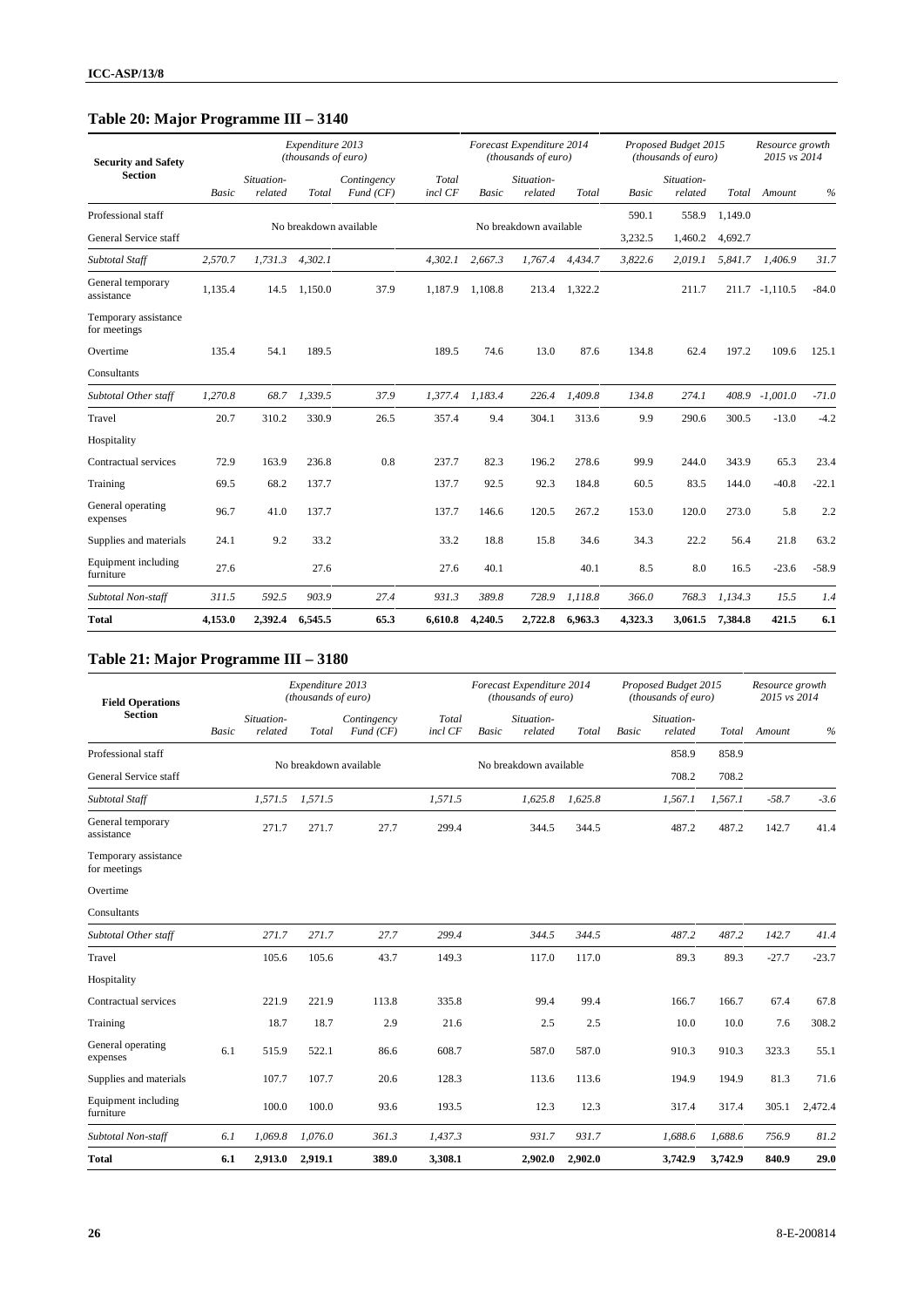## **Table 22: Major Programme III – 3190**

| <b>Counsel Support</b>               |              |                       | Expenditure 2013<br>(thousands of euro) |                         |                  |              | Forecast Expenditure 2014<br>(thousands of euro) |         |              | Proposed Budget 2015<br>(thousands of euro) |         | Resource growth<br>2015 vs 2014 |          |
|--------------------------------------|--------------|-----------------------|-----------------------------------------|-------------------------|------------------|--------------|--------------------------------------------------|---------|--------------|---------------------------------------------|---------|---------------------------------|----------|
| <b>Section</b>                       | <b>Basic</b> | Situation-<br>related | Total                                   | Contingency<br>Fund(CF) | Total<br>incl CF | <b>Basic</b> | Situation-<br>related                            | Total   | <b>Basic</b> | Situation-<br>related                       | Total   | Amount                          | $\%$     |
| Professional staff                   |              |                       |                                         |                         |                  |              |                                                  |         | 445.4        | 211.4                                       | 656.8   |                                 |          |
| General Service staff                |              |                       | No breakdown available                  |                         |                  |              | No breakdown available                           |         | 132.0        | 66.0                                        | 198.0   |                                 |          |
| Subtotal Staff                       | 461.1        | 232.6                 | 693.7                                   |                         | 693.7            | 397.4        | 321.5                                            | 718.9   | 577.4        | 277.4                                       | 854.8   | 135.9                           | 18.9     |
| General temporary assistance         |              | $-1.4$                | $-1.4$                                  |                         | $-1.4$           |              | 44.1                                             | 44.1    |              |                                             |         | $-44.1$                         | $-100.0$ |
| Temporary assistance<br>for meetings |              |                       |                                         |                         |                  |              |                                                  |         |              |                                             |         |                                 |          |
| Overtime                             |              |                       |                                         |                         |                  |              |                                                  |         |              |                                             |         |                                 |          |
| Consultants                          | 44.7         |                       | 44.7                                    |                         | 44.7             |              | 19.1                                             | 19.1    |              |                                             |         | $-19.1$                         | $-100.0$ |
| Subtotal Other staff                 | 44.7         | $-1.4$                | 43.3                                    |                         | 43.3             |              | 63.1                                             | 63.1    |              |                                             |         | $-63.1$                         | $-100.0$ |
| Travel                               |              | 17.1                  | 17.1                                    |                         | 17.1             | 3.4          | 0.0                                              | 3.4     | 19.3         | 4.5                                         | 23.9    | 20.5                            | 605.4    |
| Hospitality                          |              |                       |                                         |                         |                  |              |                                                  |         |              |                                             |         |                                 |          |
| Contractual services                 |              | 52.8                  | 52.8                                    |                         | 52.8             |              | 23.1                                             | 23.1    |              |                                             |         | $-23.1$                         | $-100.0$ |
| Training                             |              |                       |                                         |                         |                  |              |                                                  |         |              |                                             |         |                                 |          |
| Counsel for defence                  |              | 3,139.5               | 3.139.5                                 | 493.6                   | 3,633.1          |              | 3,419.5                                          | 3,419.5 |              | 2,207.2                                     | 2,207.2 | $-1.212.3$                      | $-35.5$  |
| Counsel for victims                  |              | 1,735.1               | 1,735.1                                 | 21.8                    | 1,756.9          |              | 2,254.2                                          | 2,254.2 |              | 2,114.7                                     | 2,114.7 | $-139.5$                        | $-6.2$   |
| General operating<br>expenses        |              | 4.8                   | 4.8                                     |                         | 4.8              |              | 0.2                                              | 0.2     | 2.0          |                                             | 2.0     | 1.8                             | 1,013.3  |
| Supplies and materials               |              |                       |                                         |                         |                  |              |                                                  |         |              |                                             |         |                                 |          |
| Equipment including furniture        |              |                       |                                         |                         |                  |              |                                                  |         |              |                                             |         |                                 |          |
| Subtotal Non-staff                   | 0.0          | 4,949.4               | 4,949.4                                 | 515.3                   | 5,464.7          | 3.4          | 5,697.0                                          | 5,700.3 | 21.3         | 4,326.5                                     | 4,347.8 | $-1,352.5$                      | $-23.7$  |
| <b>Total</b>                         | 505.8        | 5,180.5               | 5,686.3                                 | 515.3                   | 6,201.6          | 400.8        | 6,081.6                                          | 6,482.4 | 598.7        | 4,603.9                                     |         | 5,202.6 -1,279.7                | $-19.7$  |

## **Table 23: Major Programme III – 3200**

| Common<br><b>Administrative</b>      |              |                       | Expenditure 2013<br>(thousands of euro) |                         |                   |         | Forecast Expenditure 2014<br>(thousands of euro) |                  |              | Proposed Budget 2015<br>(thousands of euro) |                  | Resource growth<br>2015 vs 2014 |         |
|--------------------------------------|--------------|-----------------------|-----------------------------------------|-------------------------|-------------------|---------|--------------------------------------------------|------------------|--------------|---------------------------------------------|------------------|---------------------------------|---------|
| <b>Services Division</b>             | <b>Basic</b> | Situation-<br>related | Total                                   | Contingency<br>Fund(CF) | Total<br>incl CF  | Basic   | Situation-<br>related                            | Total            | <b>Basic</b> | Situation-<br>related                       |                  | Total Amount                    | $\%$    |
| Professional staff                   |              |                       |                                         |                         |                   |         |                                                  |                  | 3,644.4      | 567.8                                       | 4,212.1          |                                 |         |
| General Service staff                |              |                       | No breakdown available                  |                         |                   |         | No breakdown available                           |                  | 5,471.9      | 1,576.9                                     | 7,048.9          |                                 |         |
| Subtotal Staff                       | 8,618.0      |                       | 2,158.3 10,776.3                        |                         | 10,776.3          | 9,107.4 |                                                  | 1.944.6 11.052.0 | 9,116.3      |                                             | 2,144.7 11,261.0 | 209.0                           | 1.9     |
| General temporary<br>assistance      | 798.9        | 138.1                 | 937.0                                   | 42.4                    | 979.4             | 632.6   | 177.2                                            | 809.8            | 718.0        | 262.4                                       | 980.4            | 170.6                           | 21.1    |
| Temporary assistance<br>for meetings |              |                       |                                         |                         |                   | 20.0    |                                                  | 20.0             | 10.0         |                                             | 10.0             | $-10.0$                         | $-50.0$ |
| Overtime                             | 104.6        | 17.2                  | 121.7                                   |                         | 121.7             | 105.9   |                                                  | 105.9            | 100.6        | 42.2                                        | 142.8            | 36.9                            | 34.9    |
| Consultants                          | 33.7         |                       | 33.7                                    |                         | 33.7              | 48.9    |                                                  | 48.9             | 40.0         |                                             | 40.0             | $-8.9$                          | $-18.1$ |
| Subtotal Other staff                 | 937.2        | 155.3                 | 1,092.4                                 | 42.4                    | 1,134.9           | 807.3   | 177.2                                            | 984.5            | 868.6        | 304.6                                       | 1,173.2          | 188.7                           | 19.2    |
| Travel                               | 137.7        | 76.7                  | 214.4                                   |                         | 214.4             | 57.9    | 55.6                                             | 113.5            | 97.7         | 24.6                                        | 122.3            | 8.8                             | 7.8     |
| Hospitality                          |              |                       |                                         |                         |                   |         |                                                  |                  |              |                                             |                  |                                 |         |
| Contractual services                 | 327.0        | 183.9                 | 511.0                                   |                         | 511.0             | 334.3   | 143.1                                            | 477.5            | 274.1        | 87.0                                        | 361.1            | $-116.4$                        | $-24.4$ |
| Training                             | 313.1        | 6.6                   | 319.8                                   |                         | 319.8             | 166.0   | 28.9                                             | 194.9            | 132.9        | 12.0                                        | 144.9            | $-50.0$                         | $-25.6$ |
| General operating<br>expenses        | 4,638.1      | 1,549.6               | 6,187.7                                 |                         | 6,187.7           | 4,201.0 | 1,626.0                                          | 5,827.0          | 4,075.8      | 1,428.4                                     | 5,504.2          | $-322.8$                        | $-5.5$  |
| Supplies and materials               | 416.7        | 0.9                   | 417.6                                   |                         | 417.6             | 348.0   |                                                  | 348.0            | 331.5        |                                             | 331.5            | $-16.5$                         | $-4.7$  |
| Equipment including<br>furniture     | 940.3        | 34.8                  | 975.1                                   | 85.0                    | 1,060.0           | 521.8   | 352.7                                            | 874.5            | 300.0        | 235.0                                       | 535.0            | $-339.5$                        | $-38.8$ |
| Subtotal Non-staff                   | 6,772.9      | 1,852.5               | 8,625.4                                 | 85.0                    | 8,710.4           | 5,629.1 | 2,206.3                                          | 7,835.3          | 5,212.0      | 1,787.0                                     | 6,999.0          | $-836.3$                        | $-10.7$ |
| <b>Total</b>                         | 16,328.1     |                       | 4,166.1 20,494.2                        | 127.4                   | 20,621.6 15,543.8 |         |                                                  | 4,328.0 19,871.8 | 15,196.9     |                                             | 4,236.2 19,433.1 | $-438.7$                        | $-2.2$  |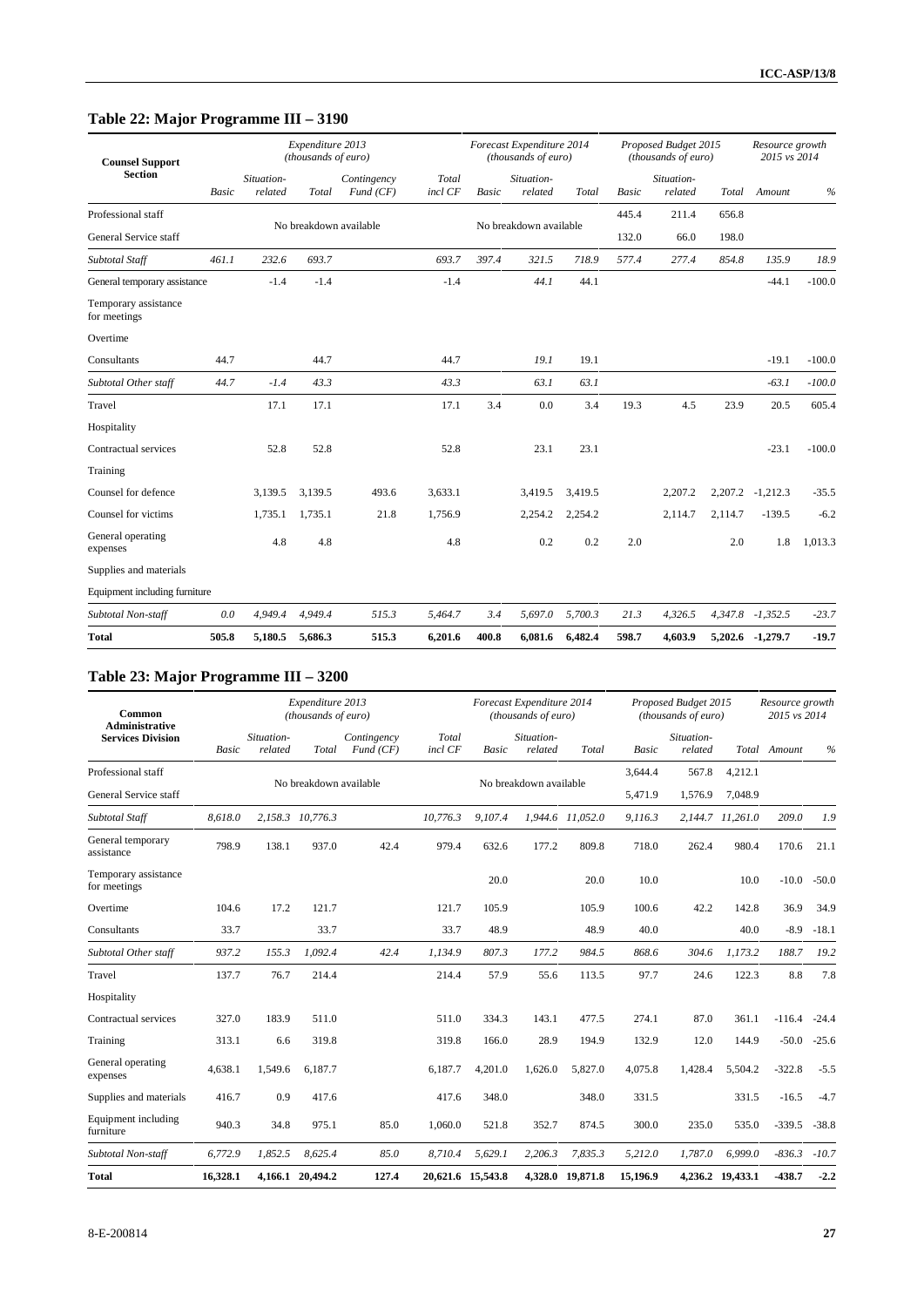## **Table 24: Major Programme III – 3210**

| Office of the Director               |              |                       | Expenditure 2013<br>(thousands of euro) |                         |                  |       | Forecast Expenditure 2014<br>(thousands of euro) |       |              | Proposed Budget 2015<br>(thousands of euro) |       | Resource growth<br>2015 vs 2014 |          |
|--------------------------------------|--------------|-----------------------|-----------------------------------------|-------------------------|------------------|-------|--------------------------------------------------|-------|--------------|---------------------------------------------|-------|---------------------------------|----------|
| <b>CASD</b>                          | <b>Basic</b> | Situation-<br>related | Total                                   | Contingency<br>Fund(CF) | Total<br>incl CF | Basic | Situation-<br>related                            | Total | <b>Basic</b> | Situation-<br>related                       | Total | Amount                          | $\%$     |
| Professional staff                   |              |                       |                                         |                         |                  |       |                                                  |       | 380.3        |                                             | 380.3 |                                 |          |
| General Service staff                |              |                       |                                         | No breakdown available  |                  |       | No breakdown available                           |       | 66.0         |                                             | 66.0  |                                 |          |
| Subtotal Staff                       | 481.2        | 1.4                   | 482.5                                   |                         | 482.5            | 478.7 |                                                  | 478.7 | 446.3        |                                             | 446.3 | $-32.3$                         | $-6.8$   |
| General temporary<br>assistance      |              | $-1.7$                | $-1.7$                                  |                         | $-1.7$           | 16.1  |                                                  | 16.1  |              |                                             |       | $-16.1$                         | $-100.0$ |
| Temporary assistance<br>for meetings |              |                       |                                         |                         |                  |       |                                                  |       |              |                                             |       |                                 |          |
| Overtime                             |              |                       |                                         |                         |                  |       |                                                  |       |              |                                             |       |                                 |          |
| Consultants                          |              |                       |                                         |                         |                  |       |                                                  |       |              |                                             |       |                                 |          |
| Subtotal Other staff                 |              | $-1.7$                | $-1.7$                                  |                         | $-1.7$           | 16.1  |                                                  | 16.1  |              |                                             |       | $-16.1$                         | $-100.0$ |
| Travel                               | 7.1          |                       | 7.1                                     |                         | 7.1              | 16.5  |                                                  | 16.5  | 17.5         |                                             | 17.5  | 1.0                             | 6.0      |
| Hospitality                          |              |                       |                                         |                         |                  |       |                                                  |       |              |                                             |       |                                 |          |
| Contractual services                 | 3.4          |                       | 3.4                                     |                         | 3.4              | 2.3   |                                                  | 2.3   |              |                                             |       | $-2.3$                          | $-100.0$ |
| Training                             |              |                       |                                         |                         |                  |       |                                                  |       |              |                                             |       |                                 |          |
| General operating<br>expenses        | $-1.3$       |                       | $-1.3$                                  |                         | $-1.3$           |       |                                                  |       |              |                                             |       |                                 |          |
| Supplies and materials               |              |                       |                                         |                         |                  |       |                                                  |       |              |                                             |       |                                 |          |
| Equipment including<br>furniture     |              |                       |                                         |                         |                  |       |                                                  |       |              |                                             |       |                                 |          |
| Subtotal Non-staff                   | 9.2          |                       | 9.2                                     |                         | 9.2              | 18.8  |                                                  | 18.8  | 17.5         |                                             | 17.5  | $-1.4$                          | $-7.2$   |
| <b>Total</b>                         | 490.4        | $-0.3$                | 490.1                                   |                         | 490.1            | 513.6 |                                                  | 513.6 | 463.8        |                                             | 463.8 | $-49.8$                         | $-9.7$   |

## **Table 25: Major Programme III – 3220**

| <b>Human Resources</b>               |              |                       | Expenditure 2013<br>(thousands of euro) |                         |                  |              | Forecast Expenditure 2014<br>(thousands of euro) |         |              | Proposed Budget 2015<br>(thousands of euro) |         | Resource growth<br>2015 vs 2014 |          |
|--------------------------------------|--------------|-----------------------|-----------------------------------------|-------------------------|------------------|--------------|--------------------------------------------------|---------|--------------|---------------------------------------------|---------|---------------------------------|----------|
| <b>Section</b>                       | <b>Basic</b> | Situation-<br>related | Total                                   | Contingency<br>Fund(CF) | Total<br>incl CF | <b>Basic</b> | Situation-<br>related                            | Total   | <b>Basic</b> | Situation-<br>related                       | Total   | Amount                          | $\%$     |
| Professional staff                   |              |                       |                                         |                         |                  |              |                                                  |         | 799.8        |                                             | 799.8   |                                 |          |
| General Service staff                |              |                       | No breakdown available                  |                         |                  |              | No breakdown available                           |         | 820.8        | 198.0                                       | 1,018.8 |                                 |          |
| Subtotal Staff                       | 1.616.3      | 237.3                 | 1,853.5                                 |                         | 1,853.5          | 1,640.7      | 200.4                                            | 1,841.0 | 1,620.6      | 198.0                                       | 1,818.6 | $-22.4$                         | $-1.2$   |
| General temporary<br>assistance      | 249.1        | 0.9                   | 250.0                                   | 21.2                    | 271.1            | 365.9        |                                                  | 365.9   | 366.5        |                                             | 366.5   | 0.6                             | 0.2      |
| Temporary assistance<br>for meetings |              |                       |                                         |                         |                  |              |                                                  |         |              |                                             |         |                                 |          |
| Overtime                             |              |                       |                                         |                         |                  |              |                                                  |         |              |                                             |         |                                 |          |
| Consultants                          | 13.7         |                       | 13.7                                    |                         | 13.7             | 48.9         |                                                  | 48.9    | 35.0         |                                             | 35.0    | $-13.9$                         | $-28.4$  |
| Subtotal Other staff                 | 262.8        | 0.9                   | 263.7                                   | 21.2                    | 284.8            | 414.7        |                                                  | 414.7   | 401.5        |                                             | 401.5   | $-13.2$                         | $-3.2$   |
| Travel                               | 23.4         | 9.3                   | 32.7                                    |                         | 32.7             | 5.2          | 11.1                                             | 16.3    | 14.2         |                                             | 14.2    | $-2.1$                          | $-13.0$  |
| Hospitality                          |              |                       |                                         |                         |                  |              |                                                  |         |              |                                             |         |                                 |          |
| Contractual services                 | 3.9          |                       | 3.9                                     |                         | 3.9              | 3.2          |                                                  | 3.2     | 20.0         |                                             | 20.0    | 16.8                            | 528.4    |
| Training                             | 195.1        |                       | 195.1                                   |                         | 195.1            | 117.1        |                                                  | 117.1   | 46.8         | 12.0                                        | 58.8    | $-58.3$                         | $-49.8$  |
| General operating<br>expenses        | 0.4          |                       | 0.4                                     |                         | 0.4              |              |                                                  |         |              |                                             |         |                                 |          |
| Supplies and materials               | 14.2         |                       | 14.2                                    |                         | 14.2             | 1.5          |                                                  | 1.5     |              |                                             |         | $-1.5$                          | $-100.0$ |
| Equipment including<br>furniture     |              |                       |                                         |                         |                  |              |                                                  |         |              |                                             |         |                                 |          |
| Subtotal Non-staff                   | 237.0        | 9.3                   | 246.3                                   |                         | 246.3            | 127.0        | 11.1                                             | 138.0   | 81.0         | 12.0                                        | 93.0    | $-45.1$                         | $-32.7$  |
| <b>Total</b>                         | 2,116.1      | 247.4                 | 2,363.5                                 | 21.2                    | 2,384.6          | 2,182.4      | 211.4                                            | 2,393.8 | 2,103.1      | 210.0                                       | 2,313.1 | $-80.7$                         | $-3.4$   |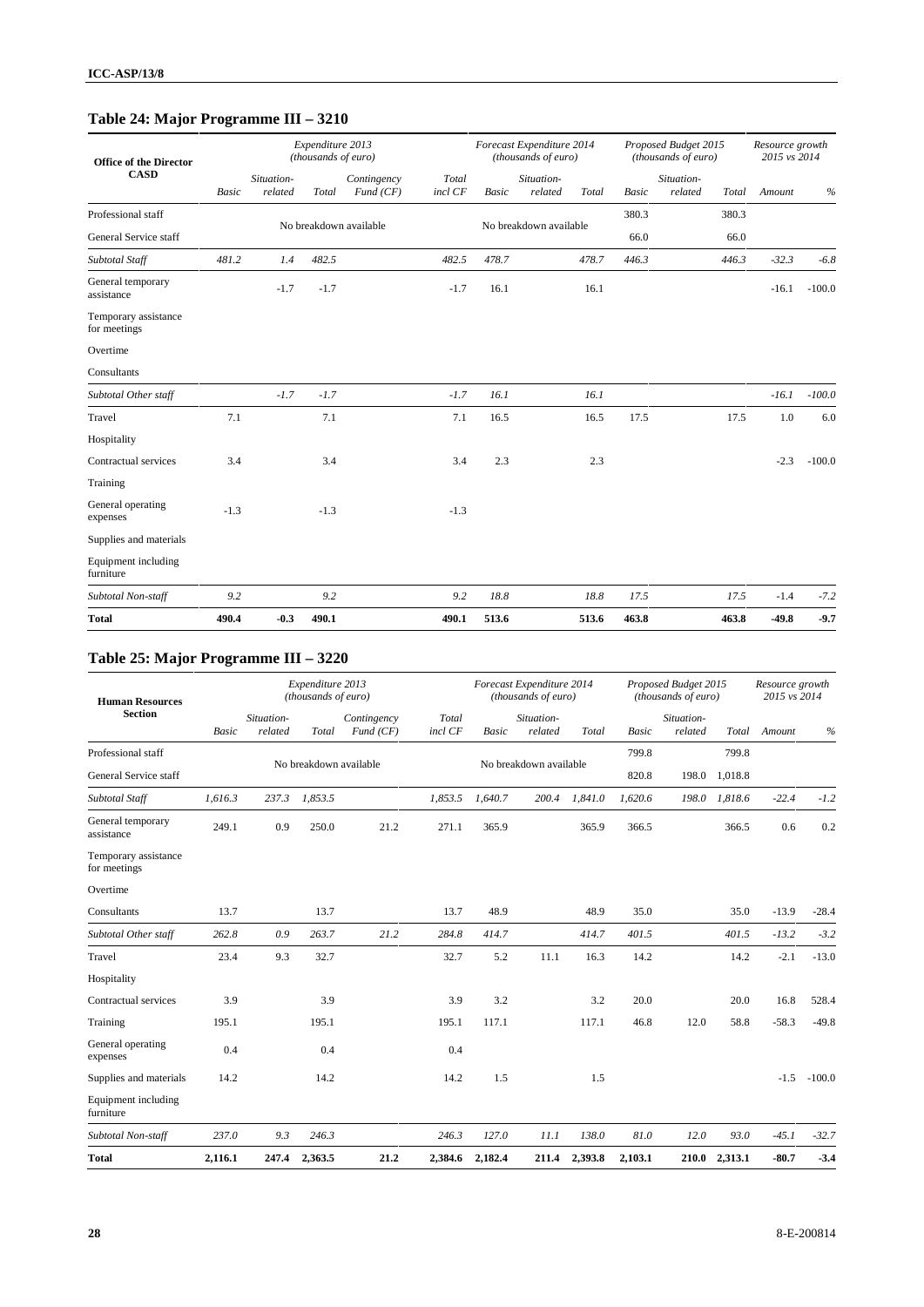#### **Table 26: Major Programme III – 3240**

| <b>Budget and</b>                    |              |                       | Expenditure 2013<br>(thousands of euro) |                         |                  |                 | Forecast Expenditure 2014 *<br>(thousands of euro) |               |       |                      | Proposed Budget 2015<br>(thousands of euro) |       |               | Resource growth<br>2015 vs 2014 |         |
|--------------------------------------|--------------|-----------------------|-----------------------------------------|-------------------------|------------------|-----------------|----------------------------------------------------|---------------|-------|----------------------|---------------------------------------------|-------|---------------|---------------------------------|---------|
| <b>Finance Section</b>               | <b>Basic</b> | Situation-<br>related | Total                                   | Contingency<br>Fund(CF) | Total<br>incl CF | <b>Basic</b>    | Situation-                                         | related IPSAS | Total | <b>Basic</b>         | Situation-<br>related IPSAS                 |       |               | Total Amount                    | $\%$    |
| Professional staff                   |              |                       |                                         |                         |                  |                 |                                                    |               |       | 758.1                |                                             |       | 758.1         |                                 |         |
| General Service staff                |              |                       |                                         | No breakdown available  |                  |                 | No breakdown available                             |               |       | 792.0                | 344.4                                       |       | 1,136.4       |                                 |         |
| Subtotal Staff                       | 1,414.7      |                       | 339.1 1,753.8                           |                         |                  | 1,753.8 1,507.8 | 343.8                                              |               |       | 1,851.6 1,550.1      | 344.4                                       |       | 1,894.5       | 42.9                            | 2.3     |
| General temporary<br>assistance      | 415.5        |                       | 415.5                                   |                         | 415.5            | 180.6           |                                                    |               | 180.6 | 137.3                |                                             | 140.9 | 278.2         | 97.6                            | 54.1    |
| Temporary assistance<br>for meetings |              |                       |                                         |                         |                  |                 |                                                    |               |       |                      |                                             |       |               |                                 |         |
| Overtime                             | 22.0         |                       | 22.0                                    |                         | 22.0             | 15.8            |                                                    |               | 15.8  | 10.0                 |                                             |       | 10.0          | $-5.8$                          | $-36.6$ |
| Consultants                          |              |                       |                                         |                         |                  |                 |                                                    |               |       |                      |                                             |       |               |                                 |         |
| Subtotal Other staff                 | 437.5        |                       | 437.5                                   |                         | 437.5            | 196.4           |                                                    |               | 196.4 | 147.3                |                                             | 140.9 | 288.2         | 91.8                            | 46.8    |
| Travel                               | 7.3          |                       | 7.3                                     |                         | 7.3              | 1.1             |                                                    | 4.8           | 5.9   | 7.5                  |                                             | 9.3   | 16.8          | 11.0                            | 187.4   |
| Hospitality                          |              |                       |                                         |                         |                  |                 |                                                    |               |       |                      |                                             |       |               |                                 |         |
| Contractual services                 | 97.7         |                       | 97.7                                    |                         | 97.7             | 82.1            |                                                    | 20.5          | 102.6 | 80.5                 |                                             | 13.4  | 93.9          | $-8.6$                          | $-8.4$  |
| Training                             | 8.3          |                       | 8.3                                     |                         | 8.3              | 0.0             |                                                    | 30.0          | 30.0  | 5.7                  |                                             | 10.0  | 15.7          | $-14.3$                         | $-47.8$ |
| General operating<br>expenses        | 50.8         |                       | 50.8                                    |                         | 50.8             | 84.9            |                                                    |               | 84.9  | 55.5                 |                                             |       | 55.5          | $-29.4$                         | $-34.6$ |
| Supplies and<br>materials            |              |                       |                                         |                         |                  |                 |                                                    |               |       |                      |                                             |       |               |                                 |         |
| Equipment including furniture        |              |                       |                                         |                         |                  |                 |                                                    |               |       |                      |                                             |       |               |                                 |         |
| Subtotal Non-staff                   | 164.2        |                       | 164.2                                   |                         | 164.2            | 168.0           |                                                    | 55.3          | 223.3 | 149.2                |                                             | 32.7  | 181.9         | $-41.4$                         | $-18.6$ |
| <b>Total</b>                         | 2,016.3      |                       | 339.1 2,355.4                           |                         |                  | 2,355.4 1,872.2 | 343.8                                              |               |       | 55.3 2,271.3 1,846.6 | 344.4                                       |       | 173.6 2,364.6 | 93.3                            | 4.1     |

\* Forecast Expenditure excludes the expenditure of €0.29 million for the IPSAS project for the purpose of like-to like comparison with the IPSAS carried over project budget from 2013. Please refer to Table 4 in the report for details.

#### **Table 27: Major Programme III -3250**

| <b>General Services</b>              |         |                       | Expenditure 2013<br>(thousands of euro) |                         |                  |              | Forecast Expenditure 2014<br>(thousands of euro) |         |         | Proposed Budget 2015<br>(thousands of euro) |              | Resource growth<br>2015 vs 2014 |          |
|--------------------------------------|---------|-----------------------|-----------------------------------------|-------------------------|------------------|--------------|--------------------------------------------------|---------|---------|---------------------------------------------|--------------|---------------------------------|----------|
| <b>Section</b>                       | Basic   | Situation-<br>related | Total                                   | Contingency<br>Fund(CF) | Total<br>incl CF | <b>Basic</b> | Situation-<br>related                            | Total   | Basic   | Situation-<br>related                       | Total        | Amount                          | $\%$     |
| Professional staff                   |         |                       |                                         |                         |                  |              |                                                  |         | 568.4   |                                             | 568.4        |                                 |          |
| General Service staff                |         |                       | No breakdown available                  |                         |                  |              | No breakdown available                           |         | 2,392.8 |                                             | 2,392.8      |                                 |          |
| Subtotal Staff                       | 2.671.1 | 11.6                  | 2,682.7                                 |                         | 2,682.7          | 2,754.9      |                                                  | 2,754.9 | 2,961.2 |                                             | 2,961.2      | 206.2                           | 7.5      |
| General temporary<br>assistance      | 98.5    |                       | 98.5                                    |                         | 98.5             | 69.6         | 0.2                                              | 69.8    | 73.3    |                                             | 73.3         | 3.5                             | 5.0      |
| Temporary assistance<br>for meetings |         |                       |                                         |                         |                  |              |                                                  |         |         |                                             |              |                                 |          |
| Overtime                             | 51.6    | 17.2                  | 68.8                                    |                         | 68.8             | 55.0         |                                                  | 55.0    | 55.6    | 42.2                                        | 97.8         | 42.7                            | 77.6     |
| Consultants                          | 20.0    |                       | 20.0                                    |                         | 20.0             |              |                                                  |         | 5.0     |                                             | 5.0          | 5.0                             |          |
| Subtotal Other staff                 | 170.1   | 17.2                  | 187.3                                   |                         | 187.3            | 124.6        | 0.2                                              | 124.9   | 133.9   | 42.2                                        | 176.1        | 51.2                            | 41.0     |
| Travel                               | 25.7    |                       | 25.7                                    |                         | 25.7             | 8.5          | 6.3                                              | 14.8    | 16.0    |                                             | 16.0         | 1.2                             | 8.0      |
| Hospitality                          |         |                       |                                         |                         |                  |              |                                                  |         |         |                                             |              |                                 |          |
| Contractual services                 | 10.9    |                       | 10.9                                    |                         | 10.9             | 21.8         |                                                  | 21.8    | 20.0    |                                             | 20.0         | $-1.8$                          | $-8.5$   |
| Training                             | 20.4    |                       | 20.4                                    |                         | 20.4             | 10.7         |                                                  | 10.7    | 9.8     |                                             | 9.8          | $-0.9$                          | $-8.7$   |
| General operating<br>expenses        | 2,420.0 | 21.6                  | 2,441.6                                 |                         | 2,441.6          | 2,139.0      | 44.1                                             | 2,183.1 | 1,918.6 |                                             | 1,918.6      | $-264.6$                        | $-12.1$  |
| Supplies and materials               | 218.4   | 0.9                   | 219.3                                   |                         | 219.3            | 196.5        |                                                  | 196.5   | 211.5   |                                             | 211.5        | 15.0                            | 7.6      |
| Equipment including furniture        | 92.1    |                       | 92.1                                    |                         | 92.1             | 65.2         |                                                  | 65.2    |         |                                             |              | $-65.2$                         | $-100.0$ |
| Subtotal Non-staff                   | 2,787.5 | 22.5                  | 2,810.0                                 |                         | 2,810.0          | 2,441.8      | 50.4                                             | 2,492.2 | 2,175.9 |                                             | 2,175.9      | $-316.3$                        | $-12.7$  |
| <b>Total</b>                         | 5,628.7 | 51.3                  | 5,679.9                                 |                         | 5,679.9          | 5,321.4      | 50.6                                             | 5,372.0 | 5,271.0 |                                             | 42.2 5,313.1 | $-58.9$                         | $-1.1$   |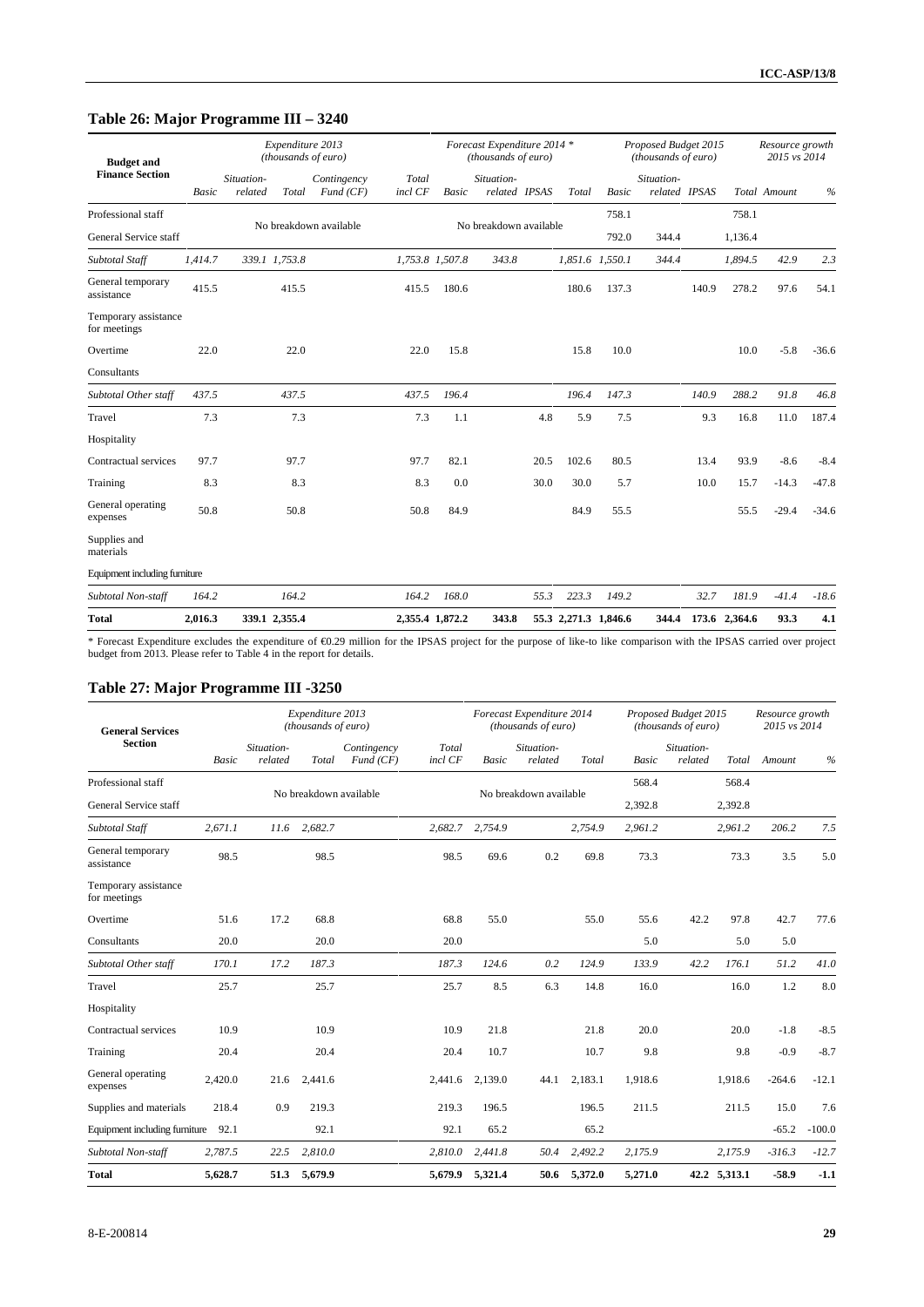### **Table 28: Major Programme III – 3260**

| <b>Information</b> and<br>Communication |         |                       | Expenditure 2013<br>(thousands of euro) |                         |                  |              | Forecast Expenditure 2014<br>(thousands of euro) |         |              | Proposed Budget 2015<br>(thousands of euro) |         | Resource growth<br>2015 vs 2014 |         |
|-----------------------------------------|---------|-----------------------|-----------------------------------------|-------------------------|------------------|--------------|--------------------------------------------------|---------|--------------|---------------------------------------------|---------|---------------------------------|---------|
| <b>Technologies Section</b>             | Basic   | Situation-<br>related | Total                                   | Contingency<br>Fund(CF) | Total<br>incl CF | <b>Basic</b> | Situation-<br>related                            | Total   | <b>Basic</b> | Situation-<br>related                       |         | Total Amount                    | $\%$    |
| Professional staff                      |         |                       |                                         |                         |                  |              |                                                  |         | 1,137.7      | 567.8                                       | 1,705.4 |                                 |         |
| General Service staff                   |         |                       | No breakdown available                  |                         |                  |              | No breakdown available                           |         | 1,400.4      | 1,034.5                                     | 2,434.9 |                                 |         |
| Subtotal Staff                          | 2,434.8 | 1,569.0               | 4,003.8                                 |                         | 4,003.8          | 2,725.3      | 1,400.4                                          | 4,125.7 | 2,538.0      | 1,602.3                                     | 4,140.3 | 14.6                            | 0.4     |
| General temporary<br>assistance         | 35.8    | 138.9                 | 174.7                                   | 21.3                    | 196.0            | 0.4          | 177.0                                            | 177.4   | 0.0          | 262.4                                       | 262.4   | 85.0                            | 47.9    |
| Temporary assistance<br>for meetings    |         |                       |                                         |                         |                  | 20.0         |                                                  | 20.0    | 10.0         |                                             | 10.0    | $-10.0$                         | $-50.0$ |
| Overtime                                | 30.9    |                       | 30.9                                    |                         | 30.9             | 35.0         |                                                  | 35.0    | 35.0         |                                             | 35.0    |                                 | $-0.1$  |
| Consultants                             |         |                       |                                         |                         |                  |              |                                                  |         |              |                                             |         |                                 |         |
| Subtotal Other staff                    | 66.7    | 138.9                 | 205.7                                   | 21.3                    | 226.9            | 55.4         | 177.0                                            | 232.4   | 45.0         | 262.4                                       | 307.4   | 75.0                            | 32.3    |
| Travel                                  | 74.2    | 67.4                  | 141.6                                   |                         | 141.6            | 21.8         | 38.2                                             | 60.0    | 33.3         | 24.6                                        | 57.8    | $-2.2$                          | $-3.7$  |
| Hospitality                             |         |                       |                                         |                         |                  |              |                                                  |         |              |                                             |         |                                 |         |
| Contractual services                    | 211.1   | 183.9                 | 395.1                                   |                         | 395.1            | 204.4        | 143.1                                            | 347.5   | 140.2        | 87.0                                        | 227.2   | $-120.3$                        | $-34.6$ |
| Training                                | 89.3    | 6.6                   | 95.9                                    |                         | 95.9             | 8.2          | 28.9                                             | 37.1    | 60.7         |                                             | 60.7    | 23.6                            | 63.7    |
| General operating<br>expenses           | 2,168.2 | 1,528.0               | 3.696.2                                 |                         | 3,696.2          | 1,977.0      | 1,581.9                                          | 3,558.9 | 2,101.7      | 1,428.4                                     | 3.530.1 | $-28.8$                         | $-0.8$  |
| Supplies and materials                  | 184.1   |                       | 184.1                                   |                         | 184.1            | 150.1        |                                                  | 150.1   | 120.0        |                                             | 120.0   | $-30.1$                         | $-20.0$ |
| Equipment including<br>furniture        | 848.2   | 34.8                  | 883.0                                   | 85.0                    | 967.9            | 456.6        | 352.7                                            | 809.3   | 300.0        | 235.0                                       | 535.0   | $-274.3$                        | $-33.9$ |
| Subtotal Non-staff                      | 3,575.0 | 1,820.8               | 5,395.8                                 | 85.0                    | 5,480.8          | 2,818.1      | 2,144.8                                          | 4,962.9 | 2,755.8      | 1,775.0                                     | 4.530.8 | $-432.2$                        | $-8.7$  |
| <b>Total</b>                            | 6,076.6 | 3,528.7               | 9,605.3                                 | 106.2                   | 9,711.5          | 5,598.9      | 3,722.1                                          | 9,321.1 | 5,338.8      | 3,639.6                                     | 8,978.5 | $-342.6$                        | $-3.7$  |

### **Table 29: Major Programme III – 3300**

| <b>Division of Court</b>             |         |                       | Expenditure 2013<br>(thousands of euro) |                         |                  |              | Forecast Expenditure 2014<br>(thousands of euro) |                   |              | Proposed Budget 2015<br>(thousands of euro) |          | Resource growth<br>2015 vs 2014 |          |
|--------------------------------------|---------|-----------------------|-----------------------------------------|-------------------------|------------------|--------------|--------------------------------------------------|-------------------|--------------|---------------------------------------------|----------|---------------------------------|----------|
| <b>Services</b>                      | Basic   | Situation-<br>related | Total                                   | Contingency<br>Fund(CF) | Total<br>incl CF | <b>Basic</b> | Situation-<br>related                            | Total             | <b>Basic</b> | Situation-<br>related                       | Total    | Amount                          | $\%$     |
| Professional staff                   |         |                       |                                         |                         |                  |              |                                                  |                   | 4,135.1      | 4,839.7                                     | 8,974.7  |                                 |          |
| General Service staff                |         |                       | No breakdown available                  |                         |                  |              | No breakdown available                           |                   | 660.0        | 2,579.2                                     | 3,239.2  |                                 |          |
| Subtotal Staff                       | 4,831.6 |                       | 7,075.9 11,907.5                        |                         | 11,907.5         | 4,715.9      |                                                  | 7,600.7 12,316.6  | 4,795.0      | 7,418.9                                     | 12,213.9 | $-102.6$                        | $-0.8$   |
| General temporary<br>assistance      | $-0.1$  | 1.719.9               | 1.719.8                                 | 233.5                   | 1,953.3          | 1.8          | 1.860.6                                          | 1.862.4           |              | 2,568.5                                     | 2,568.5  | 706.1                           | 37.9     |
| Temporary assistance<br>for meetings | 134.8   | 307.7                 | 442.5                                   | 0.8                     | 443.2            | 197.2        | 145.1                                            | 342.3             | 169.9        | 308.4                                       | 478.3    | 136.1                           | 39.7     |
| Overtime                             |         | 57.2                  | 57.2                                    |                         | 57.2             |              | 1.0                                              | 1.0               |              | 15.0                                        | 15.0     | 14.0                            | 1,425.9  |
| Consultants                          | 11.3    | 49.3                  | 60.7                                    |                         | 60.7             | 106.9        | 52.4                                             | 159.3             | 2.5          | 48.6                                        | 51.1     | $-108.2$                        | $-67.9$  |
| Subtotal Other staff                 | 146.1   | 2,134.0               | 2,280.1                                 | 234.3                   | 2,514.4          | 305.9        | 2,059.0                                          | 2,364.9           | 172.4        | 2,940.5                                     | 3,112.9  | 747.9                           | 31.6     |
| Travel                               | 35.7    | 1,063.7               | 1,099.4                                 | 24.9                    | 1,124.3          | 54.8         | 1,021.7                                          | 1.076.6           | 48.9         | 1,191.5                                     | 1,240.4  | 163.9                           | 15.2     |
| Hospitality                          |         |                       |                                         |                         |                  |              |                                                  |                   |              |                                             |          |                                 |          |
| Contractual services                 | 55.8    | 315.1                 | 370.9                                   | 1.8                     | 372.7            | 53.3         | 321.2                                            | 374.5             | 113.8        | 133.4                                       | 247.2    | $-127.3$                        | $-34.0$  |
| Training                             |         | 8.9                   | 8.9                                     |                         | 8.9              | 12.9         | 84.5                                             | 97.5              | 7.2          | 54.1                                        | 61.2     | $-36.2$                         | $-37.2$  |
| General operating<br>expenses        | 1,538.6 | 1,745.7               | 3,284.2                                 |                         | 3,284.2          | 1,291.0      | 2,628.2                                          | 3,919.2           | 1,890.0      | 3.551.6                                     | 5.441.6  | 1.522.4                         | 38.8     |
| Supplies and materials               | 9.1     | 16.0                  | 25.1                                    |                         | 25.1             | 9.5          | 31.6                                             | 41.1              | 16.2         | 64.3                                        | 80.5     | 39.4                            | 95.8     |
| Equipment including<br>furniture     |         | 11.2                  | 11.2                                    |                         | 11.2             |              | 10.3                                             | 10.3              |              |                                             |          | $-10.3$                         | $-100.0$ |
| Subtotal Non-staff                   | 1,639.2 | 3,160.5               | 4,799.7                                 | 26.7                    | 4,826.4          | 1,421.6      | 4,097.5                                          | 5,519.1           | 2,076.1      | 4,994.9                                     | 7,070.9  | 1,551.8                         | 28.1     |
| <b>Total</b>                         | 6,616.9 |                       | 12,370.5 18,987.3                       | 261.0                   | 19,248.3         | 6,443.3      |                                                  | 13,757.3 20,200.6 | 7,043.5      | 15,354.2                                    | 22,397.7 | 2,197.1                         | 10.9     |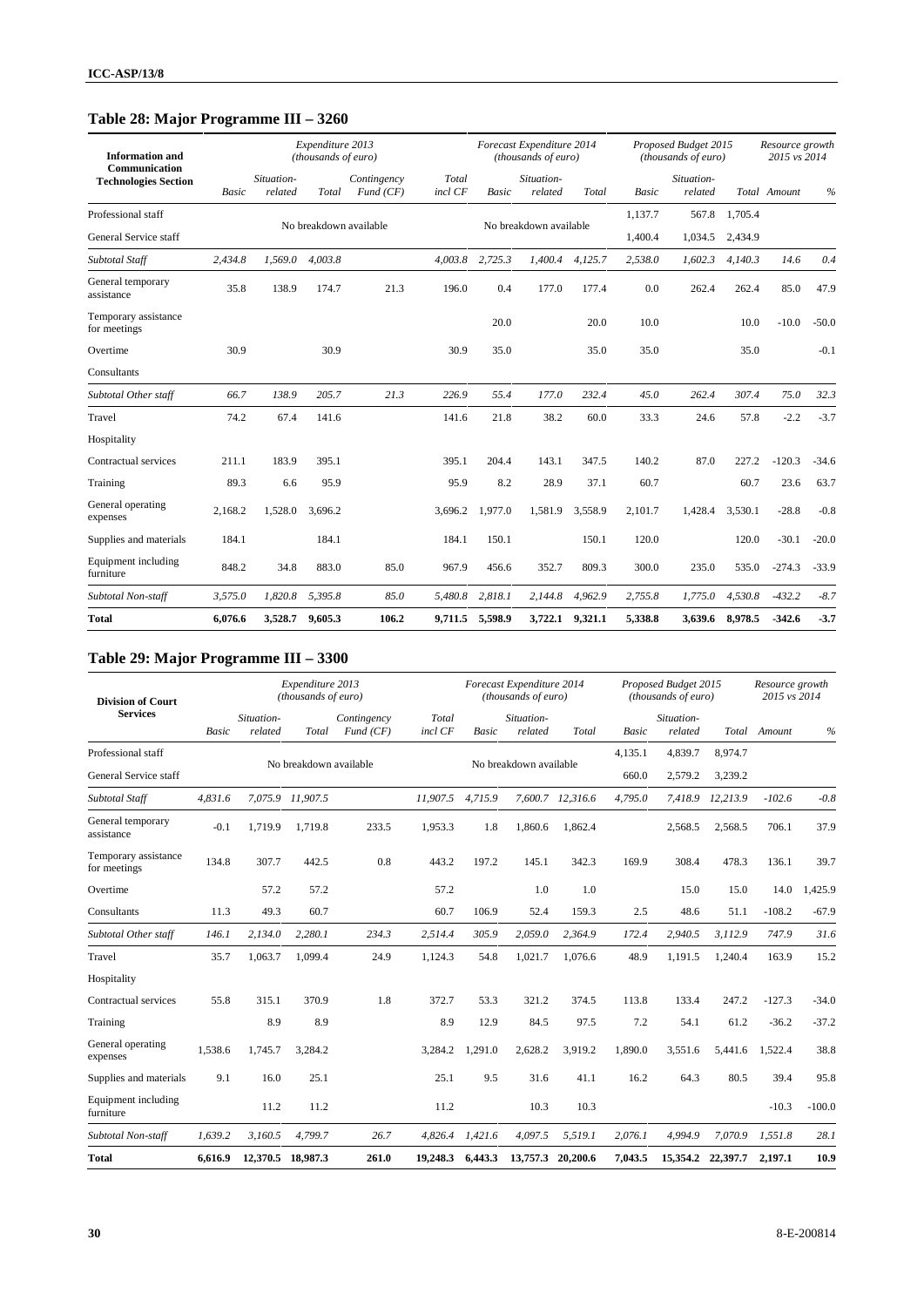## **Table 30: Major Programme III – 3310**

| <b>Office of the Director</b>        |              |                       | Expenditure 2013<br>(thousands of euro) |                         |                  |              | Forecast Expenditure 2014<br>(thousands of euro) |       |              | Proposed Budget 2015<br>(thousands of euro) |       | Resource growth<br>2015 vs 2014 |          |
|--------------------------------------|--------------|-----------------------|-----------------------------------------|-------------------------|------------------|--------------|--------------------------------------------------|-------|--------------|---------------------------------------------|-------|---------------------------------|----------|
| <b>DCS</b>                           | <b>Basic</b> | Situation-<br>related | Total                                   | Contingency<br>Fund(CF) | Total<br>incl CF | <b>Basic</b> | Situation-<br>related                            | Total | <b>Basic</b> | Situation-<br>related                       | Total | Amount                          | $\%$     |
| Professional staff                   |              |                       |                                         |                         |                  |              |                                                  |       | 170.6        | 294.6                                       | 465.2 |                                 |          |
| General Service staff                |              |                       |                                         | No breakdown available  |                  |              | No breakdown available                           |       | 66.0         |                                             | 66.0  |                                 |          |
| Subtotal Staff                       | 242.7        | 372.7                 | 615.4                                   |                         | 615.4            | 245.3        | 305.3                                            | 550.6 | 236.6        | 294.6                                       | 531.2 | $-19.4$                         | $-3.5$   |
| General temporary<br>assistance      |              | $-6.0$                | $-6.0$                                  |                         | $-6.0$           |              | 0.1                                              | 0.1   |              |                                             |       | $-0.1$                          | $-100.0$ |
| Temporary assistance<br>for meetings |              |                       |                                         |                         |                  |              |                                                  |       |              |                                             |       |                                 |          |
| Overtime                             |              |                       |                                         |                         |                  |              |                                                  |       |              |                                             |       |                                 |          |
| Consultants                          | 2.0          |                       | 2.0                                     |                         | 2.0              | 3.8          | 11.3                                             | 15.1  | 2.5          | 17.5                                        | 20.0  | 4.9                             | 32.5     |
| Subtotal Other staff                 | 2.0          | $-6.0$                | $-4.0$                                  |                         | $-4.0$           | 3.8          | 11.4                                             | 15.2  | 2.5          | 17.5                                        | 20.0  | 4.8                             | 31.8     |
| Travel                               | 23.3         | 52.9                  | 76.1                                    |                         | 76.1             | 16.5         | 22.6                                             | 39.1  | 20.1         | 16.3                                        | 36.4  | $-2.7$                          | $-6.9$   |
| Hospitality                          |              |                       |                                         |                         |                  |              |                                                  |       |              |                                             |       |                                 |          |
| Contractual services                 |              |                       |                                         |                         |                  |              |                                                  |       |              |                                             |       |                                 |          |
| Training                             |              |                       |                                         |                         |                  | 12.1         |                                                  | 12.1  | 1.7          |                                             | 1.7   | $-10.4$                         | $-86.2$  |
| General operating<br>expenses        |              |                       |                                         |                         |                  |              | 27.0                                             | 27.0  |              | 38.7                                        | 38.7  | 11.8                            | 43.6     |
| Supplies and materials               |              |                       |                                         |                         |                  |              |                                                  |       |              |                                             |       |                                 |          |
| Equipment including<br>furniture     |              |                       |                                         |                         |                  |              |                                                  |       |              |                                             |       |                                 |          |
| Subtotal Non-staff                   | 23.3         | 52.9                  | 76.1                                    |                         | 76.1             | 28.6         | 49.6                                             | 78.2  | 21.7         | 55.1                                        | 76.8  | $-1.4$                          | $-1.7$   |
| <b>Total</b>                         | 268.0        | 419.6                 | 687.5                                   |                         | 687.5            | 277.7        | 366.3                                            | 643.9 | 260.8        | 367.2                                       | 628.0 | $-15.9$                         | $-2.5$   |

## **Table 31: Major Programme III – 3320**

| <b>Court Management</b>              |              |                       | Expenditure 2013<br>(thousands of euro) |                         |                  |              | Forecast Expenditure 2014<br>(thousands of euro) |         |       | Proposed Budget 2015<br>(thousands of euro) |         | Resource growth<br>2015 vs 2014 |         |
|--------------------------------------|--------------|-----------------------|-----------------------------------------|-------------------------|------------------|--------------|--------------------------------------------------|---------|-------|---------------------------------------------|---------|---------------------------------|---------|
| <b>Section</b>                       | <b>Basic</b> | Situation-<br>related | Total                                   | Contingency<br>Fund(CF) | Total<br>incl CF | <b>Basic</b> | Situation-<br>related                            | Total   | Basic | Situation-<br>related                       | Total   | Amount                          | $\%$    |
| Professional staff                   |              |                       |                                         |                         |                  |              |                                                  |         | 421.8 | 783.9                                       | 1,205.7 |                                 |         |
| General Service staff                |              |                       | No breakdown available                  |                         |                  |              | No breakdown available                           |         | 132.0 | 740.4                                       | 872.4   |                                 |         |
| Subtotal Staff                       | 476.1        | 1,473.7               | 1,949.8                                 |                         | 1,949.8          | 489.1        | 1,734.3                                          | 2,223.4 | 553.8 | 1,524.3                                     | 2,078.1 | $-145.3$                        | $-6.5$  |
| General temporary<br>assistance      |              | 243.8                 | 243.8                                   |                         | 243.8            |              | 186.1                                            | 186.1   |       | 238.3                                       | 238.3   | 52.2                            | 28.0    |
| Temporary assistance<br>for meetings |              |                       |                                         |                         |                  |              |                                                  |         |       |                                             |         |                                 |         |
| Overtime                             |              |                       |                                         |                         |                  |              |                                                  |         |       | 15.0                                        | 15.0    | 15.0                            |         |
| Consultants                          |              |                       |                                         |                         |                  |              |                                                  |         |       |                                             |         |                                 |         |
| Subtotal Other staff                 |              | 243.8                 | 243.8                                   |                         | 243.8            |              | 186.1                                            | 186.1   |       | 253.3                                       | 253.3   | 67.2                            | 36.1    |
| Travel                               |              | 54.4                  | 54.4                                    | 3.6                     | 58.0             |              |                                                  |         |       |                                             |         |                                 |         |
| Hospitality                          |              |                       |                                         |                         |                  |              |                                                  |         |       |                                             |         |                                 |         |
| Contractual services                 |              | 160.8                 | 160.8                                   |                         | 160.8            |              | 180.0                                            | 180.0   | 56.3  |                                             | 56.3    | $-123.7$                        | $-68.7$ |
| Training                             |              | 0.9                   | 0.9                                     |                         | 0.9              |              | 1.7                                              | 1.7     | 5.5   |                                             | 5.5     | 3.8                             | 228.8   |
| General operating<br>expenses        | 0.3          |                       | 0.3                                     |                         | 0.3              |              |                                                  |         |       |                                             |         |                                 |         |
| Supplies and materials               |              | 0.4                   | 0.4                                     |                         | 0.4              | 0.8          |                                                  | 0.8     |       | 47.0                                        | 47.0    | 46.2                            | 5,768.0 |
| Equipment including<br>furniture     |              |                       |                                         |                         |                  |              |                                                  |         |       |                                             |         |                                 |         |
| Subtotal Non-staff                   | 0.4          | 216.5                 | 216.8                                   | 3.6                     | 220.5            | 0.8          | 181.7                                            | 182.5   | 61.8  | 47.0                                        | 108.8   | $-73.7$                         | $-40.4$ |
| <b>Total</b>                         | 476.4        | 1,934.0               | 2,410.4                                 | 3.6                     | 2,414.1          | 489.9        | 2,102.1                                          | 2,592.0 | 615.6 | 1,824.6                                     | 2,440.2 | $-151.8$                        | $-5.9$  |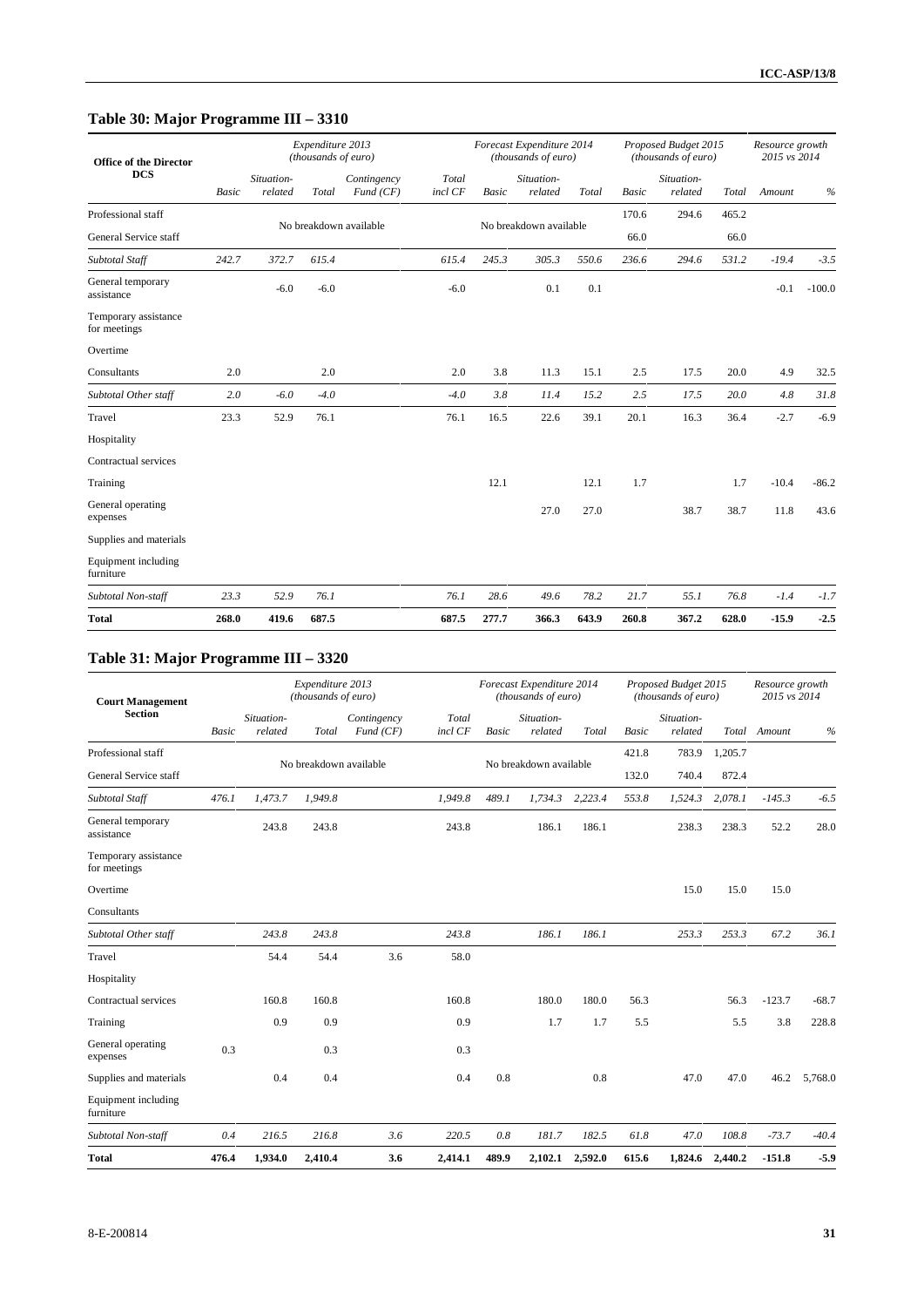## **Table 32: Major Programme III – 3330**

| <b>Detention</b>                     |         |                       | Expenditure 2013<br>(thousands of euro) |                         |                  |                 | Forecast Expenditure 2014<br>(thousands of euro) |         |         | Proposed Budget 2015<br>(thousands of euro) |         | Resource growth<br>2015 vs 2014 |          |
|--------------------------------------|---------|-----------------------|-----------------------------------------|-------------------------|------------------|-----------------|--------------------------------------------------|---------|---------|---------------------------------------------|---------|---------------------------------|----------|
| <b>Section</b>                       | Basic   | Situation-<br>related | Total                                   | Contingency<br>Fund(CF) | Total<br>incl CF | Basic           | Situation-<br>related                            | Total   | Basic   | Situation-<br>related                       | Total   | Amount                          | $\%$     |
| Professional staff                   |         |                       |                                         |                         |                  |                 |                                                  |         | 211.4   | 84.9                                        | 296.3   |                                 |          |
| General Service staff                |         |                       | No breakdown available                  |                         |                  |                 | No breakdown available                           |         | 66.0    | 66.0                                        | 132.0   |                                 |          |
| Subtotal Staff                       | 277.6   | 157.2                 | 434.8                                   |                         | 434.8            | 252.4           | 155.5                                            | 407.9   | 277.4   | 150.9                                       | 428.3   | 20.4                            | 5.0      |
| General temporary<br>assistance      |         |                       |                                         |                         |                  | 0.2             |                                                  | 0.2     |         |                                             |         | $-0.2$                          | $-100.0$ |
| Temporary assistance<br>for meetings |         |                       |                                         |                         |                  |                 |                                                  |         |         |                                             |         |                                 |          |
| Overtime                             |         |                       |                                         |                         |                  |                 |                                                  |         |         |                                             |         |                                 |          |
| Consultants                          | 9.3     | 25.6                  | 35.0                                    |                         | 35.0             | 42.1            | 25.0                                             | 67.1    |         | 6.0                                         | 6.0     | $-61.1$                         | $-91.1$  |
| Subtotal Other staff                 | 9.3     | 25.6                  | 35.0                                    |                         | 35.0             | 42.3            | 25.0                                             | 67.3    |         | 6.0                                         | 6.0     | $-61.3$                         | $-91.1$  |
| Travel                               | 3.5     | 0.0                   | 3.5                                     |                         | 3.5              | 3.7             |                                                  | 3.7     |         |                                             |         | $-3.7$                          | $-100.0$ |
| Hospitality                          |         |                       |                                         |                         |                  |                 |                                                  |         |         |                                             |         |                                 |          |
| Contractual services                 |         | 1.2                   | 1.2                                     |                         | 1.2              |                 |                                                  |         |         |                                             |         |                                 |          |
| Training                             |         | 0.2                   | 0.2                                     |                         | 0.2              |                 | 15.1                                             | 15.1    |         |                                             |         | $-15.1$                         | $-100.0$ |
| General operating<br>expenses        | 1,527.5 | 35.6                  | 1,563.0                                 |                         | 1,563.0          | 1,291.0         | 119.4                                            | 1,410.4 | 1,890.0 | 46.3                                        | 1,936.3 | 525.9                           | 37.3     |
| Supplies and materials               | 0.5     | 2.9                   | 3.4                                     |                         | 3.4              |                 | 13.4                                             | 13.4    | 7.5     | 0.0                                         | 7.5     | $-5.9$                          | $-43.8$  |
| Equipment including<br>furniture     |         |                       |                                         |                         |                  |                 | 3.3                                              | 3.3     |         |                                             |         | $-3.3$                          | $-100.0$ |
| Subtotal Non-staff                   | 1,531.4 | 39.9                  | 1,571.3                                 |                         | 1,571.3          | 1,294.7         | 151.1                                            | 1,445.8 | 1,897.5 | 46.3                                        | 1,943.8 | 498.0                           | 34.4     |
| <b>Total</b>                         | 1,818.4 | 222.7                 | 2,041.1                                 |                         |                  | 2,041.1 1,589.4 | 331.6                                            | 1,921.0 | 2,174.9 | 203.2                                       | 2,378.1 | 457.1                           | 23.8     |

## **Table 33: Major Programme III – 3340**

| <b>Court Interpretation</b><br>and Translation |         |                       | Expenditure 2013<br>(thousands of euro) |                         |                  |              | Forecast Expenditure 2014<br>(thousands of euro) |         |         | Proposed Budget 2015<br>(thousands of euro) |         | Resource growth<br>2015 vs 2014 |         |
|------------------------------------------------|---------|-----------------------|-----------------------------------------|-------------------------|------------------|--------------|--------------------------------------------------|---------|---------|---------------------------------------------|---------|---------------------------------|---------|
| <b>Section</b>                                 | Basic   | Situation-<br>related | Total                                   | Contingency<br>Fund(CF) | Total<br>incl CF | <b>Basic</b> | Situation-<br>related                            | Total   | Basic   | Situation-<br>related                       |         | Total Amount                    | $\%$    |
| Professional staff                             |         |                       |                                         |                         |                  |              |                                                  |         | 1,852.1 | 2,400.6                                     | 4,252.7 |                                 |         |
| General Service staff                          |         |                       | No breakdown available                  |                         |                  |              | No breakdown available                           |         | 264.0   | 278.4                                       | 542.4   |                                 |         |
| Subtotal Staff                                 | 2,410.4 | 2,582.1               | 4,992.5                                 |                         | 4,992.5          | 2,240.9      | 2,634.4                                          | 4,875.3 | 2,116.1 | 2,679.0                                     | 4.795.1 | $-80.1$                         | $-1.6$  |
| General temporary<br>assistance                |         | 552.0                 | 552.0                                   | 233.5                   | 785.5            | 1.6          | 586.8                                            | 588.4   |         | 598.9                                       | 598.9   | 10.5                            | 1.8     |
| Temporary assistance<br>for meetings           | 134.8   | 307.7                 | 442.5                                   | 0.8                     | 443.2            | 197.2        | 145.1                                            | 342.3   | 169.9   | 308.4                                       | 478.3   | 136.1                           | 39.7    |
| Overtime                                       |         |                       |                                         |                         |                  |              |                                                  |         |         |                                             |         |                                 |         |
| Consultants                                    |         | 14.4                  | 14.4                                    |                         | 14.4             |              | 16.1                                             | 16.1    |         | 15.1                                        | 15.1    | $-1.0$                          | $-6.5$  |
| Subtotal Other staff                           | 134.8   | 874.1                 | 1,008.9                                 | 234.3                   | 1,243.1          | 198.8        | 748.0                                            | 946.8   | 169.9   | 922.4                                       | 1,092.3 | 145.5                           | 15.4    |
| Travel                                         | 4.3     | 99.0                  | 103.3                                   | 21.2                    | 124.6            | 7.6          | 103.7                                            | 111.4   | 3.6     | 108.0                                       | 111.6   | 0.2                             | 0.2     |
| Hospitality                                    |         |                       |                                         |                         |                  |              |                                                  |         |         |                                             |         |                                 |         |
| Contractual services                           | 55.1    | 99.3                  | 154.4                                   | 1.8                     | 156.2            | 52.3         | 65.5                                             | 117.8   | 57.5    | 65.9                                        | 123.4   | 5.6                             | 4.7     |
| Training                                       |         | 1.0                   | 1.0                                     |                         | 1.0              | 0.7          | 4.0                                              | 4.7     |         | 2.7                                         | 2.7     | $-2.0$                          | $-42.5$ |
| General operating<br>expenses                  | 0.3     | 0.8                   | 1.1                                     |                         | 1.1              |              |                                                  |         |         |                                             |         |                                 |         |
| Supplies and materials                         | 8.6     | 6.4                   | 15.0                                    |                         | 15.0             | 8.7          | 9.5                                              | 18.2    | 8.7     | 9.5                                         | 18.2    |                                 | $-0.2$  |
| Equipment including<br>furniture               |         |                       |                                         |                         |                  |              |                                                  |         |         |                                             |         |                                 |         |
| Subtotal Non-staff                             | 68.3    | 206.6                 | 274.8                                   | 23.0                    | 297.9            | 69.3         | 182.8                                            | 252.1   | 69.8    | 186.1                                       | 255.9   | 3.8                             | 1.5     |
| <b>Total</b>                                   | 2,613.5 | 3,662.7               | 6,276.2                                 | 257.3                   | 6,533.5          | 2,509.1      | 3,565.1                                          | 6,074.1 | 2,355.8 | 3,787.5                                     | 6,143.3 | 69.1                            | 1.1     |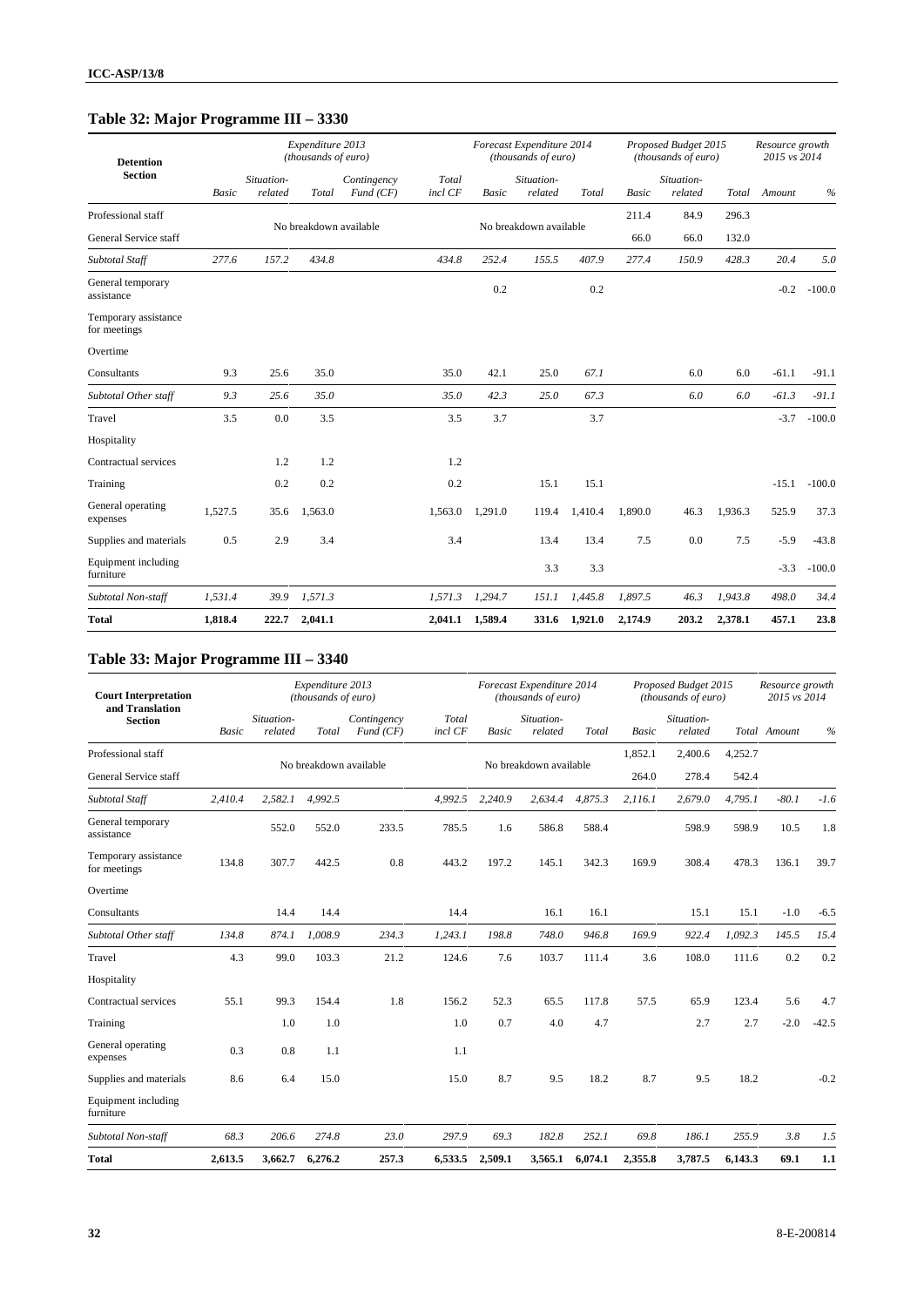## **Table 34: Major Programme III – 3350**

| <b>Victims and Witnesses</b>         |       |                       | Expenditure 2013<br>(thousands of euro) |                         |                  |              | Forecast Expenditure 2014<br>(thousands of euro) |         |              | Proposed Budget 2015<br>(thousands of euro) |         | Resource growth<br>2015 vs 2014 |          |
|--------------------------------------|-------|-----------------------|-----------------------------------------|-------------------------|------------------|--------------|--------------------------------------------------|---------|--------------|---------------------------------------------|---------|---------------------------------|----------|
| Unit                                 | Basic | Situation-<br>related | Total                                   | Contingency<br>Fund(CF) | Total<br>incl CF | <b>Basic</b> | Situation-<br>related                            | Total   | <b>Basic</b> | Situation-<br>related                       | Total   | Amount                          | $\%$     |
| Professional staff                   |       |                       |                                         |                         |                  |              |                                                  |         | 714.7        | 1,086.2                                     | 1,800.9 |                                 |          |
| General Service staff                |       |                       | No breakdown available                  |                         |                  |              | No breakdown available                           |         | 66.0         | 1,296.9                                     | 1,362.9 |                                 |          |
| Subtotal Staff                       | 716.0 | 2,108.5               | 2,824.6                                 |                         | 2,824.6          | 783.0        | 2,382.8                                          | 3,165.8 | 780.7        | 2,383.1                                     | 3,163.8 | $-2.0$                          | $-0.1$   |
| General temporary<br>assistance      |       | 447.3                 | 447.3                                   |                         | 447.3            |              | 691.1                                            | 691.1   |              | 1,153.8                                     | 1,153.8 | 462.7                           | 67.0     |
| Temporary assistance<br>for meetings |       |                       |                                         |                         |                  |              |                                                  |         |              |                                             |         |                                 |          |
| Overtime                             |       | 57.2                  | 57.2                                    |                         | 57.2             |              | 1.0                                              | 1.0     |              |                                             |         | $-1.0$                          | $-100.0$ |
| Consultants                          |       |                       |                                         |                         |                  |              |                                                  |         |              |                                             |         |                                 |          |
| Subtotal Other staff                 |       | 504.5                 | 504.5                                   |                         | 504.5            |              | 692.0                                            | 692.0   | 0.0          | 1,153.8                                     | 1,153.8 | 461.8                           | 66.7     |
| Travel                               | 4.6   | 719.1                 | 723.6                                   |                         | 723.6            | 27.0         | 744.5                                            | 771.5   | 25.3         | 947.5                                       | 972.7   | 201.2                           | 26.1     |
| Hospitality                          |       |                       |                                         |                         |                  |              |                                                  |         |              |                                             |         |                                 |          |
| Contractual services                 |       |                       |                                         |                         |                  |              | 1.3                                              | 1.3     |              |                                             |         | $-1.3$                          | $-100.0$ |
| Training                             |       |                       |                                         |                         |                  |              | 59.4                                             | 59.4    |              | 47.0                                        | 47.0    | $-12.4$                         | $-20.8$  |
| General operating<br>expenses        | 10.0  | 1,709.3               | 1,719.3                                 |                         | 1,719.3          |              | 2,481.8                                          | 2,481.8 |              | 3,466.6                                     | 3,466.6 | 984.8                           | 39.7     |
| Supplies and materials               |       | 2.2                   | 2.2                                     |                         | 2.2              |              | 5.7                                              | 5.7     |              | 4.8                                         | 4.8     | $-0.9$                          | $-16.0$  |
| Equipment including<br>furniture     |       | 11.2                  | 11.2                                    |                         | 11.2             |              | 7.0                                              | 7.0     |              |                                             |         | $-7.0$                          | $-100.0$ |
| Subtotal Non-staff                   | 14.5  | 2,441.8               | 2,456.3                                 |                         | 2,456.3          | 27.0         | 3,299.7                                          | 3,326.7 | 25.3         | 4,465.9                                     | 4,491.1 | 1,164.4                         | 35.0     |
| <b>Total</b>                         | 730.5 | 5,054.8               | 5,785.3                                 |                         | 5,785.3          | 810.0        | 6,374.5                                          | 7,184.6 | 805.9        | 8,002.8                                     | 8,808.7 | 1,624.2                         | 22.6     |

## **Table 35: Major Programme III – 3360**

| <b>Victims Participation</b><br>and Reparations |              |                       | Expenditure 2013<br>(thousands of euro) |                         |                  |              | Forecast Expenditure 2014<br>(thousands of euro) |         |       | Proposed Budget 2015<br>(thousands of euro) |         | Resource growth<br>2015 vs 2014 |         |
|-------------------------------------------------|--------------|-----------------------|-----------------------------------------|-------------------------|------------------|--------------|--------------------------------------------------|---------|-------|---------------------------------------------|---------|---------------------------------|---------|
| <b>Section</b>                                  | <b>Basic</b> | Situation-<br>related | Total                                   | Contingency<br>Fund(CF) | Total<br>incl CF | <b>Basic</b> | Situation-<br>related                            | Total   | Basic | Situation-<br>related                       | Total   | Amount                          | $\%$    |
| Professional staff                              |              |                       |                                         |                         |                  |              |                                                  |         | 764.4 | 189.5                                       | 953.9   |                                 |         |
| General Service staff                           |              |                       | No breakdown available                  |                         |                  |              | No breakdown available                           |         | 66.0  | 197.5                                       | 263.5   |                                 |         |
| Subtotal Staff                                  | 708.8        | 381.6                 | 1,090.4                                 |                         | 1,090.4          | 705.1        | 388.4                                            | 1,093.5 | 830.4 | 387.0                                       | 1,217.4 | 123.9                           | 11.3    |
| General temporary<br>assistance                 | $-0.1$       | 482.8                 | 482.8                                   |                         | 482.8            |              | 396.5                                            | 396.5   |       | 577.5                                       | 577.5   | 181.0                           | 45.6    |
| Temporary assistance<br>for meetings            |              |                       |                                         |                         |                  |              |                                                  |         |       |                                             |         |                                 |         |
| Overtime                                        |              |                       |                                         |                         |                  |              |                                                  |         |       |                                             |         |                                 |         |
| Consultants                                     |              | 9.3                   | 9.3                                     |                         | 9.3              | 61.0         |                                                  | 61.0    |       | 10.0                                        | 10.0    | $-51.0$                         | $-83.6$ |
| Subtotal Other staff                            | $-0.1$       | 492.1                 | 492.1                                   |                         | 492.1            | 61.0         | 396.5                                            | 457.5   |       | 587.5                                       | 587.5   | 130.0                           | 28.4    |
| Travel                                          | 0.1          | 138.3                 | 138.4                                   |                         | 138.4            |              | 150.9                                            | 150.9   |       | 119.7                                       | 119.7   | $-31.2$                         | $-20.7$ |
| Hospitality                                     |              |                       |                                         |                         |                  |              |                                                  |         |       |                                             |         |                                 |         |
| Contractual services                            | 0.7          | 53.8                  | 54.4                                    |                         | 54.4             | 1.0          | 74.5                                             | 75.5    |       | 67.5                                        | 67.5    | $-8.0$                          | $-10.6$ |
| Training                                        |              | 6.9                   | 6.9                                     |                         | 6.9              | 0.1          | 4.3                                              | 4.5     |       | 4.3                                         | 4.3     | $-0.2$                          | $-4.0$  |
| General operating<br>expenses                   | 0.6          |                       | 0.6                                     |                         | 0.6              |              |                                                  |         |       |                                             |         |                                 |         |
| Supplies and materials                          |              | 4.0                   | 4.0                                     |                         | 4.0              |              | 3.0                                              | 3.0     |       | 3.0                                         | 3.0     |                                 | $-0.3$  |
| Equipment including<br>furniture                |              |                       |                                         |                         |                  |              |                                                  |         |       |                                             |         |                                 |         |
| Subtotal Non-staff                              | 1.3          | 202.9                 | 204.2                                   |                         | 204.2            | 1.1          | 232.7                                            | 233.9   |       | 194.5                                       | 194.5   | $-39.4$                         | $-16.8$ |
| <b>Total</b>                                    | 710.0        | 1,076.7               | 1,786.7                                 |                         | 1,786.7          | 767.2        | 1,017.7                                          | 1,784.9 | 830.4 | 1,169.0                                     | 1,999.4 | 214.5                           | 12.0    |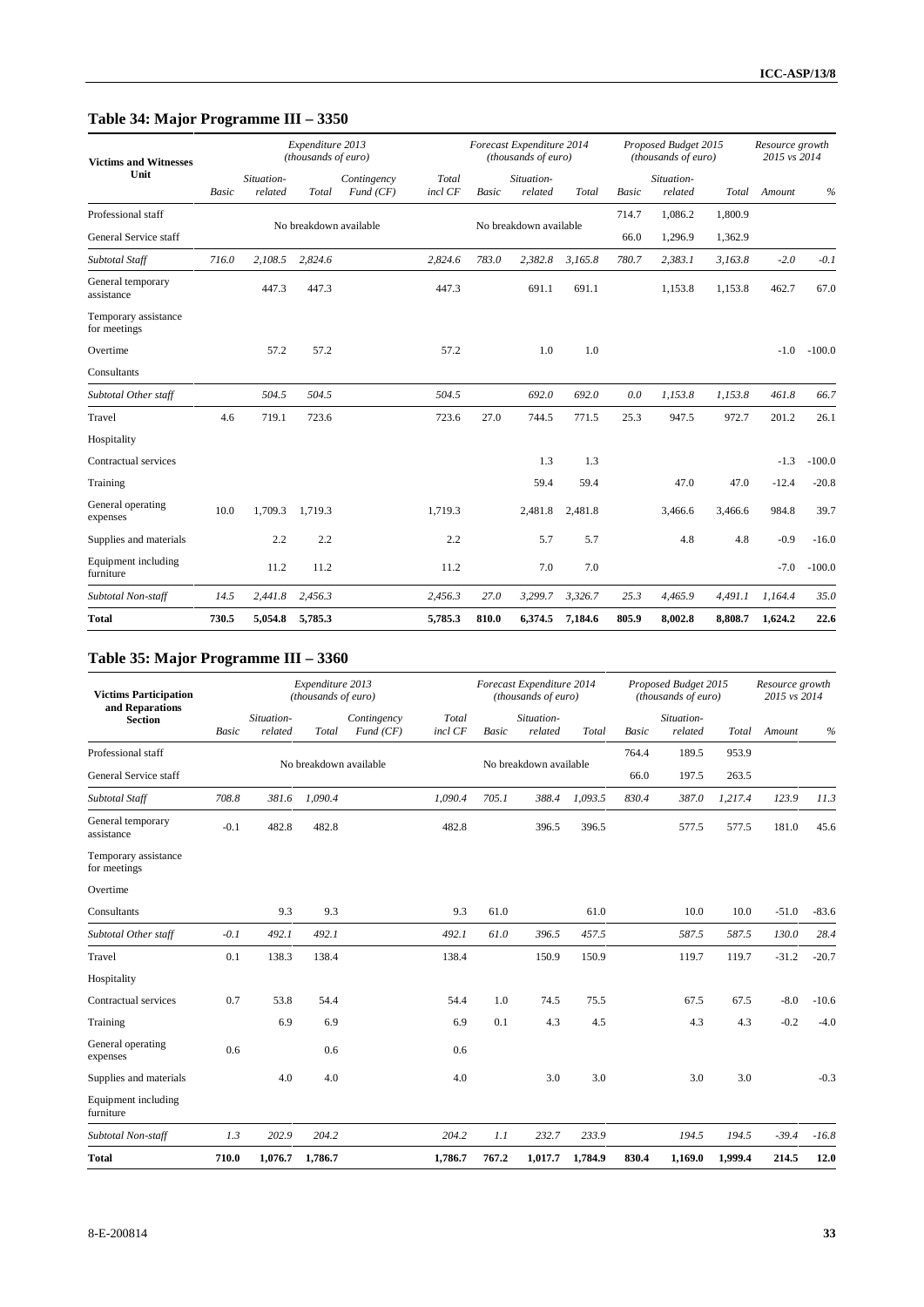### **Table 36: Major Programme III – 3400**

| <b>Public Information and</b>        |         |                       | Expenditure 2013<br>(thousands of euro) |                         |                  |         | Forecast Expenditure 2014<br>(thousands of euro) |         |              | Proposed Budget 2015<br>(thousands of euro) |               | Resource growth<br>2015 vs 2014 |          |
|--------------------------------------|---------|-----------------------|-----------------------------------------|-------------------------|------------------|---------|--------------------------------------------------|---------|--------------|---------------------------------------------|---------------|---------------------------------|----------|
| <b>Documentation Section</b>         | Basic   | Situation-<br>related | Total                                   | Contingency<br>Fund(CF) | Total<br>incl CF | Basic   | Situation-<br>related                            | Total   | <b>Basic</b> | Situation-<br>related                       | Total         | Amount                          | $\%$     |
| Professional staff                   |         |                       |                                         |                         |                  |         |                                                  |         | 971.3        | 370.6                                       | 1,341.9       |                                 |          |
| General Service staff                |         |                       | No breakdown available                  |                         |                  |         | No breakdown available                           |         | 608.4        | 188.8                                       | 797.2         |                                 |          |
| Subtotal Staff                       | 1,614.4 | 507.6                 | 2,121.9                                 |                         | 2,121.9          | 1,541.8 | 508.3                                            | 2,050.1 | 1,579.6      |                                             | 559.5 2,139.1 | 89.0                            | 4.3      |
| General temporary<br>assistance      | 5.4     | 112.5                 | 117.9                                   |                         | 117.9            | 99.4    | 101.1                                            | 200.5   | 157.2        | 146.6                                       | 303.8         | 103.3                           | 51.5     |
| Temporary assistance<br>for meetings | 2.3     |                       | 2.3                                     |                         | 2.3              |         |                                                  |         |              |                                             |               |                                 |          |
| Overtime                             |         |                       |                                         |                         |                  |         |                                                  |         |              |                                             |               |                                 |          |
| Consultants                          | 33.9    |                       | 33.9                                    | 9.0                     | 42.9             |         |                                                  |         |              |                                             |               |                                 |          |
| Subtotal Other staff                 | 41.6    | 112.5                 | 154.0                                   | 9.0                     | 163.0            | 99.4    | 101.1                                            | 200.5   | 157.2        | 146.6                                       | 303.8         | 103.3                           | 51.5     |
| Travel                               | 25.0    | 69.0                  | 94.0                                    | 18.1                    | 112.1            | 10.7    | 74.5                                             | 85.2    | 10.6         | 96.1                                        | 106.8         | 21.5                            | 25.3     |
| Hospitality                          | 0.3     |                       | 0.3                                     |                         | 0.3              | 1.0     |                                                  | 1.0     |              |                                             |               | $-1.0$                          | $-100.0$ |
| Contractual services                 | 285.6   | 620.8                 | 906.4                                   | 5.8                     | 912.2            | 248.7   | 872.8                                            | 1,121.5 | 226.1        | 516.5                                       | 742.6         | $-378.9$                        | $-33.8$  |
| Training                             |         |                       |                                         |                         |                  |         |                                                  |         | 7.0          |                                             | 7.0           | 7.0                             |          |
| General operating<br>expenses        | 60.8    | 10.1                  | 70.9                                    |                         | 70.9             | 74.0    | 3.6                                              | 77.6    | 55.0         | 13.5                                        | 68.5          | $-9.1$                          | $-11.7$  |
| Supplies and materials               | 146.9   |                       | 146.9                                   |                         | 146.9            | 115.0   |                                                  | 115.0   | 105.5        |                                             | 105.5         | $-9.5$                          | $-8.3$   |
| Equipment including<br>furniture     |         |                       |                                         |                         |                  | 3.4     |                                                  | 3.4     |              |                                             |               | $-3.4$                          | $-100.0$ |
| Subtotal Non-staff                   | 518.6   | 699.9                 | 1,218.5                                 | 23.9                    | 1,242.4          | 452.7   | 950.9                                            | 1.403.7 | 404.2        |                                             | 626.1 1,030.3 | $-373.3$                        | $-26.6$  |
| <b>Total</b>                         | 2,174.5 | 1,320.0               | 3,494.4                                 | 32.9                    | 3,527.4          | 2,094.0 | 1,560.3                                          | 3,654.3 | 2,141.1      | 1,332.2                                     | 3,473.3       | $-181.0$                        | $-5.0$   |

# **Table 37: Major Programme III – 3700**

| <b>Independent Offices</b>           |              |                       | Expenditure 2013<br>(thousands of euro) |                         |                  |         | Forecast Expenditure 2014<br>(thousands of euro) |         |         | Proposed Budget 2015<br>(thousands of euro) |         | Resource growth<br>2015 vs 2014 |         |
|--------------------------------------|--------------|-----------------------|-----------------------------------------|-------------------------|------------------|---------|--------------------------------------------------|---------|---------|---------------------------------------------|---------|---------------------------------|---------|
| and Special Projects                 | <b>Basic</b> | Situation-<br>related | Total                                   | Contingency<br>Fund(CF) | Total<br>incl CF | Basic   | Situation-<br>related                            | Total   | Basic   | Situation-<br>related                       | Total   | Amount                          | $\%$    |
| Professional staff                   |              |                       |                                         |                         |                  |         |                                                  |         | 781.3   | 1,019.4                                     | 1,800.7 |                                 |         |
| General Service staff                |              |                       | No breakdown available                  |                         |                  |         | No breakdown available                           |         | 198.0   |                                             | 198.0   |                                 |         |
| Subtotal Staff                       | 933.4        | 973.6                 | 1,907.0                                 |                         | 1,907.0          | 938.5   | 903.8                                            | 1,842.3 | 979.3   | 1,019.4                                     | 1,998.7 | 156.4                           | 8.5     |
| General temporary<br>assistance      | 133.2        | 9.2                   | 142.4                                   | 77.2                    | 219.6            | 164.1   | 92.9                                             | 257.0   | 116.5   | 163.7                                       | 280.2   | 23.2                            | 9.0     |
| Temporary assistance<br>for meetings |              |                       |                                         |                         |                  |         |                                                  |         |         |                                             |         |                                 |         |
| Overtime                             |              |                       |                                         |                         |                  |         |                                                  |         |         |                                             |         |                                 |         |
| Consultants                          | 79.9         |                       | 79.9                                    |                         | 79.9             |         |                                                  |         |         | 202.4                                       | 202.4   | 202.4                           |         |
| Subtotal Other staff                 | 213.1        | 9.2                   | 222.3                                   | 77.2                    | 299.5            | 164.1   | 92.9                                             | 257.0   | 116.5   | 366.1                                       | 482.6   | 225.6                           | 87.8    |
| Travel                               | 9.1          | 64.3                  | 73.4                                    |                         | 73.4             | 3.0     | 121.1                                            | 124.1   | 14.8    | 96.5                                        | 111.2   | $-12.9$                         | $-10.4$ |
| Hospitality                          |              |                       |                                         |                         |                  |         |                                                  |         |         |                                             |         |                                 |         |
| Contractual services                 | 0.1          | 35.2                  | 35.3                                    |                         | 35.3             |         | 22.0                                             | 22.0    |         | 55.0                                        | 55.0    | 33.0                            | 150.3   |
| Training                             | 13.4         |                       | 13.4                                    |                         | 13.4             | 23.2    | 2.7                                              | 25.9    | 21.5    |                                             | 21.5    | $-4.4$                          | $-16.9$ |
| General operating<br>expenses        | 2.5          | 2.6                   | 5.2                                     |                         | 5.2              |         | 26.3                                             | 26.3    |         | 11.0                                        | 11.0    | $-15.3$                         | $-58.2$ |
| Supplies and materials               | 3.2          |                       | 3.2                                     |                         | 3.2              |         |                                                  |         |         |                                             |         |                                 |         |
| Equipment including<br>furniture     |              |                       |                                         |                         |                  |         |                                                  |         |         |                                             |         |                                 |         |
| Subtotal Non-staff                   | 28.5         | 102.1                 | 130.6                                   |                         | 130.6            | 26.2    | 172.1                                            | 198.3   | 36.3    | 162.5                                       | 198.8   | 0.4                             | 0.2     |
| <b>Total</b>                         | 1,174.9      | 1,084.9               | 2,259.8                                 | 77.2                    | 2,337.0          | 1,128.8 | 1,168.8                                          | 2,297.5 | 1,132.1 | 1,548.0                                     | 2,680.1 | 382.5                           | 16.6    |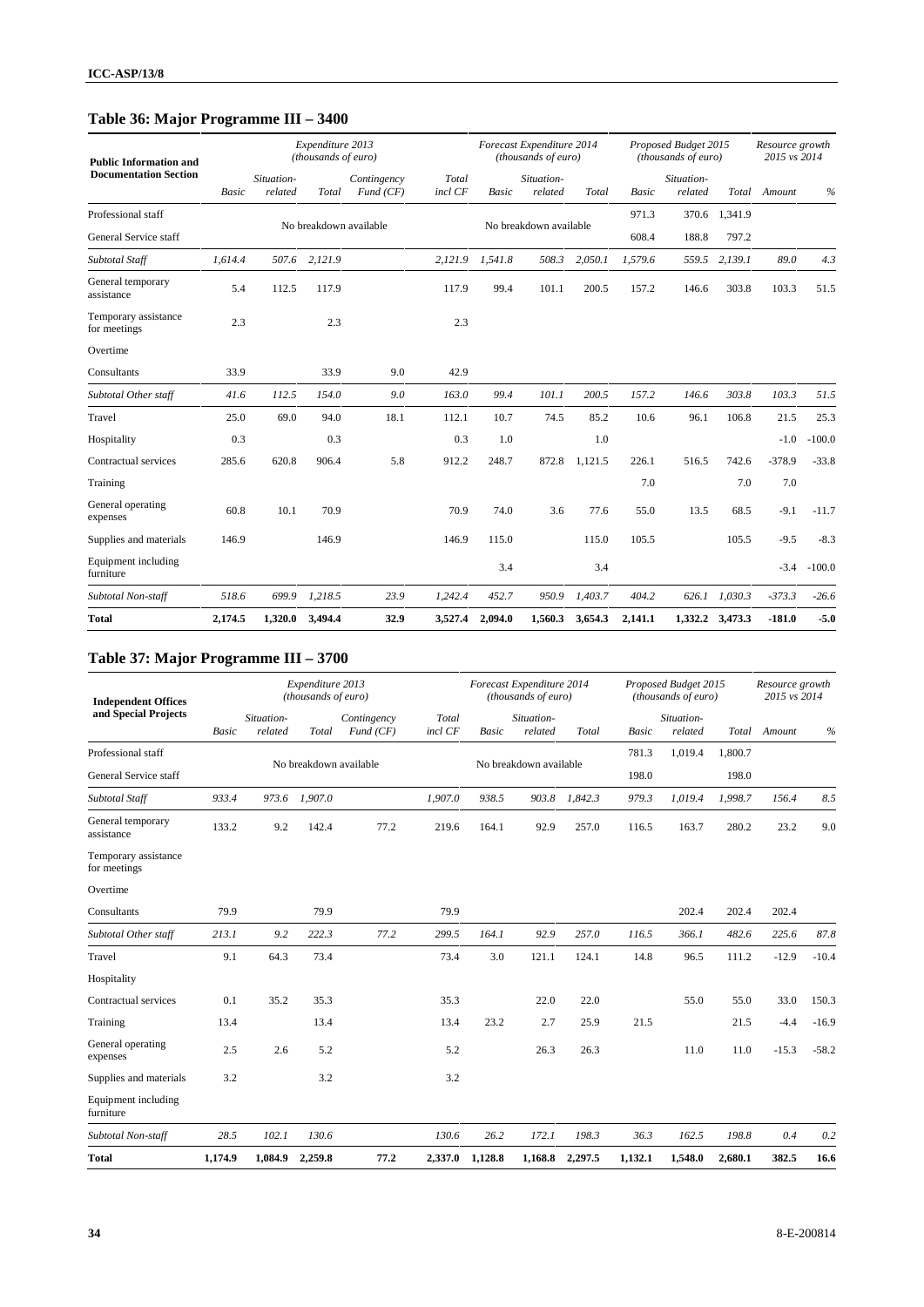### **Table 38: Major Programme III – 3740**

| <b>Office of Public Counsel</b>      |       |                       | Expenditure 2013<br>(thousands of euro) |                         |                  |       | Forecast Expenditure 2014<br>(thousands of euro) |       |       | Proposed Budget 2015<br>(thousands of euro) |       | Resource growth<br>2015 vs 2014 |          |
|--------------------------------------|-------|-----------------------|-----------------------------------------|-------------------------|------------------|-------|--------------------------------------------------|-------|-------|---------------------------------------------|-------|---------------------------------|----------|
| for the Defence                      | Basic | Situation-<br>related | Total                                   | Contingency<br>Fund(CF) | Total<br>incl CF | Basic | Situation-<br>related                            | Total | Basic | Situation-<br>related                       | Total | Amount                          | $\%$     |
| Professional staff                   |       |                       |                                         |                         |                  |       |                                                  |       | 147.2 | 298.2                                       | 445.4 |                                 |          |
| General Service staff                |       |                       |                                         | No breakdown available  |                  |       | No breakdown available                           |       | 66.0  |                                             | 66.0  |                                 |          |
| Subtotal Staff                       | 218.5 | 260.2                 | 478.8                                   |                         | 478.8            | 225.3 | 222.3                                            | 447.6 | 213.2 | 298.2                                       | 511.4 | 63.8                            | 14.3     |
| General temporary<br>assistance      |       | 4.3                   | 4.3                                     | 18.6                    | 22.9             | 36.9  |                                                  | 36.9  |       |                                             |       | $-36.9$                         | $-100.0$ |
| Temporary assistance<br>for meetings |       |                       |                                         |                         |                  |       |                                                  |       |       |                                             |       |                                 |          |
| Overtime                             |       |                       |                                         |                         |                  |       |                                                  |       |       |                                             |       |                                 |          |
| Consultants                          | 79.9  |                       | 79.9                                    |                         | 79.9             |       |                                                  |       |       |                                             |       |                                 |          |
| Subtotal Other staff                 | 79.9  | 4.3                   | 84.2                                    | 18.6                    | 102.8            | 36.9  |                                                  | 36.9  |       |                                             |       | $-36.9$                         | $-100.0$ |
| Travel                               | 3.6   | 0.4                   | 4.0                                     |                         | 4.0              | 2.2   | 4.0                                              | 6.2   | 2.6   |                                             | 2.6   | $-3.6$                          | $-58.7$  |
| Hospitality                          |       |                       |                                         |                         |                  |       |                                                  |       |       |                                             |       |                                 |          |
| Contractual services                 |       |                       |                                         |                         |                  |       | 12.0                                             | 12.0  |       | 20.0                                        | 20.0  | 8.0                             | 67.0     |
| Training                             |       |                       |                                         |                         |                  | 2.5   | 2.7                                              | 5.2   |       |                                             |       | $-5.2$                          | $-100.0$ |
| General operating<br>expenses        |       |                       |                                         |                         |                  |       | 1.5                                              | 1.5   |       |                                             |       | $-1.5$                          | $-100.0$ |
| Supplies and materials               |       |                       |                                         |                         |                  |       |                                                  |       |       |                                             |       |                                 |          |
| Equipment including<br>furniture     |       |                       |                                         |                         |                  |       |                                                  |       |       |                                             |       |                                 |          |
| Subtotal Non-staff                   | 3.6   | 0.4                   | 4.0                                     |                         | 4.0              | 4.7   | 20.2                                             | 24.9  | 2.6   | 20.0                                        | 22.6  | $-2.3$                          | $-9.3$   |
| <b>Total</b>                         | 302.0 | 264.9                 | 566.9                                   | 18.6                    | 585.5            | 266.9 | 242.4                                            | 509.3 | 215.8 | 318.2                                       | 533.9 | 24.6                            | 4.8      |

## **Table 39: Major Programme III – 3750**

| <b>Office of Public</b>              |       |                       | Expenditure 2013<br>(thousands of euro) |                         |                  |              | Forecast Expenditure 2014<br>(thousands of euro) |         |       | Proposed Budget 2015<br>(thousands of euro) |                 | Resource growth<br>2015 vs 2014 |         |
|--------------------------------------|-------|-----------------------|-----------------------------------------|-------------------------|------------------|--------------|--------------------------------------------------|---------|-------|---------------------------------------------|-----------------|---------------------------------|---------|
| <b>Counsel for Victims</b>           | Basic | Situation-<br>related | Total                                   | Contingency<br>Fund(CF) | Total<br>incl CF | <b>Basic</b> | Situation-<br>related                            | Total   | Basic | Situation-<br>related                       | Total           | Amount                          | $\%$    |
| Professional staff                   |       |                       |                                         |                         |                  |              |                                                  |         | 232.1 | 721.2                                       | 953.3           |                                 |         |
| General Service staff                |       |                       | No breakdown available                  |                         |                  |              | No breakdown available                           |         | 66.0  |                                             | 66.0            |                                 |         |
| Subtotal Staff                       | 269.4 | 713.3                 | 982.7                                   |                         | 982.7            | 282.9        | 681.5                                            | 964.4   | 298.1 |                                             | 721.2 1,019.3   | 54.9                            | 5.7     |
| General temporary<br>assistance      | 25.7  | 3.6                   | 29.4                                    | 58.6                    | 87.9             |              | 92.9                                             | 92.9    |       | 163.7                                       | 163.7           | 70.8                            | 76.2    |
| Temporary assistance<br>for meetings |       |                       |                                         |                         |                  |              |                                                  |         |       |                                             |                 |                                 |         |
| Overtime                             |       |                       |                                         |                         |                  |              |                                                  |         |       |                                             |                 |                                 |         |
| Consultants                          |       |                       |                                         |                         |                  |              |                                                  |         |       | 202.4                                       | 202.4           | 202.4                           |         |
| Subtotal Other staff                 | 25.7  | 3.6                   | 29.4                                    | 58.6                    | 87.9             | 0.0          | 92.9                                             | 92.9    |       | 366.1                                       | 366.1           | 273.2                           | 294.1   |
| Travel                               | 1.3   | 58.9                  | 60.1                                    |                         | 60.1             | 0.8          | 106.3                                            | 107.2   |       | 96.5                                        | 96.5            | $-10.7$                         | $-10.0$ |
| Hospitality                          |       |                       |                                         |                         |                  |              |                                                  |         |       |                                             |                 |                                 |         |
| Contractual services                 |       | 35.2                  | 35.2                                    |                         | 35.2             |              | 10.0                                             | 10.0    |       | 35.0                                        | 35.0            | 25.0                            | 250.0   |
| Training                             |       |                       |                                         |                         |                  |              |                                                  |         |       |                                             |                 |                                 |         |
| General operating<br>expenses        |       | 2.6                   | 2.6                                     |                         | 2.6              |              | 24.8                                             | 24.8    |       | 11.0                                        | 11.0            | $-13.8$                         | $-55.6$ |
| Supplies and materials               | 3.2   |                       | 3.2                                     |                         | 3.2              |              |                                                  |         |       |                                             |                 |                                 |         |
| Equipment including<br>furniture     |       |                       |                                         |                         |                  |              |                                                  |         |       |                                             |                 |                                 |         |
| Subtotal Non-staff                   | 4.5   | 96.7                  | 101.2                                   |                         | 101.2            | 0.8          | 141.1                                            | 141.9   |       | 142.5                                       | 142.5           | 0.5                             | 0.4     |
| <b>Total</b>                         | 299.7 | 813.6                 | 1,113.3                                 | 58.6                    | 1,171.9          | 283.7        | 915.5                                            | 1,199.3 | 298.1 |                                             | 1,229.8 1,527.9 | 328.6                           | 27.4    |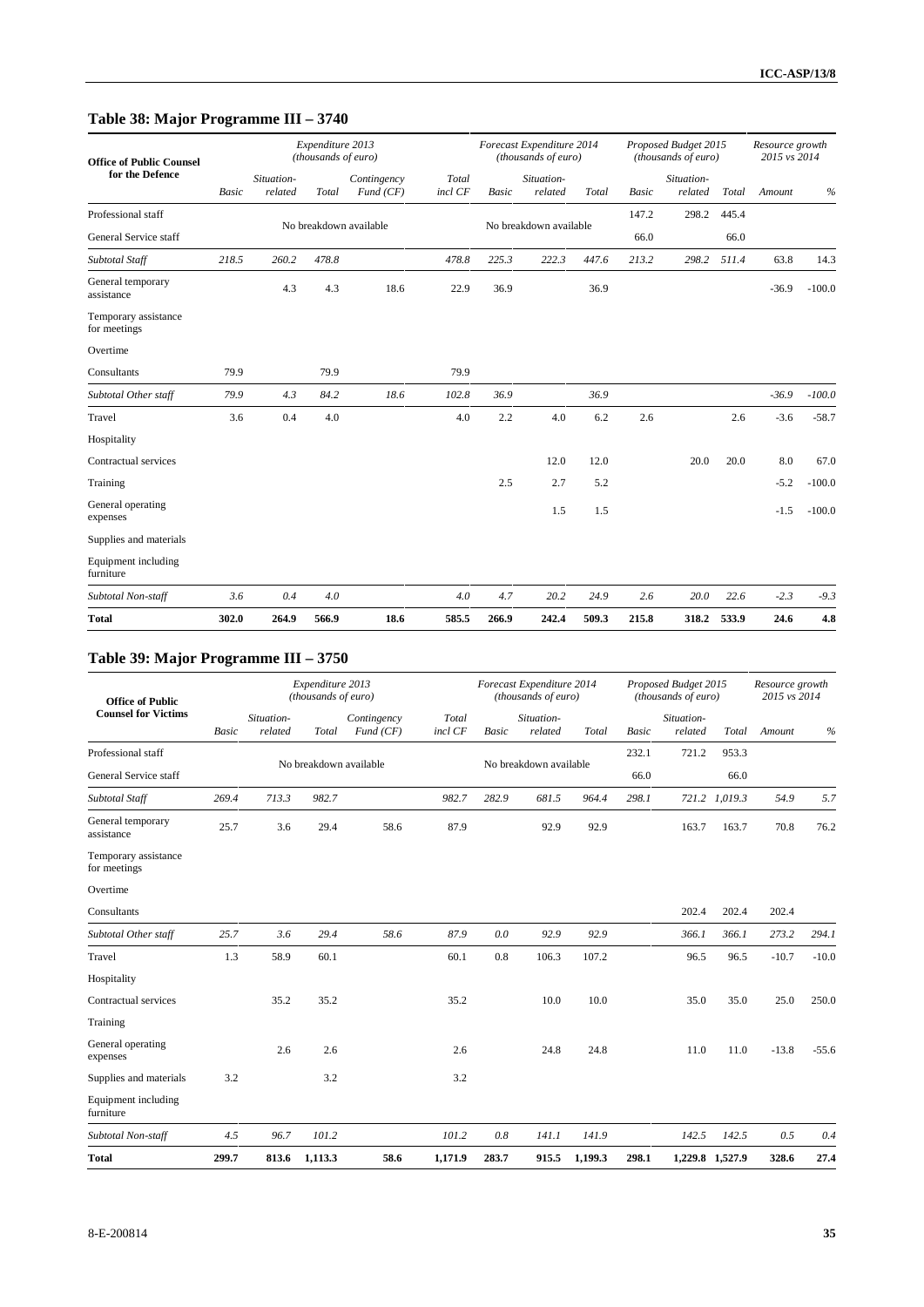## **Table 40: Major Programme III – 3760**

| <b>Office of Internal Audit</b>      |              |                       | Expenditure 2013<br>(thousands of euro) |                         |                  |       | Forecast Expenditure 2014<br>(thousands of euro) |       |              | Proposed Budget 2015<br>(thousands of euro) |       | Resource growth<br>2015 vs 2014 |        |
|--------------------------------------|--------------|-----------------------|-----------------------------------------|-------------------------|------------------|-------|--------------------------------------------------|-------|--------------|---------------------------------------------|-------|---------------------------------|--------|
|                                      | <b>Basic</b> | Situation-<br>related | Total                                   | Contingency<br>Fund(CF) | Total<br>incl CF | Basic | Situation-<br>related                            | Total | <b>Basic</b> | Situation-<br>related                       | Total | Amount                          | $\%$   |
| Professional staff                   |              |                       |                                         |                         |                  |       |                                                  |       | 402.0        |                                             | 402.0 |                                 |        |
| General Service staff                |              |                       |                                         | No breakdown available  |                  |       | No breakdown available                           |       | 66.0         |                                             | 66.0  |                                 |        |
| Subtotal Staff                       | 445.5        |                       | 445.5                                   |                         | 445.5            | 430.3 |                                                  | 430.3 | 468.0        |                                             | 468.0 | 37.7                            | 8.8    |
| General temporary<br>assistance      | 107.5        | 1.3                   | 108.7                                   |                         | 108.7            | 127.2 |                                                  | 127.2 | 116.5        |                                             | 116.5 | $-10.7$                         | $-8.4$ |
| Temporary assistance<br>for meetings |              |                       |                                         |                         |                  |       |                                                  |       |              |                                             |       |                                 |        |
| Overtime                             |              |                       |                                         |                         |                  |       |                                                  |       |              |                                             |       |                                 |        |
| Consultants                          |              |                       |                                         |                         |                  |       |                                                  |       |              |                                             |       |                                 |        |
| Subtotal Other staff                 | 107.5        | 1.3                   | 108.7                                   |                         | 108.7            | 127.2 |                                                  | 127.2 | 116.5        |                                             | 116.5 | $-10.7$                         | $-8.4$ |
| Travel                               | 4.3          | 5.1                   | 9.4                                     |                         | 9.4              |       | 10.8                                             | 10.8  | 12.2         |                                             | 12.2  | 1.4                             | 13.0   |
| Hospitality                          |              |                       |                                         |                         |                  |       |                                                  |       |              |                                             |       |                                 |        |
| Contractual services                 | 0.1          |                       | 0.1                                     |                         | 0.1              |       |                                                  |       |              |                                             |       |                                 |        |
| Training                             | 13.4         |                       | 13.4                                    |                         | 13.4             | 20.7  |                                                  | 20.7  | 21.5         |                                             | 21.5  | 0.8                             | 4.0    |
| General operating<br>expenses        | 2.5          |                       | 2.5                                     |                         | 2.5              |       |                                                  |       |              |                                             |       |                                 |        |
| Supplies and materials               |              |                       |                                         |                         |                  |       |                                                  |       |              |                                             |       |                                 |        |
| Equipment including<br>furniture     |              |                       |                                         |                         |                  |       |                                                  |       |              |                                             |       |                                 |        |
| Subtotal Non-staff                   | 20.4         | 5.1                   | 25.5                                    |                         | 25.5             | 20.7  | 10.8                                             | 31.5  | 33.7         |                                             | 33.7  | 2.2                             | 7.0    |
| <b>Total</b>                         | 573.3        | 6.3                   | 579.6                                   |                         | 579.6            | 578.2 | 10.8                                             | 589.0 | 618.3        |                                             | 618.3 | 29.3                            | 5.0    |

## **Table 41: Major Programme IV**

| <b>Major Programme IV</b>                               |         | Expenditure 2013<br>(thousands of euro) |         |              | Forecast Expenditure 2014<br>(thousands of euro) |         |              | Proposed Budget 2015<br>(thousands of euro) |         | Resource growth<br>2015 vs 2014 |        |
|---------------------------------------------------------|---------|-----------------------------------------|---------|--------------|--------------------------------------------------|---------|--------------|---------------------------------------------|---------|---------------------------------|--------|
| <b>Secretariat of the Assembly</b><br>of States Parties | Basic   | Situation-<br>related                   | Total   | <b>Basic</b> | Situation-<br>related                            | Total   | <b>Basic</b> | Situation-<br>related                       | Total   | <b>Amount</b>                   | $\%$   |
| Professional staff                                      |         |                                         |         |              |                                                  |         | 887.2        |                                             | 887.2   |                                 |        |
| General Service staff                                   |         | No breakdown available                  |         |              | No breakdown available                           |         | 292.8        |                                             | 292.8   |                                 |        |
| Subtotal Staff                                          | 729.3   |                                         | 729.3   | 807.3        |                                                  | 807.3   | 1,180.0      |                                             | 1,180.0 | 372.8                           | 46.2   |
| General temporary assistance                            | 513.3   |                                         | 513.3   | 536.3        |                                                  | 536.3   | 644.7        |                                             | 644.7   | 108.4                           | 20.2   |
| Temporary assistance<br>for meetings                    | 337.1   |                                         | 337.1   | 211.1        |                                                  | 211.1   | 220.0        |                                             | 220.0   | 8.9                             | 4.2    |
| Overtime                                                | 26.2    |                                         | 26.2    | 38.0         |                                                  | 38.0    | 38.0         |                                             | 38.0    |                                 | 0.1    |
| Consultants                                             | 19.8    |                                         | 19.8    |              |                                                  |         |              |                                             |         |                                 |        |
| Subtotal Other staff                                    | 896.2   |                                         | 896.2   | 785.4        |                                                  | 785.4   | 902.7        |                                             | 902.7   | 117.3                           | 14.9   |
| Travel                                                  | 308.9   |                                         | 308.9   | 403.4        |                                                  | 403.4   | 386.5        |                                             | 386.5   | $-16.9$                         | $-4.2$ |
| Hospitality                                             | 6.5     |                                         | 6.5     | 5.0          |                                                  | 5.0     | 5.0          |                                             | 5.0     |                                 | $-0.5$ |
| Contractual services                                    | 903.4   |                                         | 903.4   | 669.7        |                                                  | 669.7   | 832.0        |                                             | 832.0   | 162.3                           | 24.2   |
| Training                                                |         |                                         |         | 9.9          |                                                  | 9.9     | 9.9          |                                             | 9.9     |                                 | 0.4    |
| General operating expenses                              | 17.6    |                                         | 17.6    | 24.4         |                                                  | 24.4    | 24.4         |                                             | 24.4    |                                 |        |
| Supplies and materials                                  | 21.5    |                                         | 21.5    | 14.5         |                                                  | 14.5    | 14.7         |                                             | 14.7    | 0.2                             | 1.1    |
| Equipment including furniture                           | 7.2     |                                         | 7.2     | 5.0          |                                                  | 5.0     | 5.0          |                                             | 5.0     |                                 |        |
| Subtotal Non-staff                                      | 1,265.1 |                                         | 1,265.1 | 1,132.0      |                                                  | 1,132.0 | 1,277.6      |                                             | 1,277.6 | 145.6                           | 12.9   |
| <b>Total</b>                                            | 2,890.6 |                                         | 2,890.6 | 2,724.6      |                                                  | 2,724.6 | 3,360.3      |                                             | 3,360.3 | 635.7                           | 23.3   |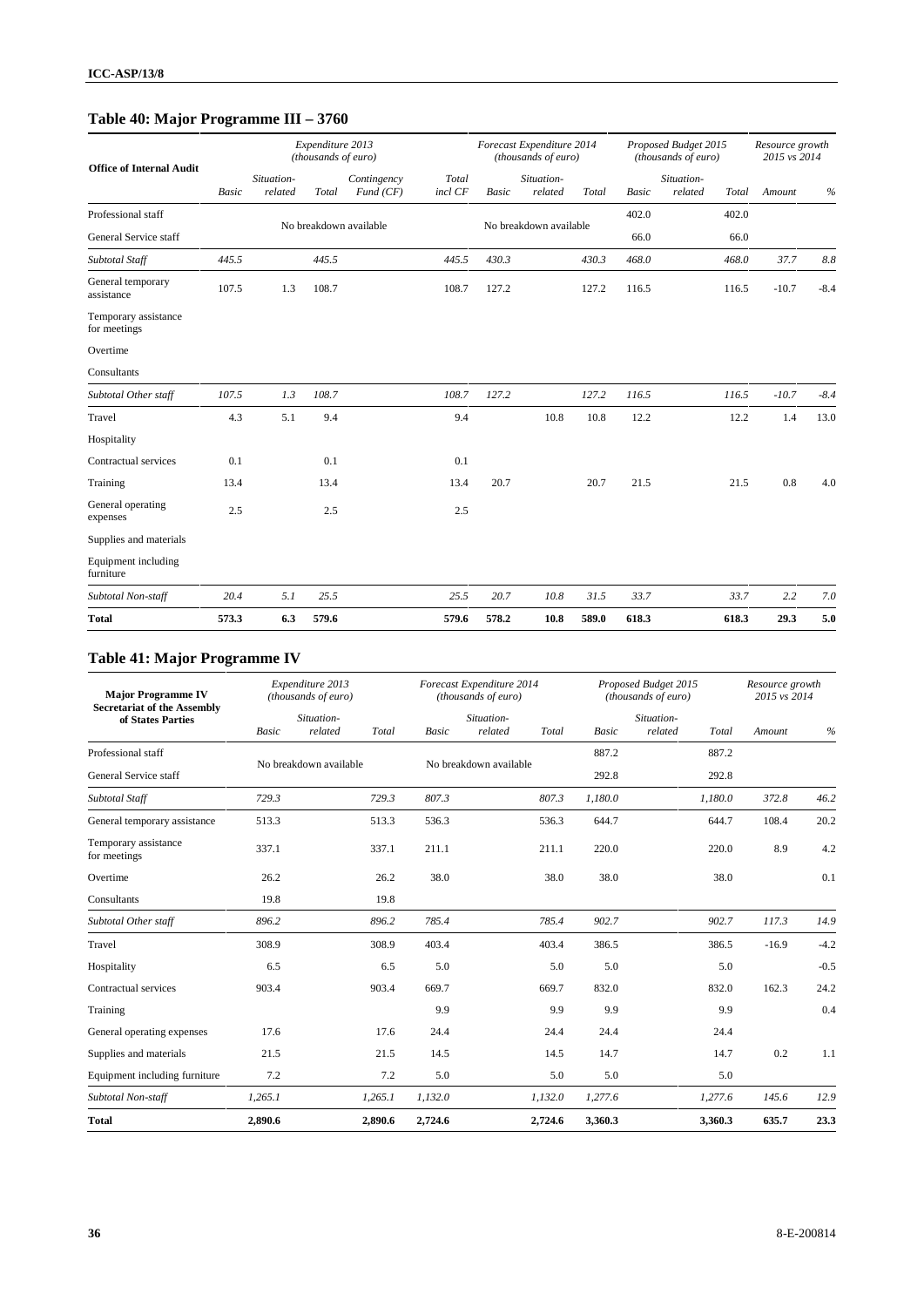### **Table 42: Major Programme V**

| <b>Major Programme V</b>             |              | Expenditure 2013<br>(thousands of euro) |         |         | Forecast Expenditure 2014<br>(thousands of euro) |         |              | Proposed Budget 2015<br>(thousands of euro) |         | Resource growth<br>2015 vs 2014 |      |
|--------------------------------------|--------------|-----------------------------------------|---------|---------|--------------------------------------------------|---------|--------------|---------------------------------------------|---------|---------------------------------|------|
| <b>Interim Premises</b>              | <b>Basic</b> | Situation-<br>related                   | Total   | Basic   | Situation-<br>related                            | Total   | <b>Basic</b> | Situation-<br>related                       | Total   | Amount                          | $\%$ |
| Professional staff                   |              |                                         |         |         |                                                  |         |              |                                             |         |                                 |      |
| General Service staff                |              | No breakdown available                  |         |         | No breakdown available                           |         |              |                                             |         |                                 |      |
| Subtotal Staff                       |              |                                         |         |         |                                                  |         |              |                                             |         |                                 |      |
| General temporary assistance         |              |                                         |         |         |                                                  |         |              |                                             |         |                                 |      |
| Temporary assistance<br>for meetings |              |                                         |         |         |                                                  |         |              |                                             |         |                                 |      |
| Overtime                             |              |                                         |         |         |                                                  |         |              |                                             |         |                                 |      |
| Consultants                          |              |                                         |         |         |                                                  |         |              |                                             |         |                                 |      |
| Subtotal Other staff                 |              |                                         |         |         |                                                  |         |              |                                             |         |                                 |      |
| Travel                               |              |                                         |         |         |                                                  |         |              |                                             |         |                                 |      |
| Hospitality                          |              |                                         |         |         |                                                  |         |              |                                             |         |                                 |      |
| Contractual services                 |              |                                         |         |         |                                                  |         |              |                                             |         |                                 |      |
| Training                             |              |                                         |         |         |                                                  |         |              |                                             |         |                                 |      |
| General operating expenses           | 5,901.5      |                                         | 5,901.5 | 5,900.7 |                                                  | 5,900.7 | 6,000.0      |                                             | 6,000.0 | 99.3                            | 1.7  |
| Supplies and materials               |              |                                         |         |         |                                                  |         |              |                                             |         |                                 |      |
| Equipment including<br>furniture     |              |                                         |         |         |                                                  |         |              |                                             |         |                                 |      |
| Subtotal Non-staff                   | 5,901.5      |                                         | 5,901.5 | 5,900.7 |                                                  | 5,900.7 | 6,000.0      |                                             | 6,000,0 | 99.3                            | 1.7  |
| <b>Total</b>                         | 5,901.5      |                                         | 5,901.5 | 5,900.7 |                                                  | 5,900.7 | 6,000.0      |                                             | 6,000.0 | 99.3                            | 1.7  |

### **Table 43: Major Programme VI**

| <b>Major Programme VI</b><br><b>Secretariat of the Trust</b> |       | Expenditure 2013<br>(thousands of euro) |         |              | Forecast Expenditure 2014<br>(thousands of euro) |         |       | Proposed Budget 2015<br>(thousands of euro) |         | Resource growth<br>2015 vs 2014 |         |  |
|--------------------------------------------------------------|-------|-----------------------------------------|---------|--------------|--------------------------------------------------|---------|-------|---------------------------------------------|---------|---------------------------------|---------|--|
| <b>Fund for Victims</b>                                      | Basic | Situation-<br>related                   | Total   | <b>Basic</b> | Situation-<br>related                            | Total   | Basic | Situation-<br>related                       | Total   | Amount                          | $\%$    |  |
| Professional staff                                           |       |                                         |         |              |                                                  |         | 170.6 | 562.1                                       | 732.7   |                                 |         |  |
| General Service staff                                        |       | No breakdown available                  |         |              | No breakdown available                           |         | 66.0  | 84.9                                        | 150.9   |                                 |         |  |
| Subtotal Staff                                               | 254.8 | 522.0                                   | 776.8   | 263.4        | 479.4                                            | 742.9   | 236.6 | 647.0                                       | 883.6   | 140.7                           | 18.9    |  |
| General temporary assistance                                 | 159.4 | 56.7                                    | 216.1   | 117.7        | 75.5                                             | 193.1   | 257.1 | 238.7                                       | 495.8   | 302.7                           | 156.7   |  |
| Temporary assistance<br>for meetings                         |       |                                         |         |              |                                                  |         |       |                                             |         |                                 |         |  |
| Overtime                                                     |       |                                         |         |              |                                                  |         |       |                                             |         |                                 |         |  |
| Consultants                                                  | 82.7  | 24.8                                    | 107.4   | 40.0         | 135.3                                            | 175.3   | 45.0  | 100.0                                       | 145.0   | $-30.3$                         | $-17.3$ |  |
| Subtotal Other staff                                         | 242.1 | 81.5                                    | 323.5   | 157.7        | 210.8                                            | 368.4   | 302.1 | 338.7                                       | 640.8   | 272.4                           | 73.9    |  |
| Travel                                                       | 88.9  | 63.4                                    | 152.3   | 87.4         | 71.4                                             | 158.7   | 67.3  | 146.1                                       | 213.4   | 54.7                            | 34.4    |  |
| Hospitality                                                  | 0.6   |                                         | 0.6     | 2.5          |                                                  | 2.5     | 2.5   |                                             | 2.5     |                                 | 1.0     |  |
| Contractual services                                         | 106.0 | 66.3                                    | 172.3   | 75.1         | 207.0                                            | 282.1   | 90.5  | 55.5                                        | 146.0   | $-136.1$                        | $-48.2$ |  |
| Training                                                     | 1.4   | 1.6                                     | 3.0     | 6.0          | 7.2                                              | 13.2    | 1.5   | 20.1                                        | 21.6    | 8.5                             | 64.4    |  |
| General operating expenses                                   | 0.5   |                                         | 0.5     | 5.0          | 10.0                                             | 15.0    | 5.0   | 15.0                                        | 20.0    | 5.0                             | 33.3    |  |
| Supplies and materials                                       | 2.5   |                                         | 2.5     | 3.0          |                                                  | 3.0     | 3.0   |                                             | 3.0     |                                 |         |  |
| Equipment including<br>furniture                             |       | 0.4                                     | 0.4     |              |                                                  |         |       |                                             |         |                                 |         |  |
| Subtotal Non-staff                                           | 199.9 | 131.7                                   | 331.6   | 178.9        | 295.5                                            | 474.5   | 169.8 | 236.8                                       | 406.6   | $-67.9$                         | $-14.3$ |  |
| <b>Total</b>                                                 | 696.8 | 735.1                                   | 1,432.0 | 600.0        | 985.8                                            | 1,585.8 | 708.5 | 1,222.5                                     | 1,931.0 | 345.2                           | 21.8    |  |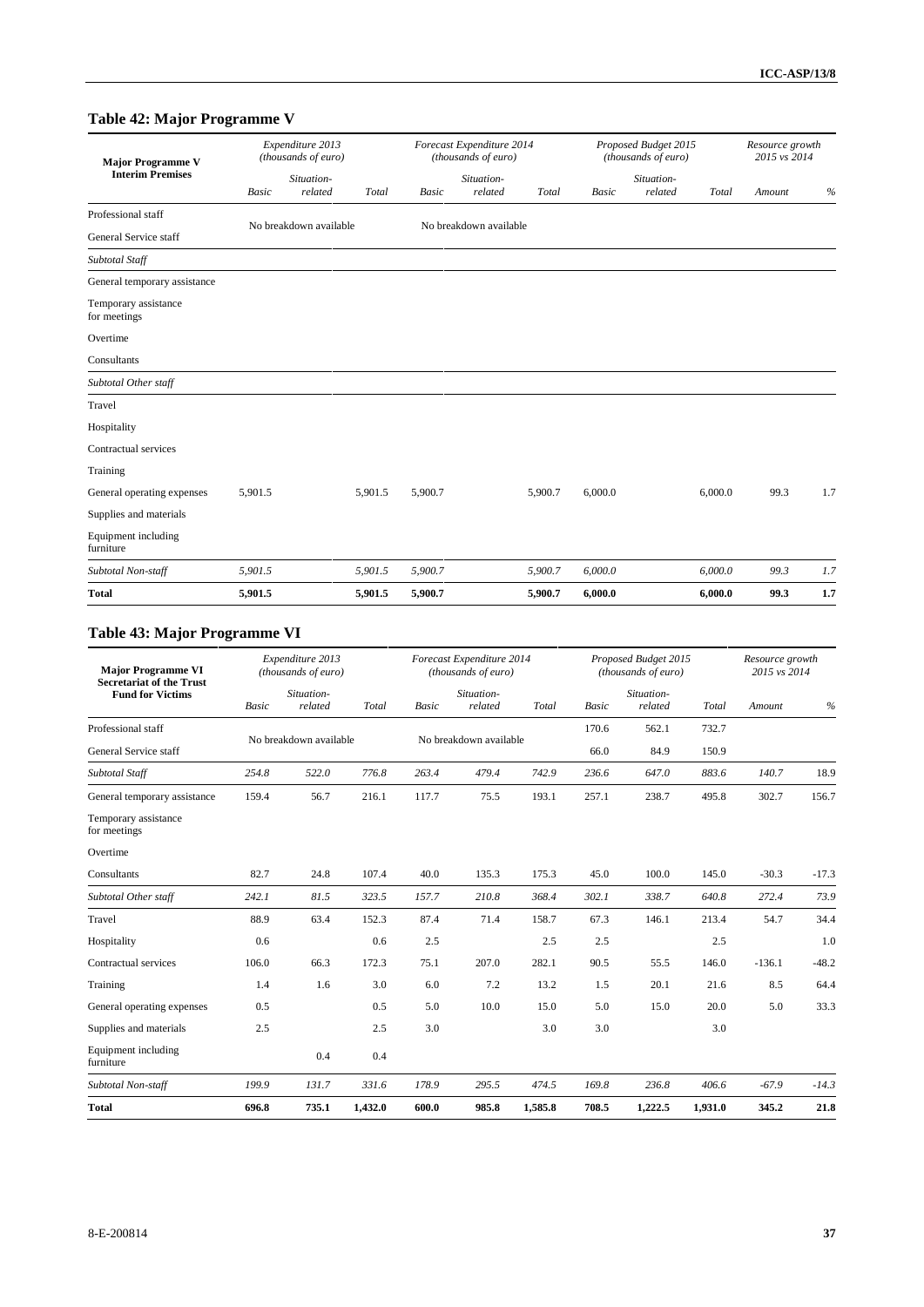## **Table 44: Major Programme VII-1**

| <b>Major Programme VII-1</b><br><b>Project Director's Office</b> |       | Expenditure 2013<br>(thousands of euro) |       |              | Forecast Expenditure 2014<br>(thousands of euro) |         |              | Proposed Budget 2015<br>(thousands of euro) |         | Resource growth<br>2015 vs 2014 |         |
|------------------------------------------------------------------|-------|-----------------------------------------|-------|--------------|--------------------------------------------------|---------|--------------|---------------------------------------------|---------|---------------------------------|---------|
| (permanent premises)                                             | Basic | Situation-<br>related                   | Total | <b>Basic</b> | Situation-<br>related                            | Total   | <b>Basic</b> | Situation-<br>related                       | Total   | Amount                          | $\%$    |
| Professional staff                                               |       |                                         |       |              |                                                  |         | 382.0        |                                             | 382.0   |                                 |         |
| General Service staff                                            |       | No breakdown available                  |       |              | No breakdown available                           |         | 66.0         |                                             | 66.0    |                                 |         |
| Subtotal Staff                                                   | 596.3 |                                         | 596.3 | 601.7        |                                                  | 601.7   | 448.0        |                                             | 448.0   | $-153.7$                        | $-25.5$ |
| General temporary assistance                                     | 77.3  |                                         | 77.3  | 296.9        | 54.2                                             | 351.1   | 163.6        |                                             | 163.6   | $-187.5$                        | $-53.4$ |
| Temporary assistance<br>for meetings                             |       |                                         |       |              |                                                  |         |              |                                             |         |                                 |         |
| Overtime                                                         |       |                                         |       |              |                                                  |         |              |                                             |         |                                 |         |
| Consultants                                                      |       |                                         |       |              |                                                  |         |              |                                             |         |                                 |         |
| Subtotal Other staff                                             | 77.3  |                                         | 77.3  | 296.9        | 54.2                                             | 351.1   | 163.6        |                                             | 163.6   | $-187.5$                        | $-53.4$ |
| Travel                                                           | 10.2  |                                         | 10.2  | 32.4         |                                                  | 32.4    | 11.0         |                                             | 11.0    | $-21.5$                         | $-66.2$ |
| Hospitality                                                      | 1.5   |                                         | 1.5   | 2.5          |                                                  | 2.5     | 2.5          |                                             | 2.5     |                                 | 0.4     |
| Contractual services                                             | 309.7 |                                         | 309.7 | 270.1        |                                                  | 270.1   | 742.3        |                                             | 742.3   | 472.2                           | 174.8   |
| Training                                                         |       |                                         |       | 18.0         |                                                  | 18.0    | 2.5          |                                             | 2.5     | $-15.5$                         | $-86.1$ |
| General operating expenses                                       |       |                                         |       | 4.0          |                                                  | 4.0     | 2.5          |                                             | 2.5     | $-1.5$                          | $-37.5$ |
| Supplies and materials                                           |       |                                         |       | 1.4          |                                                  | 1.4     | 1.0          |                                             | 1.0     | $-0.4$                          | $-28.8$ |
| Equipment including furniture                                    | 3.3   |                                         | 3.3   | 2.0          |                                                  | 2.0     | 1.5          |                                             | 1.5     | $-0.5$                          | $-25.0$ |
| Subtotal Non-staff                                               | 324.8 |                                         | 324.8 | 330.4        |                                                  | 330.4   | 763.3        |                                             | 763.3   | 432.9                           | 131.0   |
| <b>Total</b>                                                     | 998.4 |                                         | 998.4 | 1,229.1      | 54.2                                             | 1,283.2 | 1,374.9      |                                             | 1,374.9 | 91.7                            | 7.1     |

### **Table 45: Major Programme VII-1 – 7110**

|                                      | Expenditure 2013<br>(thousands of euro) |                        |       |       | Forecast Expenditure 2014<br>(thousands of euro) |       | Proposed Budget 2015<br>(thousands of euro) |                       |       | Resource growth<br>2015 vs 2014 |         |  |
|--------------------------------------|-----------------------------------------|------------------------|-------|-------|--------------------------------------------------|-------|---------------------------------------------|-----------------------|-------|---------------------------------|---------|--|
| <b>Project Director's Office</b>     | Basic                                   | Situation-<br>related  | Total | Basic | Situation-<br>related                            | Total | Basic                                       | Situation-<br>related | Total | Amount                          | $\%$    |  |
| Professional staff                   |                                         |                        |       |       |                                                  |       | 382.0                                       |                       | 382.0 |                                 |         |  |
| General Service staff                |                                         | No breakdown available |       |       | No breakdown available                           |       | 66.0                                        |                       | 66.0  |                                 |         |  |
| Subtotal Staff                       | 596.3                                   |                        | 596.3 | 601.7 |                                                  | 601.7 | 448.0                                       |                       | 448.0 | $-153.7$                        | $-25.5$ |  |
| General temporary assistance         |                                         |                        |       |       |                                                  |       | 163.6                                       |                       | 163.6 | 163.6                           |         |  |
| Temporary assistance<br>for meetings |                                         |                        |       |       |                                                  |       |                                             |                       |       |                                 |         |  |
| Overtime                             |                                         |                        |       |       |                                                  |       |                                             |                       |       |                                 |         |  |
| Consultants                          |                                         |                        |       |       |                                                  |       |                                             |                       |       |                                 |         |  |
| Subtotal Other staff                 |                                         |                        |       |       |                                                  |       | 163.6                                       |                       | 163.6 |                                 |         |  |
| Travel                               | 10.2                                    |                        | 10.2  | 18.0  |                                                  | 18.0  | 11.0                                        |                       | 11.0  | $-7.0$                          | $-39.0$ |  |
| Hospitality                          | 1.5                                     |                        | 1.5   | 2.5   |                                                  | 2.5   | 2.5                                         |                       | 2.5   |                                 | 0.4     |  |
| Contractual services                 | 171.3                                   |                        | 171.3 | 54.9  |                                                  | 54.9  | 35.5                                        |                       | 35.5  | $-19.4$                         | $-35.4$ |  |
| Training                             |                                         |                        |       | 3.2   |                                                  | 3.2   | 2.5                                         |                       | 2.5   | $-0.7$                          | $-21.9$ |  |
| General operating expenses           |                                         |                        |       | 4.0   |                                                  | 4.0   | 2.5                                         |                       | 2.5   | $-1.5$                          | $-37.5$ |  |
| Supplies and materials               |                                         |                        |       | 1.4   |                                                  | 1.4   | 1.0                                         |                       | 1.0   | $-0.4$                          | $-28.8$ |  |
| Equipment including<br>furniture     | 3.3                                     |                        | 3.3   | 2.0   |                                                  | 2.0   | 1.5                                         |                       | 1.5   | $-0.5$                          | $-25.0$ |  |
| Subtotal Non-staff                   | 186.3                                   |                        | 186.3 | 86.0  |                                                  | 86.0  | 56.5                                        |                       | 56.5  | $-29.5$                         | $-34.3$ |  |
| <b>Total</b>                         | 782.6                                   |                        | 782.6 | 687.7 |                                                  | 687.7 | 668.1                                       |                       | 668.1 | $-19.6$                         | $-2.9$  |  |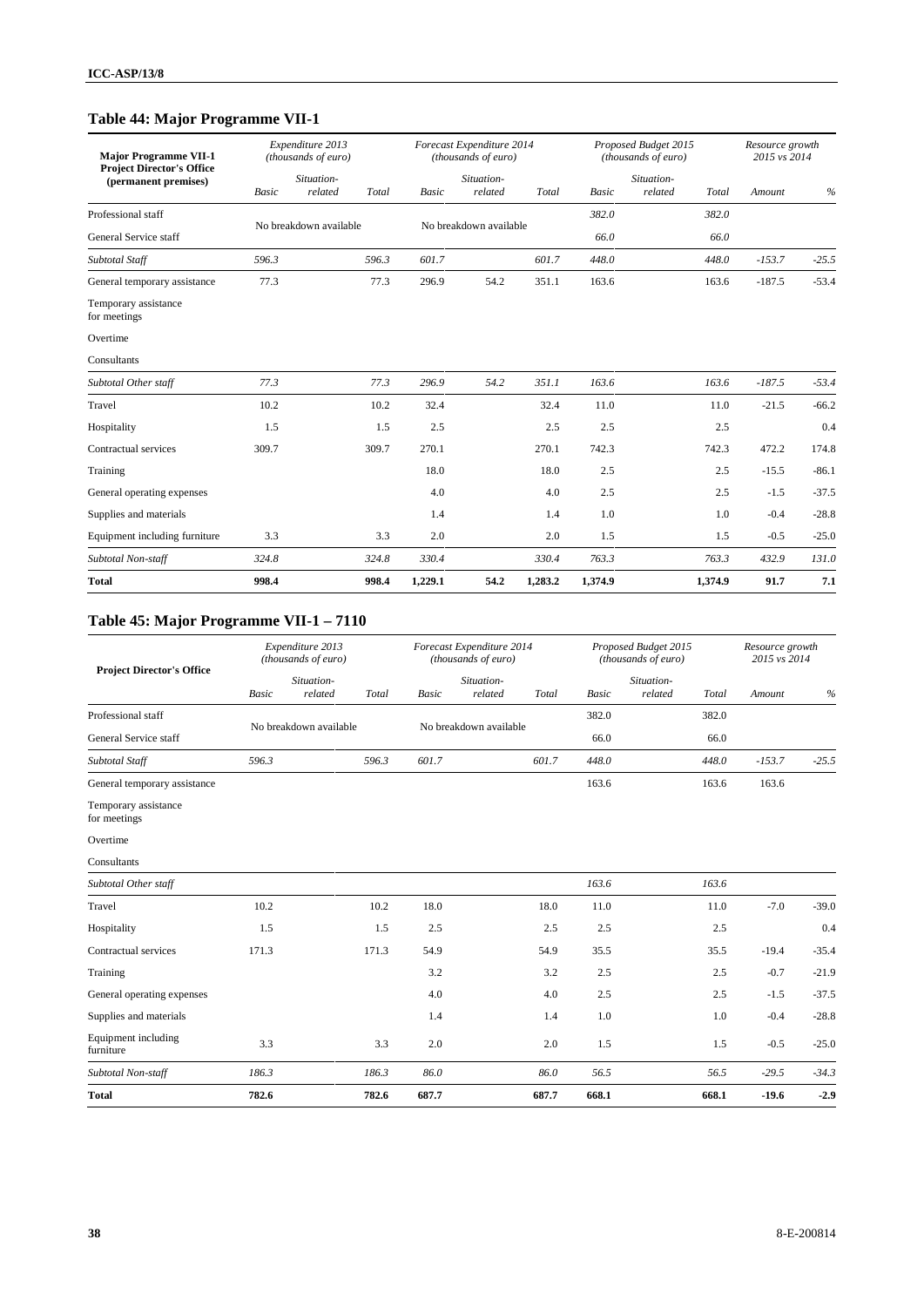## **Table 46: Major Programme VII-1 – 7120**

| <b>Court Staff Resources</b>         | Expenditure 2013<br>(thousands of euro) |                        |       |       | Forecast Expenditure 2014<br>(thousands of euro) |       |       | Proposed Budget 2015<br>(thousands of euro) |       | Resource growth<br>2015 vs 2014 |          |
|--------------------------------------|-----------------------------------------|------------------------|-------|-------|--------------------------------------------------|-------|-------|---------------------------------------------|-------|---------------------------------|----------|
|                                      | Basic                                   | Situation-<br>related  | Total | Basic | Situation-<br>related                            | Total | Basic | Situation-<br>related                       | Total | Amount                          | $\%$     |
| Professional staff                   |                                         | No breakdown available |       |       | No breakdown available                           |       |       |                                             |       |                                 |          |
| General Service staff                |                                         |                        |       |       |                                                  |       |       |                                             |       |                                 |          |
| Subtotal Staff                       |                                         |                        |       |       |                                                  |       |       |                                             |       |                                 |          |
| General temporary assistance         | 77.3                                    |                        | 77.3  | 296.9 | 54.2                                             | 351.1 |       |                                             |       | $-351.1$                        | $-100.0$ |
| Temporary assistance<br>for meetings |                                         |                        |       |       |                                                  |       |       |                                             |       |                                 |          |
| Overtime                             |                                         |                        |       |       |                                                  |       |       |                                             |       |                                 |          |
| Consultants                          |                                         |                        |       |       |                                                  |       |       |                                             |       |                                 |          |
| Subtotal Other staff                 | 77.3                                    |                        | 77.3  | 296.9 | 54.2                                             | 351.1 |       |                                             |       | $-351.1$                        | $-100.0$ |
| Travel                               |                                         |                        |       | 14.4  |                                                  | 14.4  |       |                                             |       | $-14.4$                         | $-100.0$ |
| Hospitality                          |                                         |                        |       |       |                                                  |       |       |                                             |       |                                 |          |
| Contractual services                 | 138.5                                   |                        | 138.5 | 215.2 |                                                  | 215.2 | 706.8 |                                             | 706.8 | 491.6                           | 228.5    |
| Training                             |                                         |                        |       | 14.8  |                                                  | 14.8  |       |                                             |       | $-14.8$                         | $-100.0$ |
| General operating expenses           |                                         |                        |       |       |                                                  |       |       |                                             |       |                                 |          |
| Supplies and materials               |                                         |                        |       |       |                                                  |       |       |                                             |       |                                 |          |
| Equipment including<br>furniture     |                                         |                        |       |       |                                                  |       |       |                                             |       |                                 |          |
| Subtotal Non-staff                   | 138.5                                   |                        | 138.5 | 244.4 |                                                  | 244.4 | 706.8 |                                             | 706.8 | 462.4                           | 189.2    |
| <b>Total</b>                         | 215.8                                   |                        | 215.8 | 541.3 | 54.2                                             | 595.5 | 706.8 |                                             | 706.8 | 111.3                           | 18.7     |

### **Table 47: Major Programme VII-2**

| <b>Major Programme VII-2</b>                           |       | Expenditure 2013<br>(thousands of euro) |       |       | Forecast Expenditure 2014<br>(thousands of euro) |       |              | Proposed Budget 2015<br>(thousands of euro) |         | Resource growth<br>2015 vs 2014 |         |
|--------------------------------------------------------|-------|-----------------------------------------|-------|-------|--------------------------------------------------|-------|--------------|---------------------------------------------|---------|---------------------------------|---------|
| <b>Permanent Premises Project -</b><br><b>Interest</b> | Basic | Situation-<br>related                   | Total | Basic | Situation-<br>related                            | Total | <b>Basic</b> | Situation-<br>related                       | Total   | Amount                          | $\%$    |
| Professional staff                                     |       |                                         |       |       |                                                  |       |              |                                             |         |                                 |         |
| General Service staff                                  |       | No breakdown available                  |       |       | No breakdown available                           |       |              |                                             |         |                                 |         |
| Subtotal Staff                                         |       |                                         |       |       |                                                  |       |              |                                             |         |                                 |         |
| General temporary assistance                           |       |                                         |       |       |                                                  |       |              |                                             |         |                                 |         |
| Temporary assistance<br>for meetings                   |       |                                         |       |       |                                                  |       |              |                                             |         |                                 |         |
| Overtime                                               |       |                                         |       |       |                                                  |       |              |                                             |         |                                 |         |
| Consultants                                            |       |                                         |       |       |                                                  |       |              |                                             |         |                                 |         |
| Subtotal Other staff                                   |       |                                         |       |       |                                                  |       |              |                                             |         |                                 |         |
| Travel                                                 |       |                                         |       |       |                                                  |       |              |                                             |         |                                 |         |
| Hospitality                                            |       |                                         |       |       |                                                  |       |              |                                             |         |                                 |         |
| Contractual services                                   |       |                                         |       |       |                                                  |       |              |                                             |         |                                 |         |
| Training                                               |       |                                         |       |       |                                                  |       |              |                                             |         |                                 |         |
| General operating expenses                             |       |                                         |       | 111.9 |                                                  | 111.9 | 1,623.3      |                                             | 1,623.3 | 1,511.4                         | 1,350.7 |
| Supplies and materials                                 |       |                                         |       |       |                                                  |       |              |                                             |         |                                 |         |
| Equipment including furniture                          |       |                                         |       |       |                                                  |       |              |                                             |         |                                 |         |
| Subtotal Non-staff                                     |       |                                         |       | 111.9 |                                                  | 111.9 | 1,623.3      |                                             | 1,623.3 | 1,511.4                         | 1,350.7 |
| <b>Total</b>                                           |       |                                         |       | 111.9 |                                                  | 111.9 | 1,623.3      |                                             | 1,623.3 | 1,511.4                         | 1,350.7 |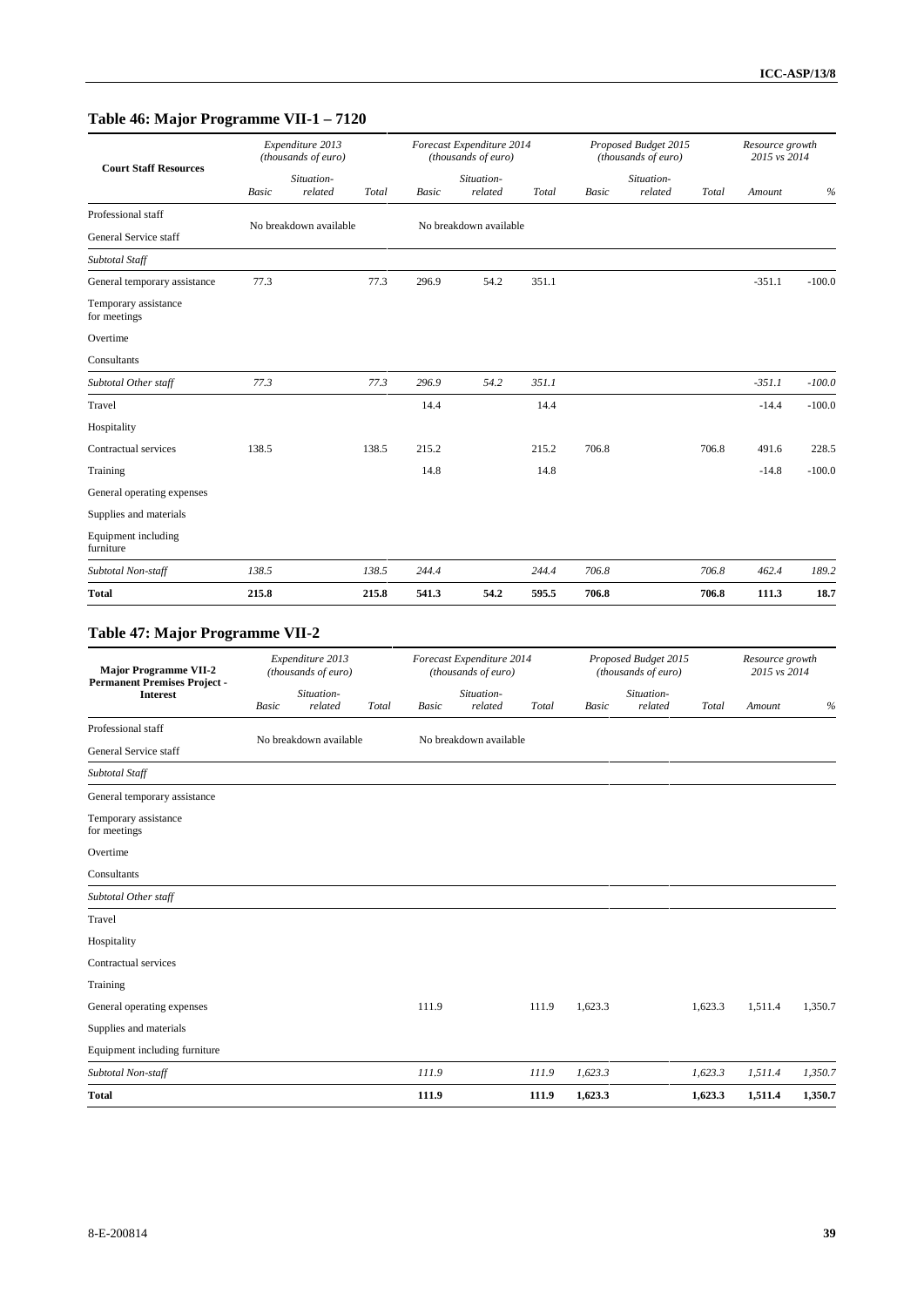## **Table 48: Major Programme VII-5**

| <b>Major Programme VII-5</b><br><b>Independent Oversight</b> |              | Expenditure 2013<br>(thousands of euro) |       |       | Forecast Expenditure 2014<br>(thousands of euro) |       |              | Proposed Budget 2015<br>(thousands of euro) |       | Resource growth<br>2015 vs 2014 |          |
|--------------------------------------------------------------|--------------|-----------------------------------------|-------|-------|--------------------------------------------------|-------|--------------|---------------------------------------------|-------|---------------------------------|----------|
| <b>Mechanism</b>                                             | <b>Basic</b> | Situation-<br>related                   | Total | Basic | Situation-<br>related                            | Total | <b>Basic</b> | Situation-<br>related                       | Total | Amount                          | $\%$     |
| Professional staff                                           |              |                                         |       |       |                                                  |       | 312.7        |                                             | 312.7 |                                 |          |
| General Service staff                                        |              | No breakdown available                  |       |       | No breakdown available                           |       | 66.0         |                                             | 66.0  |                                 |          |
| Subtotal Staff                                               | 124.0        |                                         | 124.0 | 115.1 |                                                  | 115.1 | 378.7        |                                             | 378.7 | 263.7                           | 229.1    |
| General temporary assistance                                 |              |                                         |       |       |                                                  |       |              |                                             |       |                                 |          |
| Temporary assistance<br>for meetings                         |              |                                         |       |       |                                                  |       |              |                                             |       |                                 |          |
| Overtime                                                     |              |                                         |       |       |                                                  |       |              |                                             |       |                                 |          |
| Consultants                                                  |              |                                         |       |       |                                                  |       |              |                                             |       |                                 |          |
| Subtotal Other staff                                         |              |                                         |       |       |                                                  |       |              |                                             |       |                                 |          |
| Travel                                                       |              |                                         |       | 4.8   |                                                  | 4.8   | 7.7          |                                             | 7.7   | 2.9                             | 61.1     |
| Hospitality                                                  |              |                                         |       |       |                                                  |       |              |                                             |       |                                 |          |
| Contractual services                                         |              |                                         |       |       |                                                  |       | 40.0         |                                             | 40.0  | 40.0                            |          |
| Training                                                     | 7.9          |                                         | 7.9   | 2.0   |                                                  | 2.0   | 6.5          |                                             | 6.5   | 4.5                             | 225.0    |
| General operating expenses                                   | 0.9          |                                         | 0.9   |       |                                                  |       | 10.0         |                                             | 10.0  | 10.0                            |          |
| Supplies and materials                                       |              |                                         |       | 3.0   |                                                  | 3.0   |              |                                             |       | $-3.0$                          | $-100.0$ |
| Equipment including furniture                                |              |                                         |       |       |                                                  |       | 20.0         |                                             | 20.0  | 20.0                            |          |
| Subtotal Non-staff                                           | $8.8\,$      |                                         | 8.8   | 9.8   |                                                  | 9.8   | 84.2         |                                             | 84.2  | 74.4                            | 759.5    |
| <b>Total</b>                                                 | 132.9        |                                         | 132.9 | 124.9 |                                                  | 124.9 | 463.0        |                                             | 463.0 | 338.1                           | 270.8    |

#### **Table 49: Status of Contributions as at 30 June 2014**

|                                       |                           | Prior Years             |                              |                           | 2014                     |                                     | Outstanding                          |                                       |
|---------------------------------------|---------------------------|-------------------------|------------------------------|---------------------------|--------------------------|-------------------------------------|--------------------------------------|---------------------------------------|
| <b>States Parties</b>                 | Assessed<br>Contributions | Receipts<br>and Credits | Outstanding<br>Contributions | Assessed<br>Contributions | Receipts<br>and Credits  | <b>Outstanding</b><br>Contributions | Contributions<br>Contingency<br>Fund | Total<br>Outstanding<br>Contributions |
| Afghanistan<br>1                      | 40,449                    | 40,449                  |                              | 9,381                     | 11                       | 9,370                               |                                      | 9,370                                 |
| $\mathfrak{2}$<br>Albania             | 112,398                   | 112,398                 |                              | 18,874                    | 18,874                   |                                     |                                      |                                       |
| 3<br>Andorra                          | 104,936                   | 104,936                 |                              | 15,063                    | 15,063                   |                                     |                                      |                                       |
| $\overline{4}$<br>Antigua and Barbuda | 35,187                    | 35,187                  |                              | 3,798                     | $\sim$                   | 3,798                               |                                      | 3,798                                 |
| 5<br>Argentina                        | 8,066,375                 | 8,066,375               | $\sim$                       | 814,459                   | 902                      | 813,557                             | $\overline{\phantom{a}}$             | 813,557                               |
| Australia<br>6                        | 28,080,319                | 28,080,319              | $\sim$                       | 3,909,979                 | 3,909,979                | ÷,                                  | ÷.                                   |                                       |
| $\tau$<br>Austria                     | 13,384,211                | 13,384,211              |                              | 1,505,888                 | 1,505,888                |                                     |                                      |                                       |
| 8<br>Bangladesh                       | 51,677                    | 51,677                  | $\sim$                       | 11,875                    | 11,875                   |                                     |                                      |                                       |
| 9<br><b>Barbados</b>                  | 135,371                   | 135,371                 |                              | 15,081                    | $\sim$                   | 15,081                              |                                      | 15,081                                |
| Belgium<br>10                         | 16,701,096                | 16,701,096              | ÷                            | 1,883,251                 | 1,883,251                | $\sim$                              | ÷.                                   |                                       |
| Belize<br>11                          | 15,555                    | 15,441                  | 114                          | 1,900                     | ÷.                       | 1,900                               | 8                                    | 2,022                                 |
| 12<br>Benin                           | 33,210                    | 23,035                  | 10,175                       | 5,700                     |                          | 5,700                               | 24                                   | 15,899                                |
| 13<br>Bolivia                         | 116,762                   | 116,762                 |                              | 16,967                    | 16,967                   |                                     |                                      |                                       |
| 14<br>Bosnia & Herzegovina            | 136,861                   | 136,861                 | $\sim$                       | 32,061                    | 32,061                   |                                     |                                      |                                       |
| 15<br><b>Botswana</b>                 | 231,062                   | 230,884                 | 178                          | 32,061                    | $\overline{\phantom{a}}$ | 32,061                              | 135                                  | 32,374                                |
| 16<br>Brazil                          | 24,254,807                | 19,030,288              | 5,224,519                    | 5,536,711                 | $\omega$                 | 5,536,711                           | 23,316                               | 10,784,546                            |
| Bulgaria<br>17                        | 426,782                   | 426,782                 | ÷.                           | 88,700                    | 88,700                   |                                     | ÷.                                   |                                       |
| <b>Burkina Faso</b><br>18             | 35,254                    | 35,254                  |                              | 5,696                     | 5,696                    |                                     |                                      |                                       |
| Burundi<br>19                         | 13,931                    | 13,822                  | 109                          | 1,900                     |                          | 1,900                               | 8                                    | 2,017                                 |
| 20<br>Cambodia                        | 35,003                    | 35,003                  | $\sim$                       | 7,597                     | $\overline{\phantom{a}}$ | 7,597                               | ÷.                                   | 7,597                                 |
| 21<br>Canada                          | 46,440,463                | 46,440,463              | $\sim$                       | 5,624,524                 | 5,624,524                | $\bar{a}$                           | $\sim$                               |                                       |
| 22<br>Cape Verde                      | 3,403                     | 3,403                   | $\sim$                       | 1,900                     | ä,                       | 1,900                               |                                      | 1,900                                 |
| 23<br>Central African Republic        | 15,555                    | 11,744                  | 3,811                        | 1,900                     | ÷.                       | 1,900                               | 46                                   | 5,757                                 |
| 24<br>Chad                            | 17,335                    | 17,115                  | 220                          | 3,800                     |                          | 3,800                               | 16                                   | 4,036                                 |
| Chile<br>25                           | 1,777,824                 | 1,777,824               |                              | 629,934                   | 629,934                  |                                     |                                      |                                       |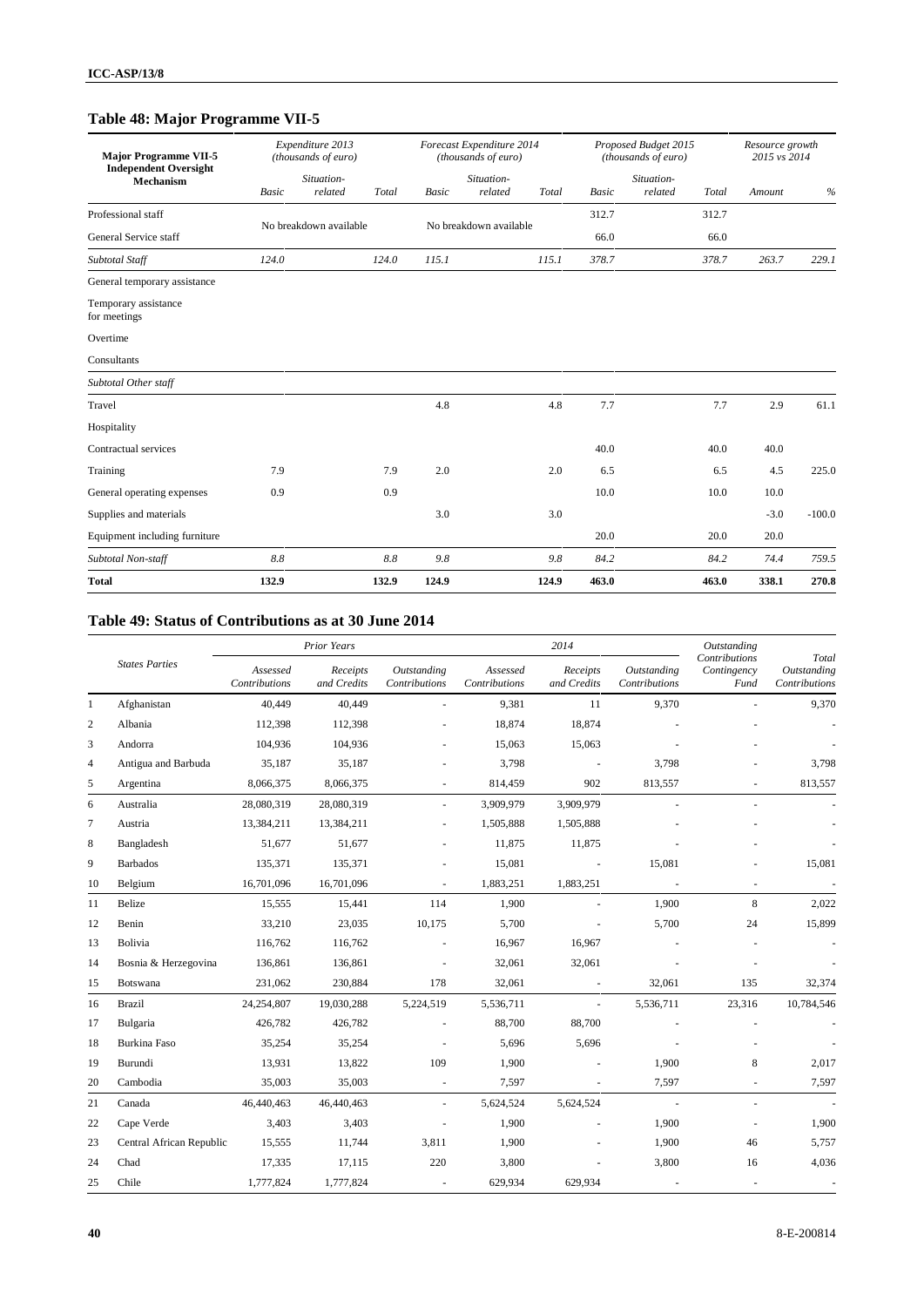| 26<br>27<br>28<br>29<br>30<br>31<br>32<br>33<br>34<br>35<br>36<br>37<br>38<br>39<br>40<br>41<br>42<br>43<br>44<br>45<br>46<br>47<br>48 | <b>States Parties</b><br>Colombia<br>Comoros<br>Congo<br>Cook Islands<br>Costa Rica<br>Côte d'Ivoire<br>Croatia<br>Cyprus<br>Czech Republic<br>Democratic Republic<br>of the Congo<br>Denmark<br>Djibouti<br>Dominica<br>Dominican Republic<br>Ecuador<br>Estonia<br>Fiji<br>Finland | Assessed<br>Contributions<br>2,334,128<br>11,125<br>30,728<br>8,245<br>501,896<br>12,436<br>1,073,089<br>674,546<br>2,423,946<br>47,282<br>11,280,420<br>15,359<br>15,555<br>458,207<br>450,728<br>383,959 | Receipts<br>and Credits<br>2,334,128<br>605<br>17,046<br>8,245<br>501,896<br>12,436<br>1,073,089<br>674,546<br>2,423,946<br>41,969<br>11,280,420<br>5,245<br>10,615<br>250,093 | Outstanding<br>Contributions<br>$\overline{\phantom{a}}$<br>10,520<br>13,682<br>$\overline{\phantom{a}}$<br>$\omega$<br>5,313<br>$\mathbf{r}$<br>10,114<br>4,940 | Assessed<br>Contributions<br>488,515<br>1,900<br>9,381<br>1,900<br>71,650<br>20,780<br>237,722<br>88,700<br>727,754<br>5,694<br>1,273,748<br>1,900 | Receipts<br>and Credits<br>488,515<br>÷.<br>$\sim$<br>1,900<br>71,650<br>1,457<br>237,722<br>88,700<br>727,754<br>$\sim$<br>1,273,748 | Outstanding<br>Contributions<br>$\overline{\phantom{a}}$<br>1,900<br>9,381<br>÷,<br>19,323<br>5,694<br>$\sim$ | Contributions<br>Contingency<br>Fund<br>÷,<br>46<br>73<br>÷,<br>÷,<br>24 | Total<br>Outstanding<br>Contributions<br>12,466<br>23,136<br>19,323<br>11,031 |
|----------------------------------------------------------------------------------------------------------------------------------------|--------------------------------------------------------------------------------------------------------------------------------------------------------------------------------------------------------------------------------------------------------------------------------------|------------------------------------------------------------------------------------------------------------------------------------------------------------------------------------------------------------|--------------------------------------------------------------------------------------------------------------------------------------------------------------------------------|------------------------------------------------------------------------------------------------------------------------------------------------------------------|----------------------------------------------------------------------------------------------------------------------------------------------------|---------------------------------------------------------------------------------------------------------------------------------------|---------------------------------------------------------------------------------------------------------------|--------------------------------------------------------------------------|-------------------------------------------------------------------------------|
|                                                                                                                                        |                                                                                                                                                                                                                                                                                      |                                                                                                                                                                                                            |                                                                                                                                                                                |                                                                                                                                                                  |                                                                                                                                                    |                                                                                                                                       |                                                                                                               |                                                                          |                                                                               |
|                                                                                                                                        |                                                                                                                                                                                                                                                                                      |                                                                                                                                                                                                            |                                                                                                                                                                                |                                                                                                                                                                  |                                                                                                                                                    |                                                                                                                                       |                                                                                                               |                                                                          |                                                                               |
|                                                                                                                                        |                                                                                                                                                                                                                                                                                      |                                                                                                                                                                                                            |                                                                                                                                                                                |                                                                                                                                                                  |                                                                                                                                                    |                                                                                                                                       |                                                                                                               |                                                                          |                                                                               |
|                                                                                                                                        |                                                                                                                                                                                                                                                                                      |                                                                                                                                                                                                            |                                                                                                                                                                                |                                                                                                                                                                  |                                                                                                                                                    |                                                                                                                                       |                                                                                                               |                                                                          |                                                                               |
|                                                                                                                                        |                                                                                                                                                                                                                                                                                      |                                                                                                                                                                                                            |                                                                                                                                                                                |                                                                                                                                                                  |                                                                                                                                                    |                                                                                                                                       |                                                                                                               |                                                                          |                                                                               |
|                                                                                                                                        |                                                                                                                                                                                                                                                                                      |                                                                                                                                                                                                            |                                                                                                                                                                                |                                                                                                                                                                  |                                                                                                                                                    |                                                                                                                                       |                                                                                                               |                                                                          |                                                                               |
|                                                                                                                                        |                                                                                                                                                                                                                                                                                      |                                                                                                                                                                                                            |                                                                                                                                                                                |                                                                                                                                                                  |                                                                                                                                                    |                                                                                                                                       |                                                                                                               |                                                                          |                                                                               |
|                                                                                                                                        |                                                                                                                                                                                                                                                                                      |                                                                                                                                                                                                            |                                                                                                                                                                                |                                                                                                                                                                  |                                                                                                                                                    |                                                                                                                                       |                                                                                                               |                                                                          |                                                                               |
|                                                                                                                                        |                                                                                                                                                                                                                                                                                      |                                                                                                                                                                                                            |                                                                                                                                                                                |                                                                                                                                                                  |                                                                                                                                                    |                                                                                                                                       |                                                                                                               |                                                                          |                                                                               |
|                                                                                                                                        |                                                                                                                                                                                                                                                                                      |                                                                                                                                                                                                            |                                                                                                                                                                                |                                                                                                                                                                  |                                                                                                                                                    |                                                                                                                                       |                                                                                                               |                                                                          |                                                                               |
|                                                                                                                                        |                                                                                                                                                                                                                                                                                      |                                                                                                                                                                                                            |                                                                                                                                                                                |                                                                                                                                                                  |                                                                                                                                                    |                                                                                                                                       |                                                                                                               |                                                                          |                                                                               |
|                                                                                                                                        |                                                                                                                                                                                                                                                                                      |                                                                                                                                                                                                            |                                                                                                                                                                                |                                                                                                                                                                  |                                                                                                                                                    |                                                                                                                                       |                                                                                                               | ä,                                                                       |                                                                               |
|                                                                                                                                        |                                                                                                                                                                                                                                                                                      |                                                                                                                                                                                                            |                                                                                                                                                                                |                                                                                                                                                                  |                                                                                                                                                    |                                                                                                                                       | 1,900                                                                                                         | 46                                                                       | 12,060                                                                        |
|                                                                                                                                        |                                                                                                                                                                                                                                                                                      |                                                                                                                                                                                                            |                                                                                                                                                                                |                                                                                                                                                                  | 1,900                                                                                                                                              |                                                                                                                                       | 1,900                                                                                                         | 46                                                                       | 6,886                                                                         |
|                                                                                                                                        |                                                                                                                                                                                                                                                                                      |                                                                                                                                                                                                            |                                                                                                                                                                                | 208,114                                                                                                                                                          | 84,900                                                                                                                                             |                                                                                                                                       | 84,900                                                                                                        | 1,955                                                                    | 294,969                                                                       |
|                                                                                                                                        |                                                                                                                                                                                                                                                                                      |                                                                                                                                                                                                            | 450,173                                                                                                                                                                        | 555                                                                                                                                                              | 83,001                                                                                                                                             |                                                                                                                                       | 83,001                                                                                                        | 350                                                                      | 83,906                                                                        |
|                                                                                                                                        |                                                                                                                                                                                                                                                                                      |                                                                                                                                                                                                            | 383,959                                                                                                                                                                        | $\overline{\phantom{a}}$                                                                                                                                         | 75,520                                                                                                                                             | 75,520                                                                                                                                | $\overline{\phantom{a}}$                                                                                      | $\overline{\phantom{a}}$                                                 |                                                                               |
|                                                                                                                                        |                                                                                                                                                                                                                                                                                      | 56,057                                                                                                                                                                                                     | 56,042                                                                                                                                                                         | 15                                                                                                                                                               | 5,700                                                                                                                                              | $\overline{\phantom{a}}$                                                                                                              | 5,700                                                                                                         | 24                                                                       | 5,739                                                                         |
|                                                                                                                                        |                                                                                                                                                                                                                                                                                      | 8,544,297                                                                                                                                                                                                  | 8,544,297                                                                                                                                                                      | $\sim$                                                                                                                                                           | 978,172                                                                                                                                            | 978,172                                                                                                                               |                                                                                                               | ä,                                                                       |                                                                               |
|                                                                                                                                        | France                                                                                                                                                                                                                                                                               | 94,851,565                                                                                                                                                                                                 | 94,851,565                                                                                                                                                                     | $\overline{\phantom{a}}$                                                                                                                                         | 10,554,399                                                                                                                                         | 10,554,399                                                                                                                            |                                                                                                               |                                                                          |                                                                               |
|                                                                                                                                        | Gabon                                                                                                                                                                                                                                                                                | 181,647                                                                                                                                                                                                    | 181,647                                                                                                                                                                        | $\overline{\phantom{a}}$                                                                                                                                         | 37,760                                                                                                                                             | 16                                                                                                                                    | 37,744                                                                                                        |                                                                          | 37,744                                                                        |
|                                                                                                                                        | Gambia                                                                                                                                                                                                                                                                               | 15,555                                                                                                                                                                                                     | 15,555                                                                                                                                                                         |                                                                                                                                                                  | 1,900                                                                                                                                              | 2                                                                                                                                     | 1,898                                                                                                         |                                                                          | 1,898                                                                         |
|                                                                                                                                        | Georgia                                                                                                                                                                                                                                                                              | 66,129                                                                                                                                                                                                     | 66,129                                                                                                                                                                         |                                                                                                                                                                  | 13,174                                                                                                                                             | 13,174                                                                                                                                | ÷,                                                                                                            |                                                                          |                                                                               |
|                                                                                                                                        | Germany                                                                                                                                                                                                                                                                              | 129,238,072                                                                                                                                                                                                | 129,238,072                                                                                                                                                                    |                                                                                                                                                                  | 13,475,695                                                                                                                                         | 6,746,199                                                                                                                             | 6,729,496                                                                                                     |                                                                          | 6,729,496                                                                     |
| 49                                                                                                                                     | Ghana                                                                                                                                                                                                                                                                                | 90,033                                                                                                                                                                                                     | 90,033                                                                                                                                                                         |                                                                                                                                                                  | 26,361                                                                                                                                             | 24                                                                                                                                    | 26,337                                                                                                        |                                                                          | 26,337                                                                        |
| 50                                                                                                                                     | Greece                                                                                                                                                                                                                                                                               | 9,480,542                                                                                                                                                                                                  | 9,480,542                                                                                                                                                                      | $\omega$                                                                                                                                                         | 1,203,927                                                                                                                                          | 1,203,927                                                                                                                             | $\sim$                                                                                                        | $\overline{\phantom{a}}$                                                 |                                                                               |
| 51                                                                                                                                     | Grenada                                                                                                                                                                                                                                                                              | 4,044                                                                                                                                                                                                      | $\sim$                                                                                                                                                                         | 4,044                                                                                                                                                            | 1,900                                                                                                                                              | ×.                                                                                                                                    | 1,900                                                                                                         | 24                                                                       | 5,968                                                                         |
| 52                                                                                                                                     | Guatemala                                                                                                                                                                                                                                                                            | 70,630                                                                                                                                                                                                     | 68,256                                                                                                                                                                         | 2,374                                                                                                                                                            | 50,940                                                                                                                                             |                                                                                                                                       | 50,940                                                                                                        | 215                                                                      | 53,529                                                                        |
| 53                                                                                                                                     | Guinea                                                                                                                                                                                                                                                                               | 28,930                                                                                                                                                                                                     | 21,100                                                                                                                                                                         | 7,830                                                                                                                                                            | 1,900                                                                                                                                              | ÷.                                                                                                                                    | 1,900                                                                                                         | 84                                                                       | 9,814                                                                         |
| 54                                                                                                                                     | Guyana                                                                                                                                                                                                                                                                               | 13,931                                                                                                                                                                                                     | 13,931                                                                                                                                                                         |                                                                                                                                                                  | 1,900                                                                                                                                              | 1,900                                                                                                                                 | ÷,                                                                                                            |                                                                          |                                                                               |
| 55                                                                                                                                     | Honduras                                                                                                                                                                                                                                                                             | 96,950                                                                                                                                                                                                     | 96,950                                                                                                                                                                         |                                                                                                                                                                  | 15,081                                                                                                                                             | 13,163                                                                                                                                | 1,918                                                                                                         |                                                                          | 1,918                                                                         |
| 56                                                                                                                                     | Hungary                                                                                                                                                                                                                                                                              | 3,494,445                                                                                                                                                                                                  | 3,494,445                                                                                                                                                                      | $\overline{\phantom{a}}$                                                                                                                                         | 501,393                                                                                                                                            | 501,393                                                                                                                               | J.                                                                                                            | ä,                                                                       |                                                                               |
| 57                                                                                                                                     | Iceland                                                                                                                                                                                                                                                                              | 566,041                                                                                                                                                                                                    | 566,041                                                                                                                                                                        |                                                                                                                                                                  | 50,877                                                                                                                                             | 50,877                                                                                                                                |                                                                                                               |                                                                          |                                                                               |
| 58                                                                                                                                     | Ireland                                                                                                                                                                                                                                                                              | 6,637,035                                                                                                                                                                                                  | 6,637,035                                                                                                                                                                      |                                                                                                                                                                  | 788,805                                                                                                                                            | 788,805                                                                                                                               |                                                                                                               |                                                                          |                                                                               |
| 59                                                                                                                                     | Italy                                                                                                                                                                                                                                                                                | 76,655,054                                                                                                                                                                                                 | 76,655,054                                                                                                                                                                     |                                                                                                                                                                  | 8,383,363                                                                                                                                          | 14,468                                                                                                                                | 8,368,895                                                                                                     |                                                                          | 8,368,895                                                                     |
| 60                                                                                                                                     | Japan                                                                                                                                                                                                                                                                                | 123,975,803                                                                                                                                                                                                | 123,975,803                                                                                                                                                                    |                                                                                                                                                                  | 20,442,774                                                                                                                                         | 20,442,774                                                                                                                            |                                                                                                               |                                                                          |                                                                               |
| 61                                                                                                                                     | Jordan                                                                                                                                                                                                                                                                               | 207,199                                                                                                                                                                                                    | 207,199                                                                                                                                                                        |                                                                                                                                                                  | 41,533                                                                                                                                             | 41,533                                                                                                                                |                                                                                                               |                                                                          |                                                                               |
| 62                                                                                                                                     | Kenya                                                                                                                                                                                                                                                                                | 144,880                                                                                                                                                                                                    | 144,880                                                                                                                                                                        |                                                                                                                                                                  | 24,579                                                                                                                                             | 24,579                                                                                                                                |                                                                                                               |                                                                          |                                                                               |
| 63                                                                                                                                     | Latvia                                                                                                                                                                                                                                                                               | 408,015                                                                                                                                                                                                    | 408,015                                                                                                                                                                        |                                                                                                                                                                  | 88,700                                                                                                                                             | 88,700                                                                                                                                |                                                                                                               |                                                                          |                                                                               |
| 64                                                                                                                                     | Lesotho                                                                                                                                                                                                                                                                              | 15,555                                                                                                                                                                                                     | 15,555                                                                                                                                                                         |                                                                                                                                                                  | 1,900                                                                                                                                              | 1,900                                                                                                                                 |                                                                                                               |                                                                          |                                                                               |
| 65                                                                                                                                     | Liberia                                                                                                                                                                                                                                                                              | 13,931                                                                                                                                                                                                     | 10,433                                                                                                                                                                         | 3,498                                                                                                                                                            | 1,900                                                                                                                                              | $\sim$                                                                                                                                | 1,900                                                                                                         | 46                                                                       | 5,444                                                                         |
| 66                                                                                                                                     | Liechtenstein                                                                                                                                                                                                                                                                        | 126,093                                                                                                                                                                                                    | 126,093                                                                                                                                                                        |                                                                                                                                                                  | 16,959                                                                                                                                             | 16,959                                                                                                                                | ä,                                                                                                            | ÷,                                                                       |                                                                               |
| 67                                                                                                                                     | Lithuania                                                                                                                                                                                                                                                                            | 671,567                                                                                                                                                                                                    | 671,567                                                                                                                                                                        |                                                                                                                                                                  | 137,673                                                                                                                                            | 126,066                                                                                                                               | 11,607                                                                                                        | $\overline{\phantom{a}}$                                                 | 11,607                                                                        |
| 68                                                                                                                                     | Luxembourg                                                                                                                                                                                                                                                                           | 1,301,787                                                                                                                                                                                                  | 1,301,787                                                                                                                                                                      |                                                                                                                                                                  | 152,637                                                                                                                                            | 152,637                                                                                                                               | ÷,                                                                                                            | ÷,                                                                       |                                                                               |
| 69                                                                                                                                     | Madagascar                                                                                                                                                                                                                                                                           | 23,866                                                                                                                                                                                                     | 17,786                                                                                                                                                                         | 6,080                                                                                                                                                            | 5,700                                                                                                                                              | $\overline{\phantom{a}}$                                                                                                              | 5,700                                                                                                         | 24                                                                       | 11,804                                                                        |
| 70                                                                                                                                     | Malawi                                                                                                                                                                                                                                                                               | 17,728                                                                                                                                                                                                     | 12,533                                                                                                                                                                         | 5,195                                                                                                                                                            | 3,800                                                                                                                                              | $\overline{\phantom{a}}$                                                                                                              | 3,800                                                                                                         | 26                                                                       | 9,021                                                                         |
| 71                                                                                                                                     | Maldives                                                                                                                                                                                                                                                                             | 3,531                                                                                                                                                                                                      | 3,531                                                                                                                                                                          |                                                                                                                                                                  | 1,900                                                                                                                                              | 1,731                                                                                                                                 | 169                                                                                                           | ÷,                                                                       | 169                                                                           |
| 72                                                                                                                                     | Mali                                                                                                                                                                                                                                                                                 | 35,003                                                                                                                                                                                                     | 35,003                                                                                                                                                                         |                                                                                                                                                                  | 7,599                                                                                                                                              | ÷,                                                                                                                                    | 7,599                                                                                                         |                                                                          | 7,599                                                                         |
| 73                                                                                                                                     | Malta                                                                                                                                                                                                                                                                                | 246,011                                                                                                                                                                                                    | 246,011                                                                                                                                                                        |                                                                                                                                                                  | 30,160                                                                                                                                             | 30,160                                                                                                                                | $\blacksquare$                                                                                                |                                                                          |                                                                               |
| 74                                                                                                                                     | Marshall Islands                                                                                                                                                                                                                                                                     | 15,555                                                                                                                                                                                                     | 8,445                                                                                                                                                                          | 7,110                                                                                                                                                            | 1,900                                                                                                                                              |                                                                                                                                       | 1,900                                                                                                         | 46                                                                       | 9,056                                                                         |
| 75                                                                                                                                     | Mauritius                                                                                                                                                                                                                                                                            | 174,592                                                                                                                                                                                                    | 174,592                                                                                                                                                                        | $\overline{\phantom{a}}$                                                                                                                                         | 24,556                                                                                                                                             | ÷,                                                                                                                                    | 24,556                                                                                                        | $\blacksquare$                                                           | 24,556                                                                        |